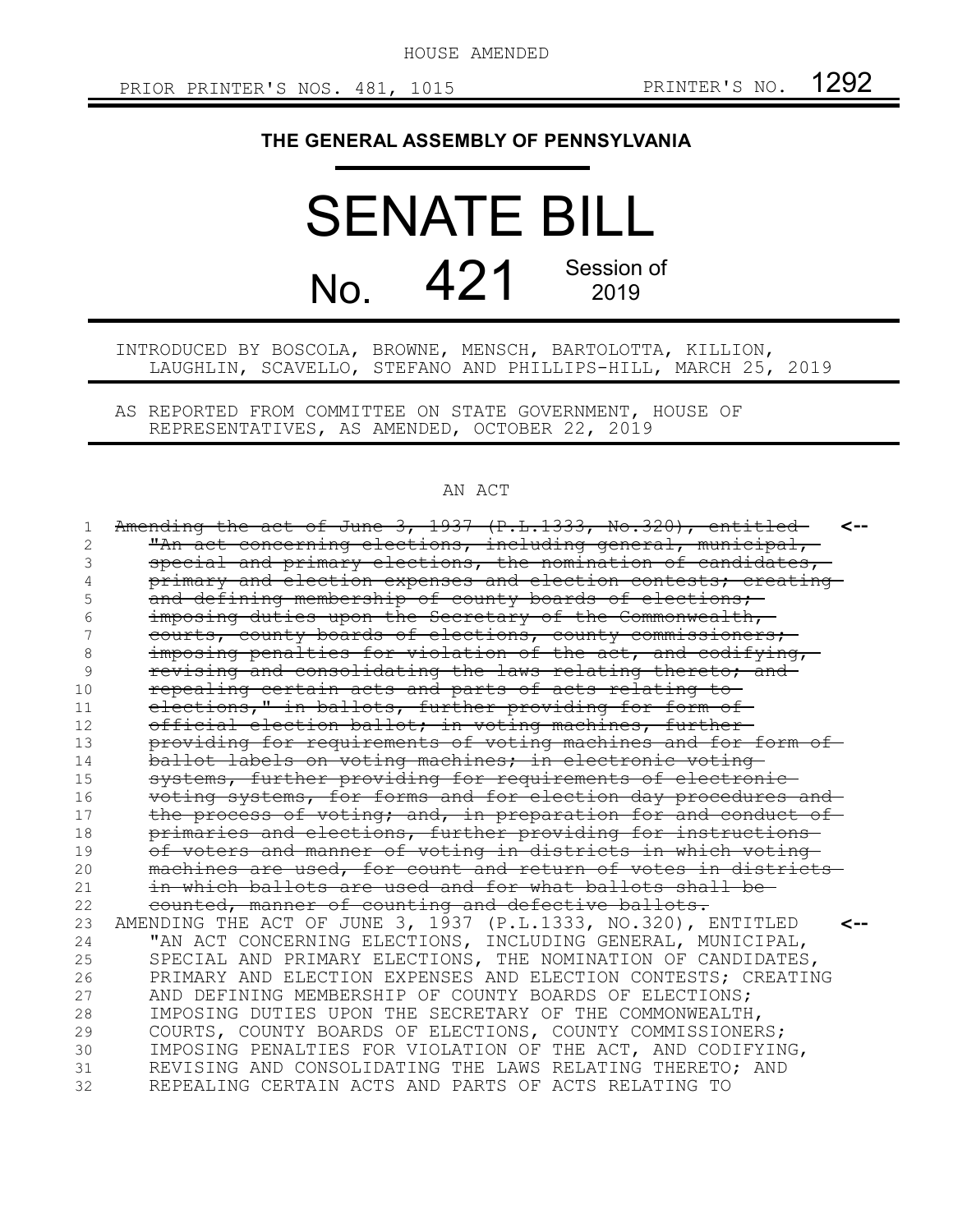ELECTIONS," IN PRELIMINARY PROVISIONS, FURTHER PROVIDING FOR DEFINITIONS; IN THE SECRETARY OF THE COMMONWEALTH, PROVIDING FOR REQUIREMENTS FOR DISAPPROVAL OR DECERTIFICATION OF VOTING APPARATUSES; IN ELECTION DISTRICTS AND POLLING PLACES, FURTHER PROVIDING FOR RESTRICTIONS ON ALTERATION; IN NOMINATION OF CANDIDATES, FURTHER PROVIDING FOR PETITION MAY CONSIST OF SEVERAL SHEETS AND AFFIDAVIT OF CIRCULATOR AND FOR NOMINATIONS BY POLITICAL BODIES; IN BALLOTS, FURTHER PROVIDING FOR FORM OF OFFICIAL PRIMARY BALLOT, FOR FORM OF OFFICIAL ELECTION BALLOT AND FOR NUMBER OF BALLOTS TO BE PRINTED AND SPECIMEN BALLOTS; IN VOTING MACHINES, FURTHER PROVIDING FOR REQUIREMENTS OF VOTING MACHINES AND FOR FORM OF BALLOT LABELS ON VOTING MACHINES; IN ELECTRONIC VOTING SYSTEMS, FURTHER PROVIDING FOR REQUIREMENTS OF ELECTRONIC VOTING SYSTEMS, FOR FORMS, FOR ELECTION DAY PROCEDURES AND THE PROCESS OF VOTING AND FOR POST ELECTION PROCEDURES; IN PREPARATION FOR AND CONDUCT OF PRIMARIES AND ELECTIONS, FURTHER PROVIDING FOR MANNER OF APPLYING TO VOTE AND PERSONS ENTITLED TO VOTE AND VOTER'S CERTIFICATES AND ENTRIES TO BE MADE IN DISTRICT REGISTER AND NUMBERED LISTS OF VOTERS AND CHALLENGES, FOR METHOD OF MARKING BALLOTS AND DEPOSITING SAME IN DISTRICTS IN WHICH BALLOTS ARE USED, FOR INSTRUCTIONS OF VOTERS AND MANNER OF VOTING IN DISTRICTS IN WHICH VOTING MACHINES ARE USED, FOR COUNT AND RETURN OF VOTES IN DISTRICTS IN WHICH BALLOTS ARE USED, FOR WHAT BALLOTS SHALL BE COUNTED, MANNER OF COUNTING AND DEFECTIVE BALLOTS AND FOR CANVASS AND RETURN OF VOTES IN DISTRICTS IN WHICH VOTING MACHINES ARE USED AND PROVIDING FOR DEADLINE FOR RECEIPT OF VALID VOTER REGISTRATION APPLICATION, FOR APPEALS AND FOR APPEALS TO COURT OF COMMON PLEAS; IN VOTING BY QUALIFIED ABSENTEE ELECTORS, FURTHER PROVIDING FOR APPLICATIONS FOR OFFICIAL ABSENTEE BALLOTS, FOR DATE OF APPLICATION FOR ABSENTEE BALLOT, FOR APPROVAL OF APPLICATION FOR ABSENTEE BALLOT, FOR ABSENTEE ELECTORS FILES AND LISTS, FOR OFFICIAL ABSENTEE VOTERS BALLOTS, FOR DELIVERING OR MAILING BALLOTS, FOR VOTING BY ABSENTEE ELECTORS, FOR CANVASSING OF OFFICIAL ABSENTEE BALLOTS AND FOR PUBLIC RECORDS; PROVIDING FOR VOTING BY QUALIFIED MAIL-IN ELECTORS; IN RETURNS OF PRIMARIES AND ELECTIONS, FURTHER PROVIDING FOR MANNER OF COMPUTING IRREGULAR BALLOTS; IN PRIMARY AND ELECTION EXPENSES, FURTHER PROVIDING FOR REPORTING BY CANDIDATES AND POLITICAL COMMITTEES AND OTHER PERSONS; PROVIDING FOR DISSEMINATION OF INFORMATION AND FOR JURISDICTION; AND MAKING RELATED REPEALS. 1 2 3 4 5 6 7 8 9 10 11 12 13 14 15 16 17 18 19 20 21 22 23 24 25 26 27 28 29 30 31 32 33 34 35 36 37 38 39 40 41 42 43

The General Assembly of the Commonwealth of Pennsylvania 44

- hereby enacts as follows: 45
- Section 1. Sections 1003(a), 1107(b), 1110(h), 1107-A(3), **<--** 46
- $1109 A(a)(2)$  and (d),  $1112 A(a)(2)$  and  $(4)$ ,  $1216(d)$  and  $(f)$ , 47
- 1222(a) and (b) and 1223(a) of the act of June 3, 1937 48
- 49 (P.L.1333, No.320), known as the Pennsylvania Election Code, are
- 50 amended to read:
- Section 1003. Form of Official Election Ballot. 51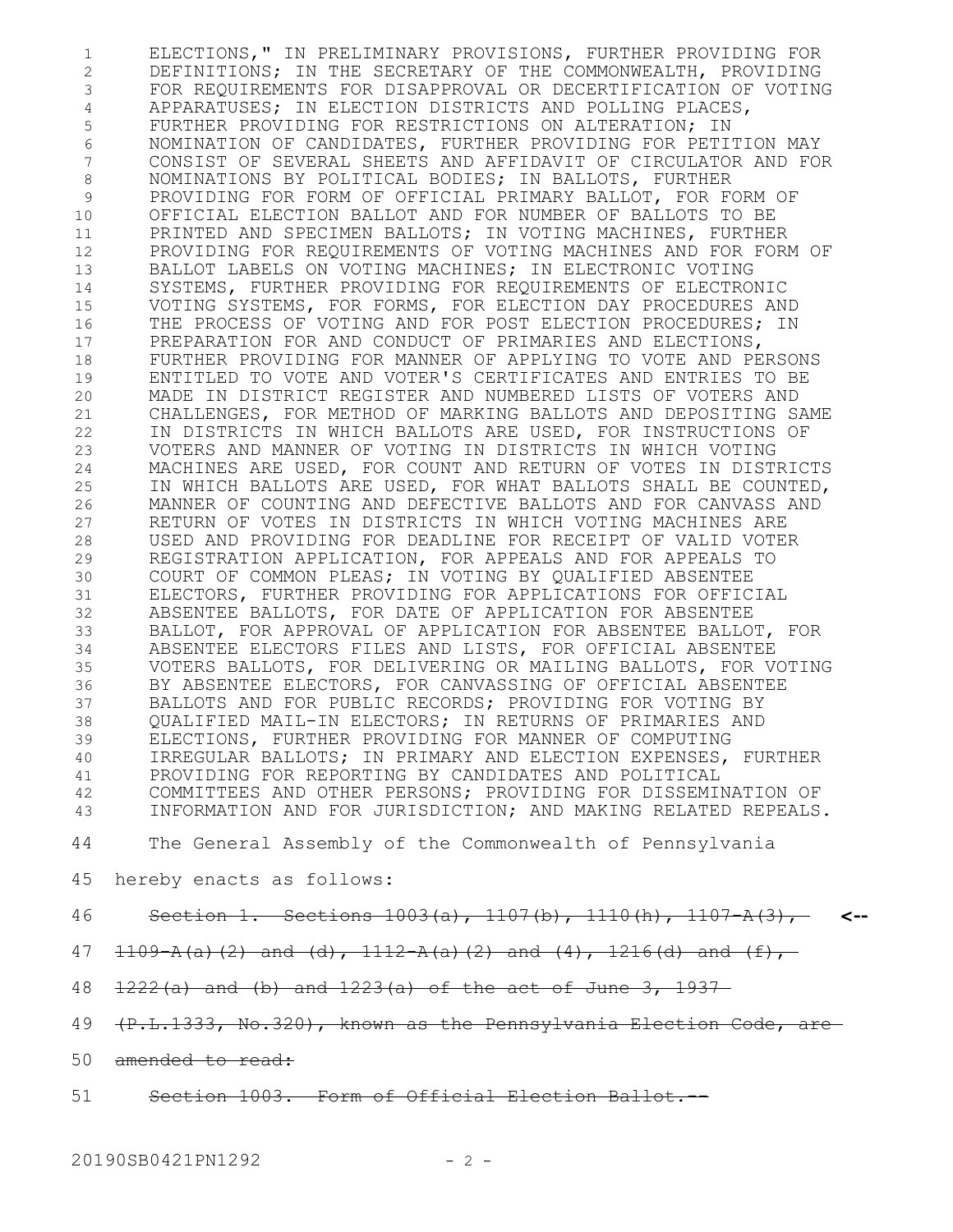| 1  | (a) The official ballots for general, municipal and special      |
|----|------------------------------------------------------------------|
| 2  | elections shall be in substantially the following form:          |
| 3  | OFFICIAL BALLOT                                                  |
| 4  | <del> District,  Ward,</del>                                     |
| 5  | City of , County of                                              |
| 6  |                                                                  |
| 7  |                                                                  |
| 8  | 20                                                               |
| 9  | A cross (X) or check () mark in the square opposite the name of  |
| 10 | any candidate indicates a vote for that candidate.               |
| 11 | (To vote a straight party ticket, mark a cross (X) or check      |
| 12 | () in the square, in the Party Column, opposite the name of the  |
| 13 | party of your choice. To vote for an individual candidate of     |
| 14 | another party after making a mark in the party square, mark a    |
| 15 | cross (X) or check ( ) opposite his name. For an office where    |
| 16 | more than one candidate is to be voted for, the voter, after-    |
| 17 | marking in the party square, may divide his vote by marking a-   |
| 18 | cross (X) or check () to the right of each candidate for whom    |
| 19 | he or she desires to vote. For such office votes shall not be-   |
| 20 | counted for candidates not individually marked.]                 |
| 21 | To vote for a person whose name is not on the ballot, write,     |
| 22 | print or paste his name in the blank space provided for that     |
| 23 | $purpose. A cross (X) or check ( ) mark in the square opposite-$ |
| 24 | the names of the candidates of any party for President and Vice- |
| 25 | President of the United States indicates a vote for all the-     |
| 26 | eandidates of that party for presidential elector. To vote for-  |
| 27 | individual candidates for presidential elector, write, print or- |
| 28 | paste their names in the blank spaces provided for that purpose- |
| 29 | under the title "Presidential Electors." Mark ballot only in-    |
| 30 | black lead pencil, indelible pencil or blue, black or blue black |
|    | 20190SB0421PN1292<br>$-3 -$                                      |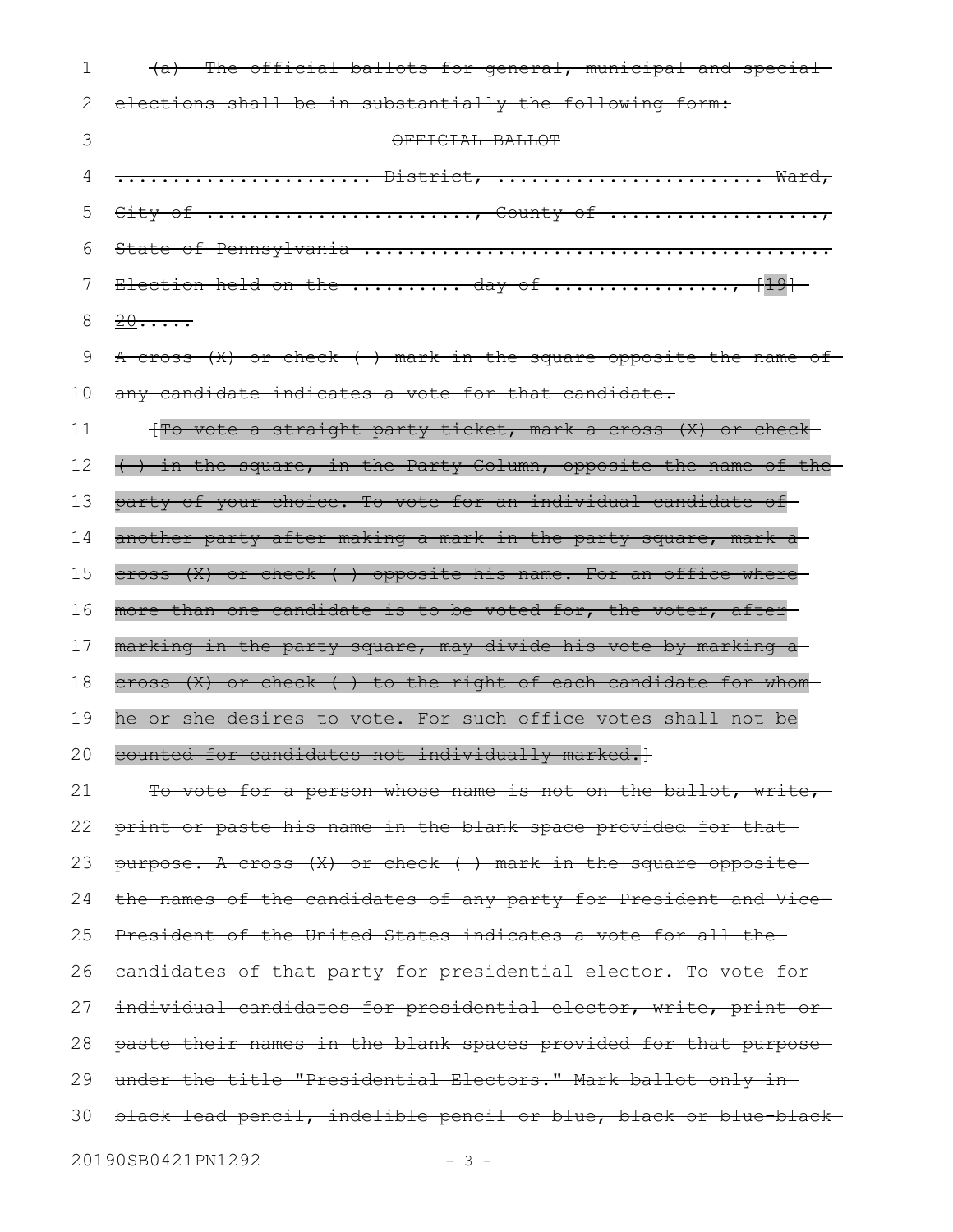ink, in fountain pen or ball point pen; use the same pencil orpen for all markings you place on the ballot. 1 2

Before leaving the voting compartment, fold this ballot, without displaying the markings thereon, in the same way it wasfolded when received, then leave the compartment and exhibit the ballot to one of the election officers who shall ascertain by an inspection of the number appearing upon the right hand corner of the back of the ballot whether the ballot so exhibited to him is the same ballot which the elector received before entering the voting compartment. If it is the same, the election officer shall direct the elector, without unfolding the ballot, toremove the perforated corner containing the number, and the elector shall immediately deposit the ballot in the ballot box. Any ballot deposited in a ballot box at any primary or election without having the said number torn off shall be void and shall-16 not be counted. 3 4 5 6 7 8 9 10 11 12 13 14 15

| 17 | <i><u>FParty Column</u></i>      | Presidential Electors                       |
|----|----------------------------------|---------------------------------------------|
| 18 | To Vote a Straight Party Ticket- | (Vote for the candidates                    |
| 19 | Mark a Cross (X) or Check () in  | one party for President and                 |
| 20 | this Column.                     | Vice-President, or insert<br><del>the</del> |
| 21 |                                  | names of candidates.                        |
| 22 |                                  | For                                         |
| 23 |                                  | John Stiles                                 |
| 24 | <b>Democrat</b>                  | <del>and</del>                              |
| 25 |                                  | Richard Doe,                                |
| 26 |                                  | Democratic<br>.                             |
| 27 |                                  | <del>For</del>                              |
| 28 |                                  | John Doe                                    |
| 29 | Republican                       | <del>and</del>                              |
| 30 |                                  | Richard Roe,                                |

20190SB0421PN1292 - 4 -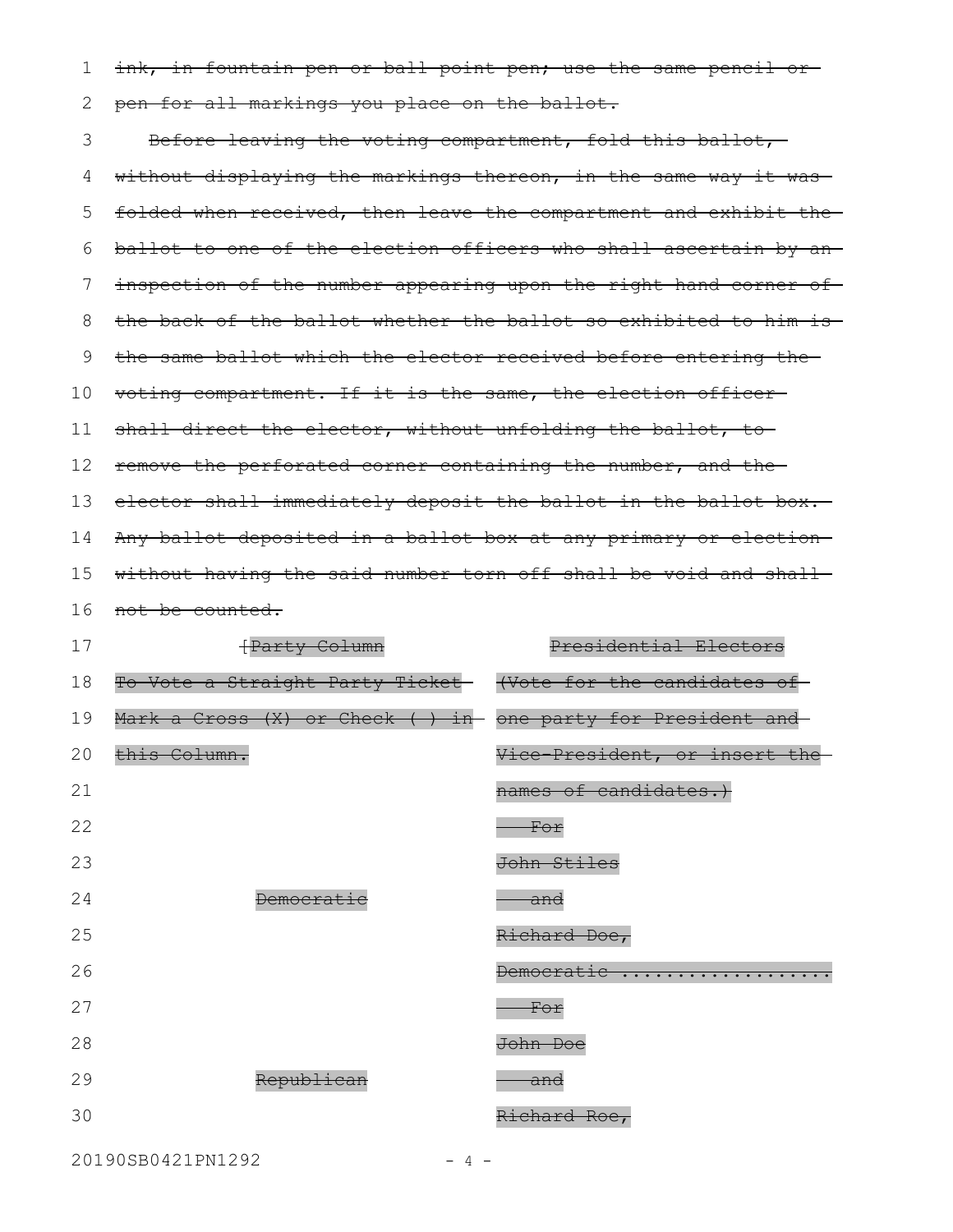| 1  | Republican                                                           |
|----|----------------------------------------------------------------------|
| 2  | For                                                                  |
| 3  | John Smith                                                           |
| 4  | Socialist<br><del>and</del>                                          |
| 5  | William Jones,                                                       |
| 6  | Socialist                                                            |
| 7  | Citizensl                                                            |
| 8  | Presidential Electors.                                               |
| 9  | <u>(Vote for the candidates of one party for President and Vice-</u> |
| 10 | President, or insert the names of candidates)                        |
| 11 | $\underline{\text{For}}$                                             |
| 12 | John Stiles and Richard Doe Democrat                                 |
| 13 | <del>For</del>                                                       |
| 14 | John Doe and Richard Roe Republican                                  |
| 15 | <u>For</u>                                                           |
| 16 | John Smith and William Jones Socialist                               |
| 17 | <u>For</u>                                                           |
| 18 |                                                                      |
| 19 | United States Senator.                                               |
| 20 | (Vote for one)                                                       |
| 21 |                                                                      |
| 22 |                                                                      |
| 23 |                                                                      |
| 24 | Governor.                                                            |
| 25 | (Vote for one)                                                       |
| 26 |                                                                      |
| 27 |                                                                      |
| 28 |                                                                      |
| 29 | Representatives in Congress,                                         |
| 30 | District.                                                            |
|    |                                                                      |

20190SB0421PN1292 - 5 -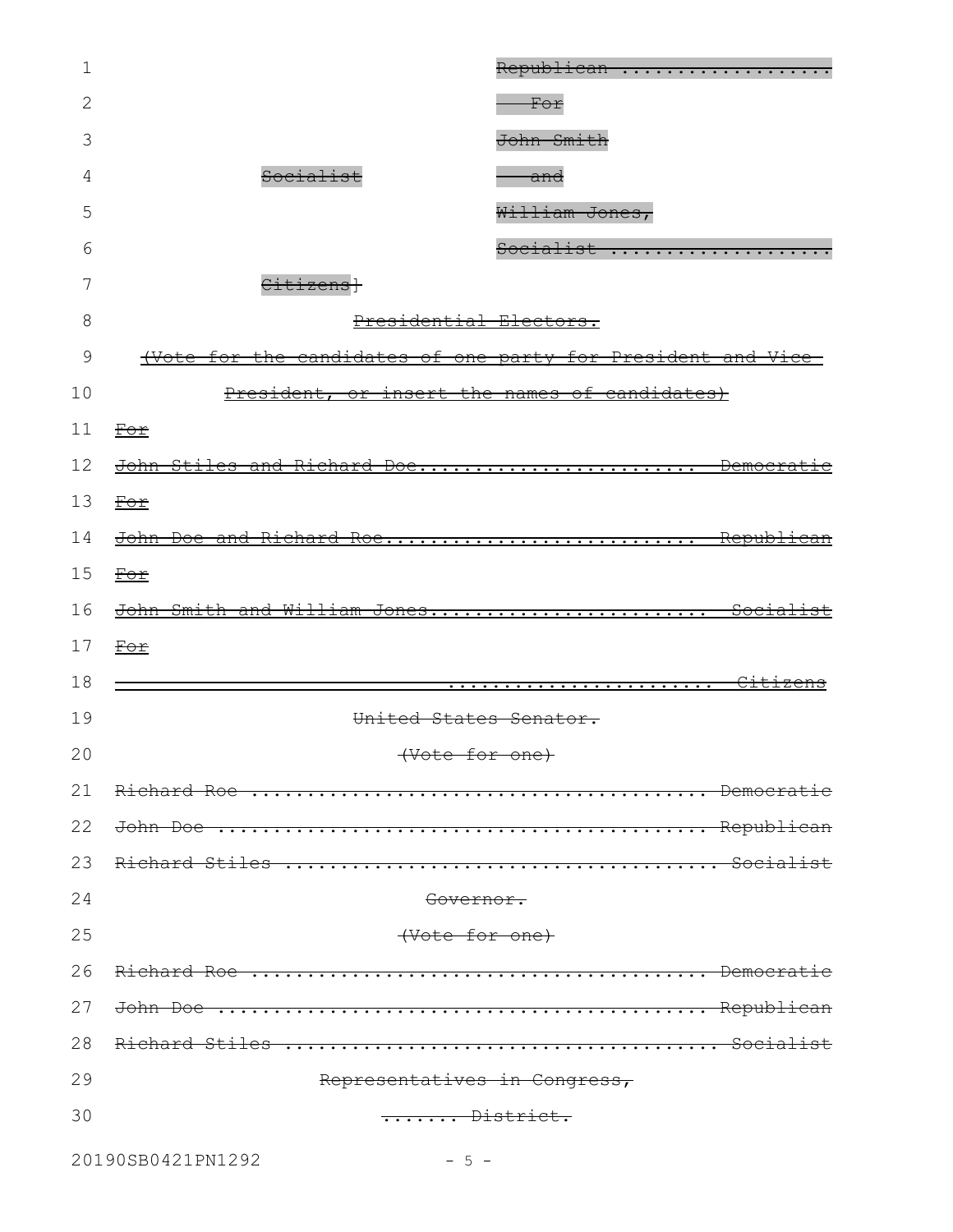| 1  | (Vote for one)                                                    |
|----|-------------------------------------------------------------------|
| 2  |                                                                   |
| 3  |                                                                   |
| 4  |                                                                   |
| 5  | Senator in the General Assembly,                                  |
| 6  | $\dots \dots$ District.                                           |
| 7  | (Vote for one)                                                    |
| 8  |                                                                   |
| 9  |                                                                   |
| 10 | * * *                                                             |
| 11 | Section 1107. Requirements of Voting Machines. - No voting        |
| 12 | machine shall, upon any examination or reexamination, be-         |
| 13 | approved by the Secretary of the Commonwealth, or by any          |
| 14 | examiner appointed by him, unless it shall, at the time, satisfy- |
| 15 | the following requirements:                                       |
| 16 | $+$ $+$ $+$                                                       |
| 17 | {(b) It shall permit each voter, at other than primary-           |
| 18 | elections, to vote a straight political party ticket in one-      |
| 19 | operation, and, in one operation, to vote for all the candidates  |
| 20 | of one political party for presidential electors, and, in one     |
| 21 | operation, to vote for all the candidates of one political party  |
| 22 | for every office to be voted for, except those offices as to      |
| 23 | which he votes for individual candidates. +                       |
| 24 | $+$ $+$ $+$                                                       |
| 25 | Section 1110. Form of Ballot Labels on Voting Machines.           |
| 26 | $+$ $+$ $+$                                                       |
| 27 | (h) The names of all candidates of a political party shall        |
| 28 | appear in the same row or column, and except in cases of names    |
| 29 | of presidential commitments of nominees for delegate or-          |
| 30 | alternate delegate to political party National conventions no     |
|    | 20190SB0421PN1292<br>$-6-$                                        |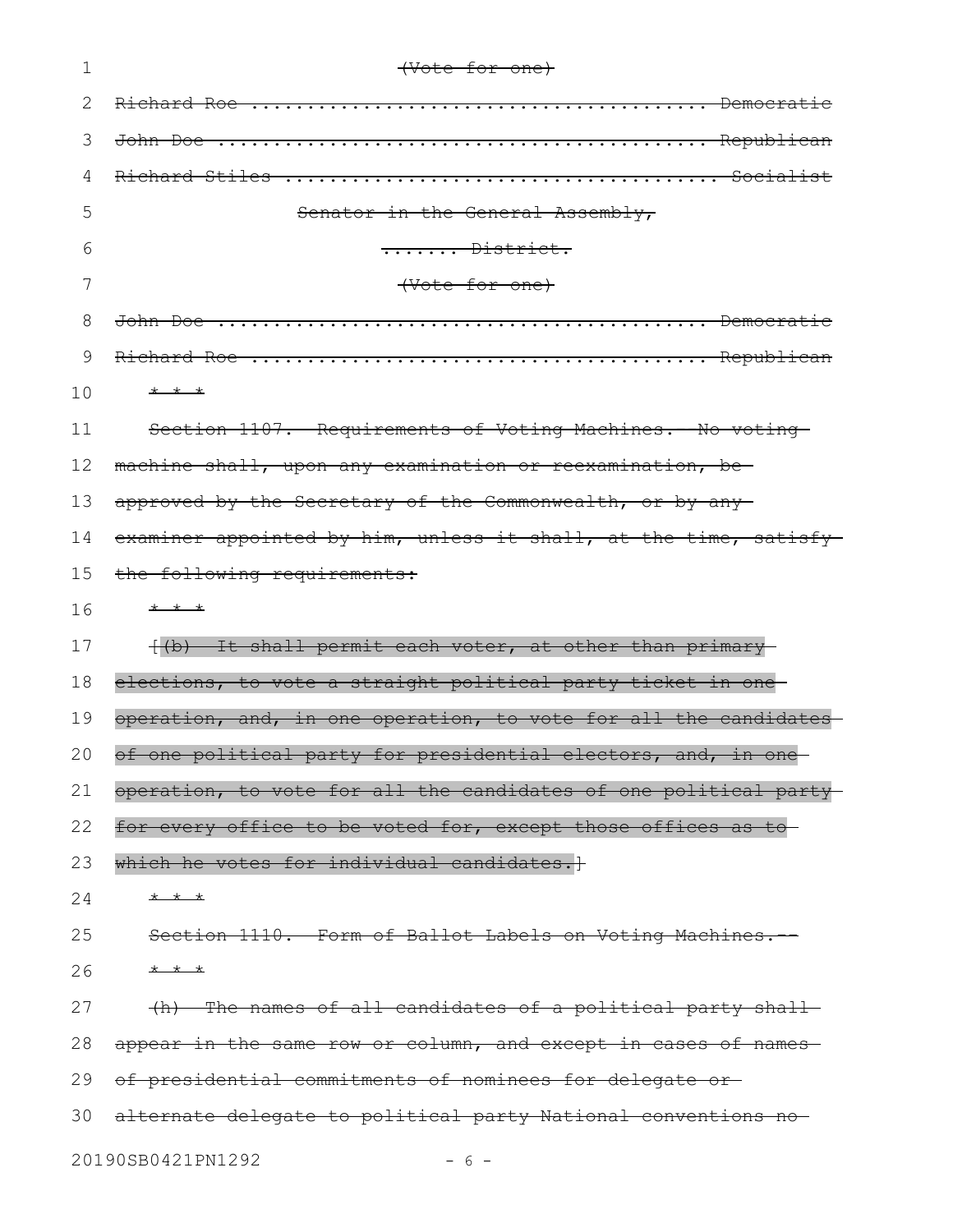other names shall appear in the same row or column[, to the left or top of which shall be a straight party lever, by means of which an elector may, in one operation, vote for all the candidates of that political party for every office to be voted for]. Where the names of the delegate or alternate delegate and the presidential candidate he is supporting shall both appear, the print size of the name of the delegate or alternate delegate shall be equal to the size of the name of the particular presidential candidate to whom he is committed, or in the case where he is uncommitted, the word "uncommitted" shall appear inthe same size print. The names of such candidates shall be arranged under or opposite the title of the office for which they are candidates, and shall appear in the order of the votes obtained by the candidate for Governor of the party nominated at the last gubernatorial election, beginning with the party obtaining the highest number of votes: Provided, however, That in the case of parties or bodies not represented on the ballot at the last gubernatorial election, the names of the candidates of such parties shall be arranged alphabetically, according to the party or body name. The names of all candidates of a political body shall appear in the same row or column, and, if the number of parties and bodies permits, each political body shall be entitled exclusively to a separate row or column[, witha straight party lever]. If, however, the number of political parties and political bodies renders it impossible or impracticable to so arrange the political bodies, in such casesaid bodies shall not be entitled to a separate row or column-[and a straight party lever], but shall be listed by political appellations on the first left hand or top row, with thedesignating letter and number of the ballot label where their 1 2 3 4 5 6 7 8 9 10 11 12 13 14 15 16 17 18 19 20 21 22 23 24 25 26 27 28 29 30

20190SB0421PN1292 - 7 -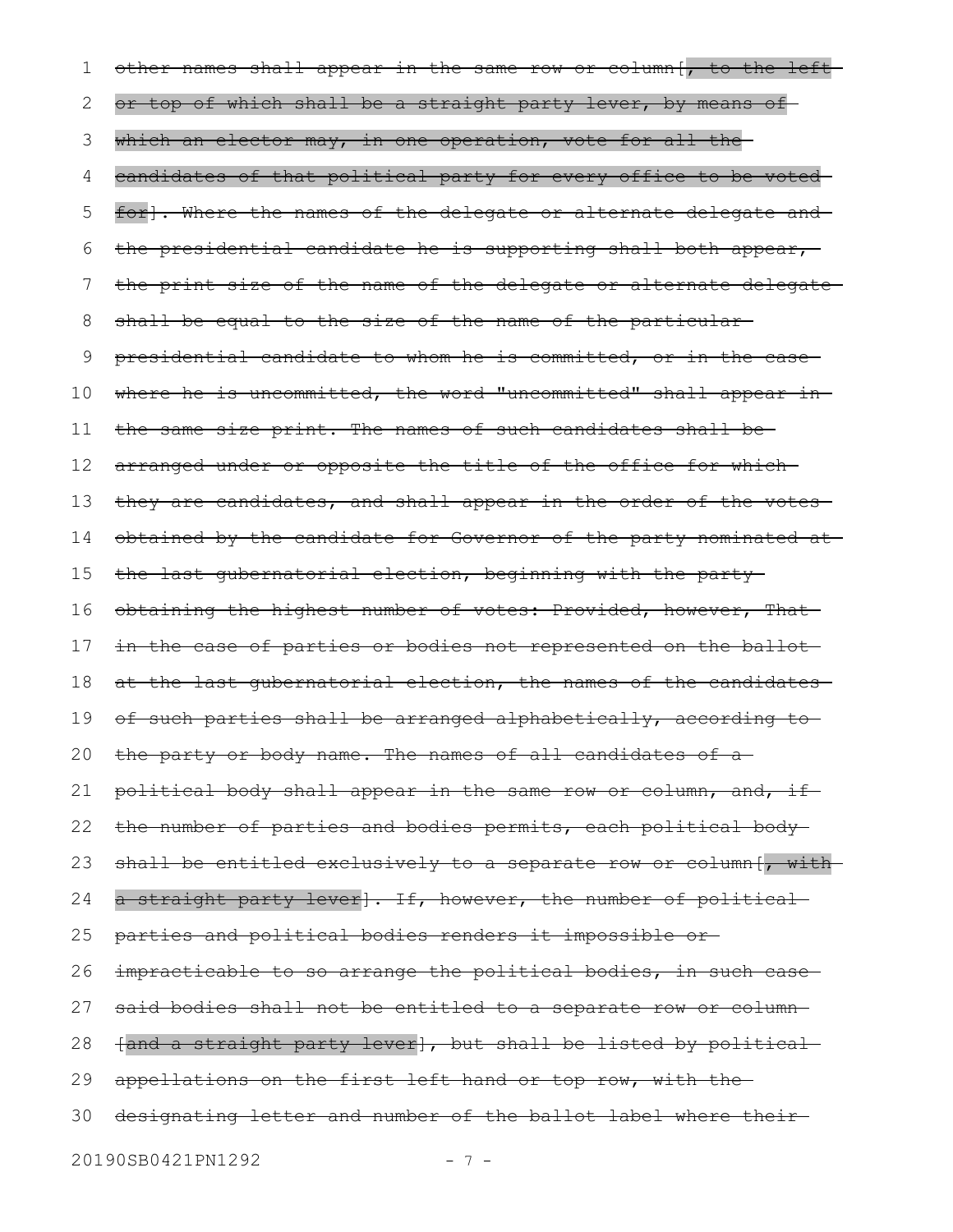| 1  | candidates may be found, together with the political             |
|----|------------------------------------------------------------------|
| 2  | appellations of other political bodies, whose candidates may be  |
| 3  | interspersed on the same row or column. Subject to the aforesaid |
| 4  | imitations, the form and arrangement of ballot labels, as to     |
| 5  | the placing thereon of political bodies, shall be within the     |
| 6  | discretion of the county board.                                  |
| 7  | $+$ $+$ $+$                                                      |
| 8  | Section 1107 A. Requirements of Electronic Voting Systems.       |
| 9  | No electronic voting system shall, upon any examination or-      |
| 10 | reexamination, be approved by the Secretary of the Commonwealth, |
| 11 | or by any examiner appointed by him, unless it shall be-         |
| 12 | established that such system, at the time of such examination or |
| 13 | reexamination:                                                   |
| 14 | * * *                                                            |
| 15 | (3) Permits each voter, at other than primary elections, to      |
| 16 | vote a straight political party ticket by one mark or act and,   |
| 17 | by one mark or act, to vote for all the candidates of one        |
| 18 | political party for presidential electors and, by one mark or-   |
| 19 | act, to vote for all the candidates of one political party for-  |
| 20 | every office to be voted for, and every such mark or act shall   |
| 21 | be equivalent to and shall be counted as a vote for every-       |
| 22 | candidate of the political party so marked including its         |
| 23 | candidates for presidential electors, except with respect to     |
| 24 | those offices as to which the voter has registered a vote for-   |
| 25 | individual candidates of the same or another political party or  |
| 26 | political body, in which case the automatic tabulating equipment |
| 27 | shall credit the vote for that office only for the candidate     |
| 28 | individually so selected, notwithstanding the fact that the-     |
| 29 | voter may not have individually voted for the full number of     |
| 30 | candidates for that office for which he was entitled to vote.}   |
|    | 20190SB0421PN1292<br>$-8 -$                                      |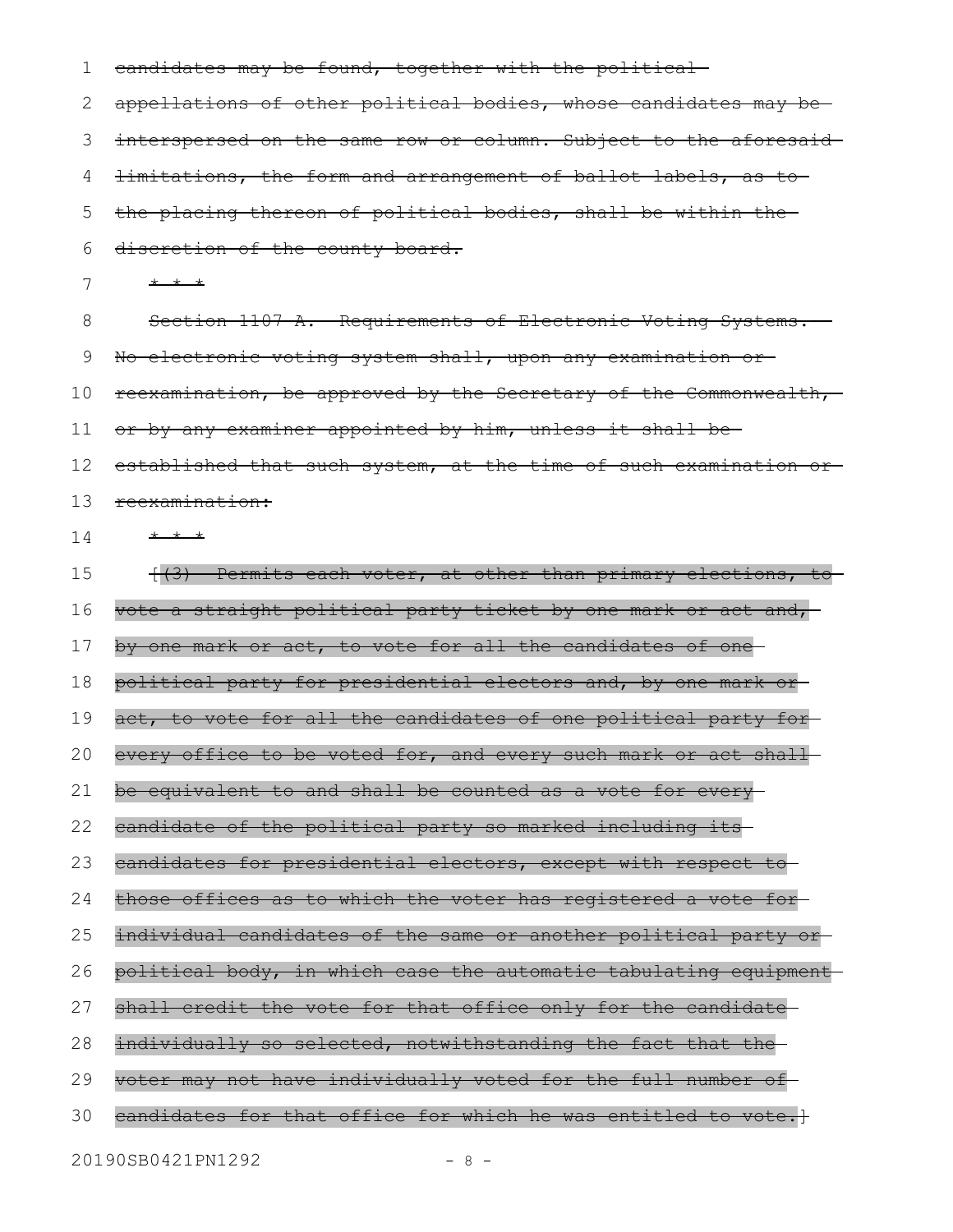1 \* \* \*

| $\mathbf{2}$ | Section $1109-A.$ Forms. $-(a)$ * * *                            |
|--------------|------------------------------------------------------------------|
| 3            | $(2)$ The pages placed on the voting device shall be of-         |
| 4            | sufficient number to include, following the listing of-          |
| 5            | particular candidates, the names of candidates for any-          |
| 6            | nonpartisan offices and any measures for which a voter may be-   |
| 7            | qualified to vote on a given election day, provided further that |
| 8            | for municipal, general or special elections, the first ballot    |
| 9            | page shall list in the order that such political parties are     |
| 10           | entitled to priority on the ballot, the names of such political  |
| 11           | parties [with designating arrows so as to indicate the voting    |
| 12           | square or position on the ballot card where the voter may insert |
| 13           | by one mark or punch the straight party ticket of his choice].   |
| 14           | * * *                                                            |
| 15           | ((d) In partisan elections the ballot cards shall include a      |
| 16           | voting square or position whereby the voter may by one punch or  |
| 17           | mark record a straight party ticket vote for all the candidates  |
| 18           | of one party or may vote a split ticket for the candidates of    |
| 19           | his choice.}                                                     |
| 20           | * * *                                                            |
| 21           | Section 1112-A. Election Day Procedures and the Process of       |
| 22           | Voting. (a) In an election district which uses an electronic     |
| 23           | voting system in which votes are registered electronically, the  |
| 24           | following procedures will be applicable for the conduct of the   |
| 25           | election at the election district:                               |
| 26           | * * *                                                            |
| 27           | (2) At [primary] all elections, the voter shall be able to       |
| 28           | vote for each candidate individually by the means provided. [At- |
| 29           | all other elections, he may vote for each candidate              |

30 individually, or he may vote a straight political party ticket 20190SB0421PN1292 - 9 -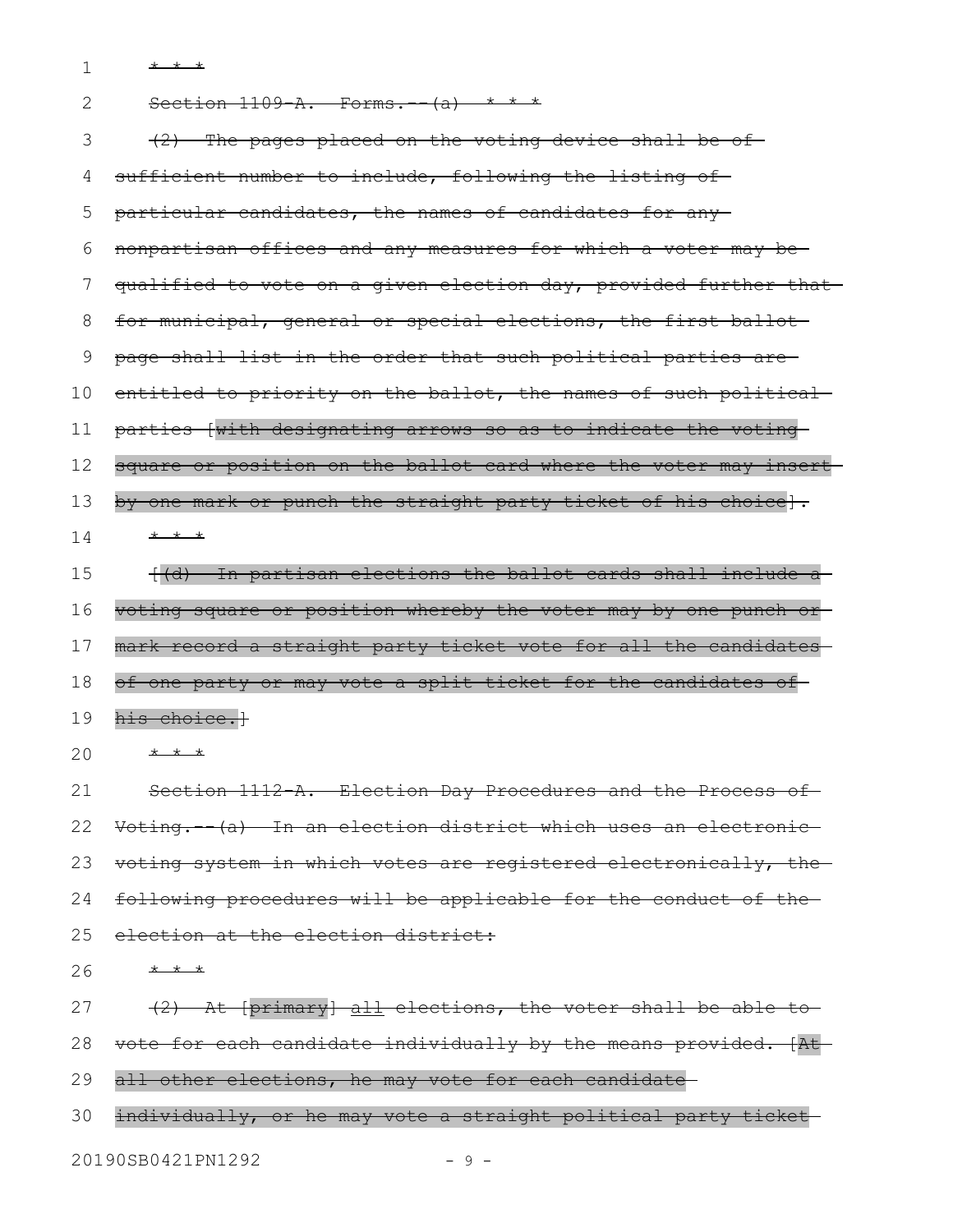in one operation by operating the straight political party mechanism of the political party or political body of his choice. He may also, after having operated the straight party mechanism and before recording his vote, cancel the vote for any candidate of such political party or political body and may thereupon vote for a candidate of another party, or political body for the same office.] The voter may also vote individually for or against a question submitted to the vote of the electors. \* \* \* (4) At any general election at which presidential electors are to be chosen, each elector shall be permitted to vote by oneoperation for all the presidential electors of a political party or political body. For each party or body nominating presidential electors, a ballot label shall be provided containing only the words "Presidential Electors," preceded by the names of the party or body and followed by the names of the candidates thereof for the Office of President and Vice-President, and the corresponding counter or registering device shall register votes cast for said electors when thus voted for collectively. If any elector desires to vote a ticket for presidential electors made up of the names of persons nominated by different parties or bodies, or partially of names of persons so in nomination and partially of names of persons not in nomination by any party or body, he may write or deposit a paper ballot prepared by himself in the receptacle provided in or on the voting device for that purpose, or he may list their names on the write-in ballot or envelope provided for that purpose. The voting device shall be so constructed that it will not be-1 2 3 4 5 6 7 8 9 10 11 12 13 14 15 16 17 18 19 20 21 22 23 24 25 26 27 28

possible for any one voter to vote a straight party ticket for 29

presidential electors and at the same time to deposit a ballot 30

20190SB0421PN1292 - 10 -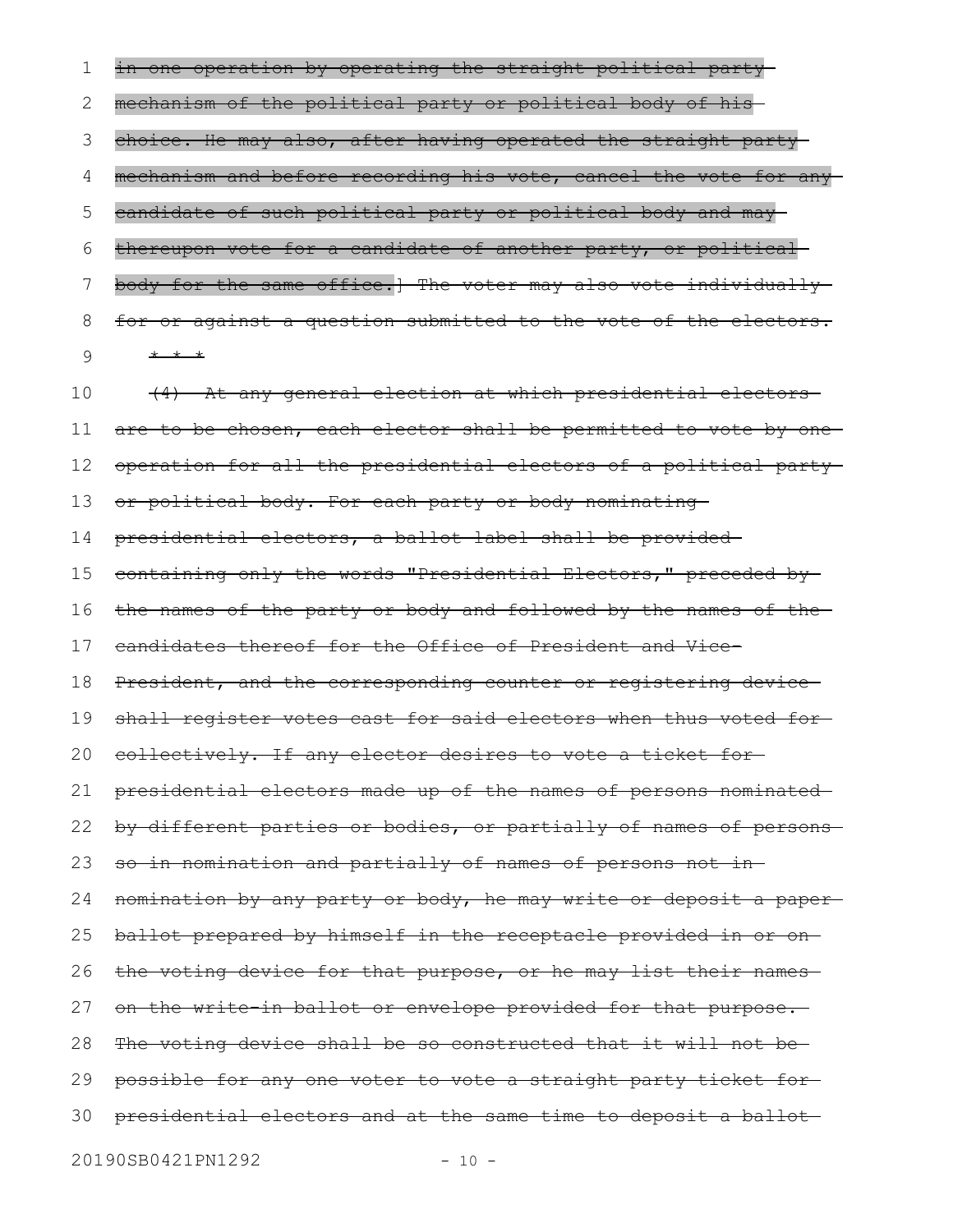for presidential electors in a receptacle as [hereinabove] provided in this section. When the votes for presidential electors are counted, the votes appearing upon the counter or registering device corresponding to the ballot label containing the names of the candidates for President and Vice-President of any party or body shall be counted as votes for each of the candidates for presidential elector of such party or body, and thereupon all candidates for presidential elector shall be credited, in addition, with the votes cast for them upon the ballots deposited in the machine, as [hereinabove] provided in this section. \* \* \* Section 1216. Instructions of Voters and Manner of Voting in Districts in Which Voting Machines are Used. -\* \* \* (d) At [primaries] all elections, he shall vote for each candidate individually by operating the key, handle, pointer or knob, upon or adjacent to which the name of such candidate is placed. [At elections, he may vote for each candidate individually by operating the key, handle, pointer or knob, uponor adjacent to which the names of candidates of his choice are placed, or he may vote a straight political party ticket in one operation by operating the straight political party lever of the political party or political body of his choice, if such machine has thereon a separate lever for all the candidates of the political body. He may also, after having operated the straight party lever, and before recording his vote, cancel the vote for any candidate of such political party or political body by replacing the individual key, handle, pointer or knob of such candidate, and may thereupon vote for a candidate of another 20190SB0421PN1292 - 11 -1 2 3 4 5 6 7 8 9 10 11 12 13 14 15 16 17 18 19 20 21 22 23 24 25 26 27 28 29 30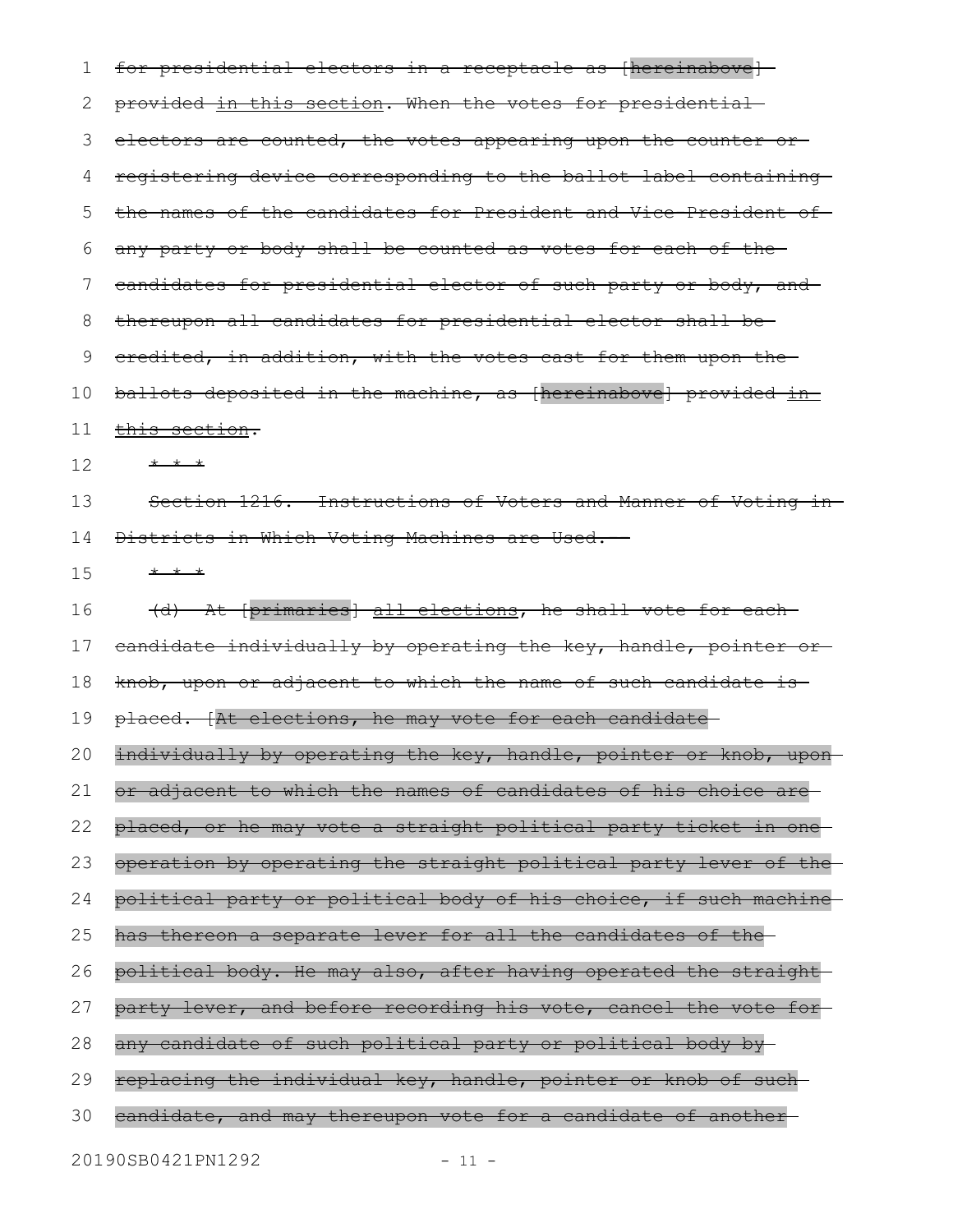| 1  | party, or political body for the same office by operating the-       |
|----|----------------------------------------------------------------------|
| 2  | key, handle, pointer or knob, upon or adjacent to which the name     |
| 3  | of such candidate appears.] In the case of a question submitted-     |
| 4  | to the vote of the electors, the elector shall operate the key,      |
| 5  | handle, pointer or knob corresponding to the answer which he-        |
| 6  | desires to give.                                                     |
| 7  | * * *                                                                |
| 8  | (f) At any general election at which presidential electors           |
| 9  | are to be chosen, each elector shall be permitted to vote by one     |
| 10 | operation for all the presidential electors of a political party-    |
| 11 | or political body. For each party or body nominating                 |
| 12 | presidential electors, a ballot label shall be provided-             |
| 13 | containing only the words "Presidential Electors," preceded by-      |
| 14 | the names of the party or body and followed by the names of the-     |
| 15 | eandidates thereof for the office of President and Vice-             |
| 16 | President, and the corresponding counter or registering device-      |
| 17 | shall register votes cast for said electors when thus voted for-     |
| 18 | collectively. If an elector desires to vote a ticket for-            |
| 19 | presidential electors made up of the names of persons nominated      |
|    | 20 by different parties or bodies, or partially of names of persons- |
| 21 | so in nomination and partially of names of persons not in-           |
| 22 | nomination by any party or body, or wholly of names of persons-      |
| 23 | not in nomination by any party or body, he may write or deposit-     |
| 24 | a paper ballot prepared by himself in the receptacle provided in-    |
| 25 | or on the machine for the purpose. The machine shall be so-          |
| 26 | constructed that it will not be possible for any one voter to-       |
| 27 | vote a straight party ticket for presidential electors and at-       |
| 28 | the same time to deposit a ballot for presidential electors in a     |
| 29 | receptacle as [hereinabove] provided in this section. When the-      |
| 30 | votes for presidential electors are counted, the votes appearing     |
|    | 20190SB0421PN1292<br>$-12 -$                                         |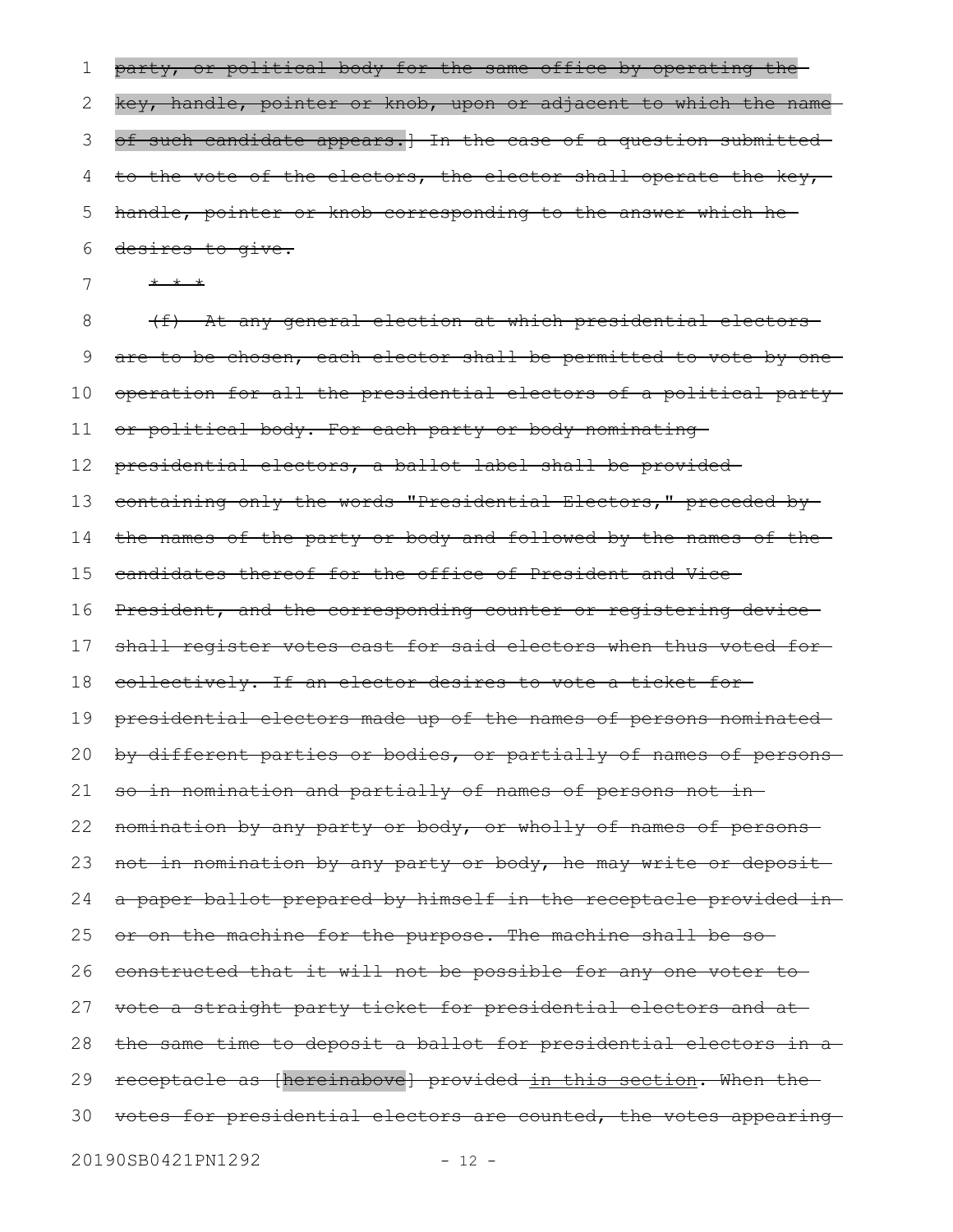upon the counter or registering device corresponding to the ballot label containing the names of the candidates for President and Vice-President of any party or body shall be counted as votes for each of the candidates for presidential elector of such party or body, and thereupon all candidates forpresidential elector shall be credited, in addition, with the votes cast for them upon the ballots deposited in the machine, as [hereinabove] provided in this section. 1 2 3 4 5 6 7 8

\* \* \* 9

Section 1222. Count and Return of Votes in Districts in Which Ballots are Used. 10 11

(a) As soon as all the ballots have been properly accounted for, and those outside the ballot box, as well as the "Voting-Check List," numbered lists of voters and district register sealed, the election officers shall forthwith open the ballot box, and take therefrom all ballots therein, and at primaries, separate the same according to the party to which they belong. The ballots shall then be counted one by one, and a record made of the total number, and at primaries of the total number castfor each party. Then the judge, under the scrutiny of the minority inspector, or the minority inspector, under the scrutiny of the judge, in the presence of the other officers, clerks, and of the overseers, if any, and within the hearing and sight of the watchers outside the enclosed space, shall readaloud the names of the candidates marked or inserted upon each ballot (at primaries the ballots of each party being read in sequence), together with the office for which the person namedis a candidate, and the answers contained on the ballots to the questions submitted, if any, and the majority inspector and 30 elerks shall carefully enter each vote as read, and keep account 12 13 14 15 16 17 18 19 20 21 22 23 24 25 26 27 28 29

20190SB0421PN1292 - 13 -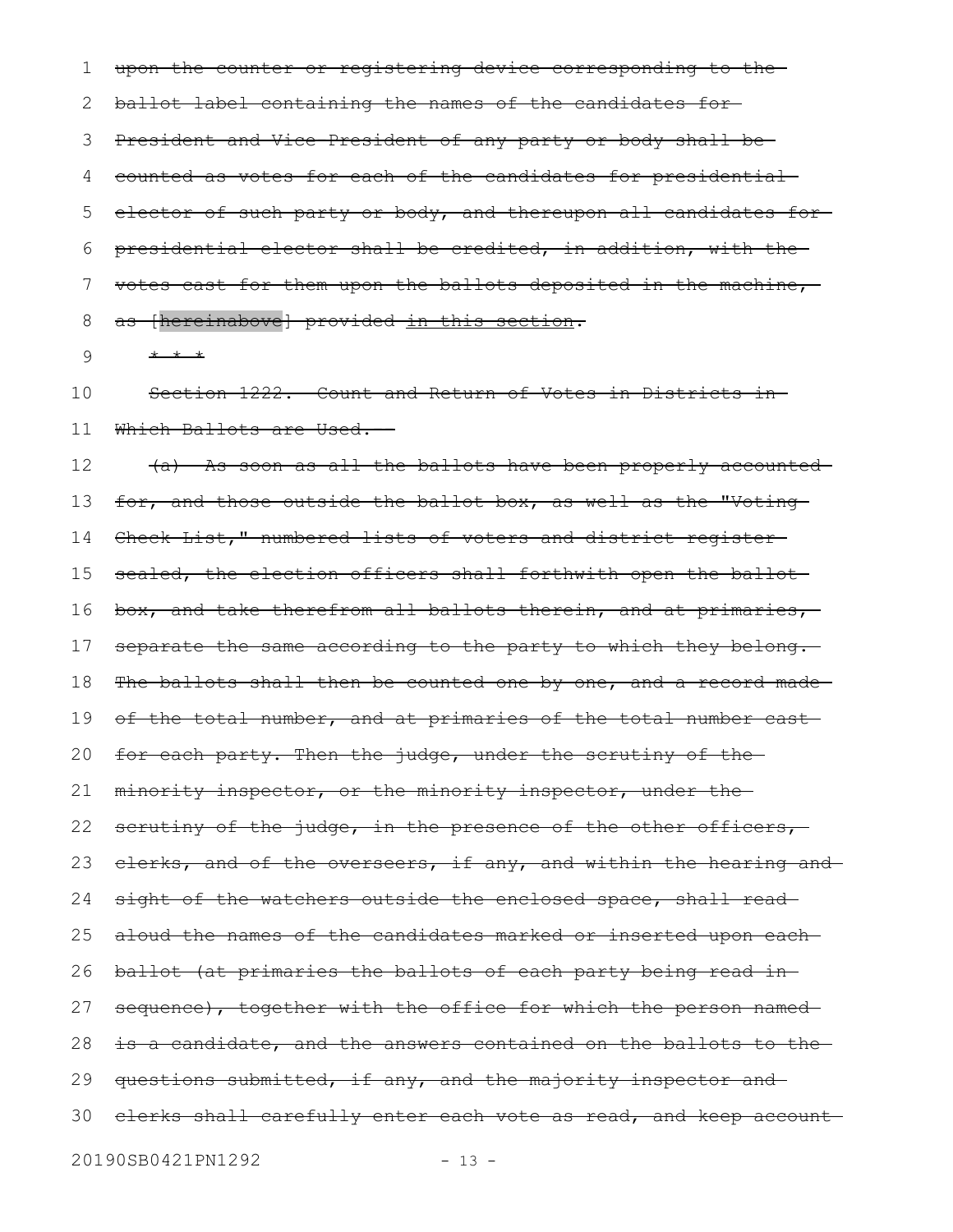of the same in ink in triplicate tally papers (triplicate tally papers for each party at primaries) to be provided by the county board of elections for that purpose, all three of which shall be made at the same time. [: Provided, That at all general, 1 2 3 4

municipal and special elections, in entering each vote received 5

by candidates at such election, it shall not be necessary to

enter separate tally marks for each vote received by such 7

candidates upon the ballots containing the same votes for the 8

same names, commonly known, and in this act designated as 9

"Straight Party Tickets" for such purpose straight party ticket 10

votes shall be entered carefully as each straight party ticket 11

vote is read on the triplicate tally sheets under the heading 12

"Number of votes received upon 13

6

the .................................. straight party tickets." Uponcompleting the number of votes received by each straight party 14 15

ticket, the number so tallied for each party shall be entered 16

numerically on the extreme right hand margin of each such tally 17

paper.] All ballots, after being removed from the box, shall be-18

kept within the unobstructed view of all persons in the voting 19

room until replaced in the box. No person while handling the 20

ballots shall have in his hand any pencil, pen, stamp or other 21

means of marking or spoiling any ballot. The election officers 22

shall forthwith proceed to canvass and compute the votes cast, 23

and shall not adjourn or postpone the canvass or computation 24

until it shall have been fully completed. 25

(b) When the vote cast for the different persons named upon the ballots and upon the questions, if any, appearing thereon, shall have been fully recorded in the tally papers and counted, the election officers shall duly certify to the number of votescast for each person (upon the respective party tickets at 26 27 28 29 30

20190SB0421PN1292 - 14 -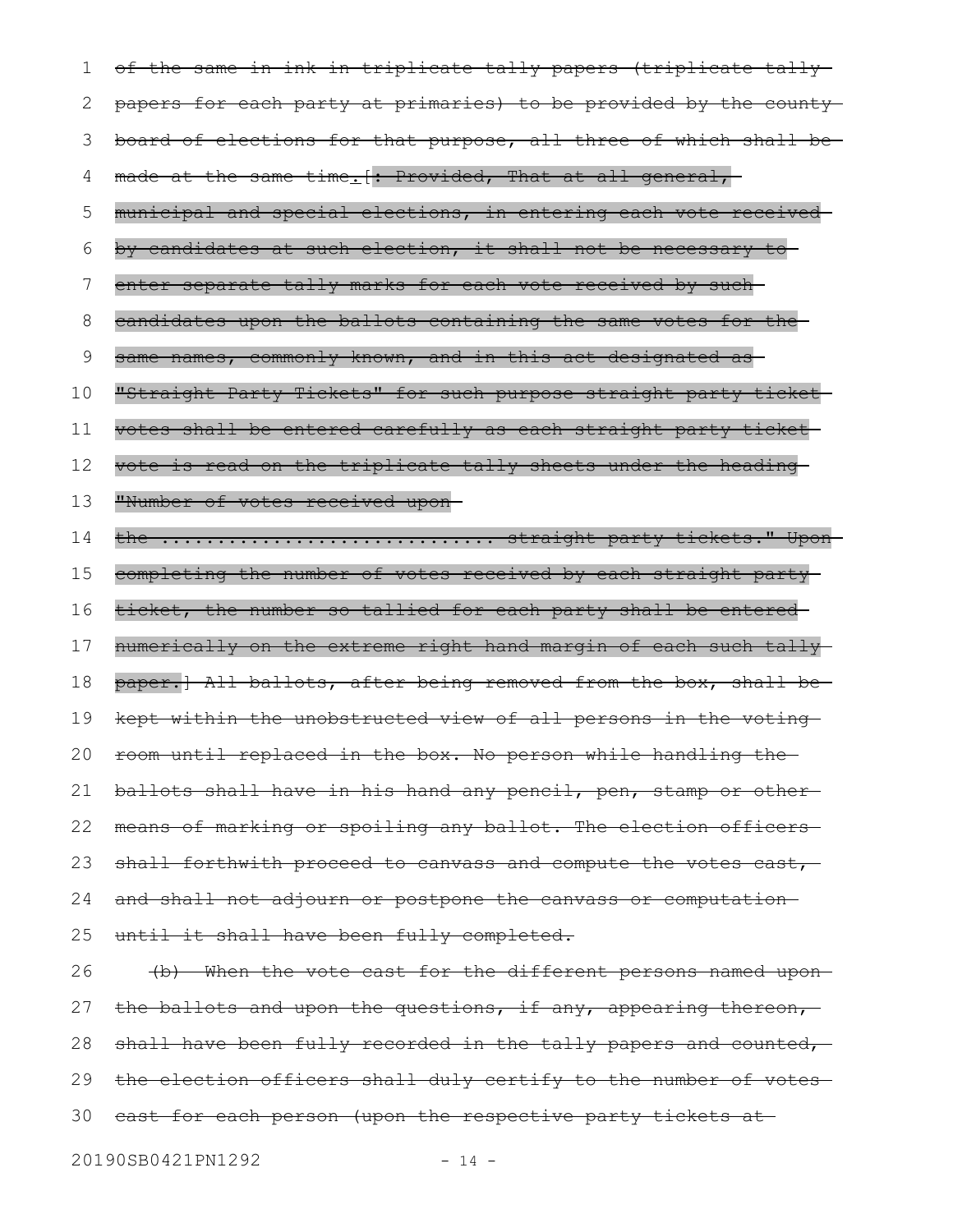primaries), and shall prepare in ink two (2) general returns, showing, in addition to the entries made thereon as aforesaid, the total number of ballots received from the county board (the total of each party at primaries), the number of ballots cast (the number of each party at primaries), the number of ballots (of each party at primaries) declared void, and the number of ballots spoiled and cancelled, and any blank ballots cast, as well as the votes cast for each candidate. At elections, the number of votes cast for each candidate by each political party or political body of which such candidate is a nominee shall be separately stated. [: Provided, That the number of votes receivedby each set of candidates upon "straight party tickets" shall be entered opposite the names of the respective candidates in a column immediately adjoining upon the left which column shall be of convenient width and shall be headed "number of votes received upon straight party tickets."] In an immediate column to the left thereto, the number of votes received by each candidate upon all ballots [other than "straight party tickets" including all ballots known as "split tickets"] shall be entered, such column to be of convenient width and shall be headed "number of votes [received other than upon straight party tickets." The number of votes received by each candidate as shown in the column headed "number of votes received upon straight party tickets" shall then be added, together with the number of votes received by each candidate as shown in the column headed "number of votes received other than upon straight party tickets" and thereupon, the] received." The total numberof votes received by each candidate shall be entered in a column on the extreme right-hand side of the return sheets, which column shall be of convenient width and shall be headed "total 1 2 3 4 5 6 7 8 9 10 11 12 13 14 15 16 17 18 19 20 21 22 23 24 25 26 27 28 29 30

20190SB0421PN1292 - 15 -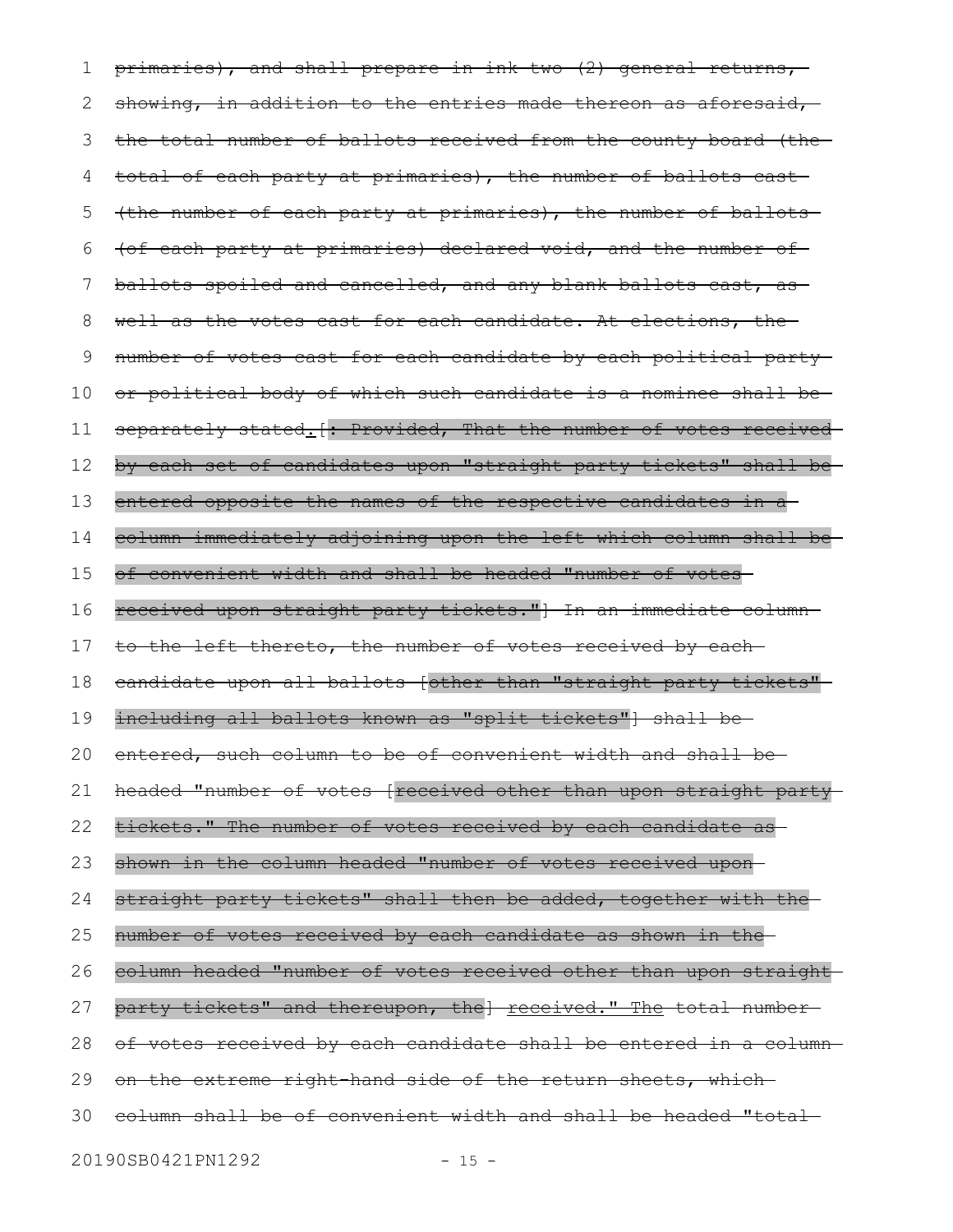number of votes." 1

Nothing in this section contained shall be construed to authorize or permit the canvassing, counting or tallying ballots with any less degree of strictness than otherwise required by law<sub>:</sub>[, the intention of this section being to dispense with the individual tally marks only so far as the so-called "straight party tickets" are concerned, and all other operations of tallying, counting, canvassing and announcing the votes shall proceed as near as may be in accordance with the other provisions of this act.] \* \* \* Section 1223. What Ballots Shall Be Counted; Manner of Counting; Defective Ballots. - (a) We ballot which is so marked as to be capable of identification shall be counted. Any ballot that is marked in blue, black or blue-black ink, in fountain pen or ball point pen, or black lead pencil or indelible pencil, shall be valid and counted: Provided, That all markings on the ballot are made by the same pen or pencil. Any ballot marked by any other mark than an  $(X)$  or check  $($  ) in the spaces provided for that purpose shall be void and not counted: Provided, however, That no vote recorded thereon shall be declared void because a cross (X) or check ( ) mark thereon is irregular in form. [Any erasure, mutilation or defective marking of the straight party column at November elections shall render the entire ballot void, unless the voter has properly indicated his choice for candidates in any office block, in which case the vote or votes for such candidates only shall be counted.] Any erasure or mutilation in the vote in any office block shall render void the vote for any candidates in said block, but shallnot invalidate the votes cast on the remainder of the ballot, if 2 3 4 5 6 7 8 9 10 11 12 13 14 15 16 17 18 19 20 21 22 23 24 25 26 27 28 29 30

20190SB0421PN1292 - 16 -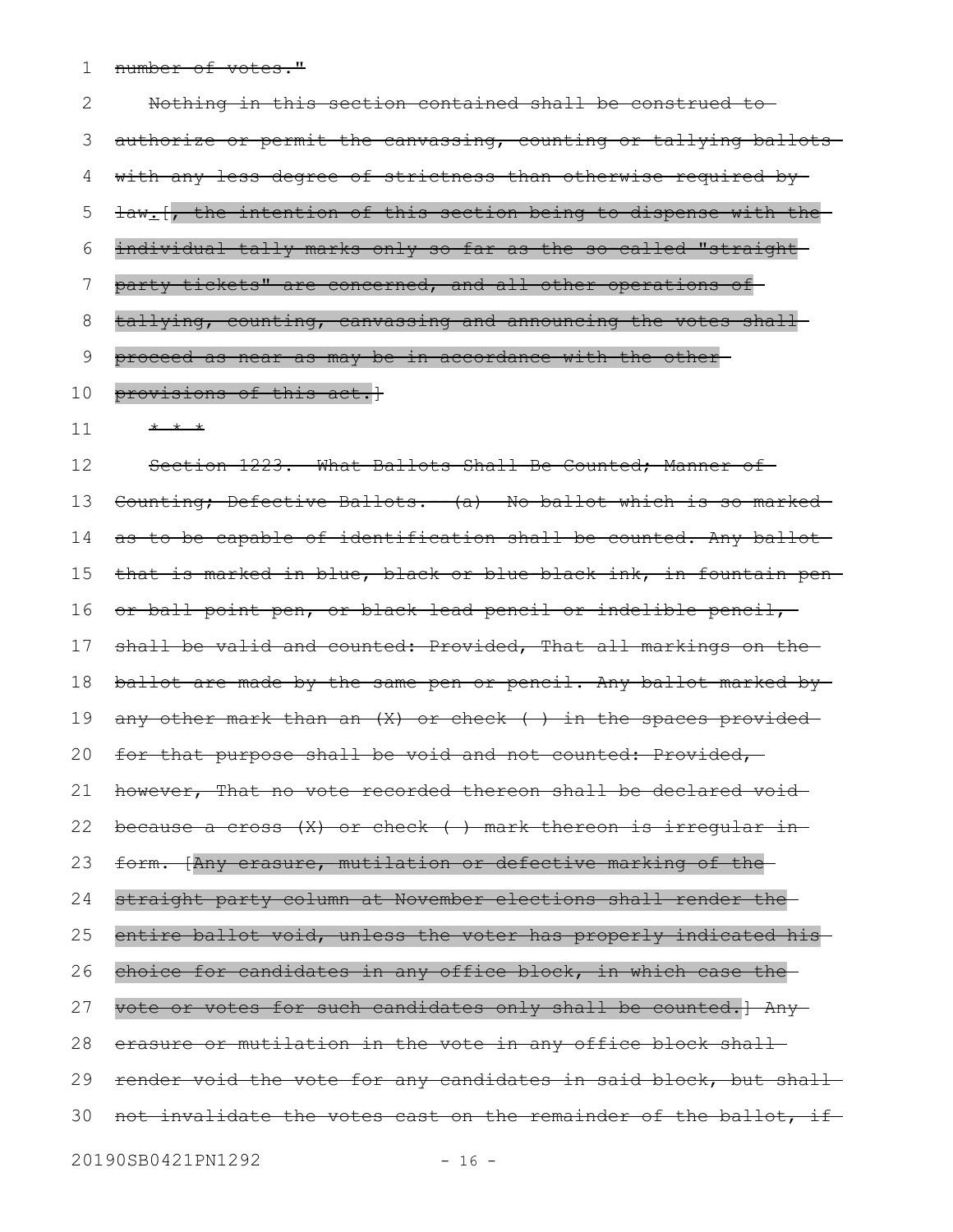otherwise properly marked. Any ballot indicating a vote for any person whose name is not printed on the ballot, by writing, stamping or sticker, shall be counted as a vote for such person, if placed in the proper space or spaces provided for that purpose, whether or not an  $(X)$  or check  $($  ) is placed after the name of such person: Provided, however, That if such writing, stamping or sticker is placed over the name of a candidate printed on the ballot, it shall render the entire vote in said office block void. If an elector shall mark his ballot for more persons for any office than there are candidates to be voted for for such office, or if, for any reason, it may be impossible to determine his choice for any office, his ballot shall not be 13 counted for such office, but the ballot shall be counted for all 14 offices for which it is properly marked. Ballots not marked, or improperly or defectively marked, so that the whole ballot is void, shall be set aside and shall be preserved with the other ballots. \* \* \* Section 2. This act shall apply to elections held on or after January 1, 2020. Section 3. This act shall take effect immediately. SECTION 1. SECTION 102(Z.5)(3) OF THE ACT OF JUNE 3, 1937 **<--** (P.L.1333, NO.320), KNOWN AS THE PENNSYLVANIA ELECTION CODE, IS AMENDED AND THE SECTION IS AMENDED BY ADDING A SUBSECTION TO READ: SECTION 102. DEFINITIONS.--THE FOLLOWING WORDS, WHEN USED IN THIS ACT, SHALL HAVE THE FOLLOWING MEANINGS, UNLESS OTHERWISE CLEARLY APPARENT FROM THE CONTEXT: \* \* \* 1 2 3 4 5 6 7 8 9 10 11 12 15 16 17 18 19 20 21 22 23 24 25 26 27 28 29

(Z.5) THE WORDS "PROOF OF IDENTIFICATION" SHALL MEAN: 30

20190SB0421PN1292 - 17 -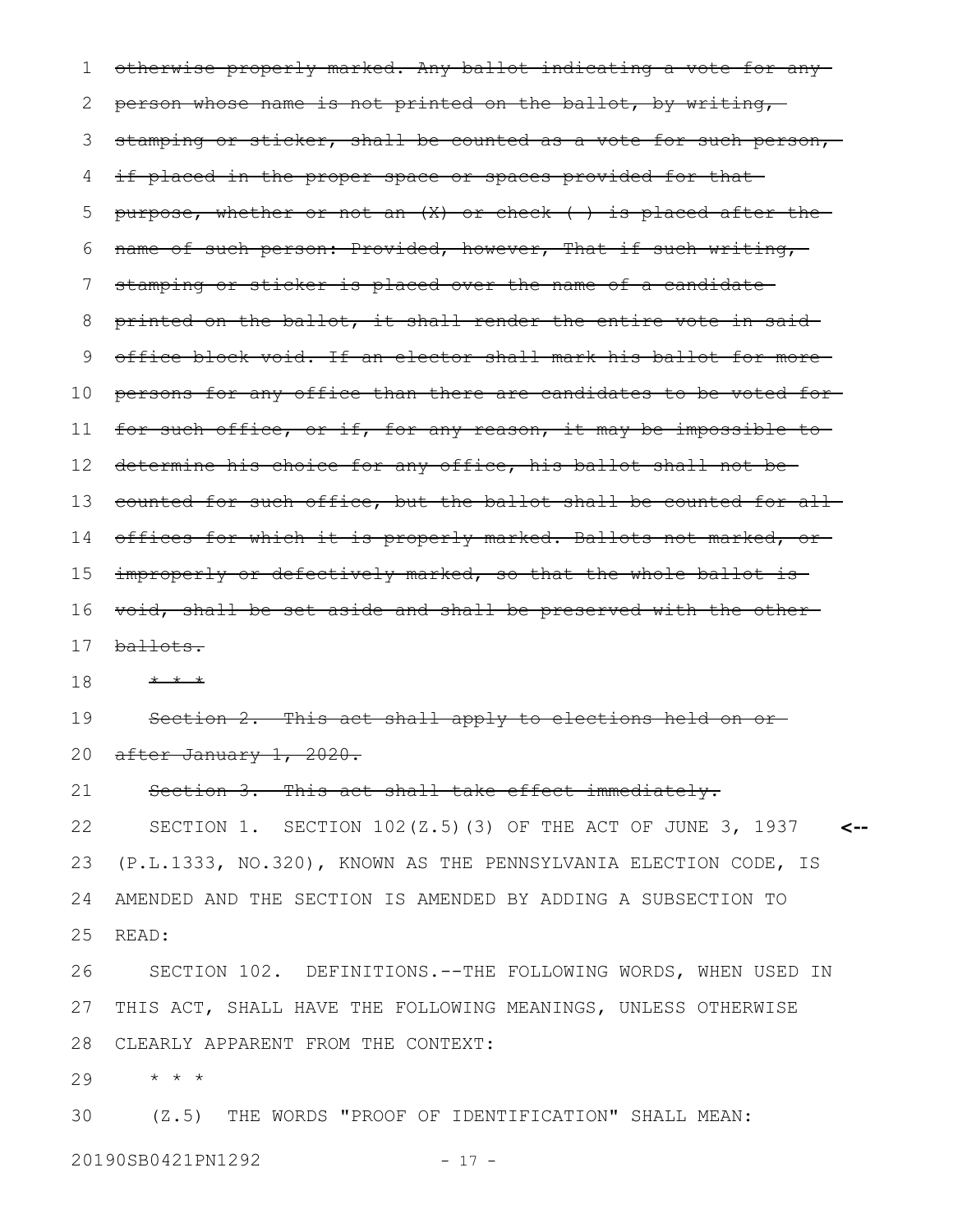\* \* \* 1

(3) FOR A QUALIFIED ABSENTEE ELECTOR UNDER SECTION 1301 OR A QUALIFIED MAIL-IN ELECTOR UNDER SECTION 1301-D: 2 3

(I) IN THE CASE OF AN ELECTOR WHO HAS BEEN ISSUED A CURRENT AND VALID DRIVER'S LICENSE, THE ELECTOR'S DRIVER'S LICENSE NUMBER; 4 5 6

(II) IN THE CASE OF AN ELECTOR WHO HAS NOT BEEN ISSUED A CURRENT AND VALID DRIVER'S LICENSE, THE LAST FOUR DIGITS OF THE ELECTOR'S SOCIAL SECURITY NUMBER; 7 8 9

(III) IN THE CASE OF AN ELECTOR WHO HAS A RELIGIOUS OBJECTION TO BEING PHOTOGRAPHED, A COPY OF A DOCUMENT THAT 12 SATISFIES PARAGRAPH (1); OR 10 11

(IV) IN THE CASE OF AN ELECTOR WHO HAS NOT BEEN ISSUED A CURRENT AND VALID DRIVER'S LICENSE OR SOCIAL SECURITY NUMBER, A COPY OF A DOCUMENT THAT SATISFIES PARAGRAPH (2). 13 14 15

(Z.6) THE WORDS "QUALIFIED MAIL-IN ELECTOR" SHALL MEAN A 16

QUALIFIED ELECTOR WHO IS NOT A QUALIFIED ABSENTEE ELECTOR. 17

SECTION 2. THE ACT IS AMENDED BY ADDING A SECTION TO READ: 18

SECTION 207. REQUIREMENTS FOR DISAPPROVAL OR DECERTIFICATION 19

OF VOTING APPARATUSES. -- (A) THE COMMONWEALTH MAY NOT DISAPPROVE 20

OR DECERTIFY A VOTING APPARATUS IN FIFTY PER CENTUM (50%) OR 21

 MORE COUNTIES UNTIL THE REQUIREMENTS OF THIS SECTION HAVE BEEN 22

MET. 23

(B) IF THE COMMONWEALTH INTENDS TO MAKE A DISAPPROVAL OR 24

 DECERTIFICATION UNDER SUBSECTION (A), THE DEPARTMENT OF STATE 25

MUST SUBMIT A WRITTEN PLAN TO THE PRESIDENT PRO TEMPORE OF THE 26

SENATE, THE SPEAKER OF THE HOUSE OF REPRESENTATIVES, THE 27

APPROPRIATIONS COMMITTEE OF THE SENATE, THE APPROPRIATIONS 28

COMMITTEE OF THE HOUSE OF REPRESENTATIVES, THE STATE GOVERNMENT 29

30 COMMITTEE OF THE SENATE AND THE STATE GOVERNMENT COMMITTEE OF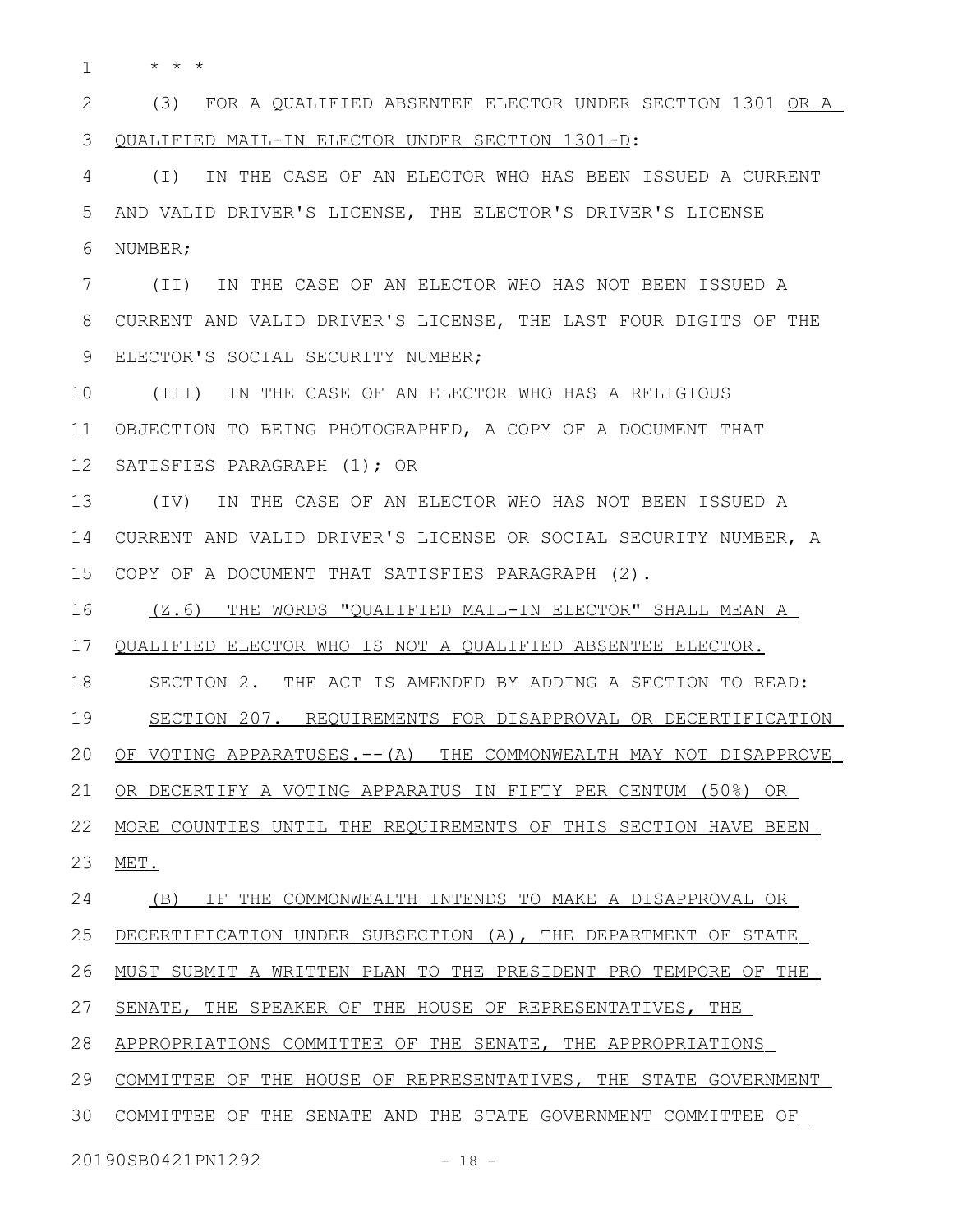THE HOUSE OF REPRESENTATIVES AT LEAST ONE HUNDRED EIGHTY (180) DAYS PRIOR TO THE EFFECTIVE DATE OF THE REPLACEMENT VOTING APPARATUSES, CONTAINING ALL OF THE FOLLOWING INFORMATION: (1) THE REASON FOR THE DISAPPROVAL OR DECERTIFICATION. (2) THE ESTIMATED COST TO REPLACE THE DISAPPROVED OR DECERTIFIED VOTING APPARATUS AND THE PLAN FOR HOW FUNDING WILL BE OBTAINED TO COVER THE ESTIMATED COST. (3) A PLAN FOR REPLACING THE DISAPPROVED OR DECERTIFIED VOTING APPARATUS. (4) THE EFFECTIVE DATE OF THE REPLACEMENT VOTING APPARATUS. (C) AS USED IN THIS SECTION, THE FOLLOWING WORDS AND PHRASES SHALL HAVE THE MEANINGS GIVEN TO THEM IN THIS SUBSECTION UNLESS THE CONTEXT CLEARLY INDICATES OTHERWISE: "ELECTRONIC VOTING SYSTEM" SHALL HAVE THE MEANING GIVEN TO THE TERM IN SECTION 1101-A. "VOTING APPARATUS" SHALL MEAN A KIND OR TYPE OF ELECTRONIC VOTING SYSTEM THAT RECEIVED THE APPROVAL OF THE SECRETARY OF THE COMMONWEALTH UNDER SECTION 1105-A. SECTION 3. SECTIONS 536(A) AND (B), 909, 951(D), 1002(A) AND (B), 1003(A) AND (E), 1007, 1107(B), 1110(H), 1107-A(3), 1109-  $A(A)$  (2) AND (D),  $1112-A(A)$  (2) AND (4) AND (B)(4),  $1113-A(D)$ , 1210(A.4)(1) AND (5)(II), 1215(B) AND (C), 1216(D) AND (F), 1222, 1223(A) AND 1227(D) OF THE ACT ARE AMENDED TO READ: SECTION 536. RESTRICTIONS ON ALTERATION.--(A) EXCEPT AS PROVIDED IN SUBSECTION (B), THERE SHALL BE NO POWER TO ESTABLISH, ABOLISH, DIVIDE, CONSOLIDATE OR ALTER IN ANY MANNER AN ELECTION DISTRICT DURING THE PERIOD [JULY 15, 2009] FROM DECEMBER 31, 2019, THROUGH NOVEMBER 30, [2012] 2022, OR THROUGH 29 RESOLUTION OF ALL JUDICIAL APPEALS TO THE [2012] 2022 CONGRESSIONAL REDISTRICTING PLAN, WHICHEVER OCCURS LATER. 3020190SB0421PN1292 - 19 -1 2 3 4 5 6 7 8 9 10 11 12 13 14 15 16 17 18 19 20 21 22 23 24 25 26 27 28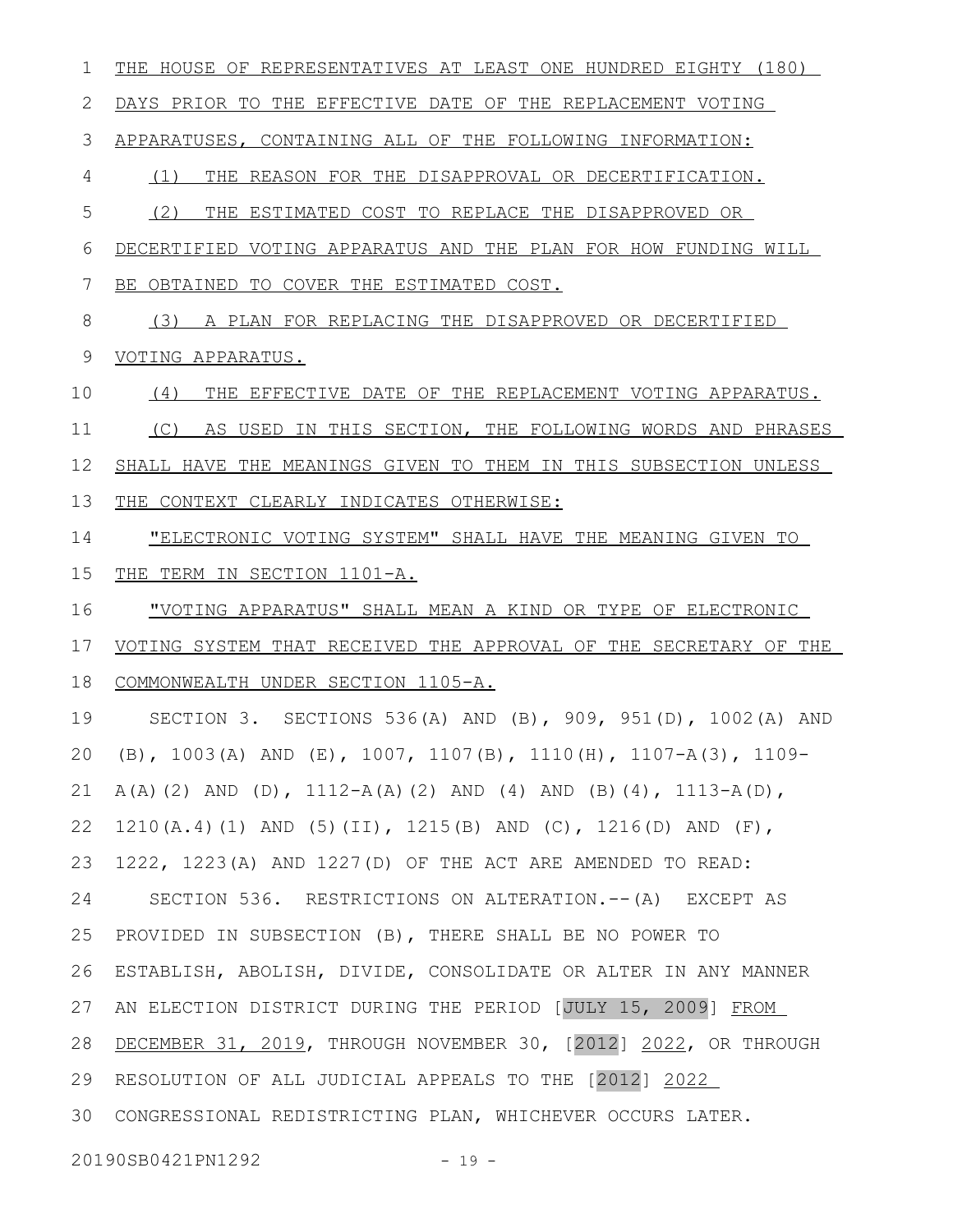(B) DURING THE PERIOD FROM [JULY 15, 2009] DECEMBER 31, 2019, THROUGH DECEMBER 31, [2010] 2020, AN ELECTION DISTRICT MAY BE DIVIDED OR ELECTION DISTRICTS MAY BE COMBINED IF THE FOLLOWING ARE MET: 1 2 3 4

(1) IN THE CASE OF THE DIVISION OF AN ELECTION DISTRICT, THE BOUNDARY OF EACH RESULTING DISTRICT IS COMPOSED ENTIRELY OF CLEARLY VISIBLE PHYSICAL FEATURES CONFORMING WITH THE CENSUS BLOCK LINES OR PORTIONS OF THE ORIGINAL BOUNDARY OF THE ELECTION DISTRICT WHICH WAS DIVIDED. 9 5 6 7 8

(2) IN THE CASE OF THE COMBINATION OF ELECTION DISTRICTS, 11 THE BOUNDARY OF EACH RESULTING DISTRICT IS COMPOSED ENTIRELY OF PORTIONS OF THE ORIGINAL BOUNDARIES OF THE ELECTION DISTRICTS 12 WHICH WERE COMBINED. 13 10

\* \* \* 14

SECTION 909. PETITION MAY CONSIST OF SEVERAL SHEETS; 16 [AFFIDAVIT] STATEMENT OF CIRCULATOR. -- SAID NOMINATION PETITION MAY BE ON ONE OR MORE SHEETS, AND DIFFERENT SHEETS MUST BE USED 17 18 FOR SIGNERS RESIDENT IN DIFFERENT COUNTIES. IF MORE THAN ONE 19 SHEET IS USED, THEY SHALL BE BOUND TOGETHER WHEN OFFERED FOR FILING IF THEY ARE INTENDED TO CONSTITUTE ONE PETITION, AND EACH 20 21 SHEET SHALL BE NUMBERED CONSECUTIVELY BEGINNING WITH NUMBER ONE, AT THE FOOT OF EACH PAGE. IN CASES OF PETITIONS FOR DELEGATE OR 22 ALTERNATE DELEGATE TO NATIONAL CONVENTIONS, EACH SHEET SHALL 23 CONTAIN A NOTATION INDICATING THE PRESIDENTIAL CANDIDATE TO WHOM 24 25 HE IS COMMITTED OR THE TERM "UNCOMMITTED." EACH SHEET SHALL HAVE 26 APPENDED THERETO THE [AFFIDAVIT] STATEMENT OF THE CIRCULATOR OF 27 EACH SHEET, SETTING FORTH, SUBJECT TO THE PENALTIES OF 18 15

PA.C.S. § 4904 (RELATING TO UNSWORN FALSIFICATION TO 28

29 AUTHORITIES)--(A) THAT HE OR SHE IS A QUALIFIED ELECTOR OF THE 30 COMMONWEALTH, WHO IS DULY REGISTERED AND ENROLLED AS A MEMBER OF

20190SB0421PN1292 - 20 -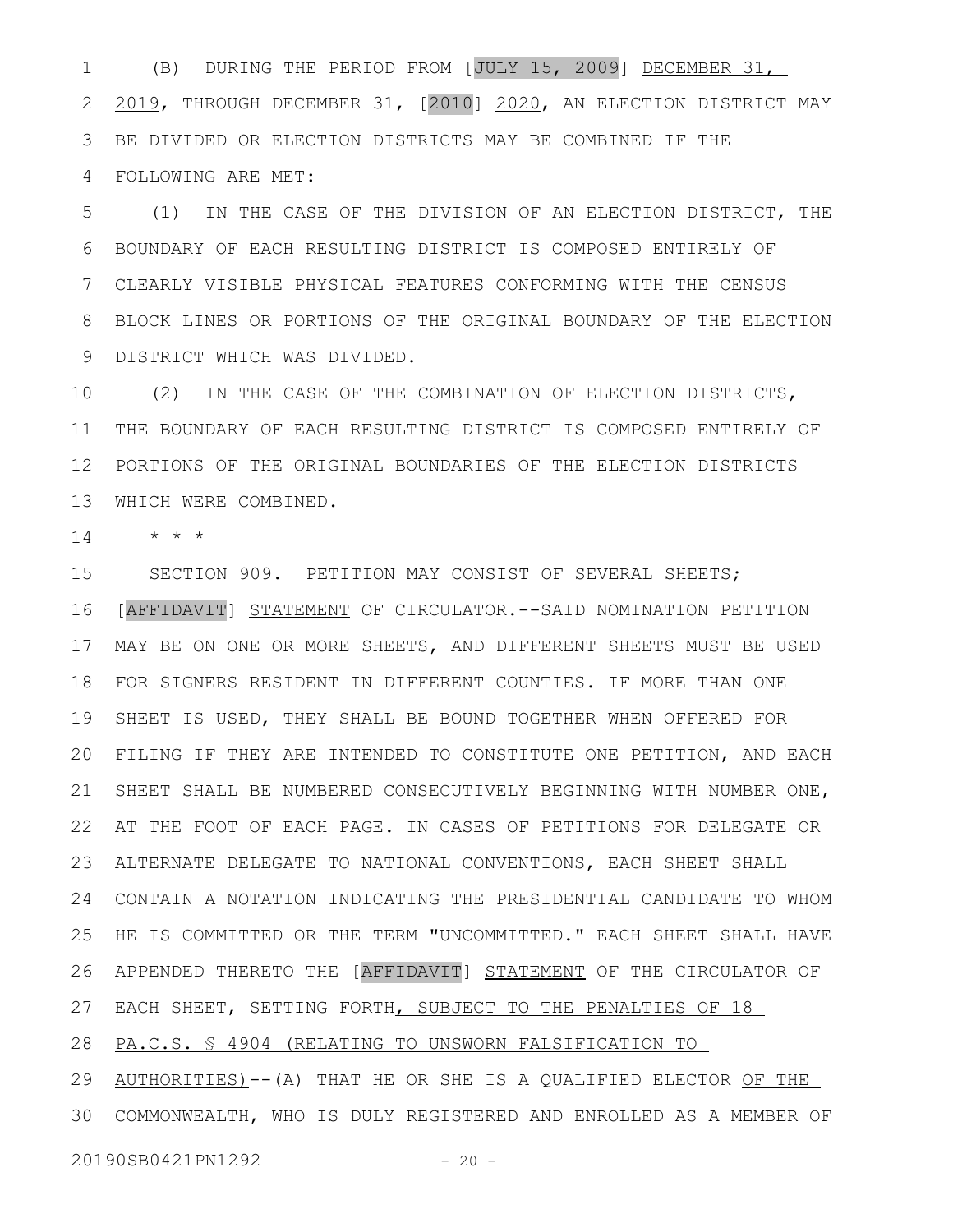THE [DESIGNATED PARTY OF THE STATE, OR OF THE POLITICAL DISTRICT, AS THE CASE MAY BE, REFERRED TO] PARTY DESIGNATED IN SAID PETITION, UNLESS SAID PETITION RELATES TO THE NOMINATION OF A CANDIDATE FOR A COURT OF COMMON PLEAS, FOR THE PHILADELPHIA MUNICIPAL COURT OR FOR THE TRAFFIC COURT OF PHILADELPHIA OR FOR JUSTICE OF THE PEACE, IN WHICH EVENT THE CIRCULATOR NEED NOT BE A DULY REGISTERED AND ENROLLED MEMBER OF THE DESIGNATED PARTY; (B) HIS RESIDENCE, GIVING CITY, BOROUGH OR TOWNSHIP, WITH STREET AND NUMBER, IF ANY; (C) THAT THE SIGNERS THERETO SIGNED WITH FULL KNOWLEDGE OF THE CONTENTS OF THE PETITION; (D) THAT THEIR RESPECTIVE RESIDENCES ARE CORRECTLY STATED THEREIN; (E) THAT THEY ALL RESIDE IN THE COUNTY NAMED IN THE [AFFIDAVIT] STATEMENT; (F) THAT EACH SIGNED ON THE DATE SET OPPOSITE HIS NAME; AND (G) THAT, TO THE BEST OF [AFFIANT'S] THE CIRCULATOR'S KNOWLEDGE AND BELIEF, THE SIGNERS ARE QUALIFIED ELECTORS AND DULY REGISTERED AND ENROLLED MEMBERS OF THE DESIGNATED PARTY OF THE STATE, OR OF THE POLITICAL DISTRICT, AS THE CASE MAY BE. SECTION 951. NOMINATIONS BY POLITICAL BODIES.--\* \* \* (D) NOMINATION PAPERS MAY BE ON ONE OR MORE SHEETS AND DIFFERENT SHEETS MUST BE USED FOR SIGNERS RESIDENT IN DIFFERENT COUNTIES. IF MORE THAN ONE SHEET IS USED, THEY SHALL BE BOUND TOGETHER WHEN OFFERED FOR FILING IF THEY ARE INTENDED TO CONSTITUTE ONE NOMINATION PAPER, AND EACH SHEET SHALL BE NUMBERED CONSECUTIVELY, BEGINNING WITH NUMBER ONE (1) AT THE FOOT OF EACH PAGE. EACH SHEET SHALL HAVE APPENDED THERETO THE [AFFIDAVIT] STATEMENT OF SOME PERSON, NOT NECESSARILY A SIGNER, AND NOT NECESSARILY THE SAME PERSON ON EACH SHEET, SETTING FORTH, SUBJECT TO THE PENALTIES OF 18 PA.C.S. § 4904 (RELATING TO UNSWORN FALSIFICATION TO AUTHORITIES)--[(1) THAT THE AFFIANT IS A QUALIFIED ELECTOR OF THE STATE, OR OF THE ELECTORAL 1 2 3 4 5 6 7 8 9 10 11 12 13 14 15 16 17 18 19 20 21 22 23 24 25 26 27 28 29 30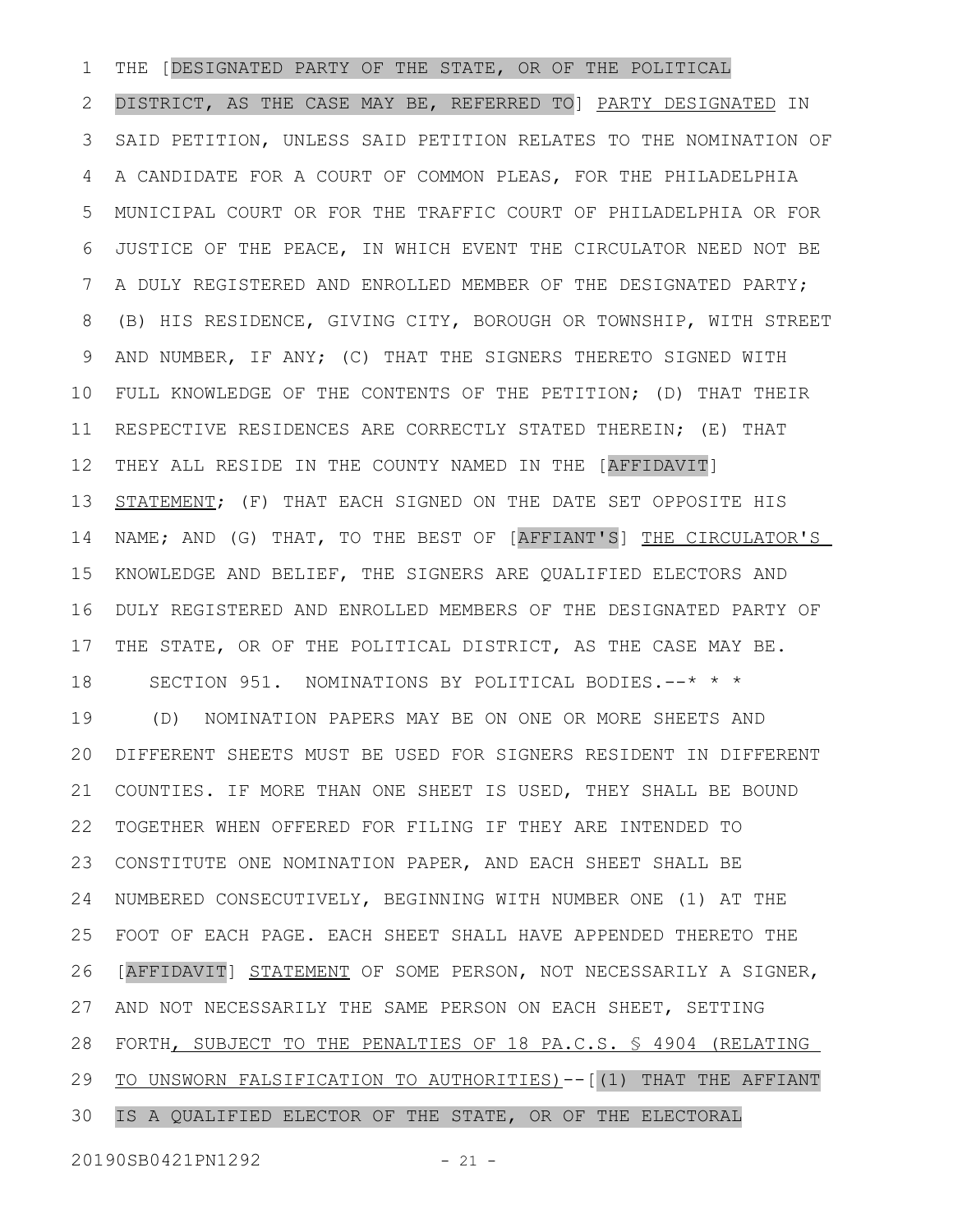DISTRICT, AS THE CASE MAY BE, REFERRED TO IN THE NOMINATION PAPER; ] (2) [HIS] THE PERSON'S RESIDENCE, GIVING CITY, BOROUGH OR TOWNSHIP WITH STREET AND NUMBER, IF ANY; (3) THAT THE SIGNERS SIGNED WITH FULL KNOWLEDGE OF THE CONTENTS OF THE NOMINATION PAPER; (4) THAT THEIR RESPECTIVE RESIDENCES ARE CORRECTLY STATED THEREIN; (5) THAT THEY ALL RESIDE IN THE COUNTY NAMED IN THE [AFFIDAVIT] STATEMENT; (6) THAT EACH SIGNED ON THE DATE SET OPPOSITE HIS NAME; AND (7) THAT, TO THE BEST OF [AFFIANT'S] THE PERSON'S KNOWLEDGE AND BELIEF, THE SIGNERS ARE QUALIFIED ELECTORS OF THE STATE, OR OF THE ELECTORAL DISTRICT, AS THE CASE MAY BE. \* \* \* SECTION 1002. FORM OF OFFICIAL PRIMARY BALLOT.--(A) AT PRIMARIES SEPARATE OFFICIAL BALLOTS SHALL BE PREPARED FOR EACH 14 PARTY WHICH SHALL BE IN SUBSTANTIALLY THE FOLLOWING FORM: 16 OFFICIAL............................... PRIMARY BALLOT. (NAME OF PARTY)  $\dots\dots\dots\text{DISTRICT},\dots\dots\dots\text{WARD},$   $\texttt{CITY OF}\dots\dots\dots\dots\dots\dots\dots\dots\dots\dots$ COUNTY OF.............................., STATE OF PENNSYLVANIA ........PRIMARY ELECTION HELD ON THE.....DAY OF........., 19... MAKE A CROSS (X) OR CHECK ( ) IN THE SQUARE TO THE RIGHT OF 21 EACH CANDIDATE FOR WHOM YOU WISH TO VOTE. IF YOU DESIRE TO VOTE FOR A PERSON WHOSE NAME IS NOT ON THE BALLOT, WRITE[, PRINT OR PASTE] OR STAMP HIS NAME IN THE BLANK SPACE PROVIDED FOR THAT PURPOSE. MARK BALLOT ONLY IN BLACK LEAD PENCIL, INDELIBLE PENCIL OR BLUE, BLACK OR BLUE-BLACK INK IN FOUNTAIN PEN OR BALL POINT PEN. USE THE SAME PENCIL OR PEN FOR ALL MARKINGS YOU PLACE ON 28 THE BALLOT. PRESIDENT OF THE UNITED STATES. (VOTE FOR ONE) 1 2 3 4 5 6 7 8 9 10 11 12 13 15 17 18 19 20 22 23 24 25 26 27 29 30

20190SB0421PN1292 - 22 -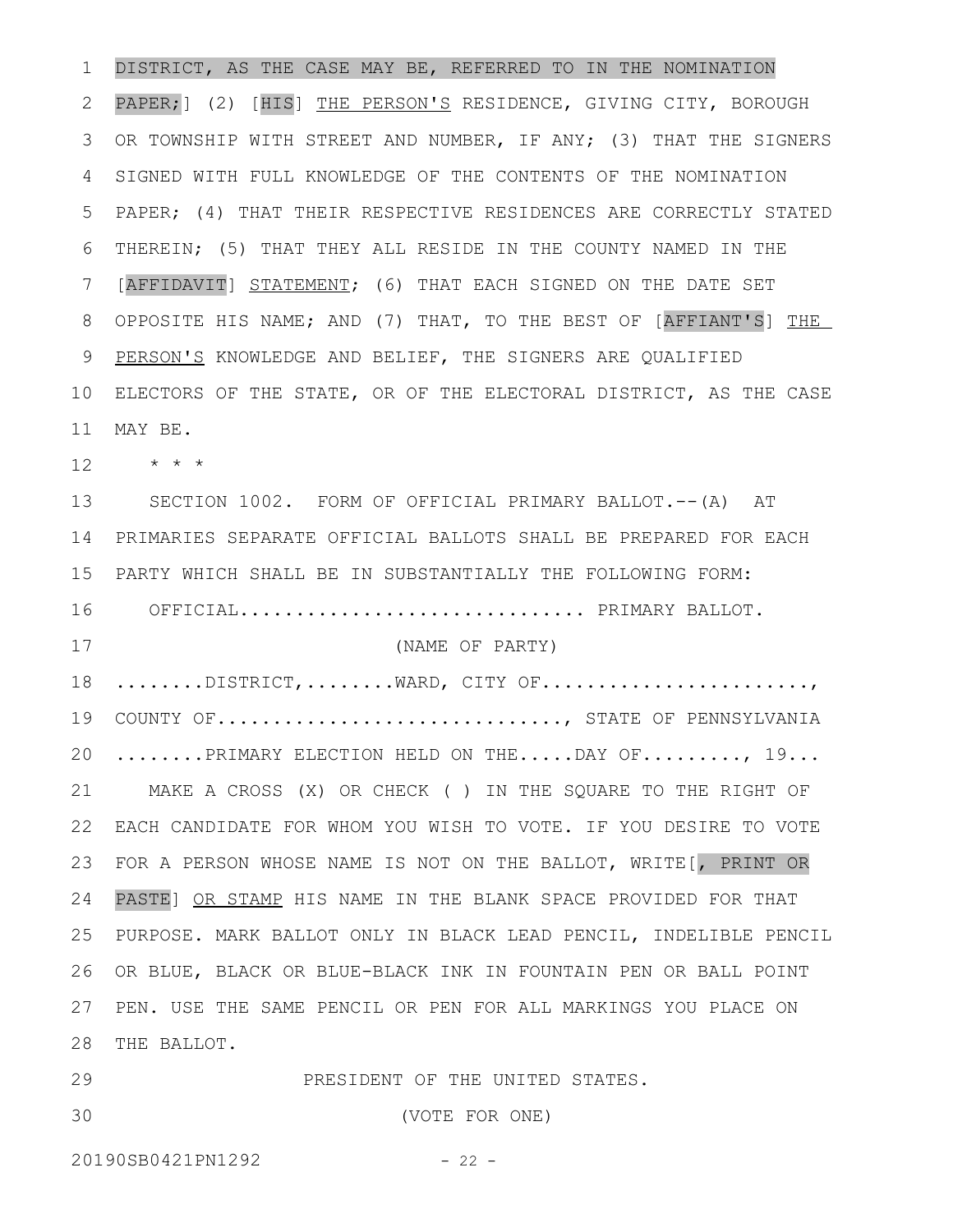| $\mathbf 1$     | JOHN DOE                                   |
|-----------------|--------------------------------------------|
| 2               | RICHARD ROE                                |
| 3               | JOHN STILES                                |
| 4               | UNITED STATES SENATOR.                     |
| 5               | (VOTE FOR ONE)                             |
| 6               | JOHN DOE                                   |
| 7               | RICHARD ROE                                |
| 8               | JOHN STILES                                |
| 9               | GOVERNOR.                                  |
| 10              | (VOTE FOR ONE)                             |
| 11              | JOHN DOE                                   |
| 12 <sup>°</sup> | RICHARD ROE                                |
| 13              | JOHN STILES                                |
| 14              | REPRESENTATIVE IN CONGRESSDISTRICT.        |
| 15              | (VOTE FOR ONE)                             |
| 16              | JOHN DOE                                   |
| 17              | RICHARD ROE                                |
| 18              | JOHN STILES                                |
| 19              | DELEGATES AT LARGE TO NATIONAL CONVENTION. |
| 20              | $(VOTE$ $FOR$ )                            |
| 21              | JOHN DOE                                   |
| 22              | (COMMITTED TO JEREMIAH SMITH)              |
| 23              | JOHN STILES                                |
| 24              | (UNCOMMITTED)                              |
| 25              | DELEGATE TO NATIONAL CONVENTIONDISTRICT.   |
| 26              | (VOTE FOR')                                |
| 27              | JOHN DOE                                   |
| 28              | (COMMITTED TO JEREMIAH SMITH)              |
| 29              | JOHN STILES                                |
| 30              | (UNCOMMITTED)                              |
|                 |                                            |

20190SB0421PN1292 - 23 -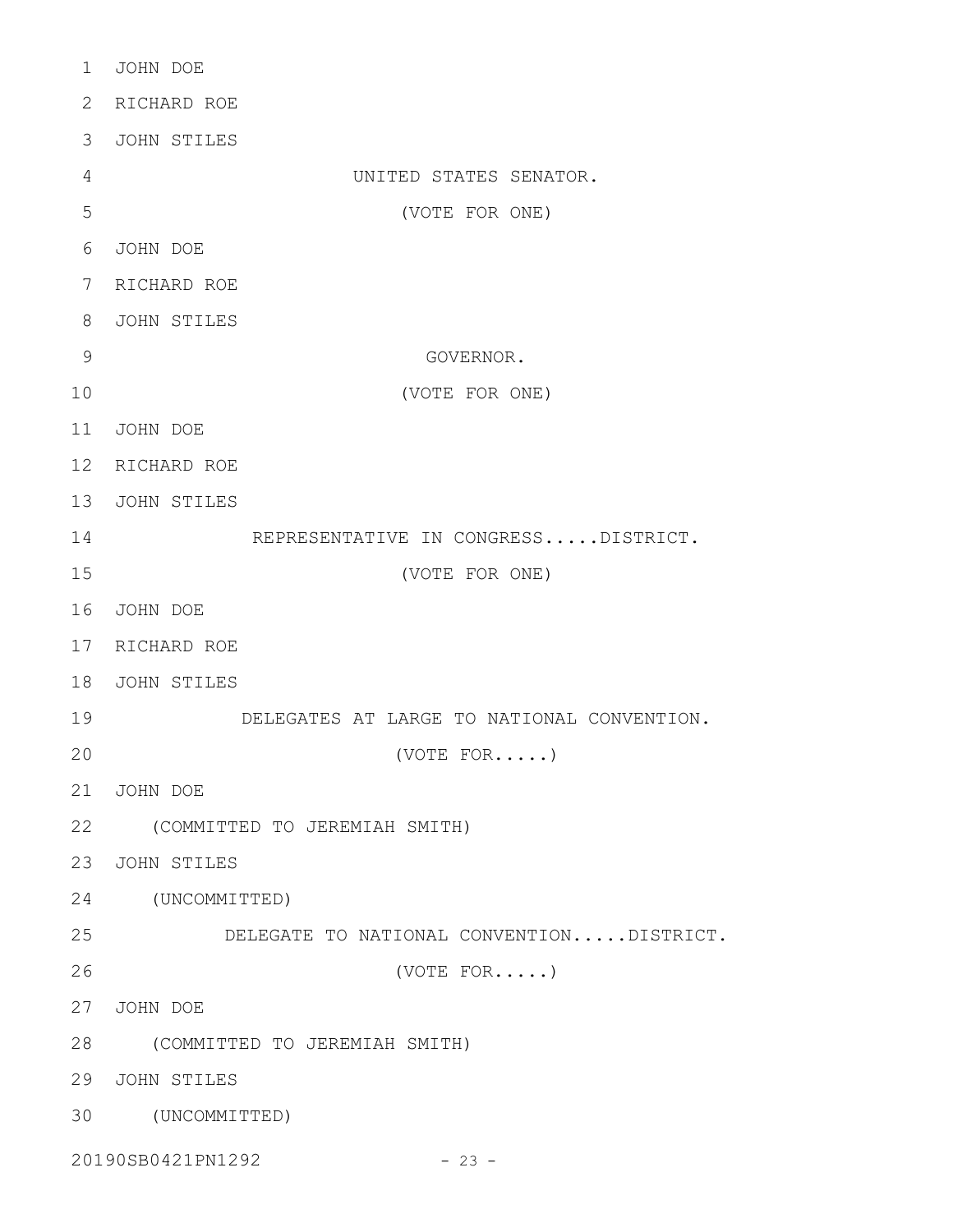SENATOR IN THE GENERAL ASSEMBLY.....DISTRICT. (VOTE FOR ONE) JOHN DOE 3 RICHARD ROE 4 JOHN STILES MEMBER OF STATE COMMITTEE. (VOTE FOR ONE) JOHN DOE 8 RICHARD ROE 9 JOHN STILES 10 PARTY COMMITTEEMEN. (VOTE FOR.....) 13 JOHN DOE 14 RICHARD ROE 15 JOHN STILES (B) ON THE BACK OF EACH BALLOT SHALL BE PRINTED IN PROMINENT TYPE THE WORDS "OFFICIAL PRIMARY BALLOT OF ........PARTY FOR" FOLLOWED BY THE DESIGNATION OF THE ELECTION DISTRICT FOR WHICH 18 19 IT IS PREPARED, THE DATE OF THE PRIMARY AND THE FACSIMILE 20 SIGNATURES OF THE MEMBERS OF THE COUNTY BOARD OF ELECTIONS. THE NAMES OF CANDIDATES SHALL IN ALL CASES BE ARRANGED UNDER THE 21 22 TITLE OF THE OFFICE FOR WHICH THEY ARE CANDIDATES, AND BE PRINTED THEREUNDER IN THE ORDER DETERMINED BY THE CASTING OF 23 LOTS AS PROVIDED BY THIS ACT. UNDER THE TITLE OF SUCH OFFICES 24 WHERE MORE THAN ONE CANDIDATE IS TO BE VOTED FOR, SHALL BE 26 PRINTED "VOTE FOR NOT MORE THAN ........" (THE BLANK SPACE TO 27 INDICATE THE NUMBER OF CANDIDATES TO BE VOTED FOR THE PARTICULAR OFFICE.) AT THE RIGHT OF THE NAME OF EACH CANDIDATE THERE SHALL 28 29 BE A SQUARE OF SUFFICIENT SIZE FOR THE CONVENIENT INSERTION OF A CROSS (X) OR CHECK ( ) MARK. THERE SHALL BE LEFT AT THE END OF 3020190SB0421PN1292 - 24 -1 2 5 6 7 11 12 16 17 25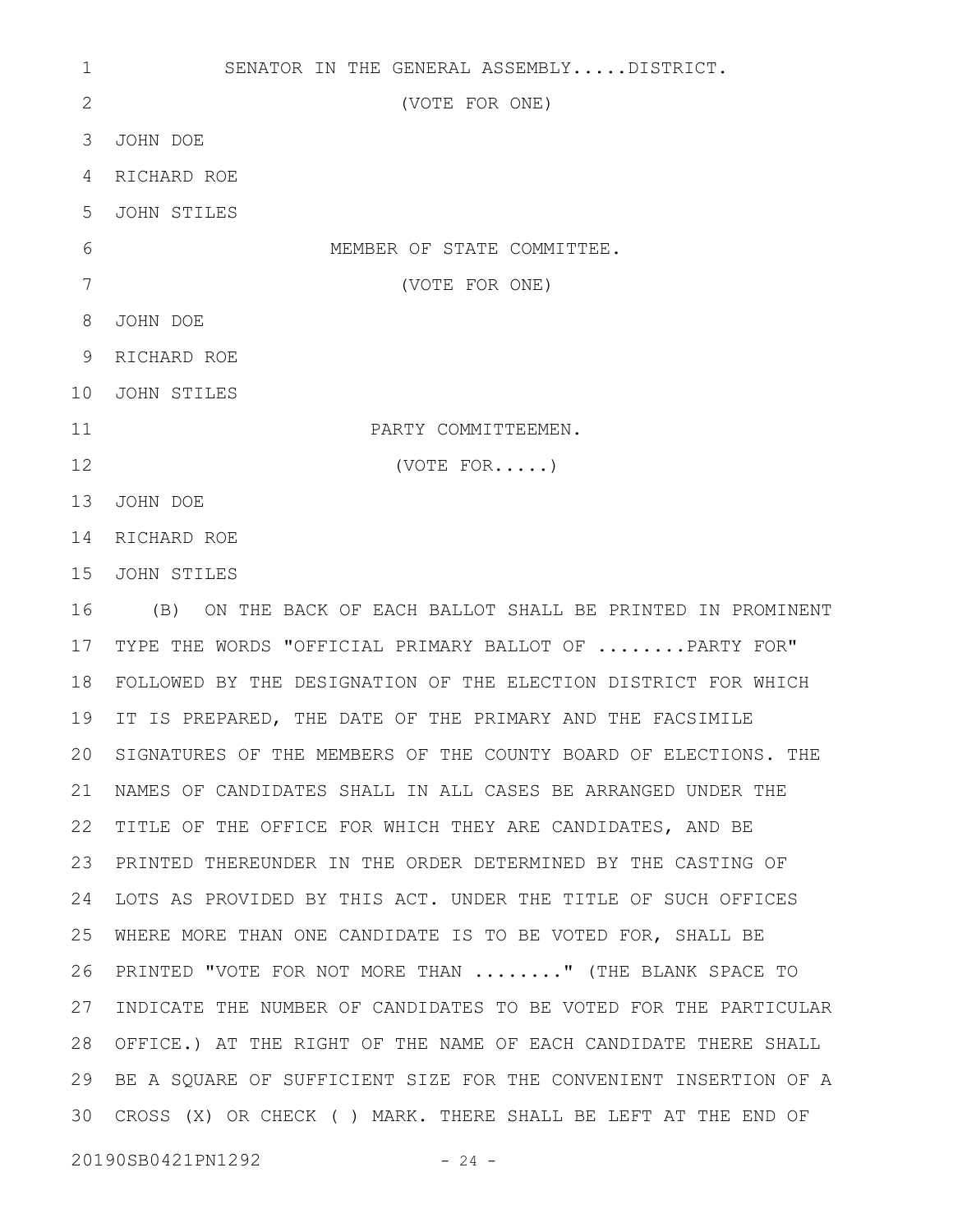THE LIST OF CANDIDATES FOR EACH OFFICE (OR UNDER THE TITLE OF THE OFFICE ITSELF IN CASE THERE BE NO CANDIDATES WHO HAVE FILED NOMINATION PETITIONS THEREFOR) AS MANY BLANK SPACES AS THERE ARE PERSONS TO BE VOTED FOR, FOR SUCH OFFICE, IN WHICH SPACE THE ELECTOR MAY INSERT, BY WRITING OR STAMPING, THE NAME OF ANY PERSON WHOSE NAME IS NOT PRINTED ON THE BALLOT AS A CANDIDATE FOR SUCH OFFICE. OPPOSITE OR UNDER THE NAME OF EACH CANDIDATE, EXCEPT CANDIDATES FOR THE OFFICE OF PRESIDENT OF THE UNITED STATES AND CANDIDATES FOR DELEGATE OR ALTERNATE DELEGATE TO A NATIONAL PARTY CONVENTION, WHO IS TO BE VOTED FOR BY THE ELECTORS OF MORE THAN ONE COUNTY, SHALL BE PRINTED THE NAME OF THE COUNTY IN WHICH SUCH CANDIDATE RESIDES; AND OPPOSITE OR UNDER THE NAME OF EACH CANDIDATE EXCEPT CANDIDATES FOR DELEGATE OR ALTERNATE DELEGATE TO A NATIONAL PARTY CONVENTION WHO IS TO BE VOTED FOR BY THE ELECTORS OF AN ENTIRE COUNTY OR ANY CONGRESSIONAL, SENATORIAL OR REPRESENTATIVE DISTRICT WITHIN THE COUNTY, SHALL BE PRINTED THE NAME OF THE CITY, BOROUGH, TOWNSHIP OR WARD, AS THE CASE MAY BE, IN WHICH SUCH CANDIDATE RESIDES. \* \* \* SECTION 1003. FORM OF OFFICIAL ELECTION BALLOT.-- (A) THE OFFICIAL BALLOTS FOR GENERAL, MUNICIPAL AND SPECIAL ELECTIONS SHALL BE IN SUBSTANTIALLY THE FOLLOWING FORM: OFFICIAL BALLOT 24 ...........................DISTRICT, ........................... WARD, CITY OF ........................, COUNTY OF ...................., STATE OF PENNSYLVANIA .......................................... 27 ELECTION HELD ON THE ......... DAY OF ................, [19] 28 <u>20</u>..... A CROSS (X) OR CHECK ( ) MARK IN THE SQUARE OPPOSITE THE NAME OF ANY CANDIDATE INDICATES A VOTE FOR THAT CANDIDATE. 301 2 3 4 5 6 7 8 9 10 11 12 13 14 15 16 17 18 19 20 21 22 23 25 26 29

20190SB0421PN1292 - 25 -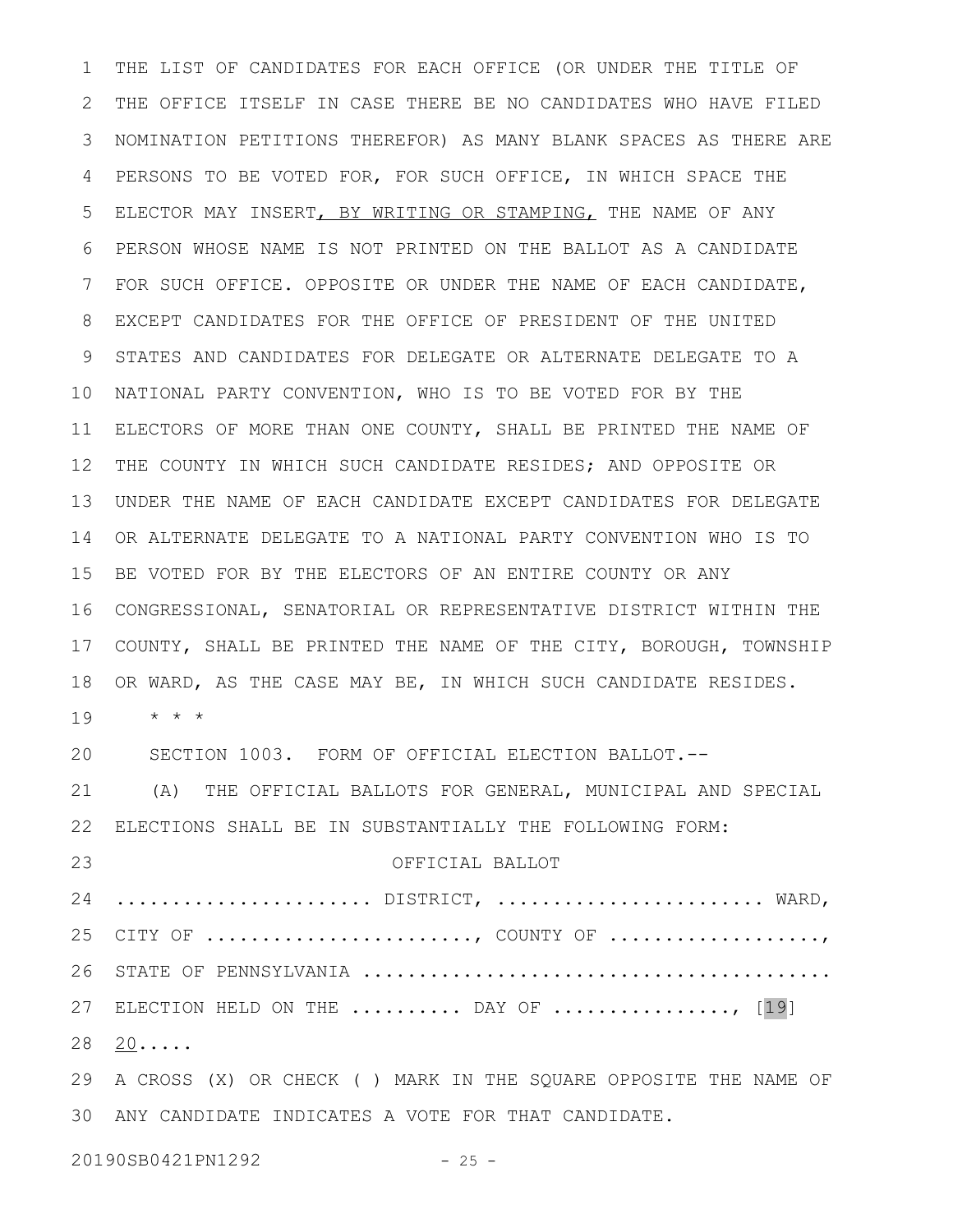[TO VOTE A STRAIGHT PARTY TICKET, MARK A CROSS (X) OR CHECK ( ) IN THE SQUARE, IN THE PARTY COLUMN, OPPOSITE THE NAME OF THE PARTY OF YOUR CHOICE. TO VOTE FOR AN INDIVIDUAL CANDIDATE OF ANOTHER PARTY AFTER MAKING A MARK IN THE PARTY SQUARE, MARK A CROSS (X) OR CHECK ( ) OPPOSITE HIS NAME. FOR AN OFFICE WHERE MORE THAN ONE CANDIDATE IS TO BE VOTED FOR, THE VOTER, AFTER MARKING IN THE PARTY SQUARE, MAY DIVIDE HIS VOTE BY MARKING A CROSS (X) OR CHECK ( ) TO THE RIGHT OF EACH CANDIDATE FOR WHOM HE OR SHE DESIRES TO VOTE. FOR SUCH OFFICE VOTES SHALL NOT BE COUNTED FOR CANDIDATES NOT INDIVIDUALLY MARKED.] 1 2 3 4 5 6 7 8 9 10

TO VOTE FOR A PERSON WHOSE NAME IS NOT ON THE BALLOT, WRITE[, PRINT OR PASTE] OR STAMP HIS NAME IN THE BLANK SPACE PROVIDED FOR THAT PURPOSE. A CROSS (X) OR CHECK ( ) MARK IN THE SQUARE OPPOSITE THE NAMES OF THE CANDIDATES OF ANY PARTY FOR PRESIDENT AND VICE-PRESIDENT OF THE UNITED STATES INDICATES A VOTE FOR ALL THE CANDIDATES OF THAT PARTY FOR PRESIDENTIAL ELECTOR. TO VOTE FOR INDIVIDUAL CANDIDATES FOR PRESIDENTIAL ELECTOR, WRITE[, PRINT OR PASTE] OR STAMP THEIR NAMES IN THE BLANK SPACES PROVIDED FOR THAT PURPOSE UNDER THE TITLE "PRESIDENTIAL ELECTORS." MARK BALLOT ONLY IN BLACK LEAD PENCIL, INDELIBLE PENCIL OR BLUE, BLACK OR BLUE-BLACK INK, IN FOUNTAIN PEN OR BALL POINT PEN; USE THE SAME PENCIL OR PEN FOR ALL MARKINGS YOU PLACE ON THE BALLOT. 11 12 13 14 15 16 17 18 19 20 21 22 23

BEFORE LEAVING THE VOTING COMPARTMENT, FOLD THIS BALLOT, WITHOUT DISPLAYING THE MARKINGS THEREON, IN THE SAME WAY IT WAS FOLDED WHEN RECEIVED, THEN LEAVE THE COMPARTMENT AND EXHIBIT THE BALLOT TO ONE OF THE ELECTION OFFICERS WHO SHALL ASCERTAIN BY AN 28 INSPECTION OF THE NUMBER APPEARING UPON THE RIGHT HAND CORNER OF THE BACK OF THE BALLOT WHETHER THE BALLOT SO EXHIBITED TO HIM IS THE SAME BALLOT WHICH THE ELECTOR RECEIVED BEFORE ENTERING THE 3024 25 26 27 29

20190SB0421PN1292 - 26 -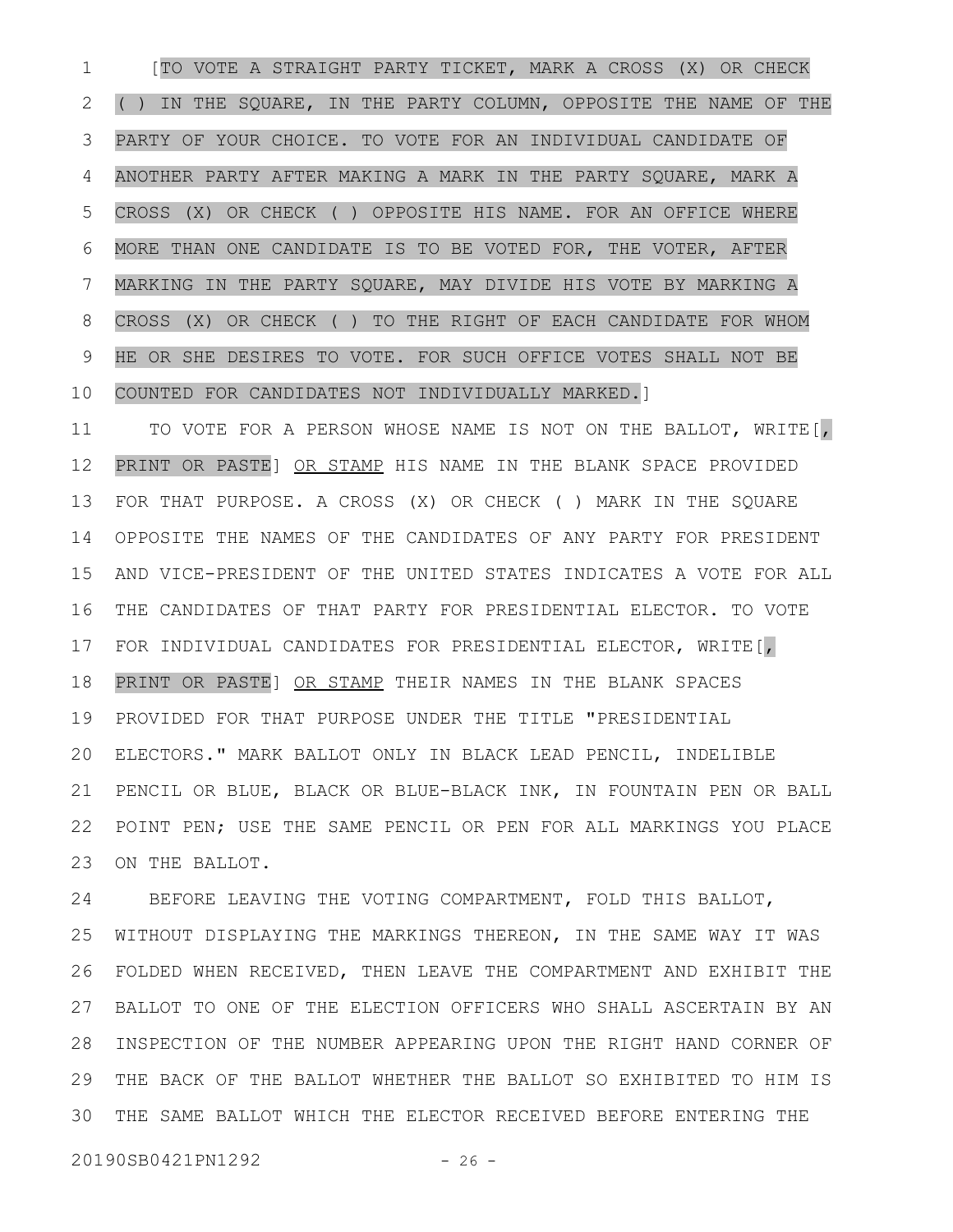VOTING COMPARTMENT. IF IT IS THE SAME, THE ELECTION OFFICER 1 2 SHALL DIRECT THE ELECTOR, WITHOUT UNFOLDING THE BALLOT, TO 3 REMOVE THE PERFORATED CORNER CONTAINING THE NUMBER, AND THE ELECTOR SHALL IMMEDIATELY DEPOSIT THE BALLOT IN THE BALLOT BOX. 4 ANY BALLOT DEPOSITED IN A BALLOT BOX AT ANY PRIMARY OR ELECTION 5 WITHOUT HAVING THE SAID NUMBER TORN OFF SHALL BE VOID AND SHALL 6 7 NOT BE COUNTED.

| $8\,$          | [PARTY COLUMN                                                | PRESIDENTIAL ELECTORS         |
|----------------|--------------------------------------------------------------|-------------------------------|
| $\overline{9}$ | TO VOTE A STRAIGHT PARTY TICKET                              | (VOTE FOR THE CANDIDATES OF   |
| 10             | MARK A CROSS (X) OR CHECK ( ) IN                             | ONE PARTY FOR PRESIDENT AND   |
| 11             | THIS COLUMN.                                                 | VICE-PRESIDENT, OR INSERT THE |
| 12             |                                                              | NAMES OF CANDIDATES.)         |
| 13             |                                                              | FOR                           |
| 14             |                                                              | JOHN STILES                   |
| 15             | DEMOCRATIC                                                   | <b>AND</b>                    |
| 16             |                                                              | RICHARD DOE,                  |
| 17             |                                                              | DEMOCRATIC                    |
| 18             |                                                              | FOR                           |
| 19             |                                                              | JOHN DOE                      |
| 20             | REPUBLICAN                                                   | <b>AND</b>                    |
| 21             |                                                              | RICHARD ROE,                  |
| 22             |                                                              | REPUBLICAN                    |
| 23             |                                                              | FOR                           |
| 24             |                                                              | JOHN SMITH                    |
| 25             | SOCIALIST                                                    | <b>AND</b>                    |
| 26             |                                                              | WILLIAM JONES,                |
| 27             |                                                              | SOCIALIST                     |
| 28             | CITIZENS]                                                    |                               |
| 29             | PRESIDENTIAL ELECTORS.                                       |                               |
| 30             | (VOTE FOR THE CANDIDATES OF ONE PARTY FOR PRESIDENT AND VICE |                               |
|                |                                                              |                               |

20190SB0421PN1292 - 27 -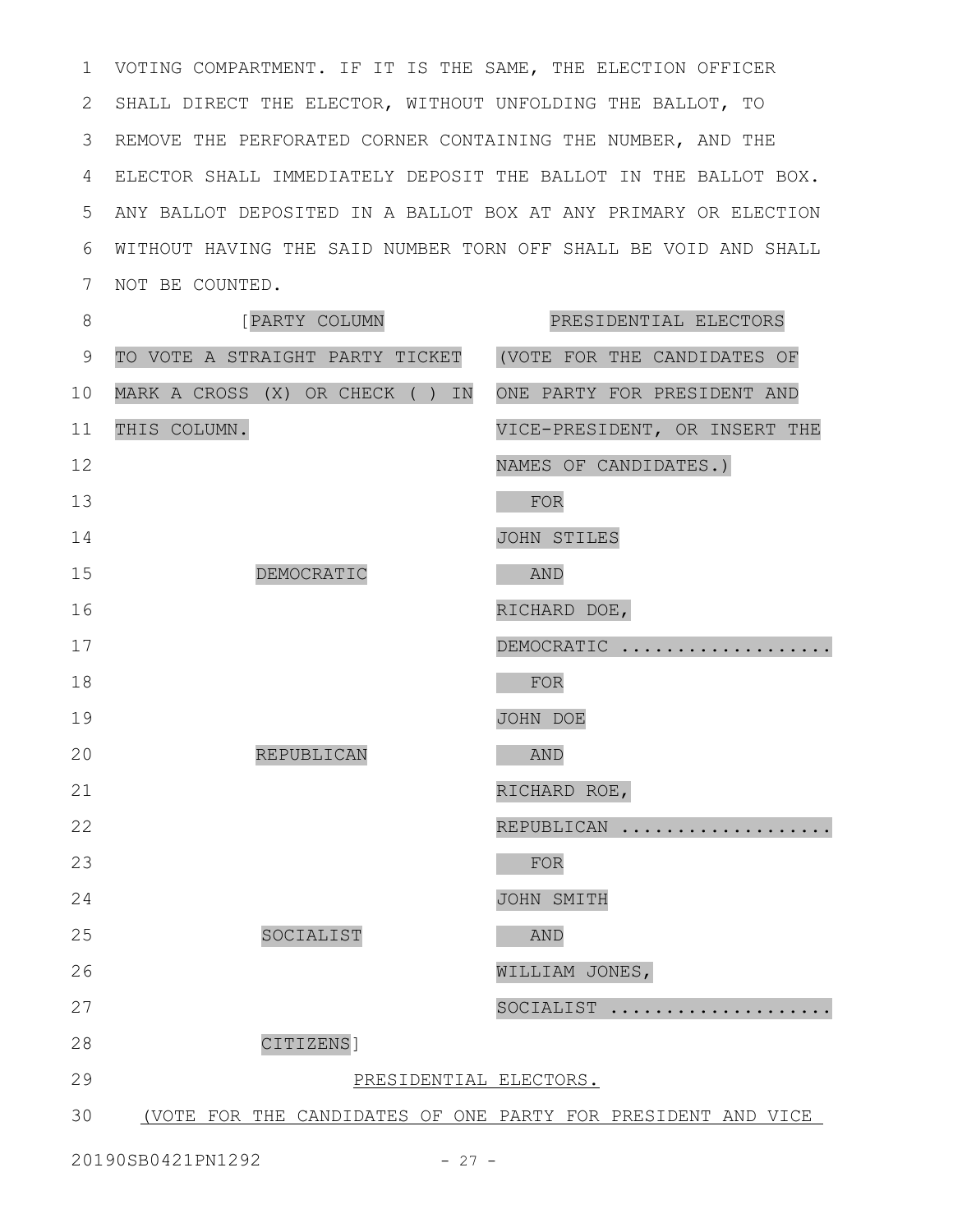| $\mathbf 1$  | PRESIDENT, OR INSERT THE NAMES OF CANDIDATES) |
|--------------|-----------------------------------------------|
| $\mathbf{2}$ | FOR                                           |
| 3            | JOHN STILES AND RICHARD DOE DEMOCRATIC        |
| 4            | <b>FOR</b>                                    |
| 5            | DOE AND RICHARD ROE REPUBLICAN<br>JOHN        |
| 6            | FOR                                           |
| 7            | SMITH AND WILLIAM JONES SOCIALIST<br>JOHN     |
| $8\,$        | <b>FOR</b>                                    |
| 9            |                                               |
| 10           | UNITED STATES SENATOR.                        |
| 11           | (VOTE FOR ONE)                                |
| 12           |                                               |
| 13           |                                               |
| 14           |                                               |
| 15           | GOVERNOR.                                     |
| 16           | (VOTE FOR ONE)                                |
| 17           |                                               |
| 18           |                                               |
| 19           |                                               |
| 20           | REPRESENTATIVES IN CONGRESS,                  |
| 21           | DISTRICT.                                     |
| 22           | (VOTE FOR ONE)                                |
| 23           |                                               |
| 24           |                                               |
| 25           |                                               |
| 26           | SENATOR IN THE GENERAL ASSEMBLY,              |
| 27           | DISTRICT.                                     |
| 28           | (VOTE FOR ONE)                                |
| 29           |                                               |
| 30           |                                               |
|              | 20190SB0421PN1292<br>$-28 -$                  |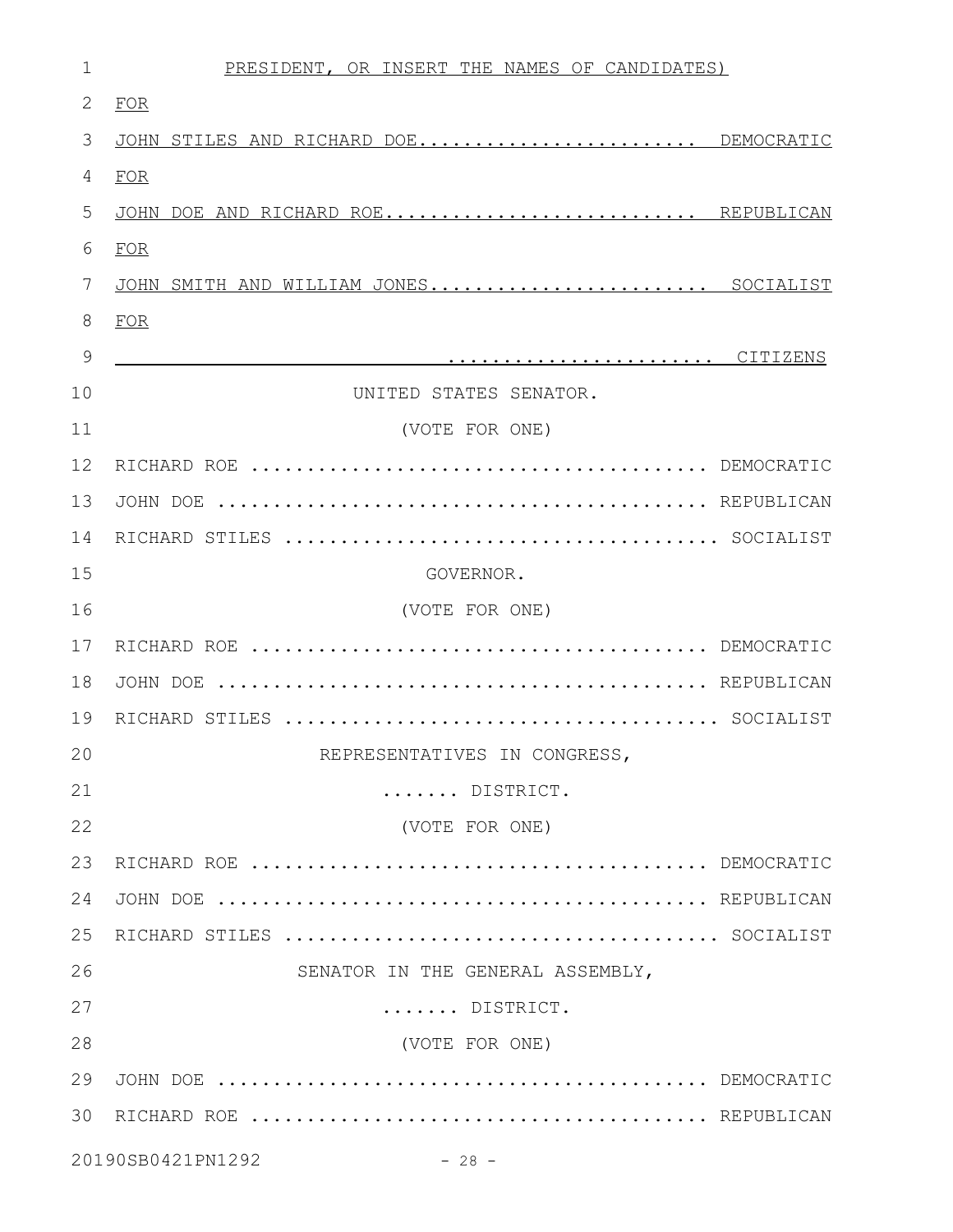\* \* \* 1

(E) THERE SHALL BE LEFT AT THE END OF THE GROUP OF CANDIDATES FOR PRESIDENT AND VICE-PRESIDENT OF THE UNITED STATES UNDER THE TITLE "PRESIDENTIAL ELECTORS," AS MANY BLANK SPACES AS THERE ARE PRESIDENTIAL ELECTORS TO BE ELECTED, IN WHICH SPACES THE ELECTOR MAY INSERT, BY WRITING OR STAMPING, THE NAMES OF ANY INDIVIDUAL CANDIDATES FOR PRESIDENTIAL ELECTORS FOR WHOM HE DESIRES TO VOTE. THERE SHALL ALSO BE LEFT AT THE END OF EACH GROUP OF CANDIDATES FOR EACH OTHER OFFICE (OR UNDER THE TITLE OF THE OFFICE ITSELF IN CASE NO CANDIDATES HAVE BEEN NOMINATED THEREFOR), AS MANY BLANK SPACES AS THERE ARE PERSONS TO BE VOTED FOR FOR SUCH OFFICE, IN WHICH SPACE THE ELECTOR MAY INSERT THE NAME OF ANY PERSON OR PERSONS WHOSE NAME IS NOT PRINTED ON THE BALLOT AS A CANDIDATE FOR SUCH OFFICE. 2 3 4 5 6 7 8 9 10 11 12 13 14

\* \* \* 15

SECTION 1007. NUMBER OF BALLOTS TO BE PRINTED; SPECIMEN BALLOTS.--(A) THE COUNTY BOARD OF EACH COUNTY SHALL PROVIDE FOR EACH ELECTION DISTRICT [IN WHICH A PRIMARY IS TO BE HELD, ONE BOOK OF FIFTY OFFICIAL BALLOTS OF EACH PARTY FOR EVERY FORTY-FIVE REGISTERED AND ENROLLED ELECTORS OF SUCH PARTY AND FRACTION THEREOF, APPEARING UPON THE DISTRICT REGISTER, AND SHALL PROVIDE FOR EACH ELECTION DISTRICT IN WHICH AN ELECTION IS TO BE HELD ONE BOOK OF FIFTY OFFICIAL BALLOTS FOR EVERY FORTY-FIVE REGISTERED ELECTORS AND FRACTION THEREOF APPEARING UPON THE DISTRICT REGISTER. THEY] A SUPPLY OF OFFICIAL ELECTION BALLOTS FOR: 16 17 18 19 20 21 22 23 24 25 26

(1) THE GENERAL PRIMARY ELECTION HELD IN EVEN-NUMBERED YEARS IN WHICH CANDIDATES FOR THE OFFICE OF PRESIDENT OF THE UNITED STATES ARE NOT NOMINATED IN AN AMOUNT OF AT LEAST TEN PER CENTUM GREATER THAN THE HIGHEST NUMBER OF BALLOTS CAST IN THE ELECTION 27 28 29 30

20190SB0421PN1292 - 29 -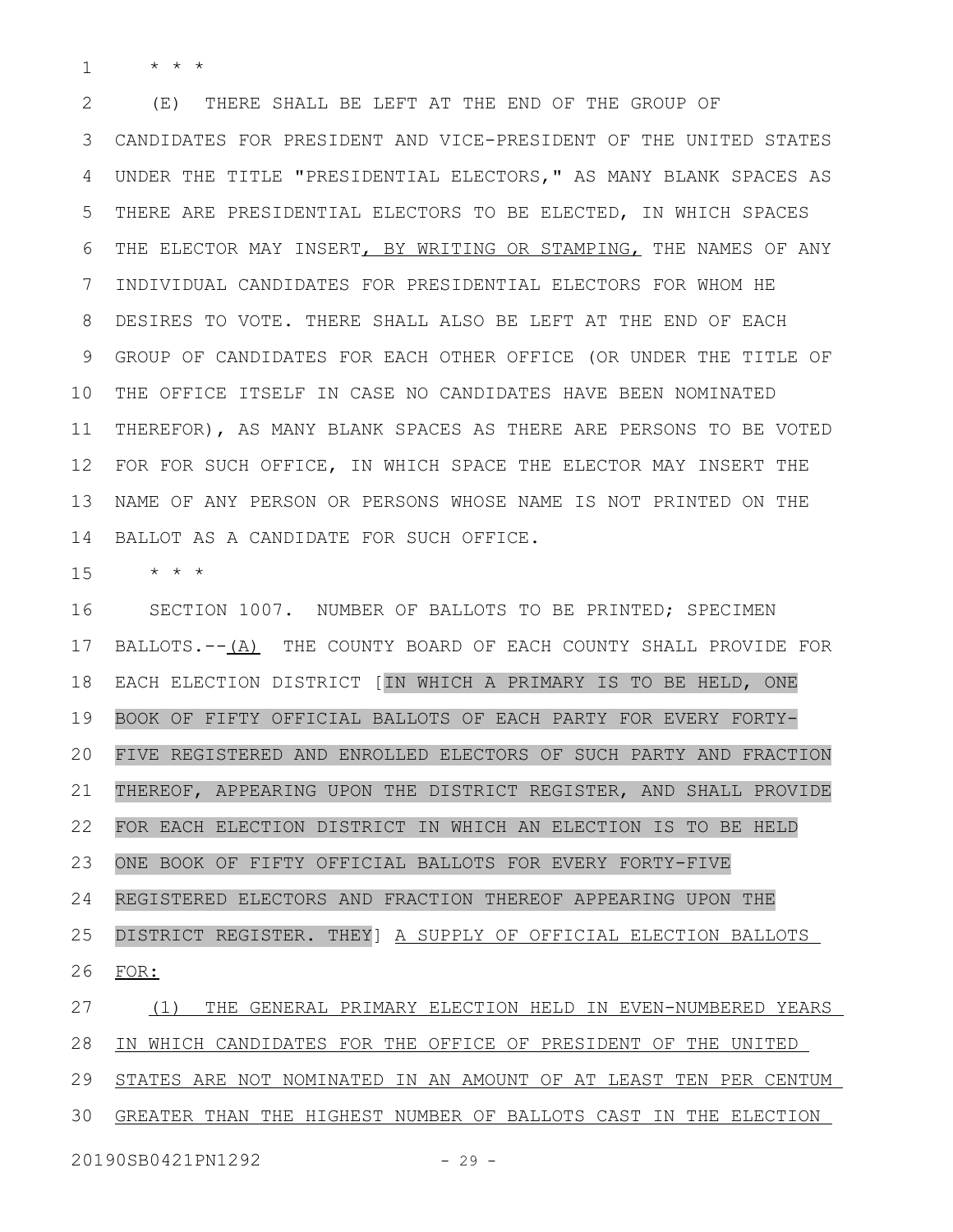DISTRICT IN ANY OF THE PREVIOUS THREE GENERAL PRIMARY ELECTIONS AT WHICH CANDIDATES FOR THE OFFICE OF PRESIDENT OF THE UNITED STATES WERE NOT NOMINATED; (2) THE GENERAL PRIMARY ELECTION HELD IN EVEN-NUMBERED YEARS IN WHICH CANDIDATES FOR THE OFFICE OF PRESIDENT OF THE UNITED STATES ARE NOMINATED IN AN AMOUNT OF AT LEAST FIFTEEN PER CENTUM GREATER THAN THE HIGHEST NUMBER OF BALLOTS CAST IN THE ELECTION DISTRICT IN ANY OF THE PREVIOUS THREE GENERAL PRIMARY ELECTIONS AT WHICH CANDIDATES FOR THE OFFICE OF PRESIDENT OF THE UNITED STATES WERE NOMINATED; (3) THE MUNICIPAL PRIMARY ELECTION HELD IN ODD-NUMBERED YEARS IN AN AMOUNT OF AT LEAST TEN PER CENTUM GREATER THAN THE HIGHEST NUMBER OF BALLOTS CAST IN ANY OF THE PREVIOUS THREE MUNICIPAL PRIMARY ELECTIONS IN THE ELECTION DISTRICT; (4) THE GENERAL ELECTION HELD IN EVEN-NUMBERED YEARS IN WHICH CANDIDATES FOR THE OFFICE OF PRESIDENT OF THE UNITED STATES ARE NOT ELECTED IN AN AMOUNT OF AT LEAST TEN PER CENTUM GREATER THAN THE HIGHEST NUMBER OF BALLOTS CAST IN THE ELECTION DISTRICT IN ANY OF THE PREVIOUS THREE GENERAL ELECTIONS AT WHICH CANDIDATES FOR THE OFFICE OF PRESIDENT OF THE UNITED STATES WERE NOT ELECTED; (5) THE GENERAL ELECTION HELD IN EVEN-NUMBERED YEARS IN WHICH CANDIDATES FOR THE OFFICE OF PRESIDENT OF THE UNITED STATES ARE ELECTED IN AN AMOUNT OF AT LEAST FIFTEEN PER CENTUM GREATER THAN THE HIGHEST NUMBER OF BALLOTS CAST IN THE ELECTION DISTRICTS IN ANY OF THE PREVIOUS THREE GENERAL ELECTIONS AT WHICH CANDIDATES FOR THE OFFICE OF PRESIDENT OF THE UNITED STATES WERE ELECTED; AND (6) THE MUNICIPAL ELECTION HELD IN ODD-NUMBERED YEARS IN AN AMOUNT OF AT LEAST TEN PER CENTUM GREATER THAN THE HIGHEST 1 2 3 4 5 6 7 8 9 10 11 12 13 14 15 16 17 18 19 20 21 22 23 24 25 26 27 28 29 30

20190SB0421PN1292 - 30 -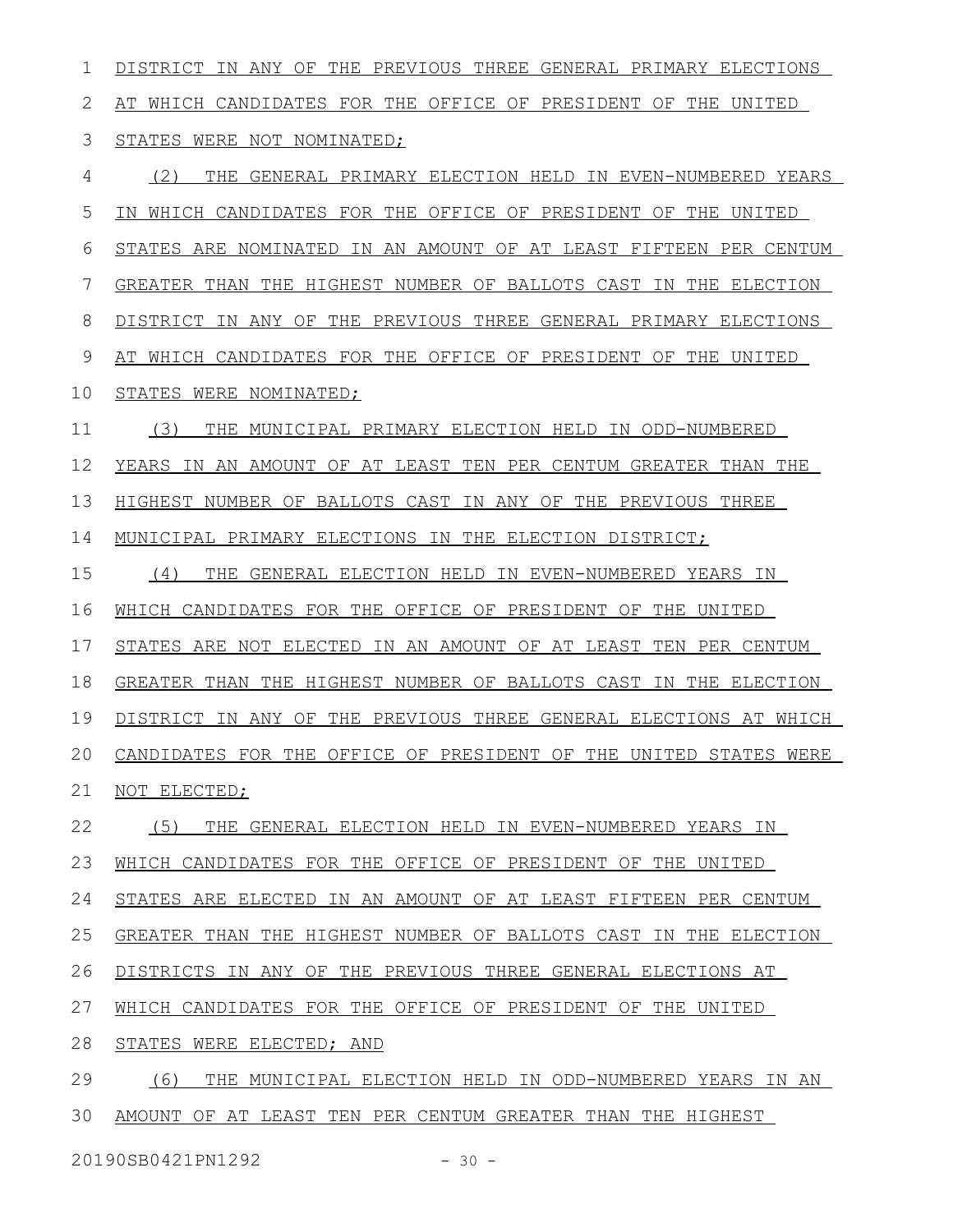NUMBER OF BALLOTS CAST IN ANY OF THE PREVIOUS THREE MUNICIPAL 1

ELECTIONS IN THE ELECTION DISTRICT. 2

(B) THE COUNTY BOARD OF EACH COUNTY SHALL ALSO, IN ADDITION TO THE NUMBER OF BALLOTS REQUIRED TO BE PRINTED FOR GENERAL DISTRIBUTION, MAINTAIN A SUFFICIENT SUPPLY OF SUCH BALLOTS AT THE OFFICE OF THE COUNTY BOARD FOR THE USE OF ABSENTEE ELECTORS OR MAIL-IN ELECTORS AND FOR THE USE OF ANY DISTRICT, THE BALLOTS FOR WHICH MAY BE LOST, DESTROYED OR STOLEN. THEY SHALL ALSO CAUSE TO BE PRINTED ON TINTED PAPER, AND WITHOUT THE FACSIMILE ENDORSEMENTS, PERMANENT BINDING OR STUBS, COPIES OF THE FORM OF BALLOTS PROVIDED FOR EACH POLLING PLACE AT EACH PRIMARY OR ELECTION THEREIN, WHICH SHALL BE CALLED SPECIMEN BALLOTS, AND WHICH SHALL BE OF THE SAME SIZE AND FORM AS THE OFFICIAL BALLOTS, AND AT EACH ELECTION THEY SHALL DELIVER TO THE ELECTION OFFICERS, IN ADDITION TO THE OFFICIAL BALLOTS TO BE USED AT SUCH ELECTION, A SUITABLE SUPPLY OF SPECIMEN BALLOTS FOR THE USE OF THE ELECTORS. AT EACH PRIMARY, A SUITABLE SUPPLY OF SPECIMEN BALLOTS OF EACH PARTY SHALL BE FURNISHED. 3 4 5 6 7 8 9 10 11 12 13 14 15 16 17 18

SECTION 1107. REQUIREMENTS OF VOTING MACHINES.--NO VOTING MACHINE SHALL, UPON ANY EXAMINATION OR REEXAMINATION, BE APPROVED BY THE SECRETARY OF THE COMMONWEALTH, OR BY ANY EXAMINER APPOINTED BY HIM, UNLESS IT SHALL, AT THE TIME, SATISFY 22 THE FOLLOWING REQUIREMENTS: 19 20 21 23

\* \* \* 24

[(B) IT SHALL PERMIT EACH VOTER, AT OTHER THAN PRIMARY ELECTIONS, TO VOTE A STRAIGHT POLITICAL PARTY TICKET IN ONE OPERATION, AND, IN ONE OPERATION, TO VOTE FOR ALL THE CANDIDATES OF ONE POLITICAL PARTY FOR PRESIDENTIAL ELECTORS, AND, IN ONE OPERATION, TO VOTE FOR ALL THE CANDIDATES OF ONE POLITICAL PARTY FOR EVERY OFFICE TO BE VOTED FOR, EXCEPT THOSE OFFICES AS TO 25 26 27 28 29 30

20190SB0421PN1292 - 31 -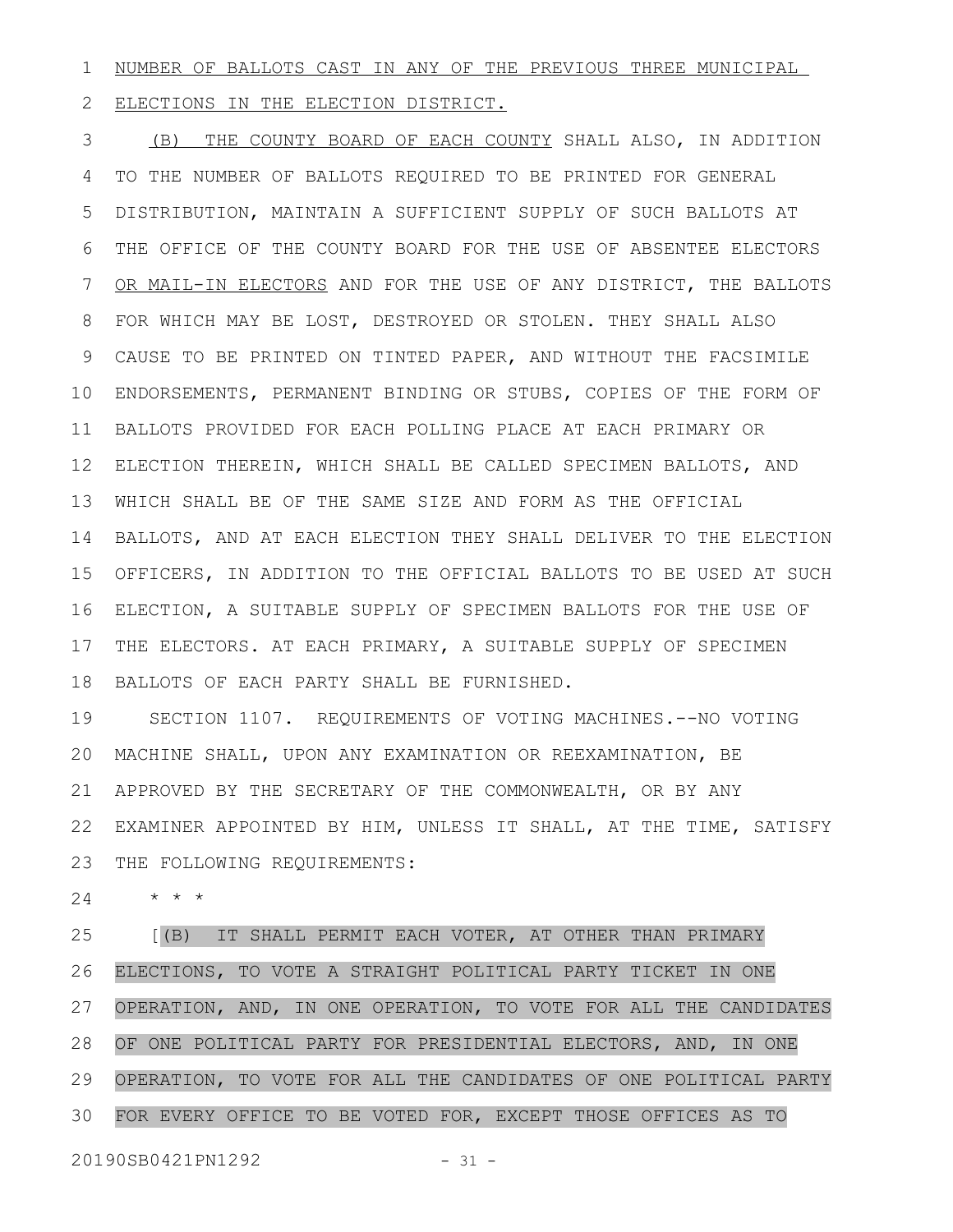WHICH HE VOTES FOR INDIVIDUAL CANDIDATES.] 1

\* \* \* 2

SECTION 1110. FORM OF BALLOT LABELS ON VOTING MACHINES.-- \* \* \* 3 4

(H) THE NAMES OF ALL CANDIDATES OF A POLITICAL PARTY SHALL APPEAR IN THE SAME ROW OR COLUMN, AND EXCEPT IN CASES OF NAMES OF PRESIDENTIAL COMMITMENTS OF NOMINEES FOR DELEGATE OR ALTERNATE DELEGATE TO POLITICAL PARTY NATIONAL CONVENTIONS NO OTHER NAMES SHALL APPEAR IN THE SAME ROW OR COLUMN[, TO THE LEFT OR TOP OF WHICH SHALL BE A STRAIGHT PARTY LEVER, BY MEANS OF WHICH AN ELECTOR MAY, IN ONE OPERATION, VOTE FOR ALL THE CANDIDATES OF THAT POLITICAL PARTY FOR EVERY OFFICE TO BE VOTED FOR]. WHERE THE NAMES OF THE DELEGATE OR ALTERNATE DELEGATE AND THE PRESIDENTIAL CANDIDATE HE IS SUPPORTING SHALL BOTH APPEAR, THE PRINT SIZE OF THE NAME OF THE DELEGATE OR ALTERNATE DELEGATE SHALL BE EQUAL TO THE SIZE OF THE NAME OF THE PARTICULAR PRESIDENTIAL CANDIDATE TO WHOM HE IS COMMITTED, OR IN THE CASE WHERE HE IS UNCOMMITTED, THE WORD "UNCOMMITTED" SHALL APPEAR IN THE SAME SIZE PRINT. THE NAMES OF SUCH CANDIDATES SHALL BE ARRANGED UNDER OR OPPOSITE THE TITLE OF THE OFFICE FOR WHICH THEY ARE CANDIDATES, AND SHALL APPEAR IN THE ORDER OF THE VOTES OBTAINED BY THE CANDIDATE FOR GOVERNOR OF THE PARTY NOMINATED AT THE LAST GUBERNATORIAL ELECTION, BEGINNING WITH THE PARTY OBTAINING THE HIGHEST NUMBER OF VOTES: PROVIDED, HOWEVER, THAT IN THE CASE OF PARTIES OR BODIES NOT REPRESENTED ON THE BALLOT AT THE LAST GUBERNATORIAL ELECTION, THE NAMES OF THE CANDIDATES OF SUCH PARTIES SHALL BE ARRANGED ALPHABETICALLY, ACCORDING TO 27 THE PARTY OR BODY NAME. THE NAMES OF ALL CANDIDATES OF A 28 POLITICAL BODY SHALL APPEAR IN THE SAME ROW OR COLUMN, AND, IF 29 THE NUMBER OF PARTIES AND BODIES PERMITS, EACH POLITICAL BODY 305 6 7 8 9 10 11 12 13 14 15 16 17 18 19 20 21 22 23 24 25 26

20190SB0421PN1292 - 32 -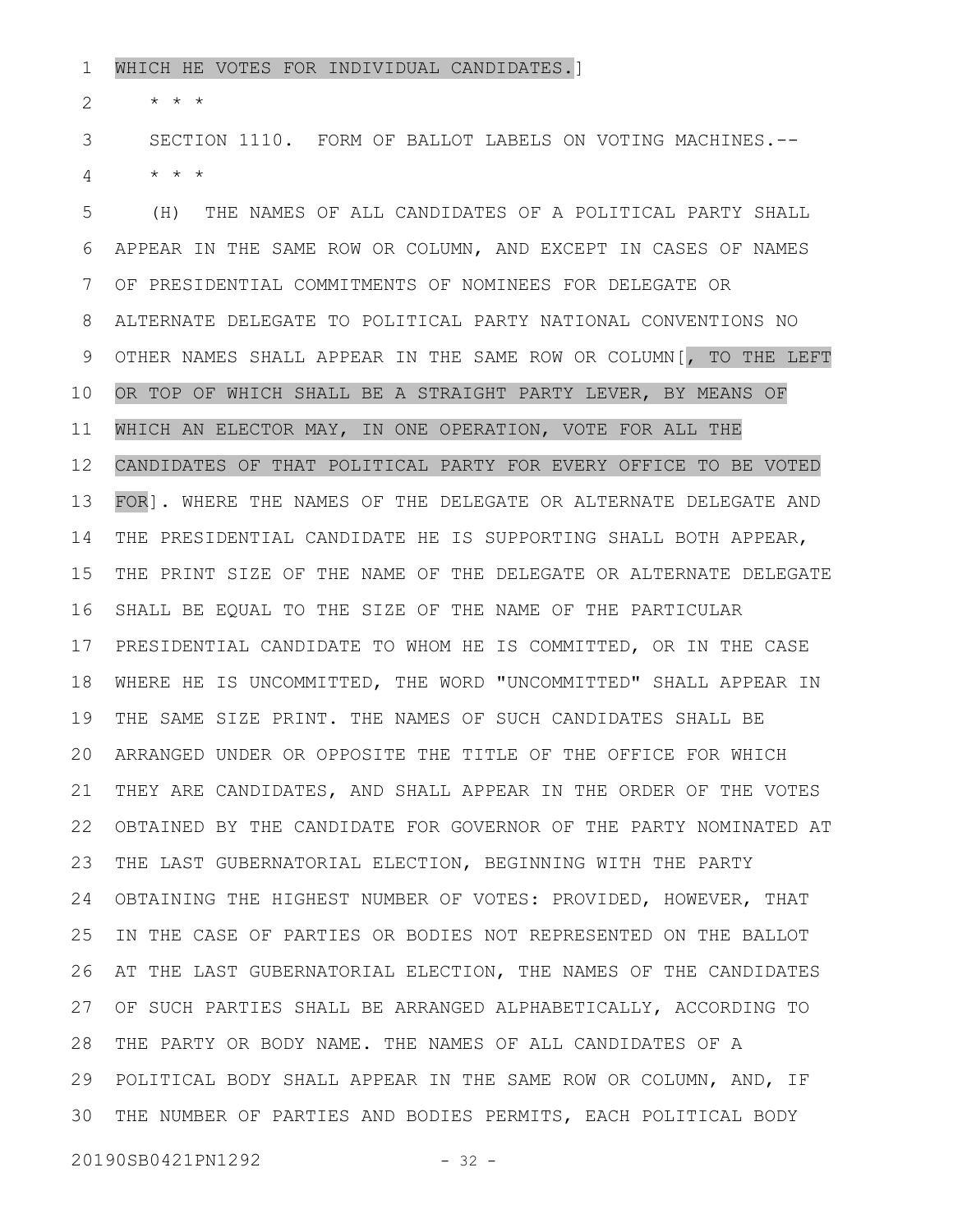SHALL BE ENTITLED EXCLUSIVELY TO A SEPARATE ROW OR COLUMN[, WITH A STRAIGHT PARTY LEVER]. IF, HOWEVER, THE NUMBER OF POLITICAL PARTIES AND POLITICAL BODIES RENDERS IT IMPOSSIBLE OR IMPRACTICABLE TO SO ARRANGE THE POLITICAL BODIES, IN SUCH CASE SAID BODIES SHALL NOT BE ENTITLED TO A SEPARATE ROW OR COLUMN [AND A STRAIGHT PARTY LEVER], BUT SHALL BE LISTED BY POLITICAL APPELLATIONS ON THE FIRST LEFT HAND OR TOP ROW, WITH THE DESIGNATING LETTER AND NUMBER OF THE BALLOT LABEL WHERE THEIR CANDIDATES MAY BE FOUND, TOGETHER WITH THE POLITICAL 10 APPELLATIONS OF OTHER POLITICAL BODIES, WHOSE CANDIDATES MAY BE 11 INTERSPERSED ON THE SAME ROW OR COLUMN. SUBJECT TO THE AFORESAID LIMITATIONS, THE FORM AND ARRANGEMENT OF BALLOT LABELS, AS TO THE PLACING THEREON OF POLITICAL BODIES, SHALL BE WITHIN THE DISCRETION OF THE COUNTY BOARD. 1 2 3 4 5 6 7 8 9 12 13 14

\* \* \* 15

SECTION 1107-A. REQUIREMENTS OF ELECTRONIC VOTING SYSTEMS.-- 17 NO ELECTRONIC VOTING SYSTEM SHALL, UPON ANY EXAMINATION OR 18 REEXAMINATION, BE APPROVED BY THE SECRETARY OF THE COMMONWEALTH, 19 OR BY ANY EXAMINER APPOINTED BY HIM, UNLESS IT SHALL BE ESTABLISHED THAT SUCH SYSTEM, AT THE TIME OF SUCH EXAMINATION OR 20 21 REEXAMINATION: 16

\* \* \* 22

[(3) PERMITS EACH VOTER, AT OTHER THAN PRIMARY ELECTIONS, TO VOTE A STRAIGHT POLITICAL PARTY TICKET BY ONE MARK OR ACT AND, BY ONE MARK OR ACT, TO VOTE FOR ALL THE CANDIDATES OF ONE POLITICAL PARTY FOR PRESIDENTIAL ELECTORS AND, BY ONE MARK OR ACT, TO VOTE FOR ALL THE CANDIDATES OF ONE POLITICAL PARTY FOR EVERY OFFICE TO BE VOTED FOR, AND EVERY SUCH MARK OR ACT SHALL BE EQUIVALENT TO AND SHALL BE COUNTED AS A VOTE FOR EVERY CANDIDATE OF THE POLITICAL PARTY SO MARKED INCLUDING ITS 23 24 25 26 27 28 29 30

20190SB0421PN1292 - 33 -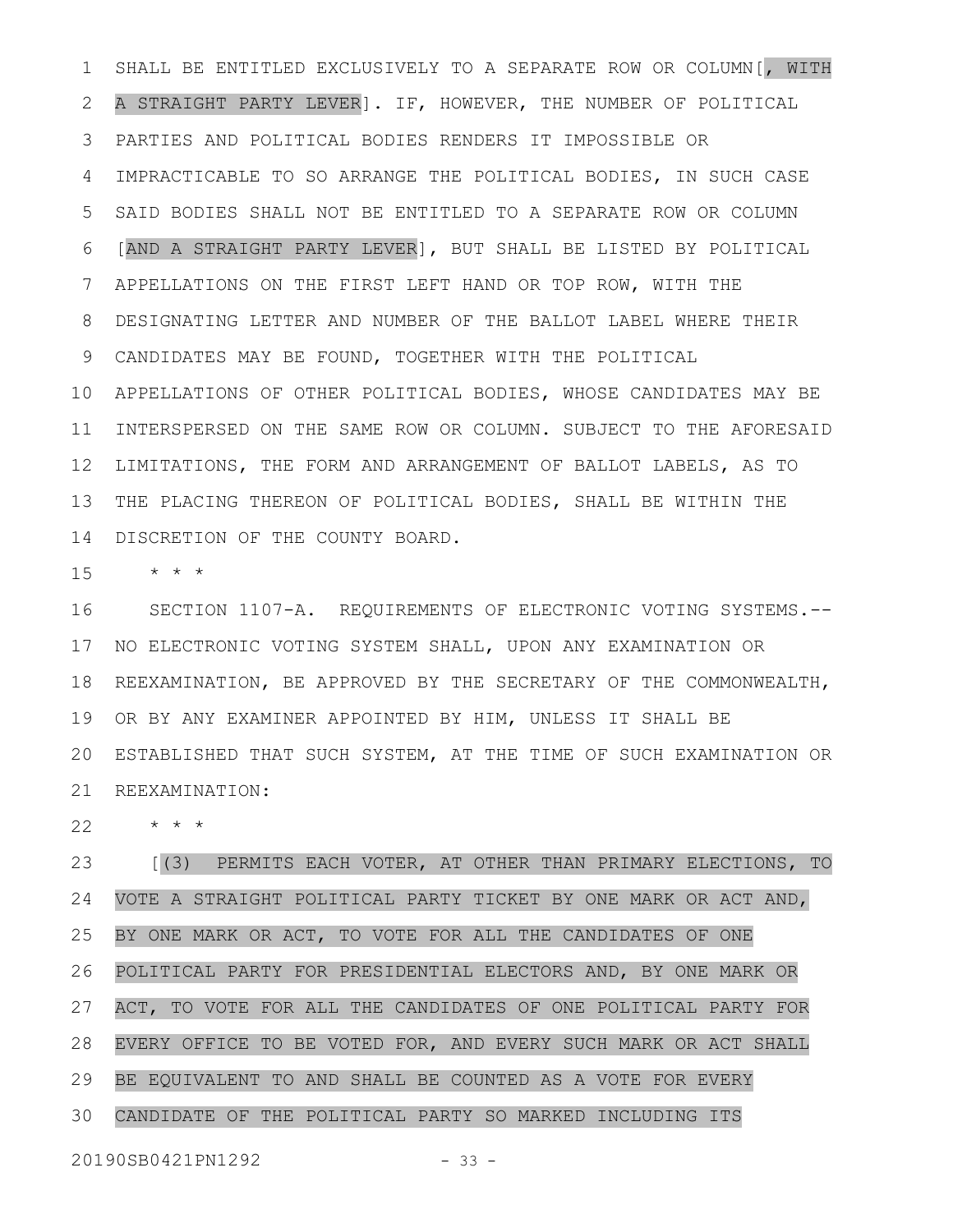CANDIDATES FOR PRESIDENTIAL ELECTORS, EXCEPT WITH RESPECT TO THOSE OFFICES AS TO WHICH THE VOTER HAS REGISTERED A VOTE FOR INDIVIDUAL CANDIDATES OF THE SAME OR ANOTHER POLITICAL PARTY OR POLITICAL BODY, IN WHICH CASE THE AUTOMATIC TABULATING EQUIPMENT SHALL CREDIT THE VOTE FOR THAT OFFICE ONLY FOR THE CANDIDATE INDIVIDUALLY SO SELECTED, NOTWITHSTANDING THE FACT THAT THE VOTER MAY NOT HAVE INDIVIDUALLY VOTED FOR THE FULL NUMBER OF CANDIDATES FOR THAT OFFICE FOR WHICH HE WAS ENTITLED TO VOTE.] \* \* \* 1 2 3 4 5 6 7 8 9

SECTION  $1109-A.$  FORMS.--(A) \* \* \* 10

(2) THE PAGES PLACED ON THE VOTING DEVICE SHALL BE OF SUFFICIENT NUMBER TO INCLUDE, FOLLOWING THE LISTING OF PARTICULAR CANDIDATES, THE NAMES OF CANDIDATES FOR ANY NONPARTISAN OFFICES AND ANY MEASURES FOR WHICH A VOTER MAY BE QUALIFIED TO VOTE ON A GIVEN ELECTION DAY, PROVIDED FURTHER THAT FOR MUNICIPAL, GENERAL OR SPECIAL ELECTIONS, THE FIRST BALLOT PAGE SHALL LIST IN THE ORDER THAT SUCH POLITICAL PARTIES ARE ENTITLED TO PRIORITY ON THE BALLOT, THE NAMES OF SUCH POLITICAL PARTIES [WITH DESIGNATING ARROWS SO AS TO INDICATE THE VOTING SQUARE OR POSITION ON THE BALLOT CARD WHERE THE VOTER MAY INSERT BY ONE MARK OR PUNCH THE STRAIGHT PARTY TICKET OF HIS CHOICE]. 11 12 13 14 15 16 17 18 19 20 21

\* \* \* 22

[(D) IN PARTISAN ELECTIONS THE BALLOT CARDS SHALL INCLUDE A VOTING SQUARE OR POSITION WHEREBY THE VOTER MAY BY ONE PUNCH OR MARK RECORD A STRAIGHT PARTY TICKET VOTE FOR ALL THE CANDIDATES OF ONE PARTY OR MAY VOTE A SPLIT TICKET FOR THE CANDIDATES OF HIS CHOICE.] 23 24 25 26 27

\* \* \* 28

SECTION 1112-A. ELECTION DAY PROCEDURES AND THE PROCESS OF VOTING.--(A) IN AN ELECTION DISTRICT WHICH USES AN ELECTRONIC 3020190SB0421PN1292 - 34 -29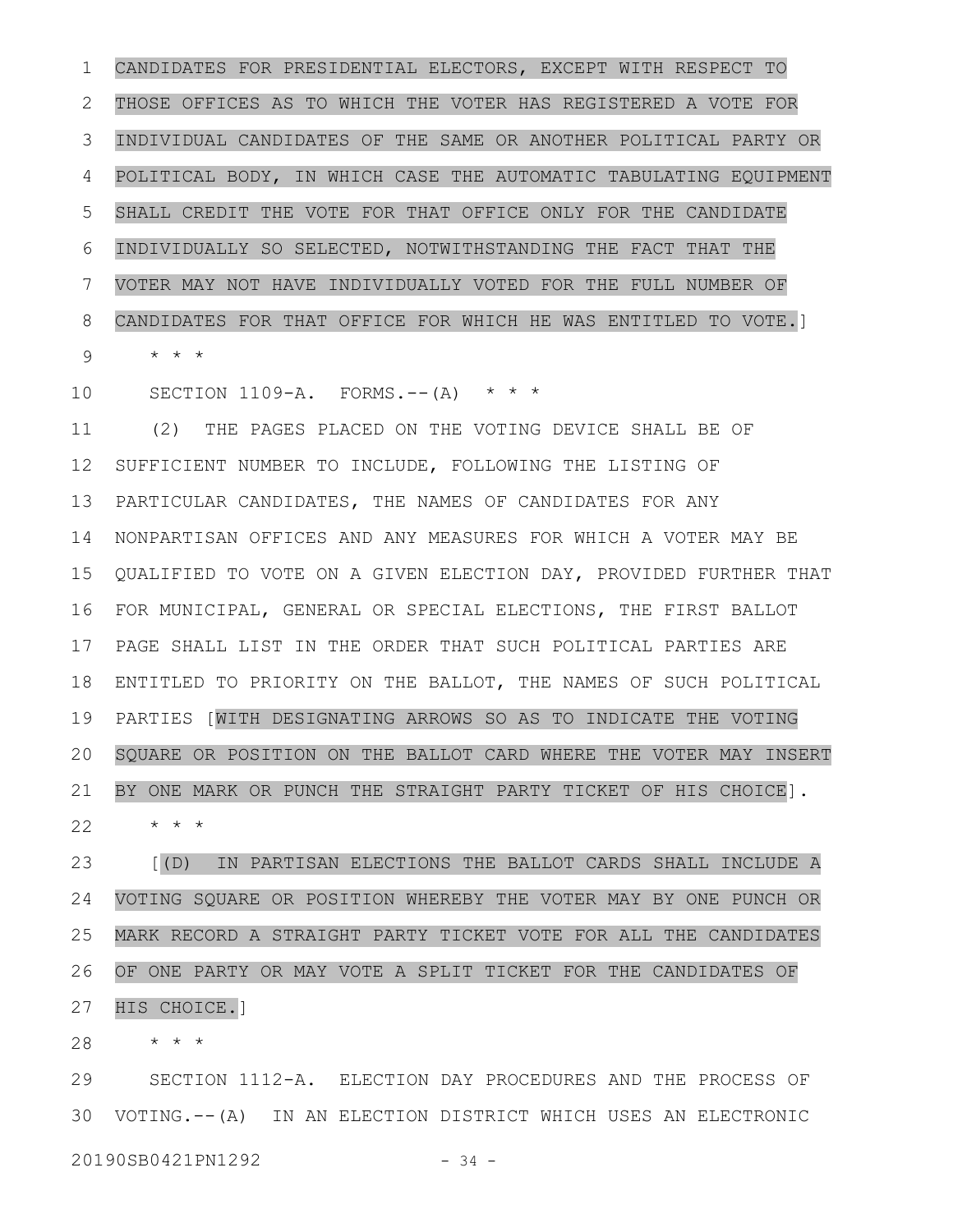VOTING SYSTEM IN WHICH VOTES ARE REGISTERED ELECTRONICALLY, THE FOLLOWING PROCEDURES WILL BE APPLICABLE FOR THE CONDUCT OF THE ELECTION AT THE ELECTION DISTRICT: 1 2 3

\* \* \* 4

(2) AT [PRIMARY] ALL ELECTIONS, THE VOTER SHALL BE ABLE TO VOTE FOR EACH CANDIDATE INDIVIDUALLY BY THE MEANS PROVIDED. [AT ALL OTHER ELECTIONS, HE MAY VOTE FOR EACH CANDIDATE INDIVIDUALLY, OR HE MAY VOTE A STRAIGHT POLITICAL PARTY TICKET IN ONE OPERATION BY OPERATING THE STRAIGHT POLITICAL PARTY MECHANISM OF THE POLITICAL PARTY OR POLITICAL BODY OF HIS CHOICE. HE MAY ALSO, AFTER HAVING OPERATED THE STRAIGHT PARTY MECHANISM AND BEFORE RECORDING HIS VOTE, CANCEL THE VOTE FOR ANY CANDIDATE OF SUCH POLITICAL PARTY OR POLITICAL BODY AND MAY THEREUPON VOTE FOR A CANDIDATE OF ANOTHER PARTY, OR POLITICAL BODY FOR THE SAME OFFICE.] THE VOTER MAY ALSO VOTE INDIVIDUALLY FOR OR AGAINST A QUESTION SUBMITTED TO THE VOTE OF THE ELECTORS. \* \* \* 5 6 7 8 9 10 11 12 13 14 15 16 17

(4) AT ANY GENERAL ELECTION AT WHICH PRESIDENTIAL ELECTORS ARE TO BE CHOSEN, EACH ELECTOR SHALL BE PERMITTED TO VOTE BY ONE OPERATION FOR ALL THE PRESIDENTIAL ELECTORS OF A POLITICAL PARTY 21 OR POLITICAL BODY. FOR EACH PARTY OR BODY NOMINATING PRESIDENTIAL ELECTORS, A BALLOT LABEL SHALL BE PROVIDED 22 CONTAINING ONLY THE WORDS "PRESIDENTIAL ELECTORS," PRECEDED BY THE NAMES OF THE PARTY OR BODY AND FOLLOWED BY THE NAMES OF THE CANDIDATES THEREOF FOR THE OFFICE OF PRESIDENT AND VICE-PRESIDENT, AND THE CORRESPONDING COUNTER OR REGISTERING DEVICE 27 SHALL REGISTER VOTES CAST FOR SAID ELECTORS WHEN THUS VOTED FOR COLLECTIVELY. IF ANY ELECTOR DESIRES TO VOTE A TICKET FOR 28 PRESIDENTIAL ELECTORS MADE UP OF THE NAMES OF PERSONS NOMINATED 29 BY DIFFERENT PARTIES OR BODIES, OR PARTIALLY OF NAMES OF PERSONS 3018 19 20 23 24 25 26

20190SB0421PN1292 - 35 -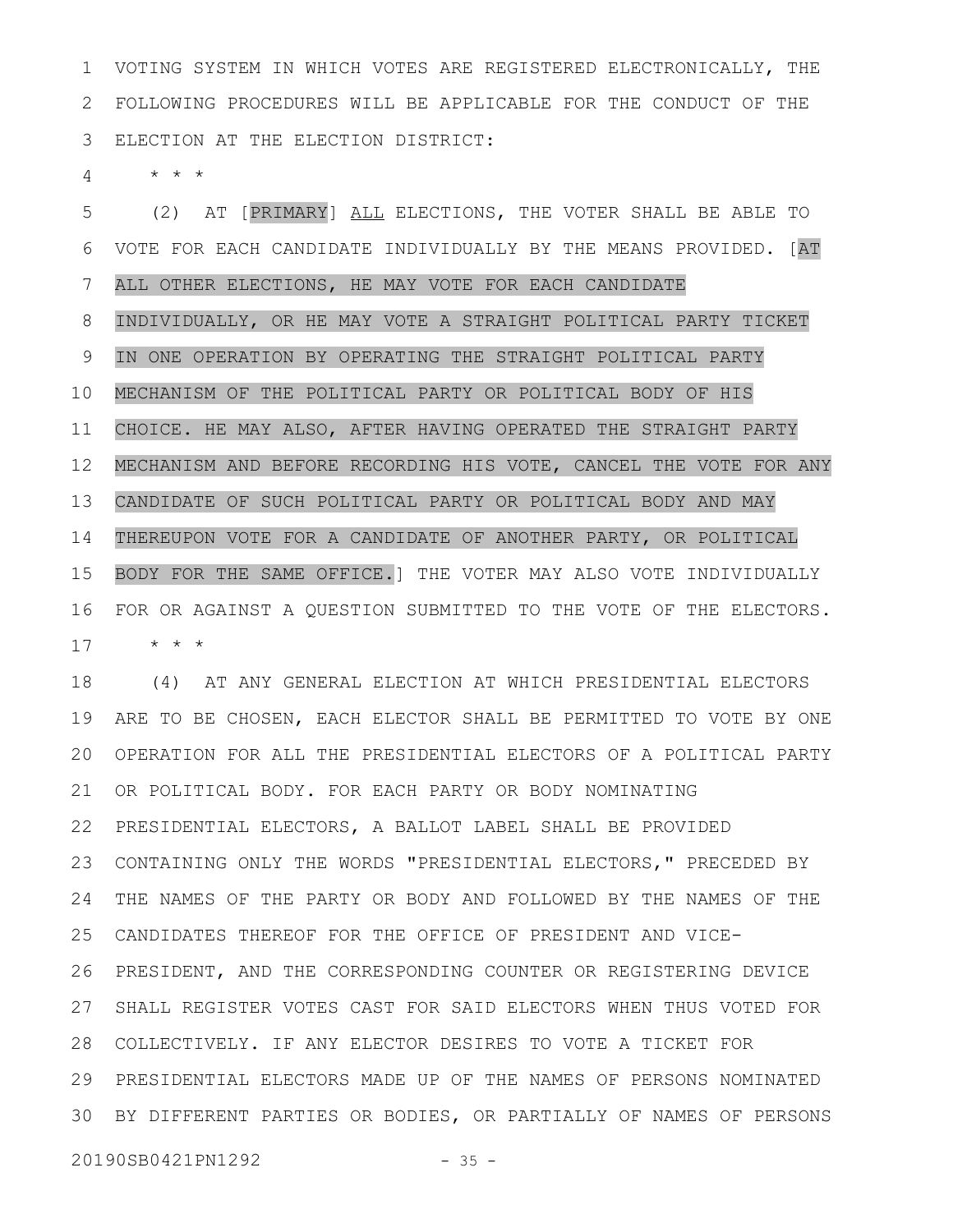SO IN NOMINATION AND PARTIALLY OF NAMES OF PERSONS NOT IN NOMINATION BY ANY PARTY OR BODY, HE MAY WRITE OR DEPOSIT A PAPER BALLOT PREPARED BY HIMSELF IN THE RECEPTACLE PROVIDED IN OR ON THE VOTING DEVICE FOR THAT PURPOSE, OR HE MAY LIST THEIR NAMES ON THE WRITE-IN BALLOT OR ENVELOPE PROVIDED FOR THAT PURPOSE. THE VOTING DEVICE SHALL BE SO CONSTRUCTED THAT IT WILL NOT BE POSSIBLE FOR ANY ONE VOTER TO VOTE A STRAIGHT PARTY TICKET FOR PRESIDENTIAL ELECTORS AND AT THE SAME TIME TO DEPOSIT A BALLOT FOR PRESIDENTIAL ELECTORS IN A RECEPTACLE AS [HEREINABOVE] PROVIDED IN THIS SECTION. WHEN THE VOTES FOR PRESIDENTIAL ELECTORS ARE COUNTED, THE VOTES APPEARING UPON THE COUNTER OR REGISTERING DEVICE CORRESPONDING TO THE BALLOT LABEL CONTAINING THE NAMES OF THE CANDIDATES FOR PRESIDENT AND VICE-PRESIDENT OF ANY PARTY OR BODY SHALL BE COUNTED AS VOTES FOR EACH OF THE CANDIDATES FOR PRESIDENTIAL ELECTOR OF SUCH PARTY OR BODY, AND THEREUPON ALL CANDIDATES FOR PRESIDENTIAL ELECTOR SHALL BE 17 CREDITED, IN ADDITION, WITH THE VOTES CAST FOR THEM UPON THE BALLOTS DEPOSITED IN THE MACHINE, AS [HEREINABOVE] PROVIDED IN THIS SECTION. 1 2 3 4 5 6 7 8 9 10 11 12 13 14 15 16 18 19

\* \* \* 20

(B) IN AN ELECTION DISTRICT WHICH USES AN ELECTRONIC VOTING SYSTEM WHICH UTILIZES PAPER BALLOTS OR BALLOT CARDS TO REGISTER THE VOTES, THE FOLLOWING PROCEDURES WILL BE APPLICABLE FOR THE CONDUCT OF THE ELECTION AT THE ELECTION DISTRICT: 21 22 23 24

\* \* \* 25

(4) IF THE VOTER DESIRES TO VOTE FOR EVERY CANDIDATE OF A POLITICAL PARTY OR POLITICAL BODY, EXCEPT ITS CANDIDATES FOR 27 OFFICES AS TO WHICH HE VOTES FOR INDIVIDUAL CANDIDATES IN THE 28 MANNER HEREINAFTER PROVIDED, HE MAY MAKE A CROSS (X) OR CHECK 29 ( ) OR PUNCH OR MARK SENSE MARK IN THE SQUARE OPPOSITE THE NAME 3026

20190SB0421PN1292 - 36 -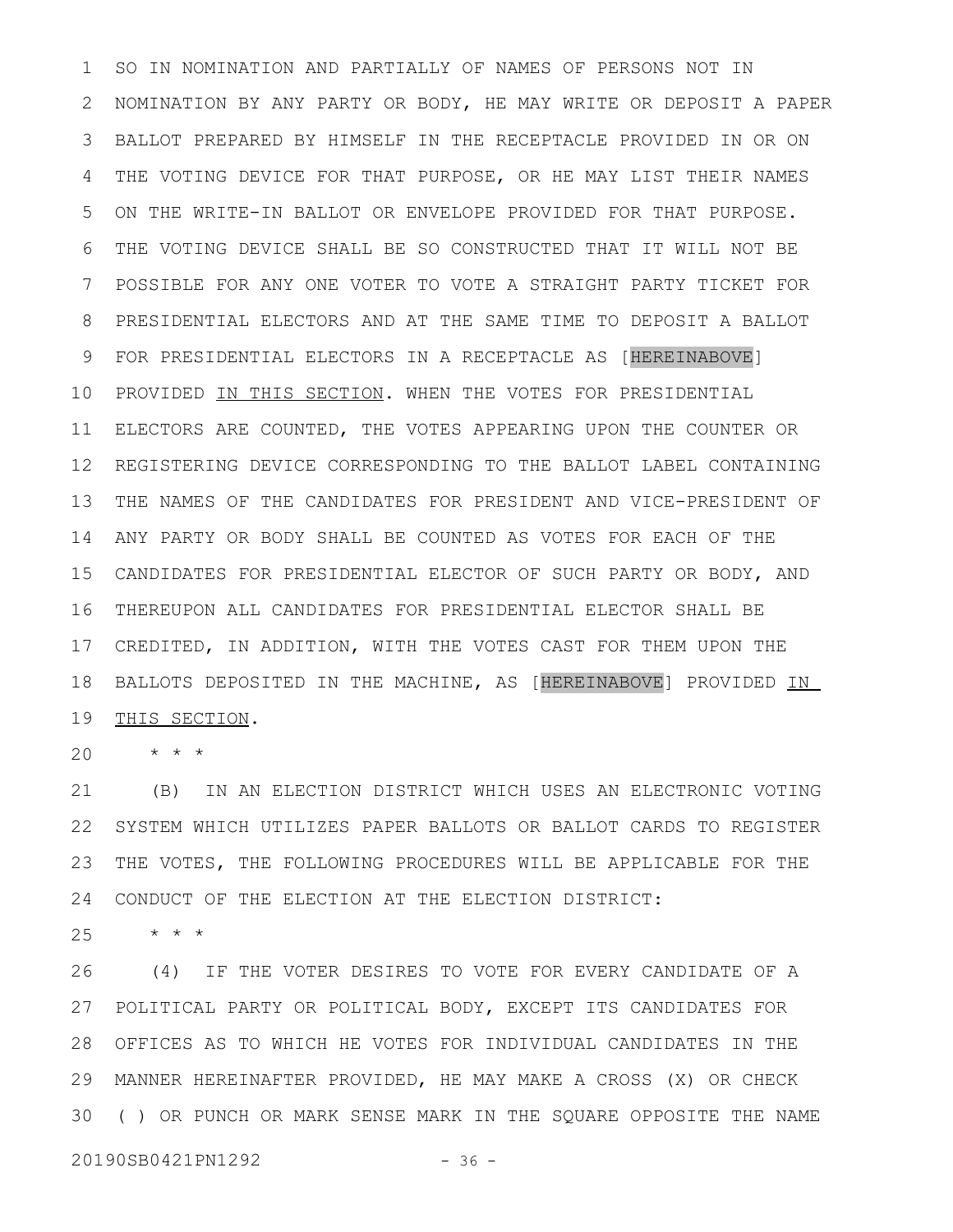OF THE PARTY OR POLITICAL BODY SO MARKED, INCLUDING ITS CANDIDATES FOR PRESIDENTIAL ELECTORS, EXCEPT FOR THOSE OFFICES AS TO WHICH HE HAS INDICATED A CHOICE FOR INDIVIDUAL CANDIDATES OF THE SAME OR ANOTHER PARTY OR POLITICAL BODY, BY MAKING A CROSS (X) OR CHECK ( ) OR PUNCH OR MARK SENSE MARK OPPOSITE THEIR NAMES IN THE MANNER HEREINABOVE PROVIDED, AS TO WHICH OFFICES HIS BALLOT SHALL BE COUNTED ONLY FOR THE CANDIDATES WHICH HE HAS THUS INDIVIDUALLY MARKED, NOTWITHSTANDING THE FACT THAT HE MADE A MARK IN THE PARTY COLUMN, AND EVEN THOUGH IN THE CASE OF AN OFFICE FOR WHICH MORE THAN ONE CANDIDATE IS TO BE VOTED FOR, HE HAS NOT INDIVIDUALLY MARKED FOR SUCH OFFICE THE FULL NUMBER OF CANDIDATES FOR WHICH HE IS ENTITLED TO VOTE. IF HE DESIRES TO VOTE FOR THE ENTIRE GROUP OF PRESIDENTIAL ELECTORS NOMINATED BY ANY PARTY OR POLITICAL BODY, HE MAY MAKE A CROSS (X) OR CHECK ( ) OR PUNCH OR MARK SENSE MARK IN THE APPROPRIATE SPACE OPPOSITE THE NAMES OF THE CANDIDATES FOR PRESIDENT AND VICE-PRESIDENT OF SUCH PARTY OR BODY. IF HE DESIRES TO VOTE A TICKET FOR PRESIDENTIAL ELECTORS MADE UP OF THE NAMES OF PERSONS NOMINATED BY DIFFERENT PARTIES OR POLITICAL BODIES, OR PARTIALLY OF NAMES OF PERSONS SO IN NOMINATION AND PARTIALLY OF NAMES OF PERSONS NOT IN NOMINATION BY ANY PARTY OR POLITICAL BODY, OR WHOLLY OF NAMES OF PERSONS NOT IN NOMINATION BY ANY PARTY OR POLITICAL BODY, HE SHALL INSERT, BY WRITING OR STAMPING, THE NAMES OF THE CANDIDATES FOR PRESIDENTIAL ELECTORS FOR WHOM HE DESIRES TO VOTE IN THE BLANK SPACES PROVIDED THEREFOR ON THE WRITE-IN BALLOT UNDER THE TITLE OF THE OFFICE "PRESIDENTIAL ELECTORS". IN CASE OF A QUESTION SUBMITTED TO THE VOTE OF THE ELECTORS, HE MAY MAKE A CROSS (X) OR CHECK ( ) OR PUNCH OR MARK SENSE MARK IN THE APPROPRIATE SQUARE OPPOSITE THE ANSWER WHICH HE DESIRES TO GIVE. 301 2 3 4 5 6 7 8 9 10 11 12 13 14 15 16 17 18 19 20 21 22 23 24 25 26 27 28 29

20190SB0421PN1292 - 37 -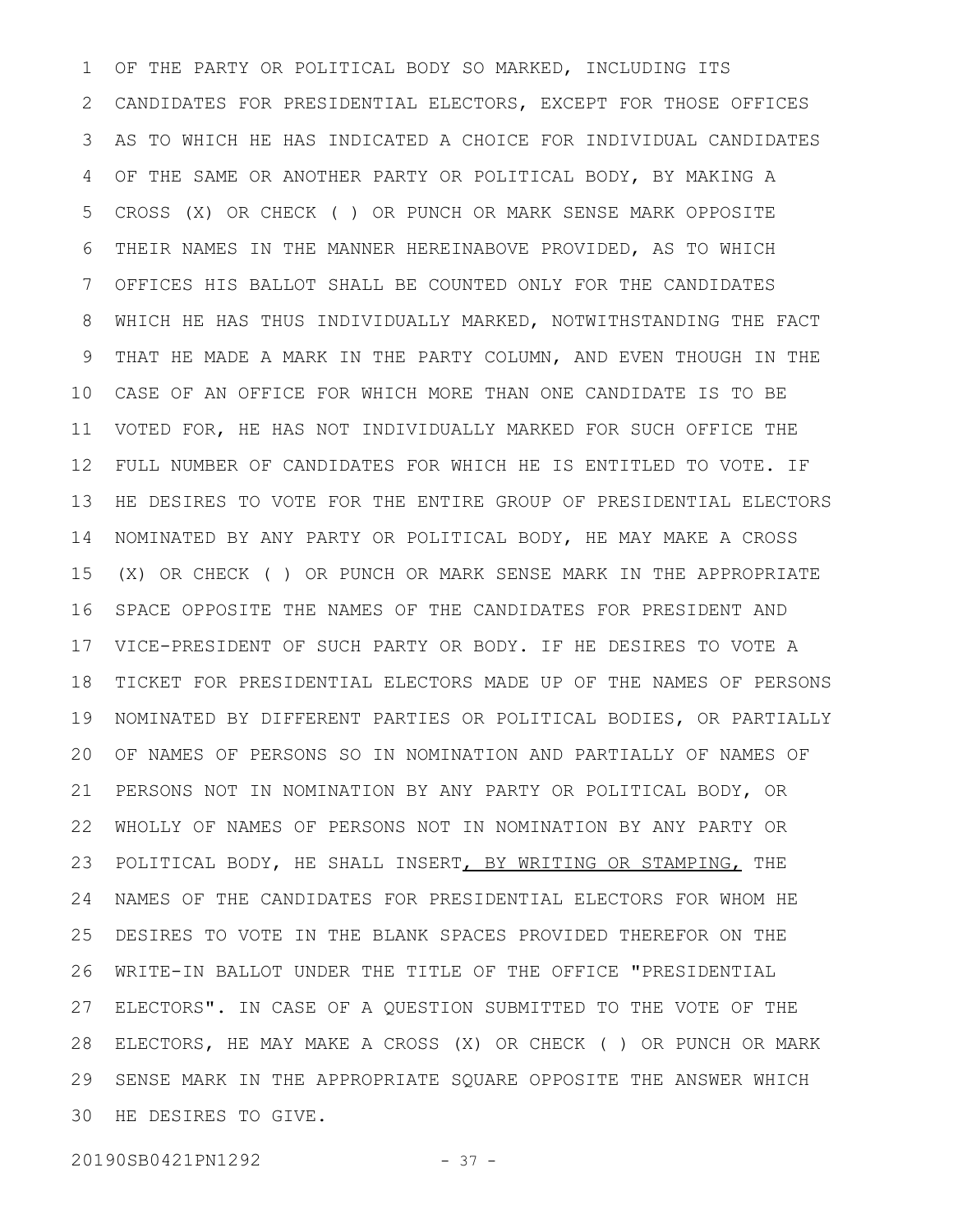\* \* \* 1

SECTION 1113-A. POST ELECTION PROCEDURES.--\* \* \* 2

(D) IN RETURNING ANY VOTES CAST FOR ANY PERSON WHOSE NAME IS 3 NOT PRINTED ON THE OFFICIAL BALLOT, THE ELECTION OFFICERS SHALL RECORD ANY SUCH NAMES EXACTLY AS THEY WERE WRITTEN[, STAMPED OR APPLIED TO THE BALLOT BY STICKER] OR STAMPED. 4 5 6

\* \* \* 7

SECTION 1210. MANNER OF APPLYING TO VOTE; PERSONS ENTITLED TO VOTE; VOTER'S CERTIFICATES; ENTRIES TO BE MADE IN DISTRICT 10 REGISTER; NUMBERED LISTS OF VOTERS; CHALLENGES.--\* \* \* (A.4) (1) AT ALL ELECTIONS AN INDIVIDUAL WHO CLAIMS TO BE PROPERLY REGISTERED AND ELIGIBLE TO VOTE AT THE ELECTION 12 DISTRICT BUT WHOSE NAME DOES NOT APPEAR ON THE DISTRICT REGISTER 13 14 AND WHOSE REGISTRATION CANNOT BE DETERMINED BY THE INSPECTORS OF ELECTION OR THE COUNTY ELECTION BOARD SHALL BE PERMITTED TO CAST A PROVISIONAL BALLOT. INDIVIDUALS WHO APPEAR TO VOTE SHALL BE 17 REQUIRED TO PRODUCE PROOF OF IDENTIFICATION PURSUANT TO SUBSECTION (A) AND IF UNABLE TO DO SO SHALL BE PERMITTED TO CAST A PROVISIONAL BALLOT. AN INDIVIDUAL PRESENTING A JUDICIAL ORDER TO VOTE SHALL BE PERMITTED TO CAST A PROVISIONAL BALLOT. AN ELECTOR WHO APPEARS TO VOTE ON ELECTION DAY HAVING REQUESTED AN ABSENTEE BALLOT OR MAIL-IN BALLOT AND WHO IS NOT SHOWN ON THE DISTRICT REGISTER AS HAVING VOTED AN ABSENTEE BALLOT OR MAIL-IN 24 BALLOT SHALL BE PERMITTED TO CAST A PROVISIONAL BALLOT. \* \* \* 8 9 11 15 16 18 19 20 21 22 23 25

 $(5)$  \* \* \* 26

27

(A) EITHER THE PROVISIONAL BALLOT ENVELOPE UNDER CLAUSE (3) OR THE AFFIDAVIT UNDER CLAUSE (2) IS NOT SIGNED BY THE 29 30 INDIVIDUAL; 28

(II) A PROVISIONAL BALLOT SHALL NOT BE COUNTED IF:

20190SB0421PN1292 - 38 -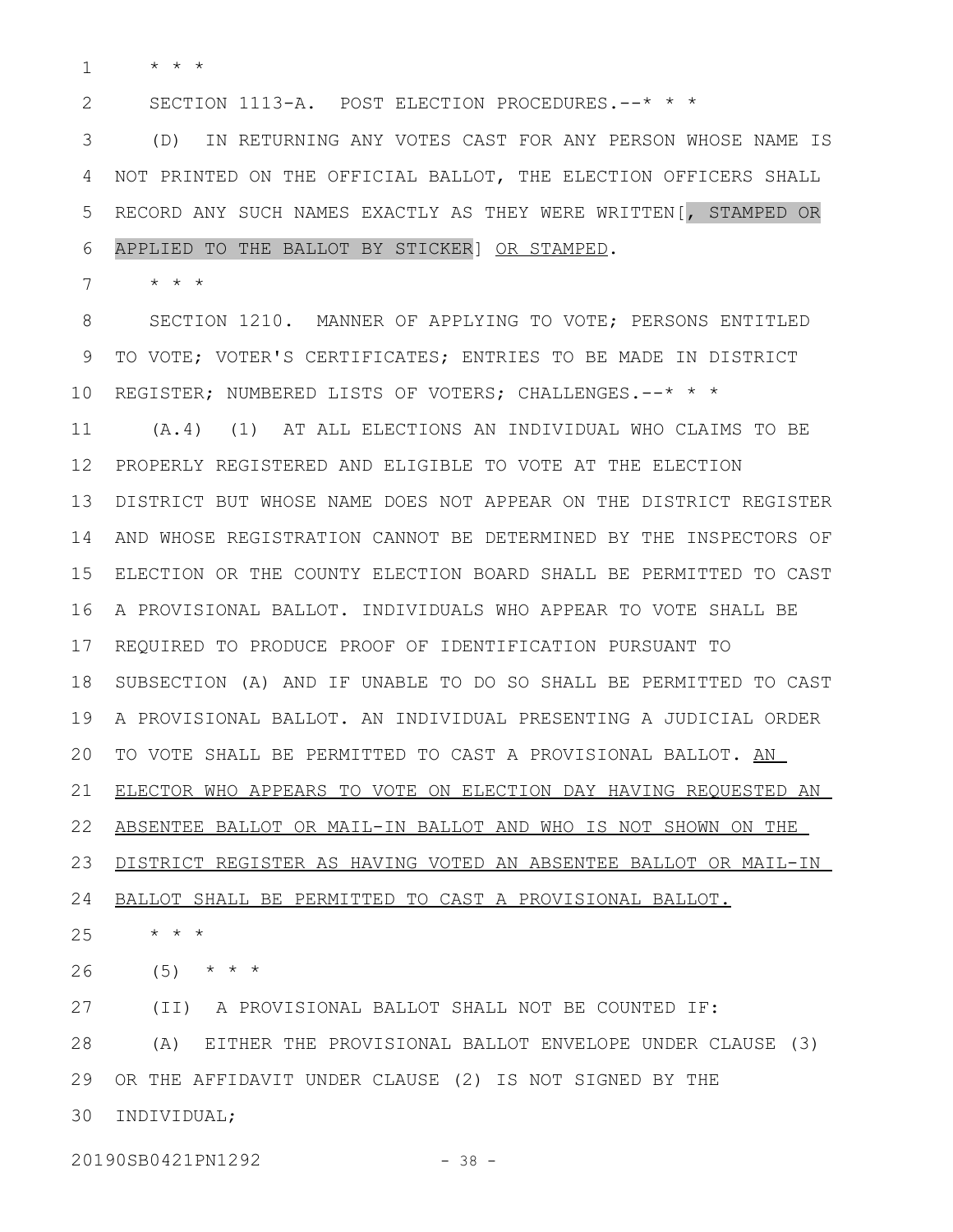(B) THE SIGNATURE REQUIRED UNDER CLAUSE (3) AND THE SIGNATURE REQUIRED UNDER CLAUSE (2) ARE EITHER NOT GENUINE OR ARE NOT EXECUTED BY THE SAME INDIVIDUAL; 1 2 3

(C) A PROVISIONAL BALLOT ENVELOPE DOES NOT CONTAIN A SECRECY ENVELOPE; 4 5

(D) IN THE CASE OF A PROVISIONAL BALLOT THAT WAS CAST UNDER SUBSECTION (A.2)(1)(I), WITHIN SIX CALENDAR DAYS FOLLOWING THE ELECTION THE ELECTOR FAILS TO APPEAR BEFORE THE COUNTY BOARD OF ELECTIONS TO EXECUTE AN AFFIRMATION OR THE COUNTY BOARD OF ELECTIONS DOES NOT RECEIVE AN ELECTRONIC, FACSIMILE OR PAPER 10 11 COPY OF AN AFFIRMATION AFFIRMING, UNDER PENALTY OF PERJURY, THAT THE ELECTOR IS THE SAME INDIVIDUAL WHO PERSONALLY APPEARED 12 13 BEFORE THE DISTRICT ELECTION BOARD ON THE DAY OF THE ELECTION AND CAST A PROVISIONAL BALLOT AND THAT THE ELECTOR IS INDIGENT 14 AND UNABLE TO OBTAIN PROOF OF IDENTIFICATION WITHOUT THE PAYMENT OF A FEE; OR 6 7 8 9 15 16

(E) IN THE CASE OF A PROVISIONAL BALLOT THAT WAS CAST UNDER SUBSECTION (A.2)(1)(II), WITHIN SIX CALENDAR DAYS FOLLOWING THE ELECTION, THE ELECTOR FAILS TO APPEAR BEFORE THE COUNTY BOARD OF ELECTIONS TO PRESENT PROOF OF IDENTIFICATION AND EXECUTE AN 20 AFFIRMATION OR THE COUNTY BOARD OF ELECTIONS DOES NOT RECEIVE AN 21 ELECTRONIC, FACSIMILE OR PAPER COPY OF THE PROOF OF 22 23 IDENTIFICATION AND AN AFFIRMATION AFFIRMING, UNDER PENALTY OF PERJURY, THAT THE ELECTOR IS THE SAME INDIVIDUAL WHO PERSONALLY APPEARED BEFORE THE DISTRICT ELECTION BOARD ON THE DAY OF THE ELECTION AND CAST A PROVISIONAL BALLOT. 26 17 18 19 24 25

(F) THE ELECTOR'S ABSENTEE BALLOT OR MAIL-IN BALLOT IS TIMELY RECEIVED BY A COUNTY BOARD OF ELECTIONS 27 28

\* \* \* 29

SECTION 1215. METHOD OF MARKING BALLOTS AND DEPOSITING SAME 20190SB0421PN1292 - 39 -30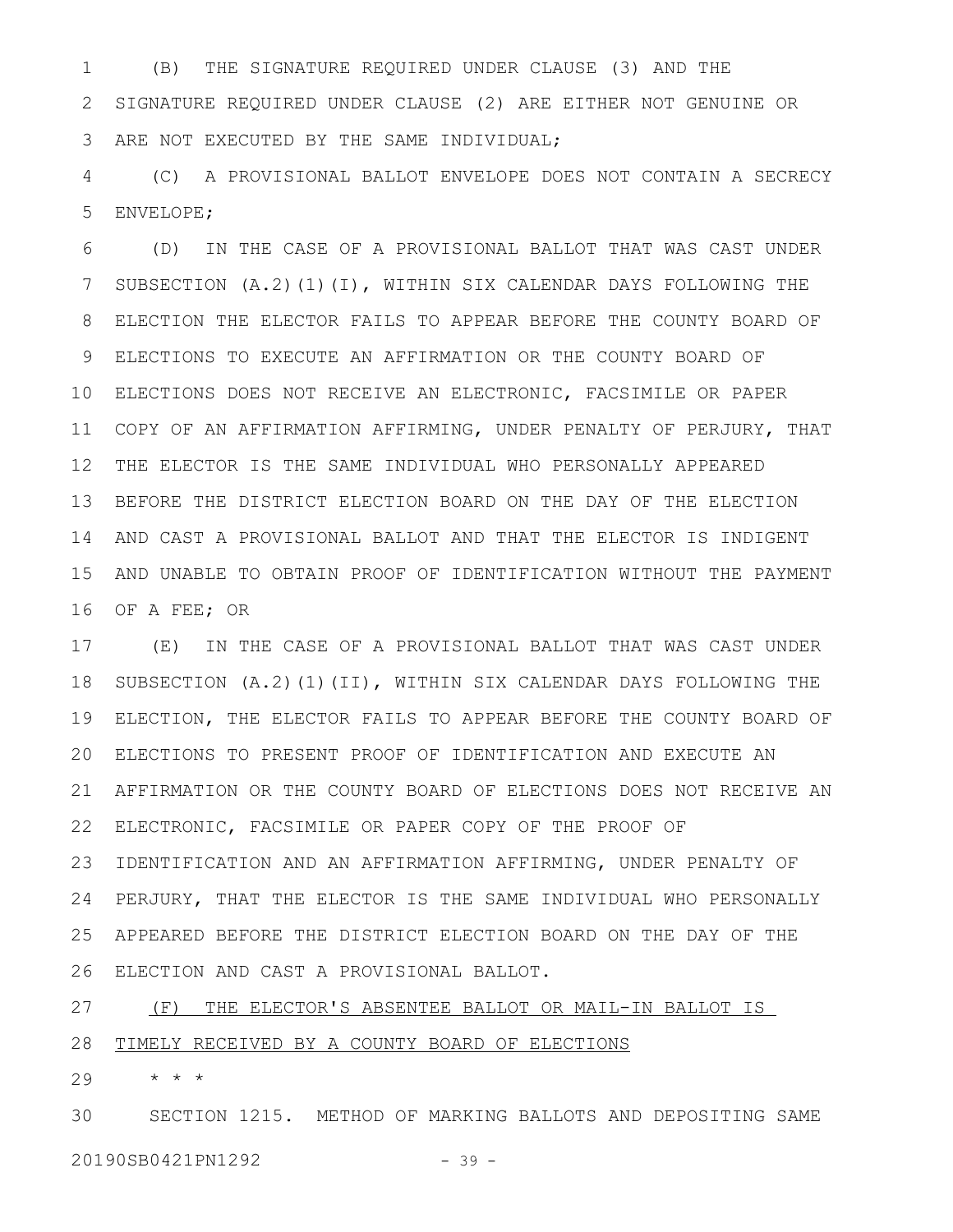IN DISTRICTS IN WHICH BALLOTS ARE USED.--\* \* \* 1

(B) AT PRIMARIES, THE ELECTOR SHALL PREPARE HIS BALLOT IN THE FOLLOWING MANNER: HE SHALL VOTE FOR THE CANDIDATES OF HIS CHOICE FOR NOMINATION OR ELECTION, ACCORDING TO THE NUMBER OF PERSONS TO BE VOTED FOR BY HIM, FOR EACH OFFICE, BY MAKING A CROSS (X) OR CHECK ( ) MARK IN THE SQUARE OPPOSITE THE NAME OF THE CANDIDATE, OR HE MAY INSERT BY WRITING [, ] OR STAMPING [OR STICKER,] IN THE BLANK SPACE PROVIDED THEREFOR, ANY NAME NOT ALREADY PRINTED ON THE BALLOT, AND SUCH INSERTION SHALL COUNT AS A VOTE WITHOUT THE MAKING OF A CROSS (X) OR CHECK ( ) MARK. IN DISTRICTS IN WHICH PAPER BALLOTS OR BALLOT CARDS ARE 2 3 4 5 6 7 8 9 10 11

ELECTRONICALLY TABULATED, STICKERS OR LABELS MAY NOT BE USED TO MARK BALLOTS. 12 13

(C) AT ELECTIONS, THE ELECTOR SHALL PREPARE HIS BALLOT IN THE FOLLOWING MANNER: HE MAY VOTE FOR THE CANDIDATES OF HIS CHOICE FOR EACH OFFICE TO BE FILLED ACCORDING TO THE NUMBER OF PERSONS TO BE VOTED FOR BY HIM FOR EACH OFFICE, BY MAKING A CROSS (X) OR CHECK ( ) MARK IN THE SQUARE OPPOSITE THE NAME OF THE CANDIDATE, OR HE MAY INSERT BY WRITING [, ] OR STAMPING [OR STICKER,] IN THE BLANK SPACES PROVIDED THEREFOR, ANY NAME NOT ALREADY PRINTED ON THE BALLOT, AND SUCH INSERTION SHALL COUNT AS A VOTE WITHOUT THE MAKING OF A CROSS (X) OR CHECK ( ) MARK. IN DISTRICTS IN WHICH PAPER BALLOTS OR BALLOT CARDS ARE ELECTRONICALLY TABULATED, STICKERS OR LABELS MAY NOT BE USED TO MARK BALLOTS. IF HE DESIRES TO VOTE FOR EVERY CANDIDATE OF A POLITICAL PARTY OR POLITICAL BODY, EXCEPT ITS CANDIDATES FOR OFFICES AS TO WHICH HE VOTES FOR INDIVIDUAL CANDIDATES IN THE MANNER HEREINAFTER PROVIDED, HE MAY MAKE A CROSS (X) OR CHECK ( ) MARK IN THE SQUARE OPPOSITE THE NAME OF THE PARTY OR 14 15 16 17 18 19 20 21 22 23 24 25 26 27 28 29

POLITICAL BODY OF HIS CHOICE IN THE PARTY COLUMN ON THE LEFT OF 30

20190SB0421PN1292 - 40 -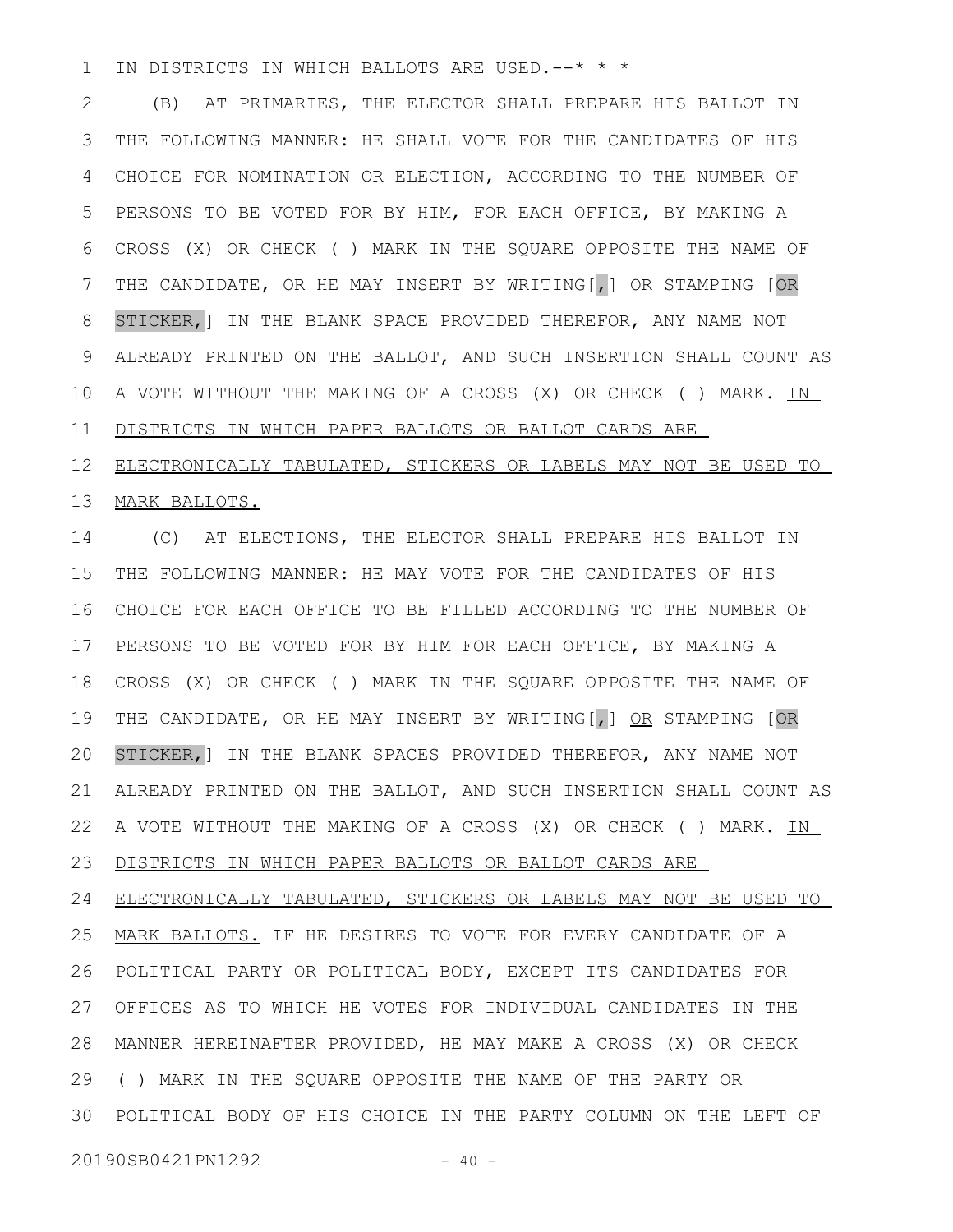THE BALLOT, AND EVERY SUCH CROSS (X) OR CHECK ( ) MARK SHALL BE EQUIVALENT TO AND BE COUNTED AS A VOTE FOR EVERY CANDIDATE OF A PARTY OR POLITICAL BODY SO MARKED, INCLUDING ITS CANDIDATES FOR PRESIDENTIAL ELECTORS, EXCEPT FOR THOSE OFFICES AS TO WHICH HE HAS INDICATED A CHOICE FOR INDIVIDUAL CANDIDATES OF THE SAME OR ANOTHER PARTY OR POLITICAL BODY, BY MAKING A CROSS (X) OR CHECK ( ) MARK OPPOSITE THEIR NAMES IN THE MANNER HEREINABOVE PROVIDED, AS TO WHICH OFFICES HIS BALLOT SHALL BE COUNTED ONLY FOR THE CANDIDATES WHICH HE HAS THUS INDIVIDUALLY MARKED, NOTWITHSTANDING THE FACT THAT HE MADE A MARK IN THE PARTY COLUMN, AND EVEN THOUGH IN THE CASE OF AN OFFICE FOR WHICH MORE THAN ONE CANDIDATE IS TO BE VOTED FOR, HE HAS NOT INDIVIDUALLY MARKED FOR SUCH OFFICE THE FULL NUMBER OF CANDIDATES FOR WHICH HE IS ENTITLED TO VOTE. IF HE DESIRES TO VOTE FOR THE ENTIRE GROUP OF PRESIDENTIAL ELECTORS NOMINATED BY ANY PARTY OR POLITICAL BODY, HE MAY MAKE A CROSS (X) OR CHECK ( ) MARK IN THE APPROPRIATE SQUARE AT THE RIGHT OF THE NAMES OF THE CANDIDATES FOR PRESIDENT AND VICE-PRESIDENT OF SUCH PARTY OR BODY. IF HE DESIRES TO VOTE A TICKET FOR PRESIDENTIAL ELECTORS MADE UP OF THE NAMES OF PERSONS NOMINATED BY DIFFERENT PARTIES OR POLITICAL BODIES, OR PARTIALLY OF NAMES OF PERSONS SO IN NOMINATION AND PARTIALLY OF NAMES OF PERSONS NOT IN NOMINATION BY ANY PARTY OR POLITICAL BODY, OR WHOLLY OF NAMES OF PERSONS NOT IN NOMINATION BY ANY PARTY OR POLITICAL BODY, HE SHALL INSERT, BY WRITING OR STAMPING, THE NAMES OF THE CANDIDATES FOR PRESIDENTIAL ELECTORS FOR WHOM HE DESIRES TO VOTE IN THE BLANK SPACES PROVIDED THEREFOR UNDER THE TITLE OF THE OFFICE "PRESIDENTIAL ELECTORS." IN CASE OF A QUESTION SUBMITTED TO THE VOTE OF THE ELECTORS, HE MAY MAKE A CROSS (X) OR CHECK ( ) MARK IN THE APPROPRIATE SQUARE OPPOSITE THE ANSWER WHICH HE DESIRES TO GIVE. 301 2 3 4 5 6 7 8 9 10 11 12 13 14 15 16 17 18 19 20 21 22 23 24 25 26 27 28 29

20190SB0421PN1292 - 41 -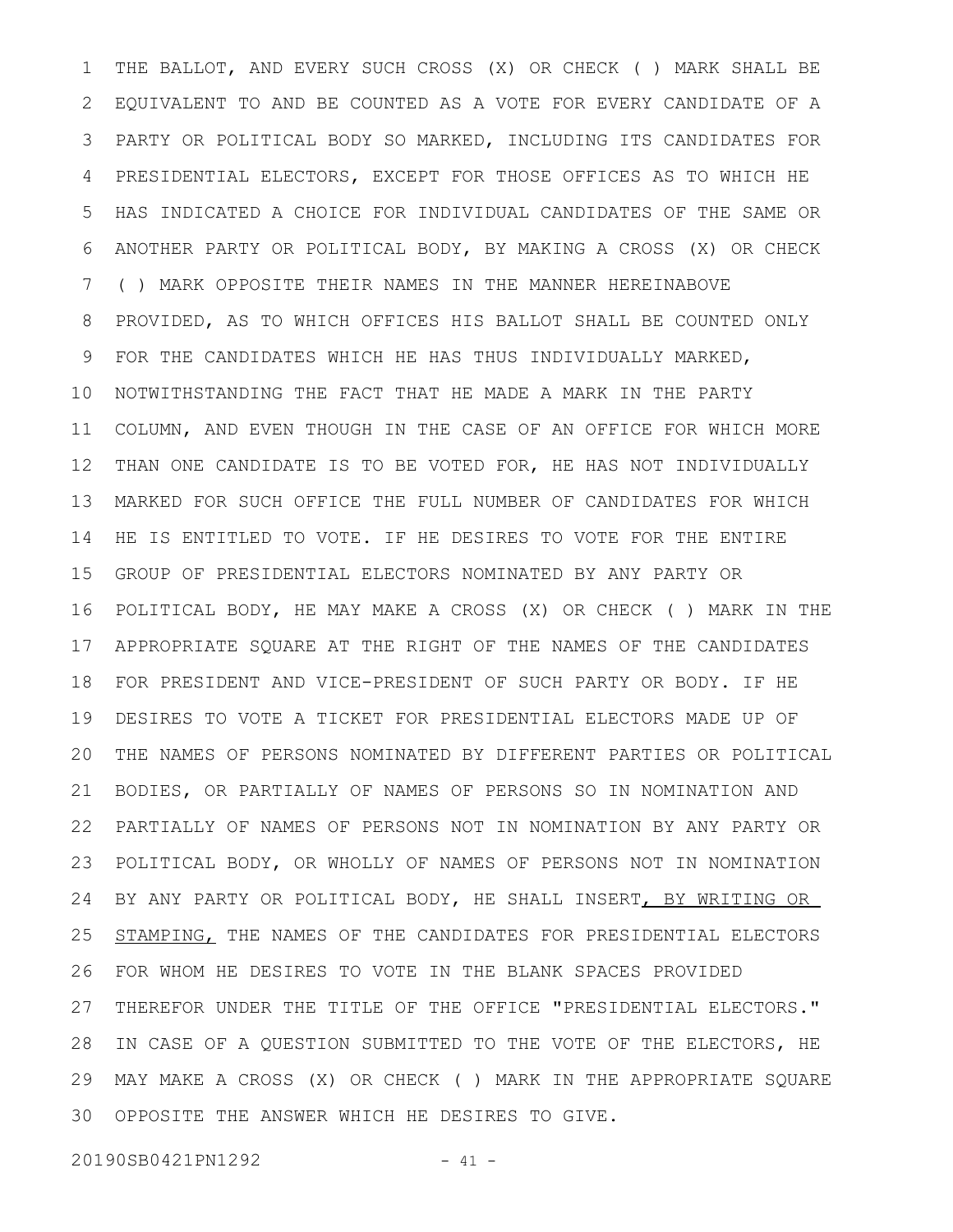\* \* \* 1

SECTION 1216. INSTRUCTIONS OF VOTERS AND MANNER OF VOTING IN DISTRICTS IN WHICH VOTING MACHINES ARE USED.-- 2 3

\* \* \* 4

(D) AT [PRIMARIES, HE] ALL ELECTIONS, THE ELECTOR SHALL VOTE FOR EACH CANDIDATE INDIVIDUALLY BY OPERATING THE KEY, HANDLE, POINTER OR KNOB, UPON OR ADJACENT TO WHICH THE NAME OF SUCH CANDIDATE IS PLACED. [AT ELECTIONS, HE MAY VOTE FOR EACH CANDIDATE INDIVIDUALLY BY OPERATING THE KEY, HANDLE, POINTER OR KNOB, UPON OR ADJACENT TO WHICH THE NAMES OF CANDIDATES OF HIS CHOICE ARE PLACED, OR HE MAY VOTE A STRAIGHT POLITICAL PARTY TICKET IN ONE OPERATION BY OPERATING THE STRAIGHT POLITICAL PARTY LEVER OF THE POLITICAL PARTY OR POLITICAL BODY OF HIS CHOICE, IF SUCH MACHINE HAS THEREON A SEPARATE LEVER FOR ALL THE CANDIDATES OF THE POLITICAL BODY. HE MAY ALSO, AFTER HAVING OPERATED THE STRAIGHT PARTY LEVER, AND BEFORE RECORDING HIS VOTE, CANCEL THE VOTE FOR ANY CANDIDATE OF SUCH POLITICAL PARTY OR POLITICAL BODY BY REPLACING THE INDIVIDUAL KEY, HANDLE, POINTER OR KNOB OF SUCH CANDIDATE, AND MAY THEREUPON VOTE FOR A CANDIDATE OF ANOTHER PARTY, OR POLITICAL BODY FOR THE SAME OFFICE BY OPERATING THE KEY, HANDLE, POINTER OR KNOB, UPON OR ADJACENT TO WHICH THE NAME OF SUCH CANDIDATE APPEARS.] IN THE CASE OF A QUESTION SUBMITTED TO THE VOTE OF THE ELECTORS, THE ELECTOR SHALL OPERATE THE KEY, HANDLE, POINTER OR KNOB CORRESPONDING TO THE ANSWER WHICH HE DESIRES TO GIVE. 5 6 7 8 9 10 11 12 13 14 15 16 17 18 19 20 21 22 23 24 25

\* \* \* 26

(F) AT ANY GENERAL ELECTION AT WHICH PRESIDENTIAL ELECTORS ARE TO BE CHOSEN, EACH ELECTOR SHALL BE PERMITTED TO VOTE BY ONE 28 OPERATION FOR ALL THE PRESIDENTIAL ELECTORS OF A POLITICAL PARTY 29 30 OR POLITICAL BODY. FOR EACH PARTY OR BODY NOMINATING 27

20190SB0421PN1292 - 42 -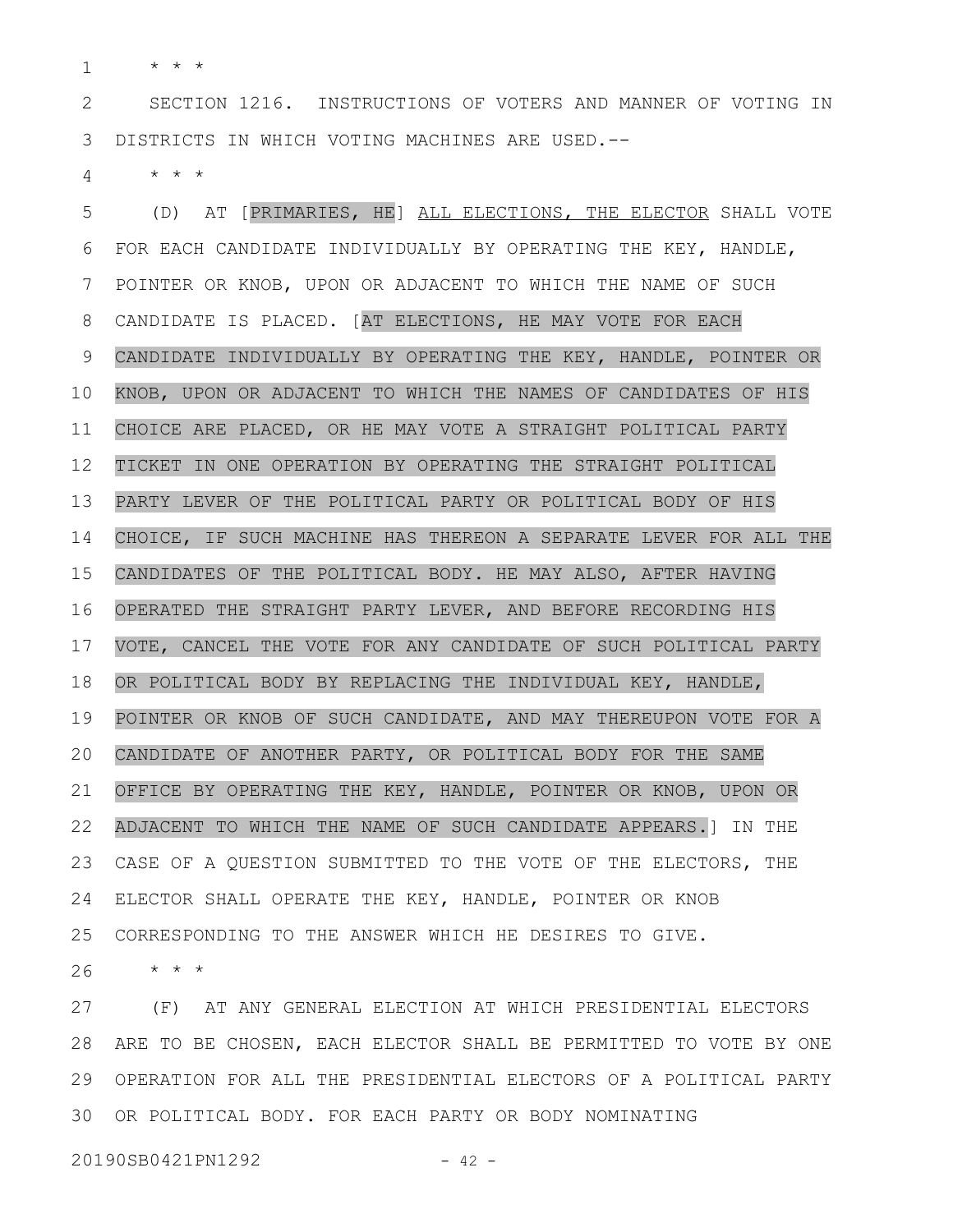PRESIDENTIAL ELECTORS, A BALLOT LABEL SHALL BE PROVIDED CONTAINING ONLY THE WORDS "PRESIDENTIAL ELECTORS," PRECEDED BY THE NAMES OF THE PARTY OR BODY AND FOLLOWED BY THE NAMES OF THE CANDIDATES THEREOF FOR THE OFFICE OF PRESIDENT AND VICE-PRESIDENT, AND THE CORRESPONDING COUNTER OR REGISTERING DEVICE SHALL REGISTER VOTES CAST FOR SAID ELECTORS WHEN THUS VOTED FOR COLLECTIVELY. IF AN ELECTOR DESIRES TO VOTE A TICKET FOR PRESIDENTIAL ELECTORS MADE UP OF THE NAMES OF PERSONS NOMINATED BY DIFFERENT PARTIES OR BODIES, OR PARTIALLY OF NAMES OF PERSONS SO IN NOMINATION AND PARTIALLY OF NAMES OF PERSONS NOT IN 11 NOMINATION BY ANY PARTY OR BODY, OR WHOLLY OF NAMES OF PERSONS NOT IN NOMINATION BY ANY PARTY OR BODY, HE MAY WRITE OR DEPOSIT A PAPER BALLOT PREPARED BY HIMSELF IN THE RECEPTACLE PROVIDED IN OR ON THE MACHINE FOR THE PURPOSE. THE MACHINE SHALL BE SO CONSTRUCTED THAT IT WILL NOT BE POSSIBLE FOR ANY ONE VOTER TO VOTE A STRAIGHT PARTY TICKET FOR PRESIDENTIAL ELECTORS AND AT 16 17 THE SAME TIME TO DEPOSIT A BALLOT FOR PRESIDENTIAL ELECTORS IN A RECEPTACLE AS [HEREINABOVE] PROVIDED IN THIS SECTION. WHEN THE VOTES FOR PRESIDENTIAL ELECTORS ARE COUNTED, THE VOTES APPEARING 19 UPON THE COUNTER OR REGISTERING DEVICE CORRESPONDING TO THE 20 BALLOT LABEL CONTAINING THE NAMES OF THE CANDIDATES FOR PRESIDENT AND VICE-PRESIDENT OF ANY PARTY OR BODY SHALL BE 22 COUNTED AS VOTES FOR EACH OF THE CANDIDATES FOR PRESIDENTIAL ELECTOR OF SUCH PARTY OR BODY, AND THEREUPON ALL CANDIDATES FOR 24 PRESIDENTIAL ELECTOR SHALL BE CREDITED, IN ADDITION, WITH THE VOTES CAST FOR THEM UPON THE BALLOTS DEPOSITED IN THE MACHINE, AS [HEREINABOVE] PROVIDED IN THIS SECTION. 1 2 3 4 5 6 7 8 9 10 12 13 14 15 18 21 23 25 26 27

\* \* \* 28

SECTION 1222. COUNT AND RETURN OF VOTES IN DISTRICTS IN WHICH BALLOTS ARE USED.-- 3029

20190SB0421PN1292 - 43 -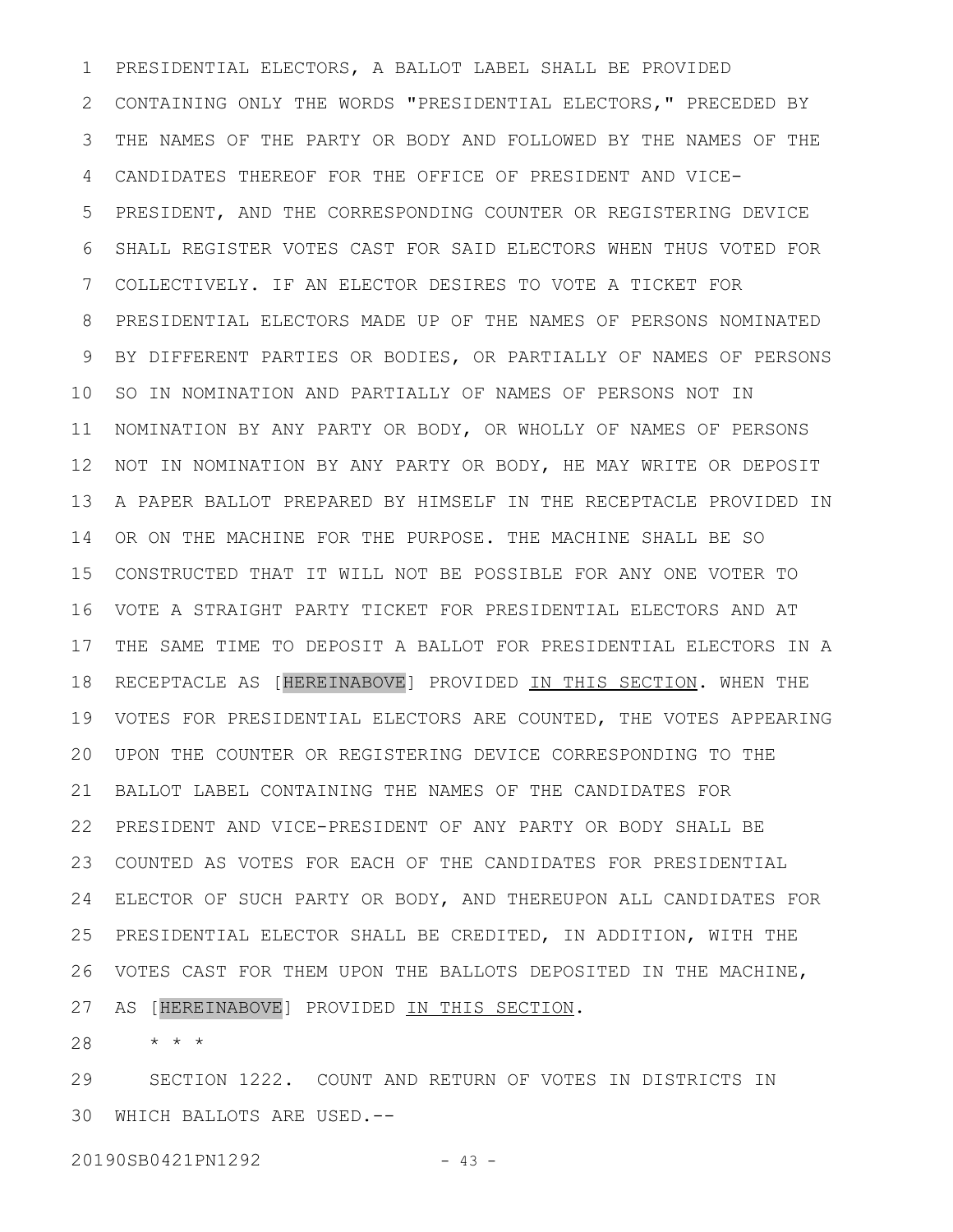(A) AS SOON AS ALL THE BALLOTS HAVE BEEN PROPERLY ACCOUNTED FOR, AND THOSE OUTSIDE THE BALLOT BOX, AS WELL AS THE "VOTING CHECK LIST," NUMBERED LISTS OF VOTERS AND DISTRICT REGISTER SEALED, THE ELECTION OFFICERS SHALL FORTHWITH OPEN THE BALLOT BOX, AND TAKE THEREFROM ALL BALLOTS THEREIN, AND AT PRIMARIES, SEPARATE THE SAME ACCORDING TO THE PARTY TO WHICH THEY BELONG. THE BALLOTS SHALL THEN BE COUNTED ONE BY ONE, AND A RECORD MADE OF THE TOTAL NUMBER, AND AT PRIMARIES OF THE TOTAL NUMBER CAST FOR EACH PARTY. THEN THE JUDGE, UNDER THE SCRUTINY OF THE MINORITY INSPECTOR, OR THE MINORITY INSPECTOR, UNDER THE SCRUTINY OF THE JUDGE, IN THE PRESENCE OF THE OTHER OFFICERS, CLERKS, AND OF THE OVERSEERS, IF ANY, AND WITHIN THE HEARING AND SIGHT OF THE WATCHERS OUTSIDE THE ENCLOSED SPACE, SHALL READ ALOUD THE NAMES OF THE CANDIDATES MARKED OR INSERTED UPON EACH BALLOT (AT PRIMARIES THE BALLOTS OF EACH PARTY BEING READ IN SEQUENCE), TOGETHER WITH THE OFFICE FOR WHICH THE PERSON NAMED IS A CANDIDATE, AND THE ANSWERS CONTAINED ON THE BALLOTS TO THE QUESTIONS SUBMITTED, IF ANY, AND THE MAJORITY INSPECTOR AND CLERKS SHALL CAREFULLY ENTER EACH VOTE AS READ, AND KEEP ACCOUNT OF THE SAME IN INK IN TRIPLICATE TALLY PAPERS (TRIPLICATE TALLY PAPERS FOR EACH PARTY AT PRIMARIES) TO BE PROVIDED BY THE COUNTY BOARD OF ELECTIONS FOR THAT PURPOSE, ALL THREE OF WHICH SHALL BE MADE AT THE SAME TIME.[: PROVIDED, THAT AT ALL GENERAL, MUNICIPAL AND SPECIAL ELECTIONS, IN ENTERING EACH VOTE RECEIVED BY CANDIDATES AT SUCH ELECTION, IT SHALL NOT BE NECESSARY TO ENTER SEPARATE TALLY MARKS FOR EACH VOTE RECEIVED BY SUCH CANDIDATES UPON THE BALLOTS CONTAINING THE SAME VOTES FOR THE SAME NAMES, COMMONLY KNOWN, AND IN THIS ACT DESIGNATED AS "STRAIGHT PARTY TICKETS" FOR SUCH PURPOSE STRAIGHT PARTY TICKET VOTES SHALL BE ENTERED CAREFULLY AS EACH STRAIGHT PARTY TICKET 1 2 3 4 5 6 7 8 9 10 11 12 13 14 15 16 17 18 19 20 21 22 23 24 25 26 27 28 29 30

20190SB0421PN1292 - 44 -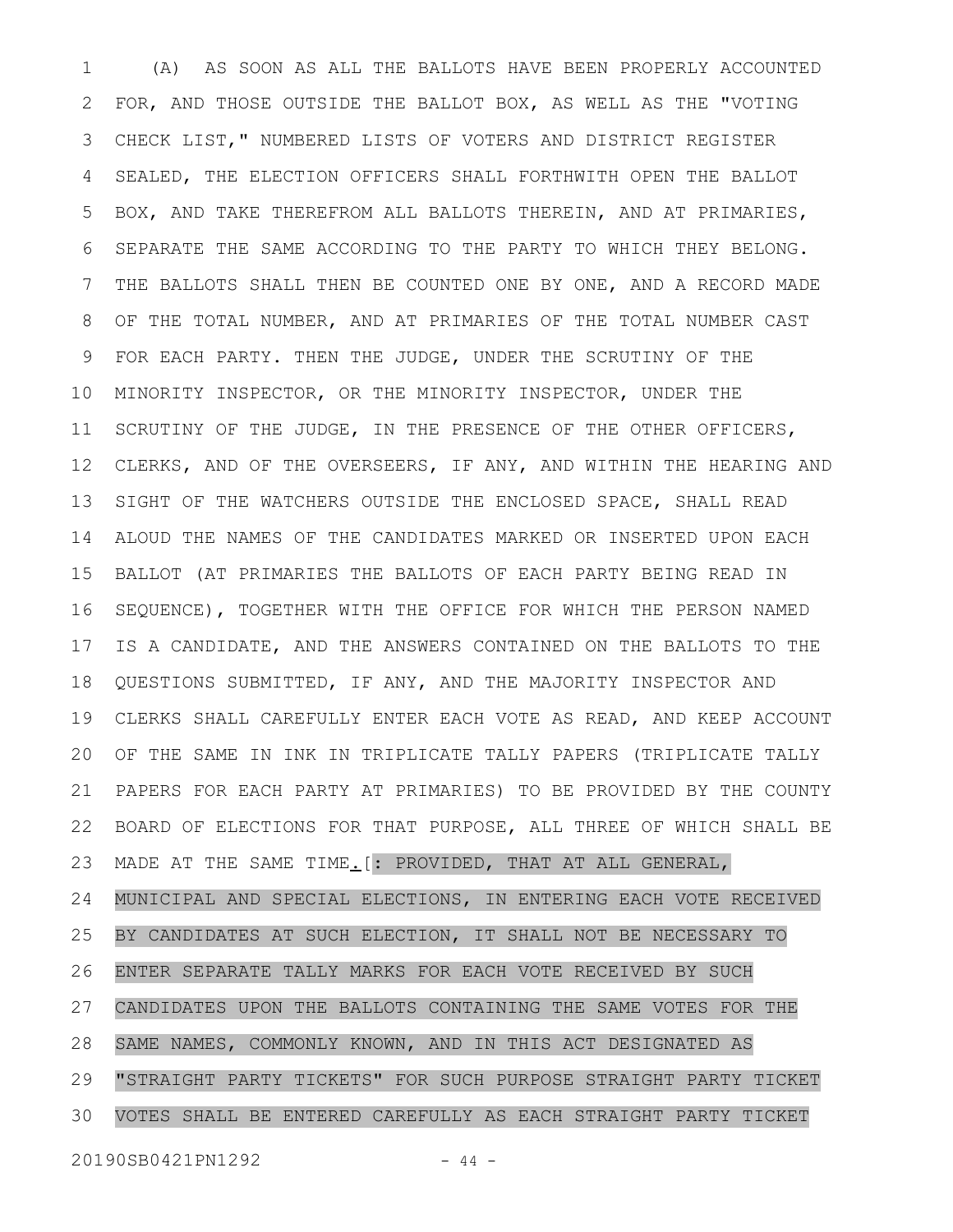VOTE IS READ ON THE TRIPLICATE TALLY SHEETS UNDER THE HEADING 1

"NUMBER OF VOTES RECEIVED UPON 2

THE .............................. STRAIGHT PARTY TICKETS." UPON 3

COMPLETING THE NUMBER OF VOTES RECEIVED BY EACH STRAIGHT PARTY TICKET, THE NUMBER SO TALLIED FOR EACH PARTY SHALL BE ENTERED NUMERICALLY ON THE EXTREME RIGHT HAND MARGIN OF EACH SUCH TALLY PAPER.] ALL BALLOTS, AFTER BEING REMOVED FROM THE BOX, SHALL BE KEPT WITHIN THE UNOBSTRUCTED VIEW OF ALL PERSONS IN THE VOTING ROOM UNTIL REPLACED IN THE BOX. NO PERSON WHILE HANDLING THE BALLOTS SHALL HAVE IN HIS HAND ANY PENCIL, PEN, STAMP OR OTHER MEANS OF MARKING OR SPOILING ANY BALLOT. THE ELECTION OFFICERS SHALL FORTHWITH PROCEED TO CANVASS AND COMPUTE THE VOTES CAST, AND SHALL NOT ADJOURN OR POSTPONE THE CANVASS OR COMPUTATION UNTIL IT SHALL HAVE BEEN FULLY COMPLETED. 4 5 6 7 8 9 10 11 12 13 14

(B) WHEN THE VOTE CAST FOR THE DIFFERENT PERSONS NAMED UPON THE BALLOTS AND UPON THE QUESTIONS, IF ANY, APPEARING THEREON, SHALL HAVE BEEN FULLY RECORDED IN THE TALLY PAPERS AND COUNTED, THE ELECTION OFFICERS SHALL DULY CERTIFY TO THE NUMBER OF VOTES CAST FOR EACH PERSON (UPON THE RESPECTIVE PARTY TICKETS AT PRIMARIES), AND SHALL PREPARE IN INK TWO (2) GENERAL RETURNS, SHOWING, IN ADDITION TO THE ENTRIES MADE THEREON AS AFORESAID, THE TOTAL NUMBER OF BALLOTS RECEIVED FROM THE COUNTY BOARD (THE TOTAL OF EACH PARTY AT PRIMARIES), THE NUMBER OF BALLOTS CAST (THE NUMBER OF EACH PARTY AT PRIMARIES), THE NUMBER OF BALLOTS (OF EACH PARTY AT PRIMARIES) DECLARED VOID, AND THE NUMBER OF BALLOTS SPOILED AND CANCELLED, AND ANY BLANK BALLOTS CAST, AS WELL AS THE VOTES CAST FOR EACH CANDIDATE. AT ELECTIONS, THE NUMBER OF VOTES CAST FOR EACH CANDIDATE BY EACH POLITICAL PARTY OR POLITICAL BODY OF WHICH SUCH CANDIDATE IS A NOMINEE SHALL BE SEPARATELY STATED. [: PROVIDED, THAT THE NUMBER OF VOTES RECEIVED 15 16 17 18 19 20 21 22 23 24 25 26 27 28 29 30

20190SB0421PN1292 - 45 -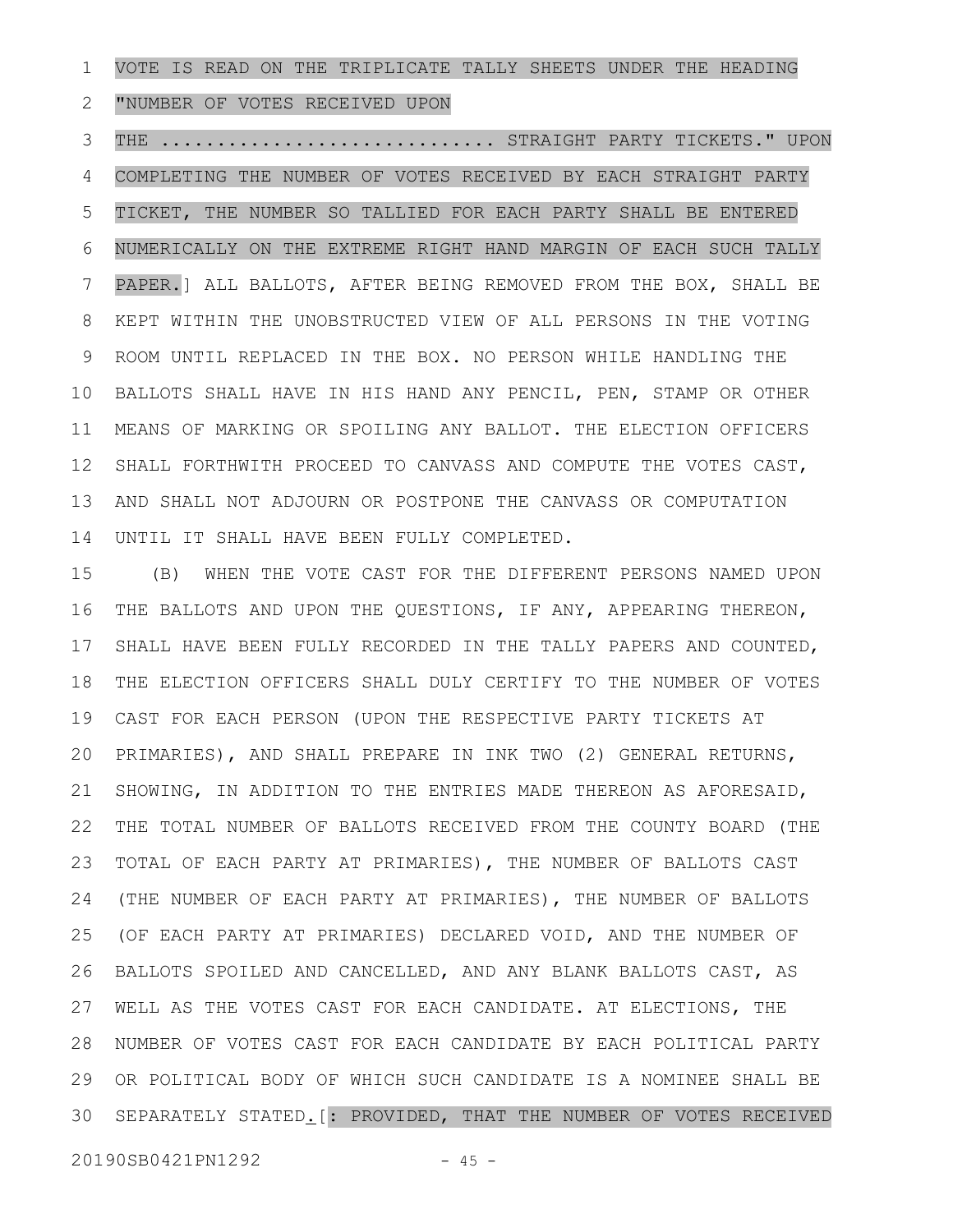BY EACH SET OF CANDIDATES UPON "STRAIGHT PARTY TICKETS" SHALL BE ENTERED OPPOSITE THE NAMES OF THE RESPECTIVE CANDIDATES IN A COLUMN IMMEDIATELY ADJOINING UPON THE LEFT WHICH COLUMN SHALL BE OF CONVENIENT WIDTH AND SHALL BE HEADED "NUMBER OF VOTES RECEIVED UPON STRAIGHT PARTY TICKETS."] IN AN IMMEDIATE COLUMN TO THE LEFT THERETO, THE NUMBER OF VOTES RECEIVED BY EACH CANDIDATE UPON ALL BALLOTS [OTHER THAN "STRAIGHT PARTY TICKETS" INCLUDING ALL BALLOTS KNOWN AS "SPLIT TICKETS"] SHALL BE ENTERED, SUCH COLUMN TO BE OF CONVENIENT WIDTH AND SHALL BE HEADED "NUMBER OF VOTES [RECEIVED OTHER THAN UPON STRAIGHT PARTY TICKETS." THE NUMBER OF VOTES RECEIVED BY EACH CANDIDATE AS SHOWN IN THE COLUMN HEADED "NUMBER OF VOTES RECEIVED UPON STRAIGHT PARTY TICKETS" SHALL THEN BE ADDED, TOGETHER WITH THE NUMBER OF VOTES RECEIVED BY EACH CANDIDATE AS SHOWN IN THE COLUMN HEADED "NUMBER OF VOTES RECEIVED OTHER THAN UPON STRAIGHT PARTY TICKETS" AND THEREUPON, THE] RECEIVED." THE TOTAL NUMBER OF VOTES RECEIVED BY EACH CANDIDATE SHALL BE ENTERED IN A COLUMN ON THE EXTREME RIGHT-HAND SIDE OF THE RETURN SHEETS, WHICH COLUMN SHALL BE OF CONVENIENT WIDTH AND SHALL BE HEADED "TOTAL NUMBER OF VOTES." 1 2 3 4 5 6 7 8 9 10 11 12 13 14 15 16 17 18 19 20

NOTHING IN THIS SECTION CONTAINED SHALL BE CONSTRUED TO AUTHORIZE OR PERMIT THE CANVASSING, COUNTING OR TALLYING BALLOTS WITH ANY LESS DEGREE OF STRICTNESS THAN OTHERWISE REQUIRED BY LAW.[, THE INTENTION OF THIS SECTION BEING TO DISPENSE WITH THE INDIVIDUAL TALLY MARKS ONLY SO FAR AS THE SO-CALLED "STRAIGHT PARTY TICKETS" ARE CONCERNED, AND ALL OTHER OPERATIONS OF TALLYING, COUNTING, CANVASSING AND ANNOUNCING THE VOTES SHALL PROCEED AS NEAR AS MAY BE IN ACCORDANCE WITH THE OTHER PROVISIONS OF THIS ACT.] 21 22 23 24 25 26 27 28 29

(C) IN RETURNING ANY VOTES CAST FOR ANY PERSON WHOSE NAME IS 3020190SB0421PN1292 - 46 -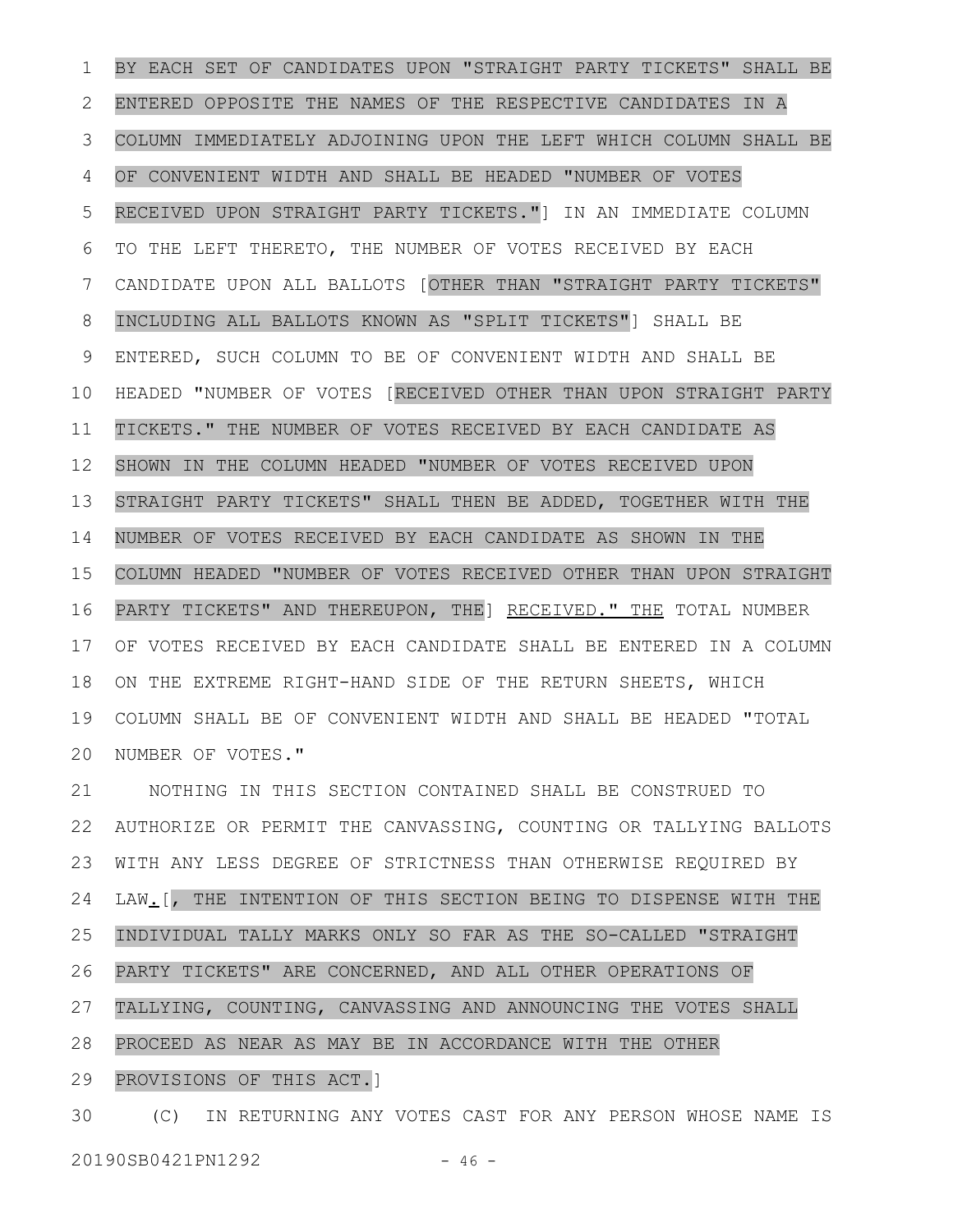NOT PRINTED ON THE BALLOT, THE ELECTION OFFICERS SHALL RECORD ANY SUCH NAMES EXACTLY AS THEY WERE WRITTEN[, ] OR STAMPED [OR APPLIED TO] UPON THE BALLOT [BY STICKER]. IN DISTRICTS IN WHICH PAPER BALLOTS OR BALLOT CARDS ARE ELECTRONICALLY TABULATED, STICKERS OR LABELS MAY NOT BE USED TO MARK BALLOTS. A VOTE CAST BY MEANS OF A STICKER OR LABEL AFFIXED TO A BALLOT OR BALLOT CARD SHALL BE VOID AND MAY NOT BE COUNTED. 1 2 3 4 5 6 7

SECTION 1223. WHAT BALLOTS SHALL BE COUNTED; MANNER OF COUNTING; DEFECTIVE BALLOTS.--(A) NO BALLOT WHICH IS SO MARKED AS TO BE CAPABLE OF IDENTIFICATION SHALL BE COUNTED. ANY BALLOT THAT IS MARKED IN BLUE, BLACK OR BLUE-BLACK INK, IN FOUNTAIN PEN OR BALL POINT PEN, OR BLACK LEAD PENCIL OR INDELIBLE PENCIL, SHALL BE VALID AND COUNTED: PROVIDED, THAT ALL MARKINGS ON THE BALLOT ARE MADE BY THE SAME PEN OR PENCIL. ANY BALLOT MARKED BY ANY OTHER MARK THAN AN (X) OR CHECK ( ) IN THE SPACES PROVIDED FOR THAT PURPOSE SHALL BE VOID AND NOT COUNTED: PROVIDED, HOWEVER, THAT NO VOTE RECORDED THEREON SHALL BE DECLARED VOID BECAUSE A CROSS (X) OR CHECK ( ) MARK THEREON IS IRREGULAR IN FORM. [ANY ERASURE, MUTILATION OR DEFECTIVE MARKING OF THE STRAIGHT PARTY COLUMN AT NOVEMBER ELECTIONS SHALL RENDER THE ENTIRE BALLOT VOID, UNLESS THE VOTER HAS PROPERLY INDICATED HIS CHOICE FOR CANDIDATES IN ANY OFFICE BLOCK, IN WHICH CASE THE VOTE OR VOTES FOR SUCH CANDIDATES ONLY SHALL BE COUNTED.] ANY ERASURE OR MUTILATION IN THE VOTE IN ANY OFFICE BLOCK SHALL RENDER VOID THE VOTE FOR ANY CANDIDATES IN SAID BLOCK, BUT SHALL NOT INVALIDATE THE VOTES CAST ON THE REMAINDER OF THE BALLOT, IF OTHERWISE PROPERLY MARKED. ANY BALLOT INDICATING A VOTE FOR ANY PERSON WHOSE NAME IS NOT PRINTED ON THE BALLOT, BY WRITING[, 28 STAMPING OR STICKER] OR STAMPING, SHALL BE COUNTED AS A VOTE FOR SUCH PERSON, IF PLACED IN THE PROPER SPACE OR SPACES PROVIDED 308 9 10 11 12 13 14 15 16 17 18 19 20 21 22 23 24 25 26 27 29

20190SB0421PN1292 - 47 -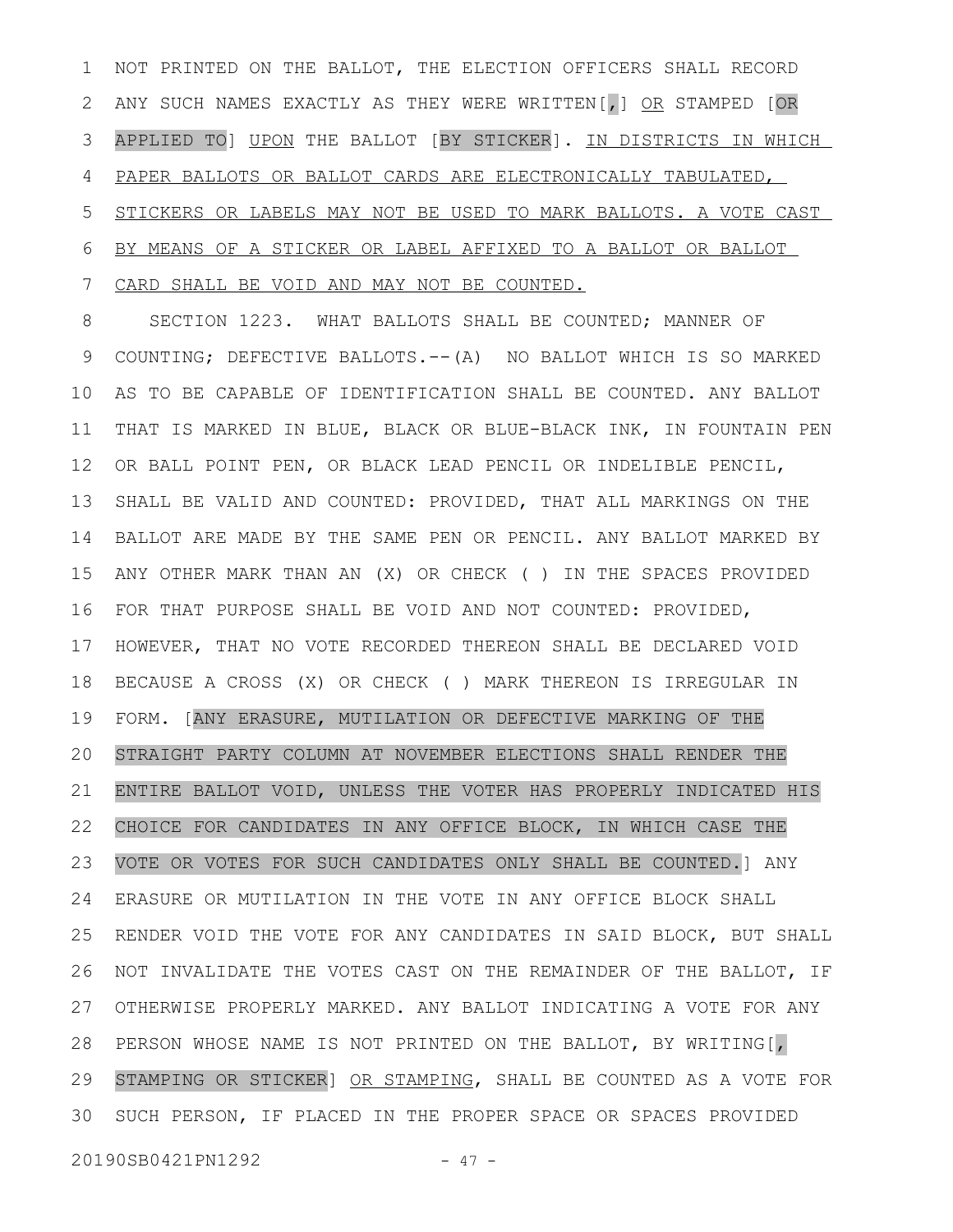FOR THAT PURPOSE, WHETHER OR NOT AN (X) OR CHECK ( ) IS PLACED AFTER THE NAME OF SUCH PERSON: PROVIDED, HOWEVER, THAT IF SUCH WRITING[, STAMPING OR STICKER] OR STAMPING IS PLACED OVER THE NAME OF A CANDIDATE PRINTED ON THE BALLOT, IT SHALL RENDER THE ENTIRE VOTE IN SAID OFFICE BLOCK VOID. IN DISTRICTS IN WHICH PAPER BALLOTS OR BALLOT CARDS ARE ELECTRONICALLY TABULATED, STICKERS OR LABELS MAY NOT BE USED TO MARK BALLOTS. A VOTE CAST BY MEANS OF A STICKER OR LABEL AFFIXED TO A BALLOT OR BALLOT CARD SHALL BE VOID AND MAY NOT BE COUNTED. IF AN ELECTOR SHALL MARK HIS BALLOT FOR MORE PERSONS FOR ANY OFFICE THAN THERE ARE CANDIDATES TO BE VOTED FOR FOR SUCH OFFICE, OR IF, FOR ANY REASON, IT MAY BE IMPOSSIBLE TO DETERMINE HIS CHOICE FOR ANY OFFICE, HIS BALLOT SHALL NOT BE COUNTED FOR SUCH OFFICE, BUT THE BALLOT SHALL BE COUNTED FOR ALL OFFICES FOR WHICH IT IS PROPERLY 14 MARKED. BALLOTS NOT MARKED, OR IMPROPERLY OR DEFECTIVELY MARKED, 15 SO THAT THE WHOLE BALLOT IS VOID, SHALL BE SET ASIDE AND SHALL BE PRESERVED WITH THE OTHER BALLOTS. 1 2 3 4 5 6 7 8 9 10 11 12 13 16 17

\* \* \* 18

SECTION 1227. CANVASS AND RETURN OF VOTES IN DISTRICTS IN WHICH VOTING MACHINES ARE USED.--\* \* \* 19 20

(D) THE ELECTION OFFICERS, ON THE FOREGOING RETURNS, SHALL RECORD ANY VOTES WHICH HAVE BEEN CAST FOR A PERSON WHOSE NAME IS NOT PRINTED ON THE BALLOT LABELS, BY MEANS OF AN IRREGULAR BALLOT, AS DEFINED HEREIN. IN RETURNING ANY SUCH VOTES WHICH HAVE BEEN WRITTEN[,] OR DEPOSITED [OR AFFIXED] UPON RECEPTACLES OR DEVICES PROVIDED FOR THE PURPOSE, THE ELECTION OFFICERS SHALL RECORD ANY SUCH NAMES EXACTLY AS THEY WERE WRITTEN[,] OR DEPOSITED [OR AFFIXED]. 21 22 23 24 25 26 27 28

SECTION 4. THE ACT IS AMENDED BY ADDING SECTIONS TO READ: SECTION 1231. DEADLINE FOR RECEIPT OF VALID VOTER 29 30

20190SB0421PN1292 - 48 -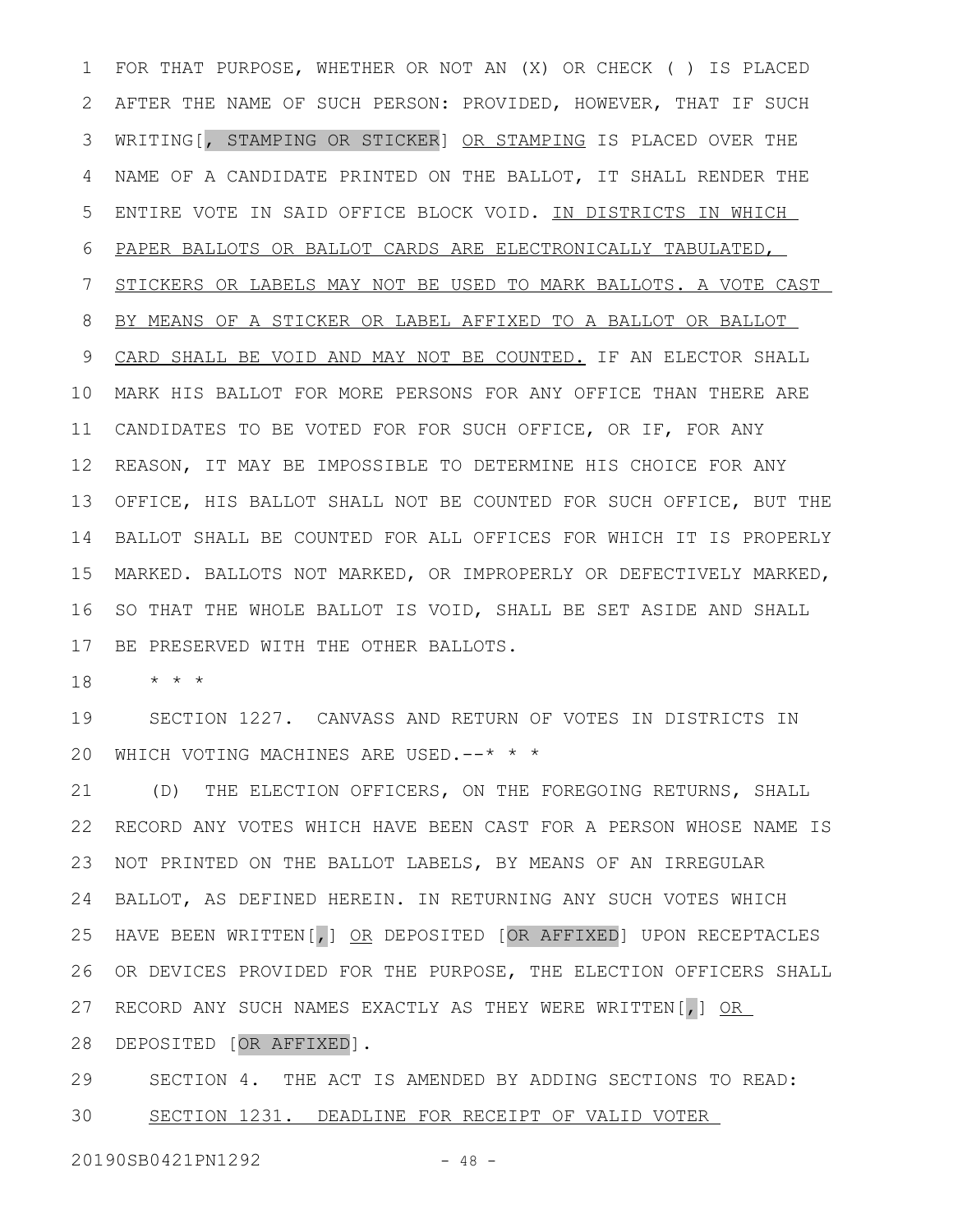| 1  | REGISTRATION APPLICATION.-- (A) EXCEPT AS PROVIDED UNDER         |
|----|------------------------------------------------------------------|
| 2  | SUBSECTION (B), EACH COMMISSION, COMMISSIONER AND REGISTRAR OR   |
| 3  | CLERK APPOINTED BY THE COMMISSION SHALL RECEIVE, DURING ORDINARY |
| 4  | BUSINESS HOURS AND DURING ADDITIONAL HOURS AS THE COMMISSION     |
| 5  | PRESCRIBES, AT THE OFFICE OF THE COMMISSION AND AT ADDITIONAL    |
| 6  | PLACES AS THE COMMISSION DESIGNATES, APPLICATIONS FROM           |
| 7  | INDIVIDUALS WHO APPLY TO BE REGISTERED TO VOTE AS PROVIDED UNDER |
| 8  | 25 PA.C.S. PART IV (RELATING TO VOTER REGISTRATION) WHO APPEAR   |
| 9  | AND CLAIM THAT THEY ARE ENTITLED TO BE REGISTERED AS ELECTORS OF |
| 10 | A MUNICIPALITY.                                                  |
| 11 | IN THE ADMINISTRATION OF VOTER REGISTRATION, EACH<br>(B)         |
| 12 | COMMISSION SHALL ENSURE THAT AN APPLICANT WHO IS A OUALIFIED     |
| 13 | ELECTOR IS REGISTERED TO VOTE IN AN ELECTION WHEN THE APPLICANT  |
| 14 | HAS MET ANY OF THE FOLLOWING CONDITIONS:                         |
| 15 | (1)<br>IN THE CASE OF VOTER REGISTRATION WITH A MOTOR VEHICLE    |
| 16 | DRIVER'S LICENSE APPLICATION UNDER 25 PA.C.S. § 1323 (RELATING   |
| 17 | TO APPLICATION WITH DRIVER'S LICENSE APPLICATION), IF THE VALID  |
| 18 | VOTER REGISTRATION APPLICATION IS RECEIVED BY THE APPROPRIATE    |
| 19 | COMMISSION NOT LATER THAN FIFTEEN DAYS BEFORE THE ELECTION.      |
| 20 | (2) (RESERVED).                                                  |
| 21 | (3) IN THE CASE OF VOTER REGISTRATION AT A VOTER                 |
| 22 | REGISTRATION AGENCY UNDER 25 PA.C.S. § 1325 (RELATING TO         |
| 23 | GOVERNMENT AGENCIES), IF THE VALID VOTER REGISTRATION            |
| 24 | APPLICATION IS RECEIVED BY THE APPROPRIATE COMMISSION NOT LATER  |
| 25 | THAN FIFTEEN DAYS BEFORE THE ELECTION.                           |
| 26 | (4)<br>IN ANY OTHER CASE, IF THE VALID VOTER REGISTRATION        |
| 27 | APPLICATION OF THE APPLICANT IS RECEIVED BY THE APPROPRIATE      |
| 28 | COMMISSION NOT LATER THAN FIFTEEN DAYS BEFORE THE ELECTION.      |
| 29 | (C) (1) IN THE CASE OF A SPECIAL ELECTION WITHIN A               |
| 30 | CONGRESSIONAL, SENATORIAL OR REPRESENTATIVE DISTRICT HELD ON A   |
|    | 20190SB0421PN1292<br>$-49 -$                                     |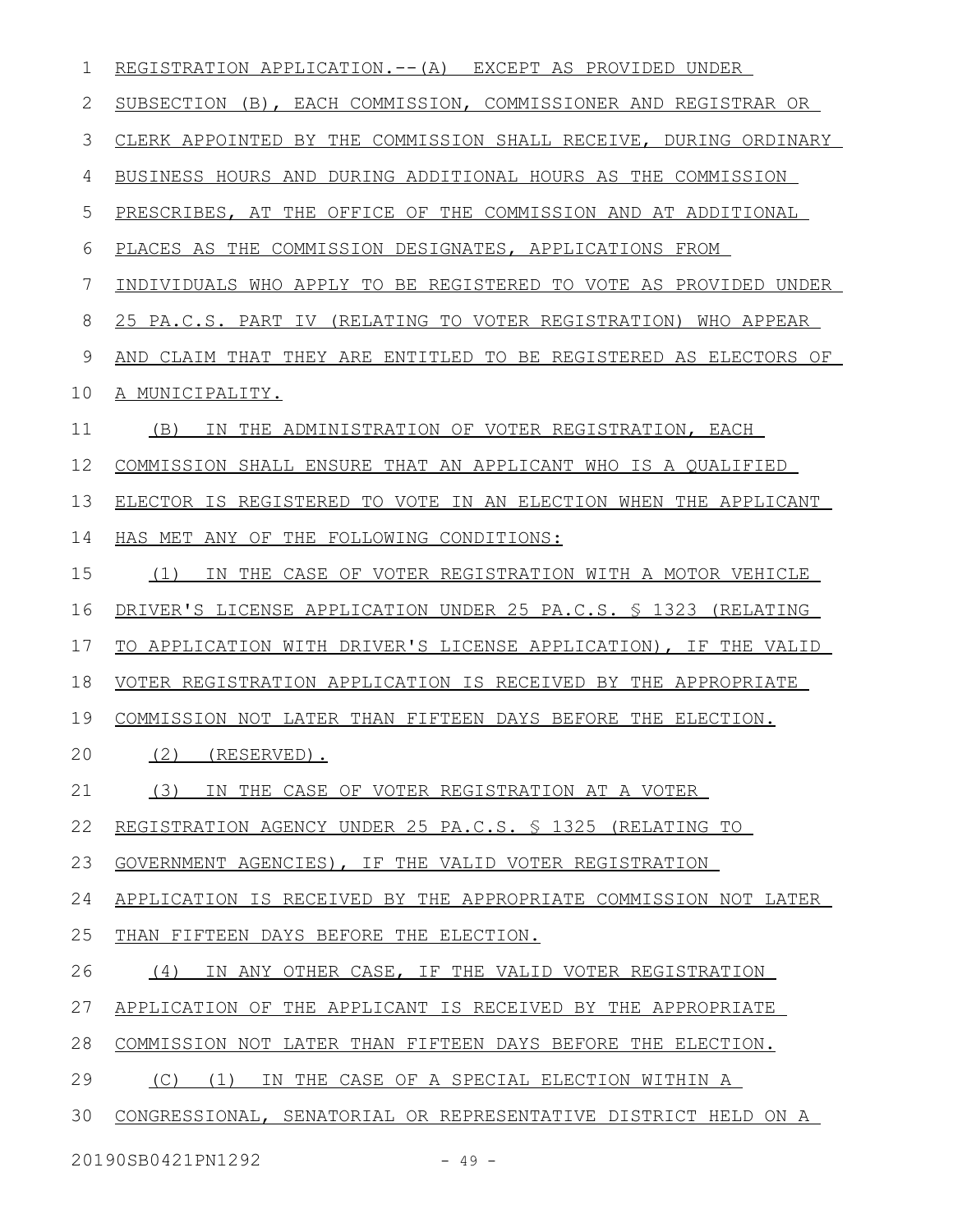| 1  | DAY OTHER THAN THE DAY OF A PRIMARY, GENERAL OR MUNICIPAL        |
|----|------------------------------------------------------------------|
| 2  | ELECTION, THE REGISTRATION APPLICATION FORMS SHALL NOT BE        |
| 3  | PROCESSED IN THE WARDS AND ELECTION DISTRICTS COMPRISING THE     |
| 4  | DISTRICT FOR THE FIFTEEN DAYS PRIOR TO THE SPECIAL ELECTION FOR  |
| 5  | SUCH ELECTION.                                                   |
| 6  | (2)<br>NO APPLICATIONS SHALL BE RECEIVED AS FOLLOWS:             |
| 7  | ( I )<br>ON SUNDAYS.                                             |
| 8  | (II) ON HOLIDAYS.                                                |
| 9  | (TII)<br>ON THE DAY OF THE ELECTION.                             |
| 10 | DURING THE FIFTEEN DAYS NEXT PRECEDING EACH GENERAL,<br>(TV)     |
| 11 | MUNICIPAL AND PRIMARY ELECTION EXCEPT AS PROVIDED UNDER          |
| 12 | SUBSECTION (B).                                                  |
| 13 | (D) AS USED IN THIS SECTION, THE FOLLOWING WORDS AND PHRASES     |
| 14 | SHALL HAVE THE MEANINGS GIVEN TO THEM IN THIS SUBSECTION UNLESS  |
| 15 | THE CONTEXT CLEARLY INDICATES OTHERWISE:                         |
| 16 | "COMMISSION" SHALL MEAN A REGISTRATION COMMISSION ESTABLISHED    |
| 17 | UNDER 25 PA.C.S. § 1203 (RELATING TO COMMISSIONS).               |
| 18 | "COMMISSIONER" SHALL MEAN A MEMBER OF A COMMISSION.              |
| 19 | SECTION 1232. APPEALS.--(A) AN INDIVIDUAL WHOSE APPLICATION      |
| 20 | TO BE REGISTERED HAS BEEN DENIED MAY FILE WITH THE COMMISSION A  |
| 21 | PETITION TO BE REGISTERED, SETTING FORTH THE GROUNDS OF THE      |
| 22 | PETITION UNDER OATH OR AFFIRMATION. THE PETITION MUST BE FILED   |
| 23 | BY THE EIGHTH DAY PRIOR TO AN ELECTION.                          |
| 24 | (1)<br>THE COMMISSION SHALL FIX A TIME FOR A PUBLIC<br>(B)       |
| 25 | HEARING AT ITS OFFICE NOT LATER THAN THE FIFTH DAY PRIOR TO THE  |
| 26 | ELECTION.                                                        |
| 27 | (2)<br>THE COMMISSION SHALL GIVE THE PERSON RESPONSIBLE FOR THE  |
| 28 | REJECTION FORTY-EIGHT HOURS' NOTICE OF THE HEARING.              |
| 29 | (3)<br>AT THE HEARING, A CLERK, INSPECTOR OF REGISTRATION OR     |
| 30 | QUALIFIED ELECTOR OF THE COUNTY MAY OFFER EVIDENCE AS TO WHY THE |
|    | 20190SB0421PN1292<br>$-50 -$                                     |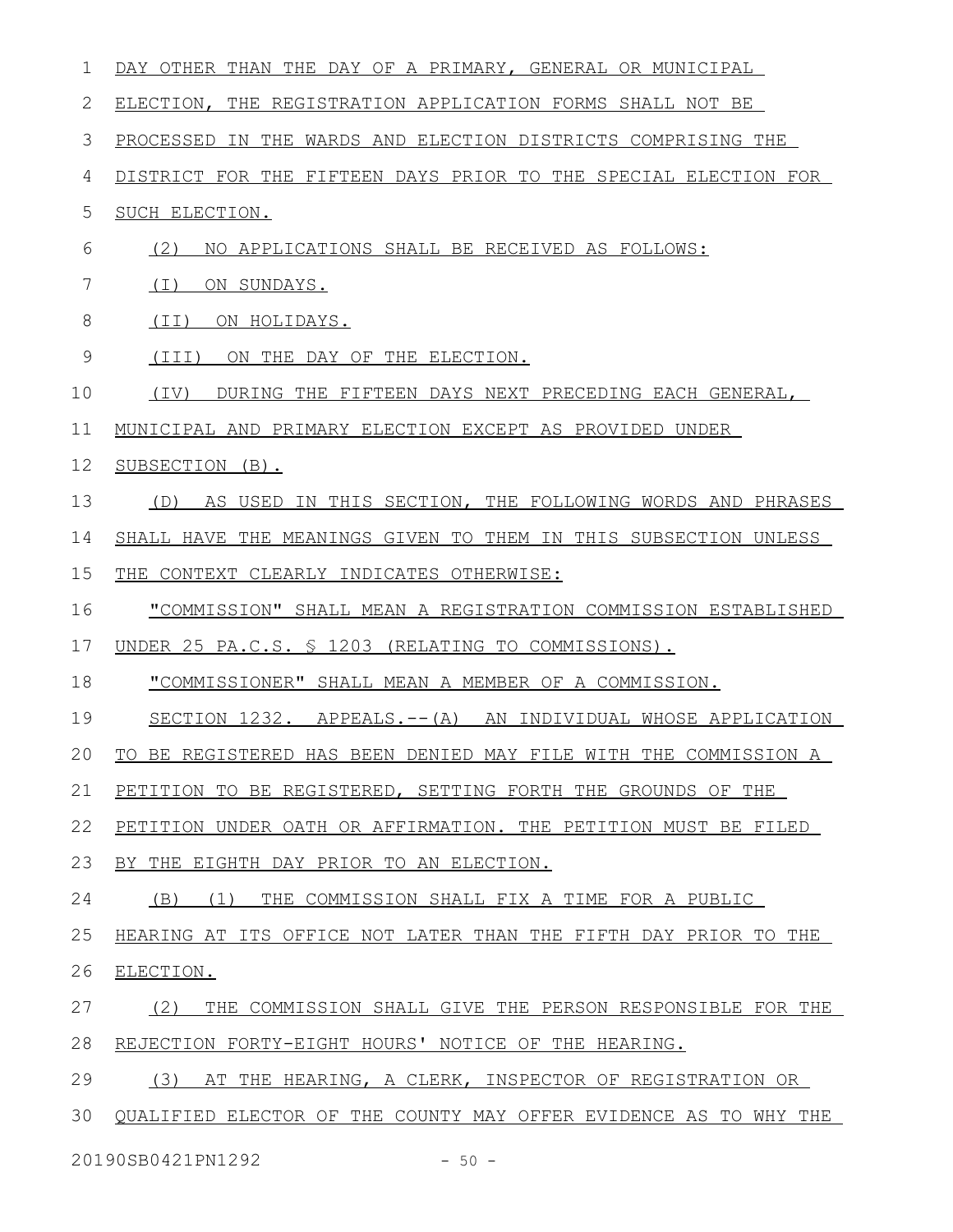1 PETITIONER SHOULD NOT BE REGISTERED.

| $\mathbf{2}$ | (4)<br>THE COMMISSION, IF SATISFIED THAT THE PETITIONER IS       |
|--------------|------------------------------------------------------------------|
| 3            | ENTITLED TO BE REGISTERED, SHALL DIRECT REGISTRATION.            |
| 4            | (C)<br>AS USED IN THIS SECTION, THE FOLLOWING WORDS AND PHRASES  |
| 5            | SHALL HAVE THE MEANINGS GIVEN TO THEM IN THIS SUBSECTION UNLESS  |
| 6            | THE CONTEXT CLEARLY INDICATES OTHERWISE:                         |
| 7            | "COMMISSION" SHALL MEAN A REGISTRATION COMMISSION ESTABLISHED    |
| 8            | UNDER 25 PA.C.S. § 1203 (RELATING TO COMMISSIONS).               |
| 9            | SECTION 1233. APPEALS TO COURT OF COMMON PLEAS.-- (A) AN         |
| 10           | APPLICANT WHOSE CLAIM FOR REGISTRATION UNDER SECTION 1231 AND 25 |
| 11           | PA.C.S. PART IV (RELATING TO VOTER REGISTRATION) HAS BEEN DENIED |
| 12           | SHALL HAVE STANDING TO APPEAL AN ACTION OF A COMMISSION TO THE   |
| 13           | APPROPRIATE COURT OF COMMON PLEAS.                               |
| 14           | (B)<br>AN APPEAL UNDER SUBSECTION (A) MUST BE MADE BY THE THIRD  |
| 15           | DAY PRECEDING AN ELECTION.                                       |
| 16           | (C)<br>THE APPEAL MUST REQUEST RELIEF AND SPECIFY THE GROUNDS    |
| 17           | FOR RELIEF.                                                      |
| 18           | UPON TIMELY RECEIPT OF AN APPEAL UNDER THIS SECTION, THE<br>(D)  |
| 19           | COURT SHALL CONDUCT A HEARING.                                   |
| 20           | (E)<br>IF THE COURT FINDS THAT AN INJUSTICE HAS BEEN DONE, THE   |
| 21           | COURT SHALL REVERSE OR MODIFY THE RULING OF THE COMMISSION AND   |
| 22           | ISSUE APPROPRIATE INJUNCTIVE RELIEF.                             |
| 23           | (F)<br>THE FOLLOWING SHALL APPLY:                                |
| 24           | EXCEPT AS PROVIDED IN PARAGRAPH (2), THE COURT MAY AWARD<br>(1)  |
| 25           | COSTS FOR THE APPEAL TO THE PREVAILING PARTY.                    |
| 26           | (2)<br>COSTS MAY NOT BE ASSESSED AGAINST A COMMISSION OR A       |
| 27           | COUNTY.                                                          |
| 28           | AS USED IN THIS SECTION, "COMMISSION" SHALL MEAN A<br>(G)        |
| 29           | REGISTRATION COMMISSION ESTABLISHED UNDER 25 PA.C.S. § 1203      |

30 (RELATING TO COMMISSIONS).

20190SB0421PN1292 - 51 -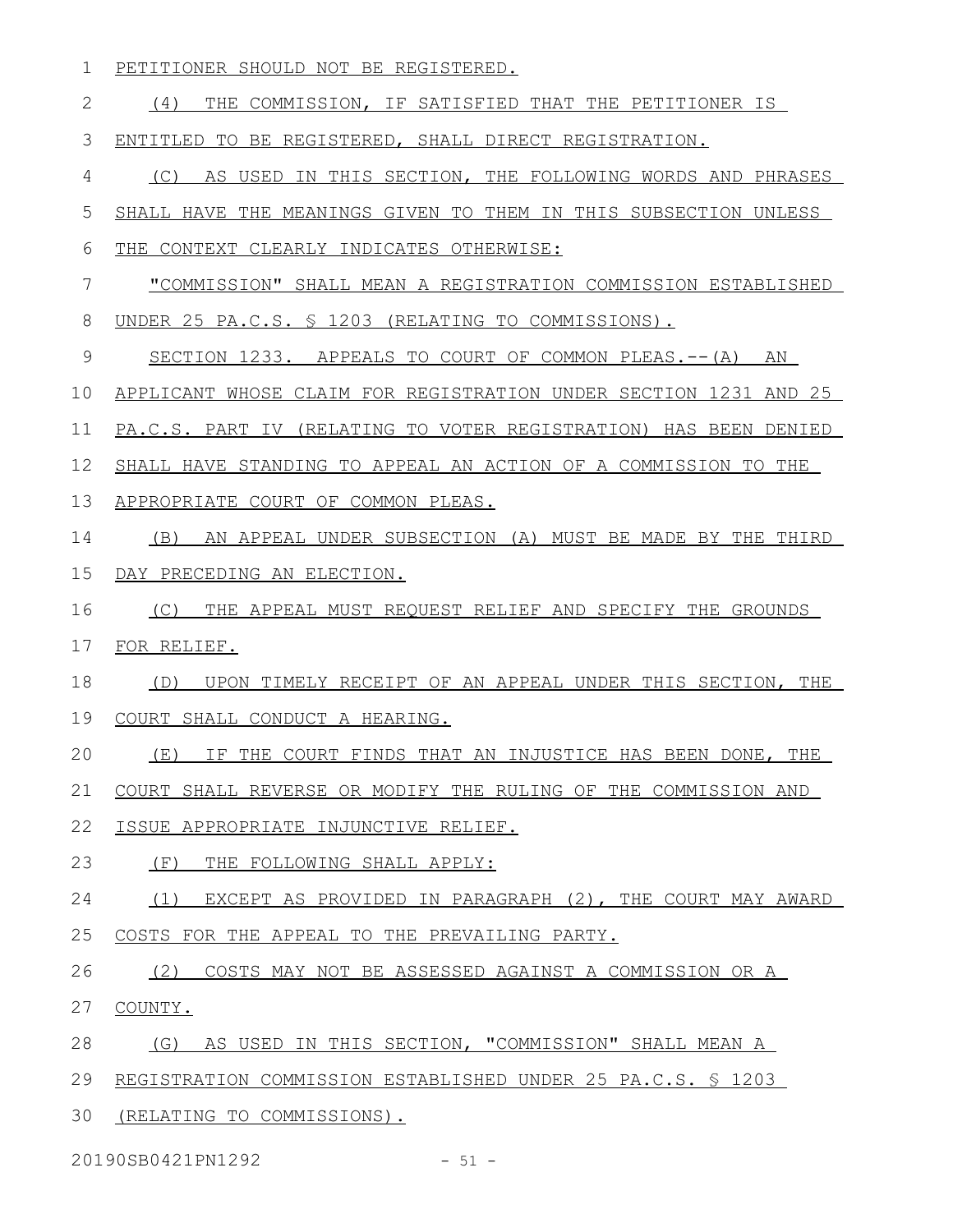SECTION 5. SECTION 1302(C), (D), (E.1) AND (I) OF THE ACT ARE AMENDED AND THE SECTION IS AMENDED BY ADDING A SUBSECTION TO READ: 1 2 3

SECTION 1302. APPLICATIONS FOR OFFICIAL ABSENTEE BALLOTS.--\* \* \* 4 5

(C) [THE APPLICATION OF ANY QUALIFIED ELECTOR, AS DEFINED IN SECTION 1301(A), (B), (C), (D), (E), (F), (G) AND (H), FOR AN OFFICIAL ABSENTEE BALLOT IN ANY PRIMARY OR ELECTION MAY NOT BE MADE OVER THE SIGNATURE OF ANY PERSON, OTHER THAN THE QUALIFIED ELECTOR OR AN ADULT MEMBER OF HIS IMMEDIATE FAMILY, AS REQUIRED IN THE PRECEDING SUBSECTION.] A QUALIFIED ABSENTEE MILITARY OR OVERSEAS ELECTOR, AS DEFINED BY THE UNIFORMED AND OVERSEAS CITIZENS ABSENTEE VOTING ACT (PUBLIC LAW 99-410, 100 STAT. 924), MAY SUBMIT HIS APPLICATION FOR AN OFFICIAL ABSENTEE BALLOT BY [FACSIMILE METHOD IF THE ORIGINAL APPLICATION IS RECEIVED PRIOR TO THE ELECTION BY THE COUNTY ELECTION OFFICE. THE ABSENTEE BALLOT OF THE QUALIFIED MILITARY OR OVERSEAS ELECTOR SHALL NOT BE COUNTED UNLESS THE ELECTOR'S ORIGINAL APPLICATION IS RECEIVED PRIOR TO THE ELECTION BY THE COUNTY ELECTION OFFICE. THE FACSIMILE] ELECTRONIC TRANSMISSION METHOD. THE ELECTRONIC TRANSMISSION METHOD SHALL NOT BE ACCEPTABLE FOR THE OFFICIAL ABSENTEE BALLOT. AS USED IN THIS SUBSECTION, "ELECTRONIC TRANSMISSION METHOD" MEANS ANY TECHNOLOGY THAT CAN TRANSMIT A DOCUMENT OR AN IMAGE OF A DOCUMENT VIA ELECTRONIC OR ELECTROMECHANICAL MEANS, INCLUDING, BUT NOT LIMITED TO, FACSIMILE METHOD. AN ELECTOR ENTITLED TO SUBMIT AN APPLICATION FOR AN OFFICIAL ABSENTEE BALLOT UNDER A METHOD AUTHORIZED UNDER 25 PA.C.S. CH. 35 (RELATING TO UNIFORM MILITARY AND OVERSEAS VOTERS) MAY SUBMIT AN APPLICATION USING A METHOD AUTHORIZED UNDER 25 PA.C.S. CH. 35, IN ADDITION TO THE METHODS AUTHORIZED 6 7 8 9 10 11 12 13 14 15 16 17 18 19 20 21 22 23 24 25 26 27 28 29 30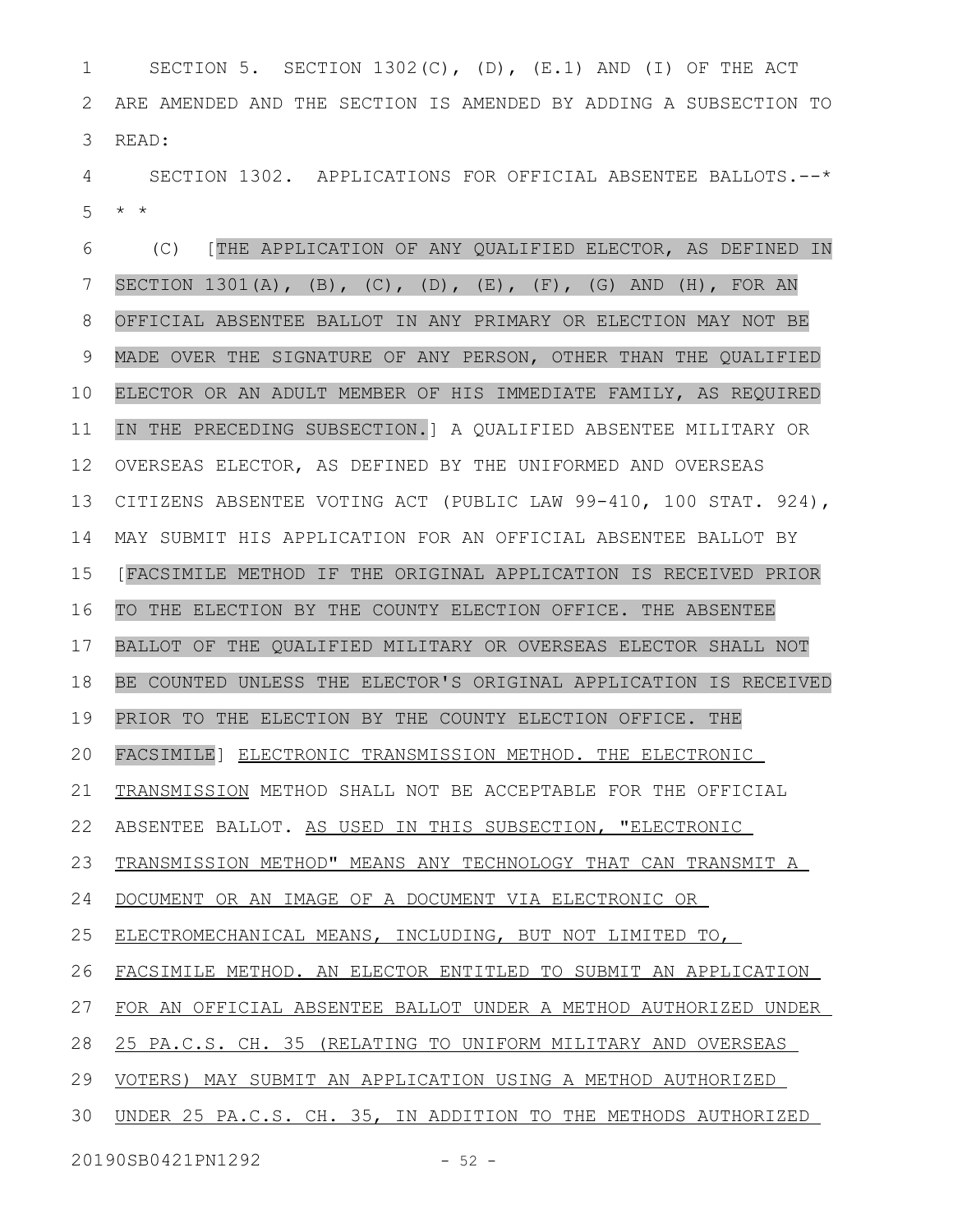IN THIS ARTICLE. 1

(D) THE APPLICATION OF ANY QUALIFIED ELECTOR, AS DEFINED IN PRECEDING SECTION 1301, SUBSECTIONS [(B)] (A) TO (H), INCLUSIVE, FOR AN OFFICIAL ABSENTEE BALLOT IN ANY PRIMARY OR ELECTION SHALL BE SIGNED BY THE APPLICANT[.], EXCEPT THAT FOR ELECTORS UNDER SECTION 1301(A), AN ADULT MEMBER OF THE APPLICANT'S IMMEDIATE FAMILY MAY SIGN THE APPLICATION ON THE ELECTOR'S BEHALF. 2 3 4 5 6 7

\* \* \* 8

(E.1) ANY QUALIFIED REGISTERED ELECTOR[, INCLUDING ANY QUALIFIED BEDRIDDEN OR HOSPITALIZED VETERAN,] WHO IS UNABLE BECAUSE OF ILLNESS OR PHYSICAL DISABILITY TO ATTEND HIS POLLING PLACE ON THE DAY OF ANY PRIMARY OR ELECTION OR OPERATE A VOTING MACHINE AND STATE DISTINCTLY AND AUDIBLY THAT HE IS UNABLE TO DO SO AS REQUIRED BY SECTION 1218 OF THIS ACT MAY, WITH THE CERTIFICATION BY HIS ATTENDING PHYSICIAN THAT HE IS PERMANENTLY DISABLED, AND PHYSICALLY UNABLE TO ATTEND THE POLLS OR OPERATE A VOTING MACHINE AND MAKE THE DISTINCT AND AUDIBLE STATEMENT REQUIRED BY SECTION 1218 APPENDED TO THE APPLICATION HEREINBEFORE REQUIRED, BE PLACED ON A PERMANENTLY DISABLED ABSENTEE BALLOT LIST FILE. AN ABSENTEE BALLOT APPLICATION SHALL BE MAILED TO EVERY SUCH PERSON [FOR EACH PRIMARY OR ELECTION] 22 OTHERWISE ELIGIBLE TO RECEIVE ONE, BY THE FIRST MONDAY IN FEBRUARY EACH YEAR, SO LONG AS HE DOES NOT LOSE HIS VOTING RIGHTS BY FAILURE TO VOTE AS OTHERWISE REQUIRED BY THIS ACT. SUCH PERSON SHALL NOT BE REQUIRED TO FILE A PHYSICIAN'S CERTIFICATE OF DISABILITY WITH EACH APPLICATION AS REQUIRED IN SUBSECTION (E) OF THIS SECTION [BUT SUCH PERSON MUST SUBMIT A WRITTEN STATEMENT ASSERTING CONTINUING DISABILITY EVERY FOUR YEARS IN ORDER TO MAINTAIN HIS ELIGIBILITY TO VOTE UNDER THE PROVISIONS OF THIS SUBSECTION]. SHOULD ANY SUCH PERSON LOSE HIS 9 10 11 12 13 14 15 16 17 18 19 20 21 23 24 25 26 27 28 29 30

20190SB0421PN1292 - 53 -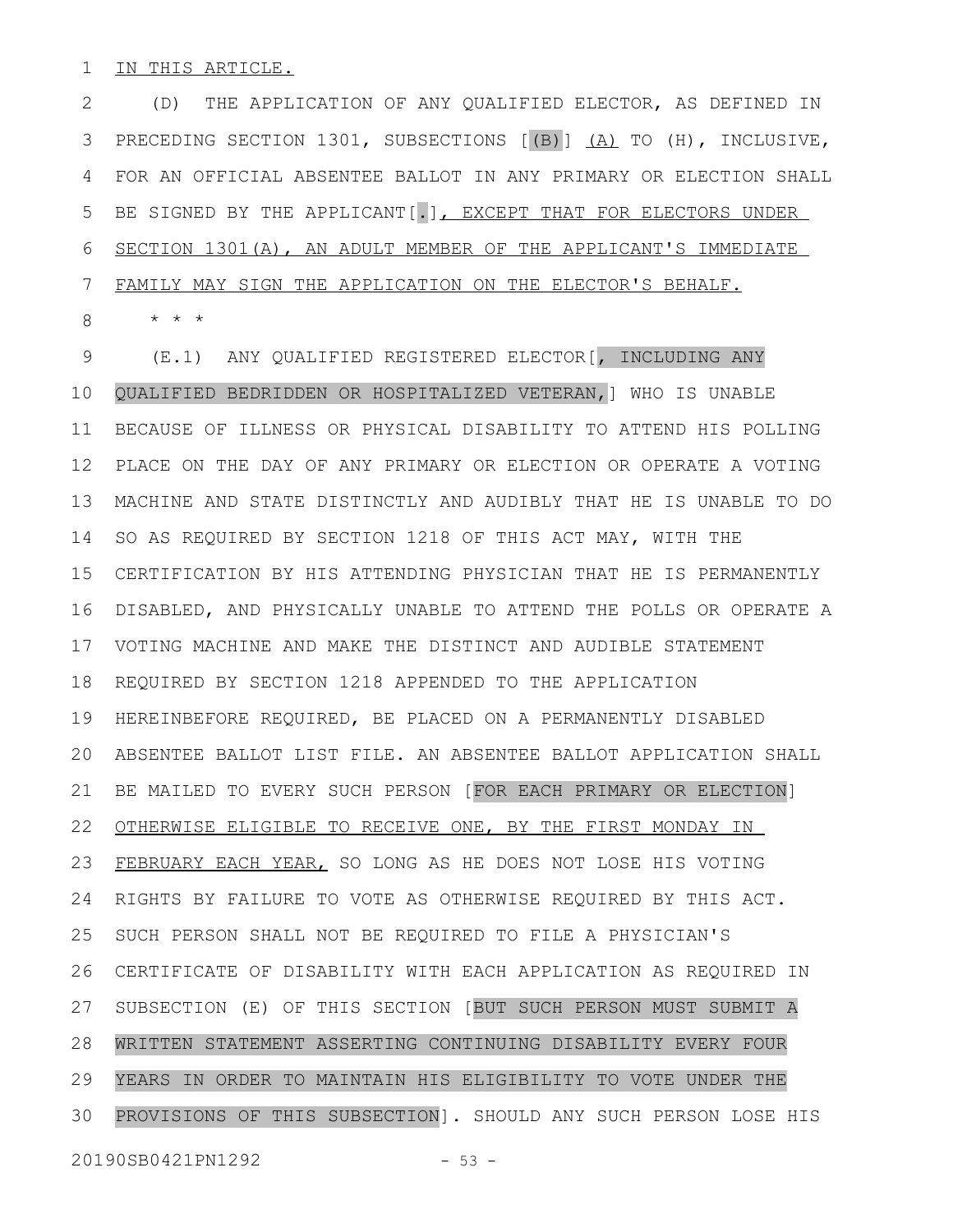DISABILITY HE SHALL INFORM THE COUNTY BOARD OF ELECTIONS OF THE COUNTY OF HIS RESIDENCE. AN ABSENTEE BALLOT APPLICATION MAILED TO A VOTER UNDER THIS SECTION, WHICH IS COMPLETED AND TIMELY RETURNED BY THE VOTER, SHALL SERVE AS AN APPLICATION FOR ANY AND ALL PRIMARY, GENERAL OR SPECIAL ELECTIONS TO BE HELD IN THE REMAINDER OF THAT CALENDAR YEAR AND FOR ALL SPECIAL ELECTIONS TO BE HELD BEFORE THE THIRD MONDAY IN FEBRUARY OF THE SUCCEEDING YEAR. 1 2 3 4 5 6 7 8

\* \* \* 9

(I) (1) APPLICATION FOR OFFICIAL ABSENTEE BALLOTS SHALL BE ON PHYSICAL AND ELECTRONIC FORMS PRESCRIBED BY THE SECRETARY OF THE COMMONWEALTH. THE APPLICATION SHALL STATE THAT [A VOTER] AN ELECTOR WHO RECEIVES AND VOTES AN ABSENTEE BALLOT PURSUANT TO SECTION 1301 [AND WHO, ON ELECTION DAY, IS CAPABLE OF VOTING AT THE APPROPRIATE POLLING PLACE MUST VOID THE ABSENTEE BALLOT AND VOTE IN THE NORMAL MANNER AT THE APPROPRIATE VOTING PLACE] SHALL NOT BE ELIGIBLE TO VOTE AT A POLLING PLACE ON ELECTION DAY. SUCH PHYSICAL APPLICATION FORMS SHALL BE MADE FREELY AVAILABLE TO THE PUBLIC AT COUNTY BOARD OF ELECTIONS, MUNICIPAL BUILDINGS AND AT SUCH OTHER LOCATIONS DESIGNATED BY THE SECRETARY. SUCH ELECTRONIC APPLICATION FORMS SHALL BE MADE FREELY AVAILABLE TO THE PUBLIC THROUGH PUBLICLY ACCESSIBLE MEANS. NO WRITTEN APPLICATION OR PERSONAL REQUEST SHALL BE NECESSARY TO RECEIVE OR ACCESS THE APPLICATION FORMS. COPIES AND RECORDS OF ALL COMPLETED PHYSICAL AND ELECTRONIC APPLICATIONS FOR OFFICIAL ABSENTEE BALLOTS SHALL BE RETAINED BY THE COUNTY BOARD OF ELECTIONS. 27 (2) NOTHING IN THIS ACT SHALL PROHIBIT A PRIVATE ORGANIZATION OR INDIVIDUAL FROM PRINTING BLANK VOTER 10 11 12 13 14 15 16 17 18 19 20 21 22 23 24 25 26 28 29

APPLICATIONS FOR ABSENTEE BALLOTS OR SHALL PROHIBIT THE USE OF 30

20190SB0421PN1292 - 54 -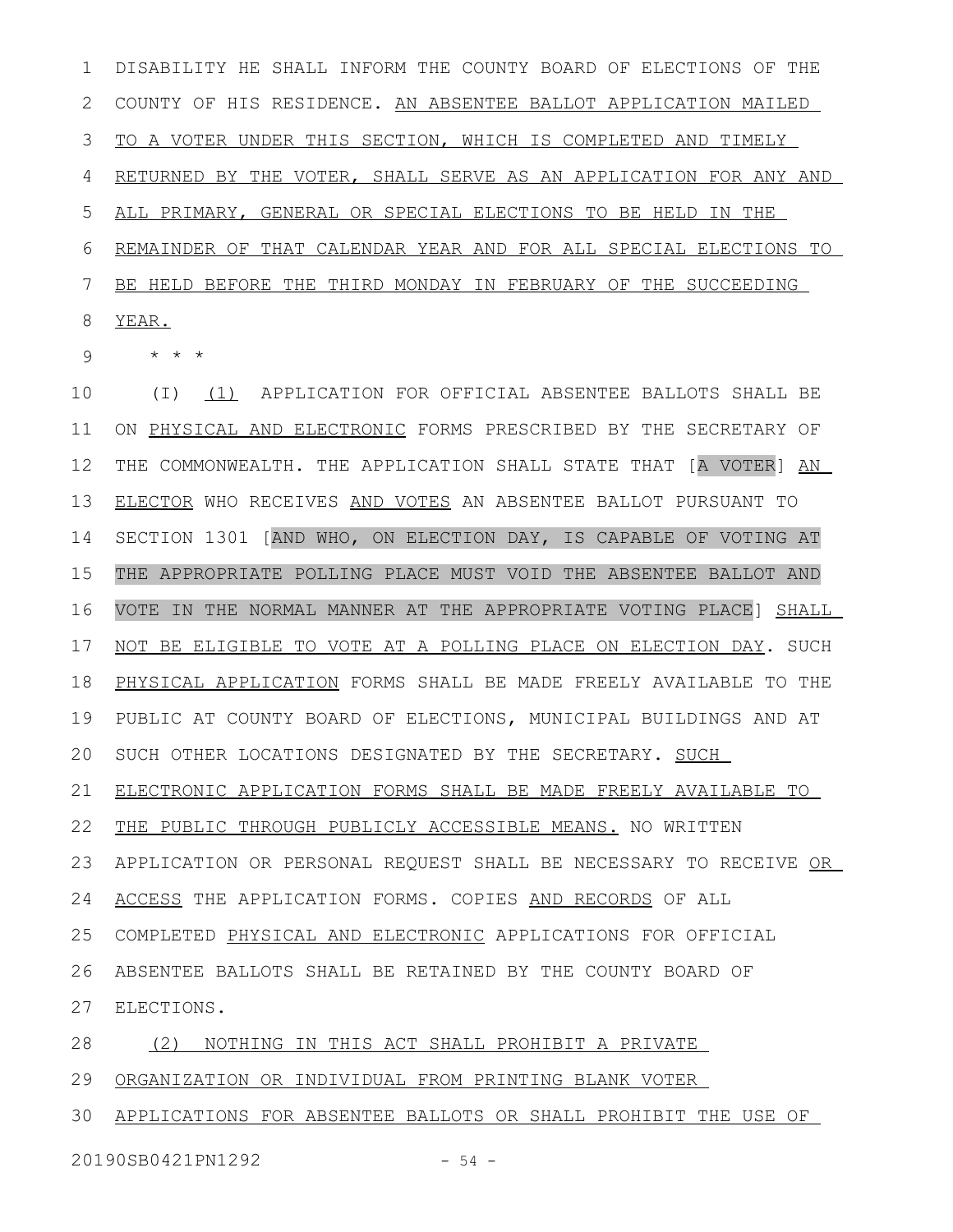SUCH APPLICATIONS BY ANOTHER INDIVIDUAL, PROVIDED THE FORM, CONTENT AND PAPER QUALITY HAVE BEEN APPROVED BY THE SECRETARY OF THE COMMONWEALTH. \* \* \* (K) THE SECRETARY OF THE COMMONWEALTH MAY DEVELOP AN ELECTRONIC SYSTEM THROUGH WHICH ALL QUALIFIED ELECTORS MAY APPLY FOR AN ABSENTEE BALLOT AND REQUEST PERMANENT ABSENTEE VOTER STATUS UNDER SUBSECTION (E.1), PROVIDED THE SYSTEM IS ABLE TO CAPTURE A DIGITIZED OR ELECTRONIC SIGNATURE OF THE APPLICANT. A COUNTY BOARD OF ELECTIONS SHALL TREAT ANY APPLICATION OR REQUEST RECEIVED THROUGH THE ELECTRONIC SYSTEM AS IF THE APPLICATION OR REQUEST HAD BEEN SUBMITTED ON A PAPER FORM OR ANY OTHER FORMAT USED BY THE COUNTY. SECTION 5.1. SECTIONS 1302.1, 1302.2, 1302.3 HEADING, (A) AND (C), 1303(D) AND (E) AND 1305(B) OF THE ACT ARE AMENDED TO READ: SECTION 1302.1. DATE OF APPLICATION FOR ABSENTEE BALLOT.-- (A) EXCEPT AS PROVIDED IN [SUBSECTIONS (A.1) AND (A.2)] SUBSECTION (A.3), APPLICATIONS FOR ABSENTEE BALLOTS SHALL BE RECEIVED IN THE OFFICE OF THE COUNTY BOARD OF ELECTIONS NOT EARLIER THAN FIFTY (50) DAYS BEFORE THE PRIMARY OR ELECTION [AND], EXCEPT THAT IF A COUNTY BOARD OF ELECTIONS DETERMINES THAT IT WOULD BE APPROPRIATE TO ITS OPERATIONAL NEEDS, ANY APPLICATIONS FOR ABSENTEE BALLOTS RECEIVED MORE THAN FIFTY (50) DAYS BEFORE THE PRIMARY OR ELECTION MAY BE PROCESSED BEFORE THAT TIME. APPLICATIONS FOR ABSENTEE BALLOTS SHALL BE PROCESSED IF RECEIVED NOT LATER THAN FIVE O'CLOCK P.M. OF THE FIRST TUESDAY PRIOR TO THE DAY OF ANY PRIMARY OR ELECTION. [(A.1) EXCEPT AS PROVIDED IN SUBSECTION (A.2), IN THE EVENT ANY ELECTOR OTHERWISE QUALIFIED WHO IS SO PHYSICALLY DISABLED OR 1 2 3 4 5 6 7 8 9 10 11 12 13 14 15 16 17 18 19 20 21 22 23 24 25 26 27 28 29 30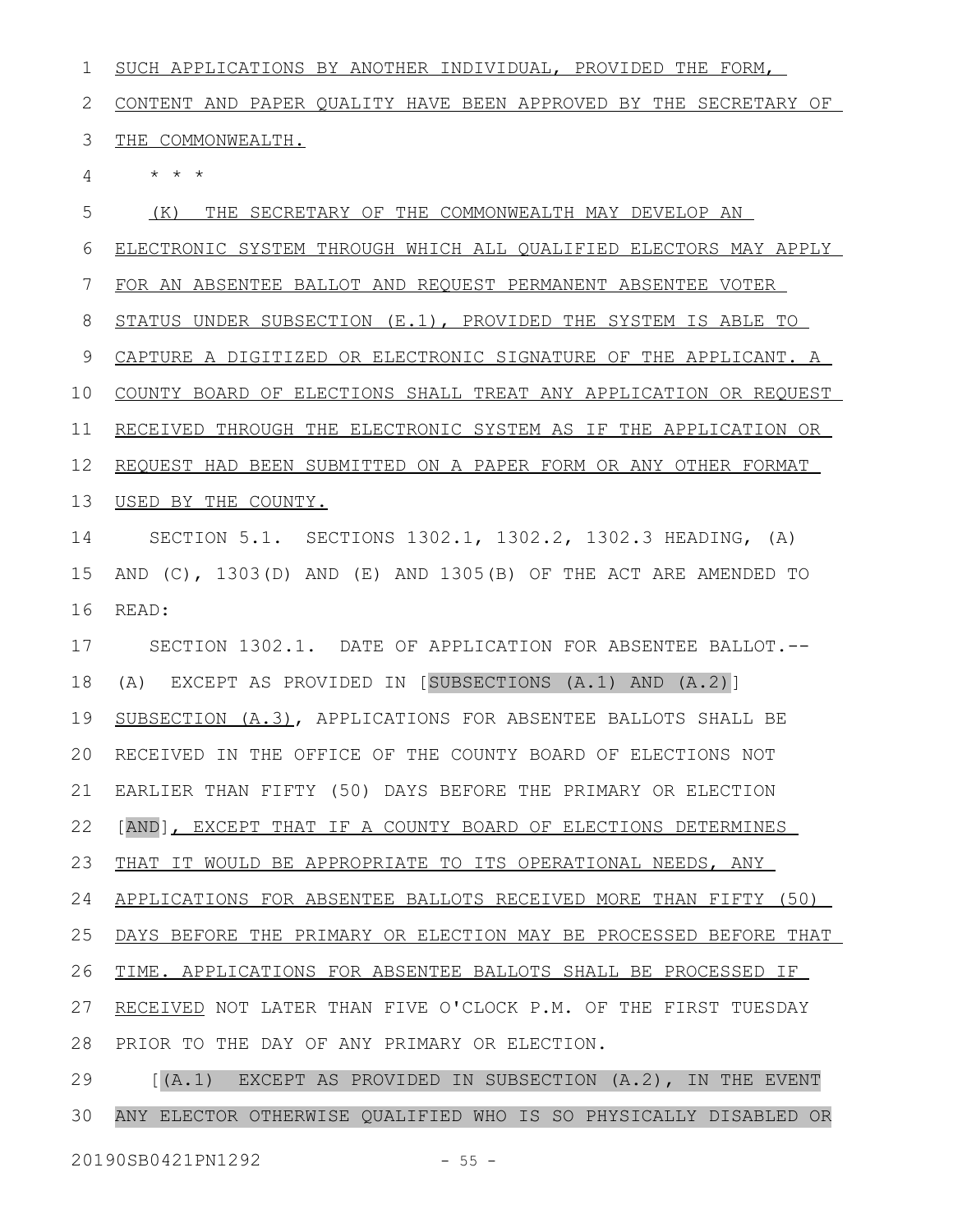ILL ON OR BEFORE THE FIRST TUESDAY PRIOR TO ANY PRIMARY OR ELECTION THAT HE IS UNABLE TO FILE HIS APPLICATION OR WHO BECOMES PHYSICALLY DISABLED OR ILL AFTER THE FIRST TUESDAY PRIOR TO ANY PRIMARY OR ELECTION AND IS UNABLE TO APPEAR AT HIS POLLING PLACE OR ANY ELECTOR OTHERWISE QUALIFIED WHO BECAUSE OF THE CONDUCT OF HIS BUSINESS, DUTIES OR OCCUPATION WILL NECESSARILY BE ABSENT FROM THE MUNICIPALITY OF HIS RESIDENCE ON THE DAY OF THE PRIMARY OR ELECTION, WHICH FACT WAS NOT AND COULD NOT REASONABLY BE KNOWN TO SAID ELECTOR ON OR BEFORE THE FIRST TUESDAY PRIOR TO ANY PRIMARY OR ELECTION, THE ELECTOR SHALL BE ENTITLED TO AN ABSENTEE BALLOT AT ANY TIME PRIOR TO FIVE O'CLOCK P.M. ON THE FIRST FRIDAY PRECEDING ANY PRIMARY OR ELECTION UPON EXECUTION OF AN EMERGENCY APPLICATION IN SUCH FORM PRESCRIBED BY THE SECRETARY OF THE COMMONWEALTH. 1 2 3 4 5 6 7 8 9 10 11 12 13 14

(A.2) IN THE EVENT ANY ELECTOR OTHERWISE QUALIFIED WHO BECOMES SO PHYSICALLY DISABLED OR ILL BETWEEN FIVE O'CLOCK P.M. ON THE FIRST FRIDAY PRECEDING ANY PRIMARY OR ELECTION AND EIGHT O'CLOCK P.M. ON THE DAY OF ANY PRIMARY OR ELECTION THAT HE IS UNABLE TO APPEAR AT HIS POLLING PLACE OR ANY ELECTOR OTHERWISE QUALIFIED WHO BECAUSE OF THE CONDUCT OF HIS BUSINESS, DUTIES OR OCCUPATION WILL NECESSARILY BE ABSENT FROM THE MUNICIPALITY OF HIS RESIDENCE ON THE DAY OF THE PRIMARY OR ELECTION, WHICH FACT WAS NOT AND COULD NOT REASONABLY BE KNOWN TO SAID ELECTOR PRIOR TO FIVE O'CLOCK P.M. ON THE FIRST FRIDAY PRECEDING ANY PRIMARY OR ELECTION, THE ELECTOR SHALL BE ENTITLED TO AN ABSENTEE BALLOT IF THE ELECTOR COMPLETES AND FILES WITH THE COURT OF COMMON PLEAS IN THE COUNTY IN WHICH THE ELECTOR IS QUALIFIED TO VOTE AN EMERGENCY APPLICATION OR A LETTER OR OTHER SIGNED DOCUMENT, WHICH INCLUDES THE SAME INFORMATION AS IS PROVIDED ON THE EMERGENCY APPLICATION. UPON A DETERMINATION THAT THE ELECTOR IS 15 16 17 18 19 20 21 22 23 24 25 26 27 28 29 30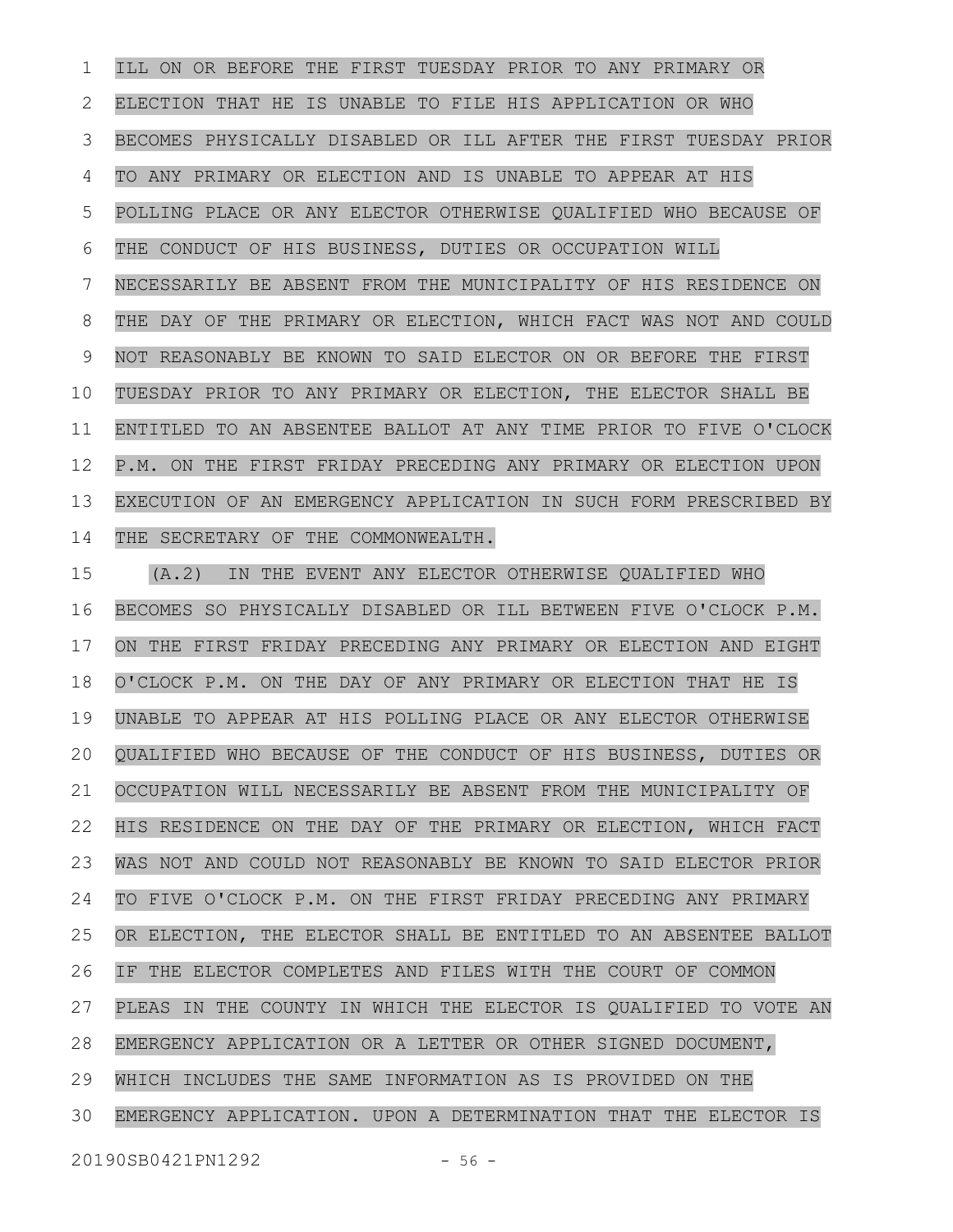| 1                             | A QUALIFIED ABSENTEE ELECTOR UNDER SECTION 1301, THE JUDGE SHALL    |
|-------------------------------|---------------------------------------------------------------------|
| 2                             | ISSUE AN ABSENTEE BALLOT TO THE ELECTOR.                            |
| 3                             | (A.3)<br>(1)<br>THE FOLLOWING CATEGORIES OF ELECTORS MAY APPLY      |
| 4                             | FOR AN ABSENTEE BALLOT UNDER THIS SUBSECTION, IF OTHERWISE          |
| 5                             | QUALIFIED:                                                          |
| 6                             | AN ELECTOR WHOSE PHYSICAL DISABILITY OR ILLNESS<br>( I )            |
| 7                             | PREVENTED THE ELECTOR FROM APPLYING FOR AN ABSENTEE BALLOT          |
| 8                             | BEFORE FIVE O'CLOCK P.M. ON THE FIRST TUESDAY PRIOR TO THE DAY      |
| 9                             | OF THE PRIMARY OR ELECTION.                                         |
| 10                            | AN ELECTOR WHO, BECAUSE OF THE ELECTOR'S BUSINESS,<br>(TI)          |
| 11                            | DUTIES OR OCCUPATION, WAS UNABLE TO APPLY FOR AN ABSENTEE BALLOT    |
| 12                            | BEFORE FIVE O'CLOCK P.M. ON THE FIRST TUESDAY PRIOR TO THE DAY      |
| 13                            | OF THE PRIMARY OR ELECTION.                                         |
| 14                            | AN ELECTOR WHO BECOMES SO PHYSICALLY DISABLED OR ILL<br>$(\I{III})$ |
| 15                            | AFTER FIVE O'CLOCK P.M. ON THE FIRST TUESDAY PRIOR TO THE DAY OF    |
| 16                            | THE PRIMARY OR ELECTION THAT THE ELECTOR IS UNABLE TO APPEAR AT     |
| 17                            | THE POLLING PLACE ON THE DAY OF THE PRIMARY OR ELECTION.            |
| 18                            | AN ELECTOR WHO, BECAUSE OF THE CONDUCT OF THE ELECTOR'S<br>(IV)     |
| 19                            | BUSINESS, DUTIES OR OCCUPATION, WILL NECESSARILY BE ABSENT FROM     |
| 20                            | THE ELECTOR'S MUNICIPALITY OF RESIDENCE ON THE DAY OF THE           |
| 21                            | PRIMARY OR ELECTION, WHICH FACT WAS NOT AND COULD NOT REASONABLY    |
| 22                            | BE KNOWN TO THE ELECTOR ON OR BEFORE FIVE O'CLOCK P.M. ON THE       |
| 23                            | FIRST TUESDAY PRIOR TO THE DAY OF THE PRIMARY OR ELECTION.          |
| 24                            | (2)<br>AN ELECTOR DESCRIBED IN PARAGRAPH (1) MAY SUBMIT AN          |
| 25                            | APPLICATION FOR AN ABSENTEE BALLOT AT ANY TIME UP UNTIL THE TIME    |
| 26                            | OF THE CLOSING OF THE POLLS ON THE DAY OF THE PRIMARY OR            |
| 27                            | ELECTION. THE APPLICATION SHALL INCLUDE A DECLARATION DESCRIBING    |
| 28                            | THE CIRCUMSTANCES THAT PREVENTED THE ELECTOR FROM APPLYING FOR      |
| 29                            | AN ABSENTEE BALLOT BEFORE FIVE O'CLOCK P.M. ON THE FIRST TUESDAY    |
| 30                            | PRIOR TO THE DAY OF THE PRIMARY OR ELECTION OR THAT PREVENT THE     |
| $\bigcap$ $\bigcap$ $\bigcap$ | $\overline{a}$                                                      |

20190SB0421PN1292 - 57 -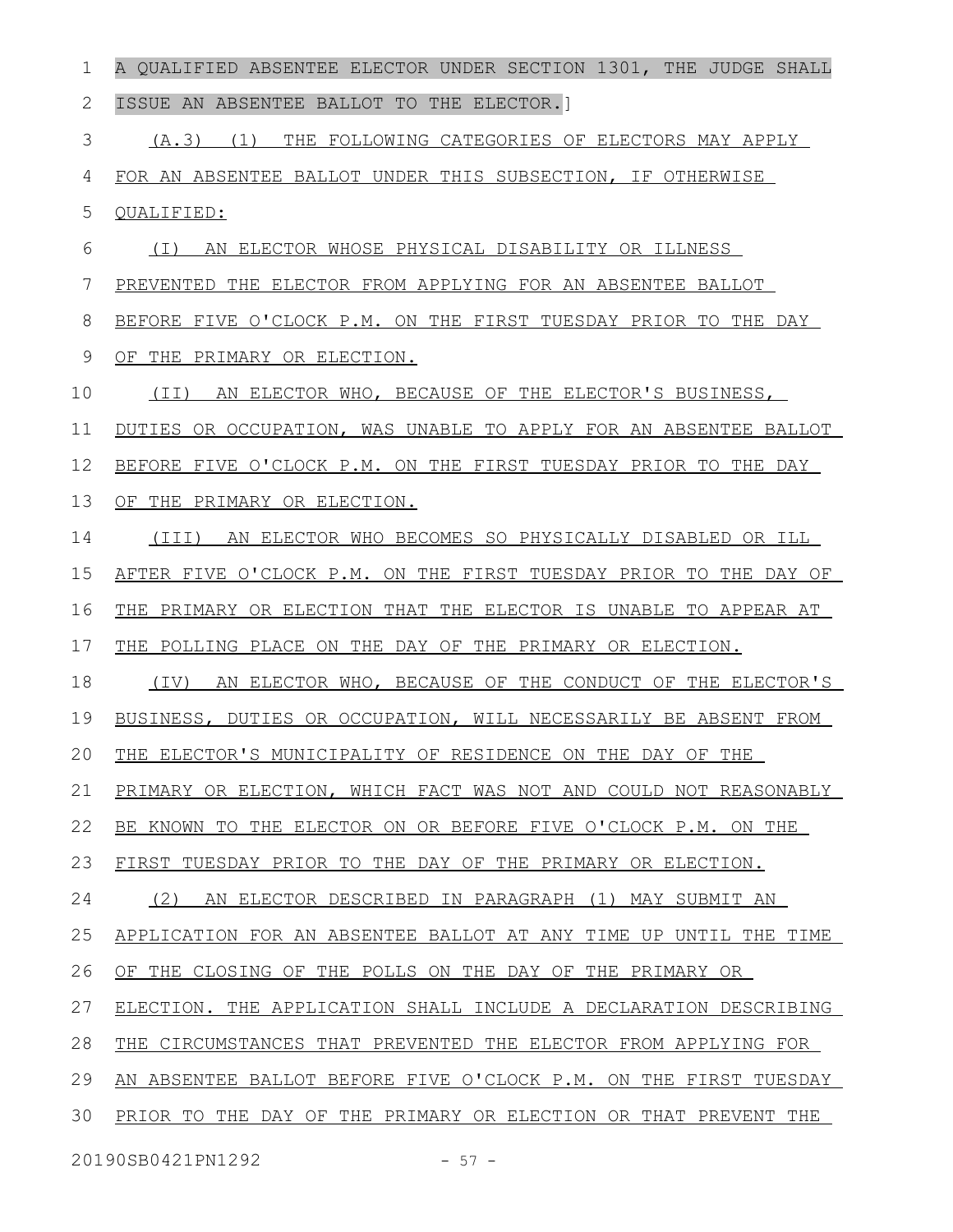ELECTOR FROM APPEARING AT THE POLLING PLACE ON THE DAY OF THE PRIMARY OR ELECTION, AND THE ELECTOR'S QUALIFICATIONS UNDER PARAGRAPH (1). THE DECLARATION SHALL BE MADE SUBJECT TO THE PROVISIONS OF 18 PA.C.S. § 4904 (RELATING TO UNSWORN FALSIFICATION TO AUTHORITIES). (3) IF THE COUNTY BOARD OF ELECTIONS DETERMINES THAT THE ELECTOR MEETS THE REQUIREMENTS OF THIS SECTION, THE BOARD SHALL ISSUE AN ABSENTEE BALLOT TO THE ELECTOR. (4) IF THE ELECTOR IS UNABLE TO APPEAR [IN COURT] AT THE OFFICE OF THE COUNTY BOARD OF ELECTIONS TO RECEIVE THE BALLOT, THE [JUDGE] BOARD SHALL GIVE THE ELECTOR'S ABSENTEE BALLOT TO AN AUTHORIZED REPRESENTATIVE OF THE ELECTOR WHO IS DESIGNATED IN WRITING BY THE ELECTOR. THE AUTHORIZED REPRESENTATIVE SHALL DELIVER THE ABSENTEE BALLOT TO THE ELECTOR AND RETURN THE COMPLETED ABSENTEE BALLOT, SEALED IN THE OFFICIAL ABSENTEE BALLOT ENVELOPES, TO THE OFFICE OF THE COUNTY BOARD OF ELECTIONS, [WHO] WHICH SHALL [DISTRIBUTE] RETAIN THE BALLOT, UNOPENED, [TO THE ABSENTEE VOTER'S ELECTION DISTRICT] UNTIL THE CANVASSING OF ALL ABSENTEE BALLOTS. (5) MULTIPLE PEOPLE QUALIFIED UNDER THIS SUBSECTION MAY DESIGNATE THE SAME PERSON, AND A SINGLE PERSON MAY SERVE AS THE AUTHORIZED REPRESENTATIVE FOR MULTIPLE QUALIFIED ELECTORS. (6) IF THE ELECTOR IS UNABLE TO APPEAR [IN COURT] AT THE OFFICE OF THE COUNTY BOARD OF ELECTIONS OR UNABLE TO OBTAIN ASSISTANCE FROM AN AUTHORIZED REPRESENTATIVE, THE COUNTY BOARD MAY PROVIDE AN AUTHORIZED REPRESENTATIVE OR ASK THE JUDGE [SHALL] OF THE COURT OF COMMON PLEAS IN THE COUNTY IN WHICH THE ELECTOR IS QUALIFIED TO VOTE TO DIRECT A DEPUTY SHERIFF OF THE 29 COUNTY TO DELIVER THE ABSENTEE BALLOT TO THE ELECTOR IF THE ELECTOR IS AT A PHYSICAL LOCATION WITHIN THE COUNTY AND RETURN 301 2 3 4 5 6 7 8 9 10 11 12 13 14 15 16 17 18 19 20 21 22 23 24 25 26 27 28

20190SB0421PN1292 - 58 -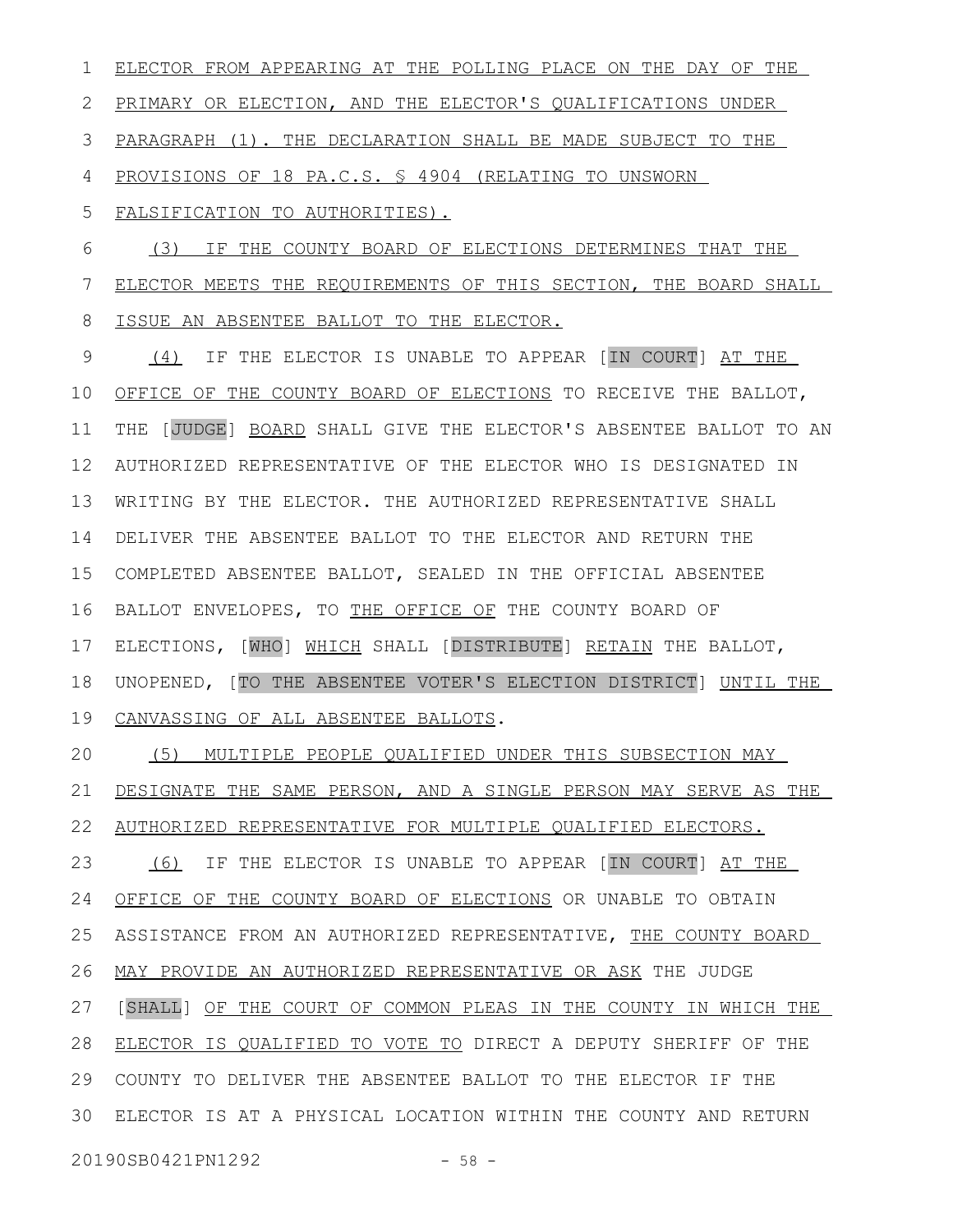THE COMPLETED ABSENTEE BALLOT, SEALED IN THE OFFICIAL ABSENTEE BALLOT ENVELOPES, TO THE COUNTY BOARD OF ELECTIONS[, WHO SHALL DISTRIBUTE THE BALLOTS, UNOPENED, TO THE ABSENTEE VOTER'S RESPECTIVE ELECTION DISTRICT]. IF THERE IS NO AUTHORIZED REPRESENTATIVE AND A DEPUTY SHERIFF IS UNAVAILABLE TO DELIVER AN ABSENTEE BALLOT UNDER THIS SECTION, THE JUDGE MAY DIRECT A CONSTABLE TO MAKE SUCH DELIVERY IN ACCORDANCE WITH THE PROVISIONS OF THIS SECTION. 1 2 3 4 5 6 7 8

(7) IN THE CASE OF AN ELECTOR WHO REQUIRES ASSISTANCE IN MARKING THE ELECTOR'S BALLOT, THE ELECTOR SHALL DESIGNATE IN WRITING THE PERSON WHO WILL ASSIST IN MARKING THE BALLOT. SUCH PERSON SHALL BE OTHERWISE ELIGIBLE TO PROVIDE ASSISTANCE TO ELECTORS ELIGIBLE FOR ASSISTANCE, AND SUCH PERSON SHALL DECLARE IN WRITING THAT ASSISTANCE WAS RENDERED. ANY PERSON OTHER THAN THE DESIGNEE WHO SHALL RENDER ASSISTANCE IN MARKING A BALLOT OR ANY PERSON RENDERING ASSISTANCE WHO SHALL FAIL TO EXECUTE A DECLARATION SHALL BE GUILTY OF A VIOLATION OF THIS ACT. 9 10 11 12 13 14 15 16 17

(8) NO ABSENTEE BALLOT UNDER THIS SUBSECTION SHALL BE COUNTED WHICH IS RECEIVED IN THE OFFICE OF THE COUNTY BOARD OF ELECTIONS LATER THAN [EIGHT O'CLOCK P.M. ON THE DAY OF THE PRIMARY OR ELECTION] THE DEADLINE FOR ITS RECEIPT AS PROVIDED IN SECTION 1308(G). 18 19 20 21 22

(B) IN THE CASE OF AN ELECTOR WHOSE APPLICATION FOR AN ABSENTEE BALLOT IS RECEIVED BY THE OFFICE OF THE COUNTY BOARD OF ELECTIONS EARLIER THAN FIFTY (50) DAYS BEFORE THE PRIMARY OR ELECTION, THE APPLICATION SHALL BE HELD AND PROCESSED UPON COMMENCEMENT OF THE FIFTY-DAY PERIOD OR AT SUCH EARLIER TIME AS THE COUNTY BOARD OF ELECTIONS DETERMINES MAY BE APPROPRIATE. [(C) IN THE CASE OF AN ELECTOR WHO IS PHYSICALLY DISABLED OR ILL ON OR BEFORE THE FIRST TUESDAY PRIOR TO A PRIMARY OR 23 24 25 26 27 28 29 30

20190SB0421PN1292 - 59 -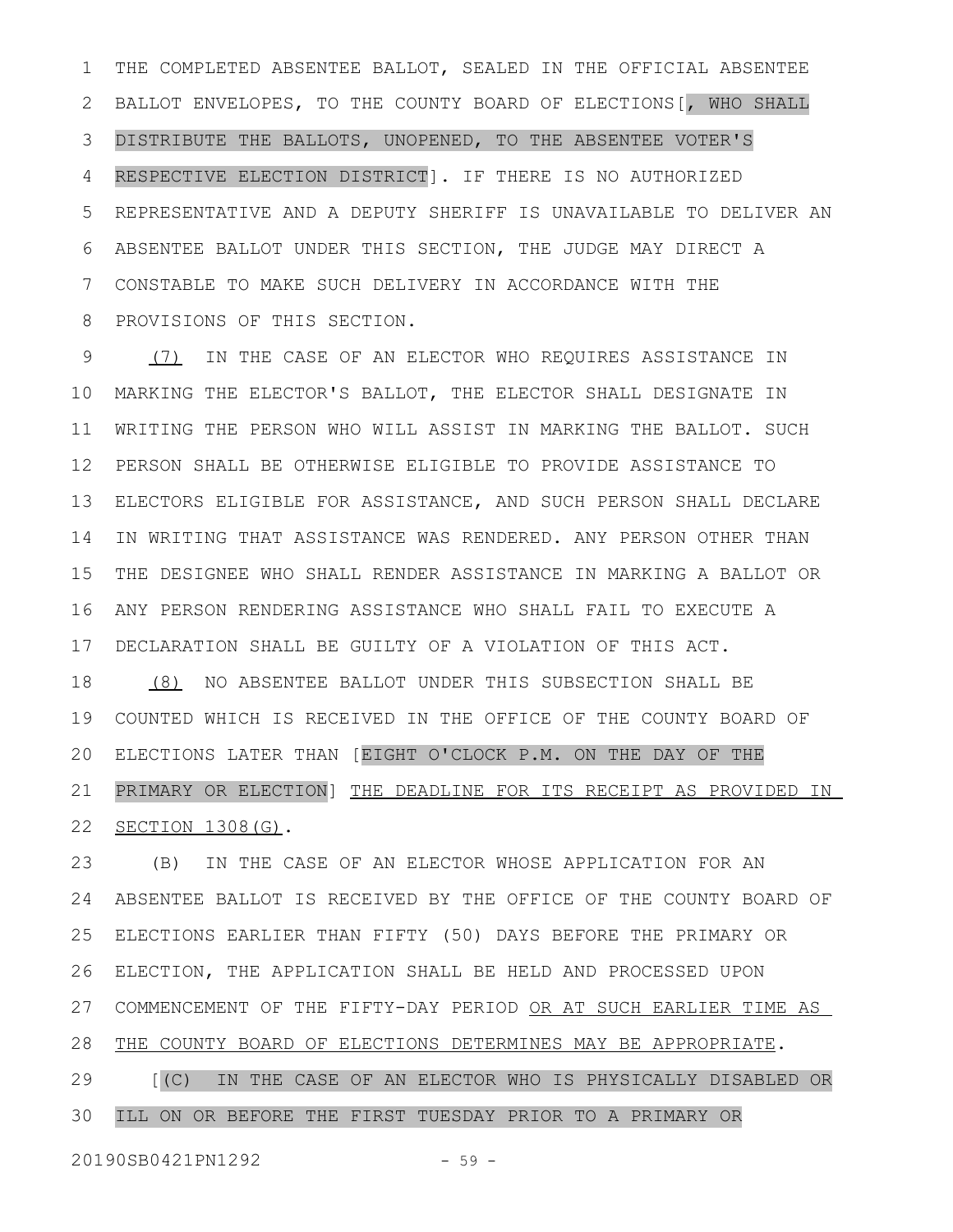ELECTION OR BECOMES PHYSICALLY DISABLED OR ILL AFTER THE FIRST TUESDAY PRIOR TO A PRIMARY OR ELECTION, SUCH EMERGENCY APPLICATION, LETTER OR OTHER SIGNED DOCUMENT SHALL CONTAIN A SUPPORTING AFFIDAVIT FROM HIS ATTENDING PHYSICIAN STATING THAT DUE TO PHYSICAL DISABILITY OR ILLNESS SAID ELECTOR WAS UNABLE TO APPLY FOR AN ABSENTEE BALLOT ON OR BEFORE THE FIRST TUESDAY PRIOR TO THE PRIMARY OR ELECTION OR BECAME PHYSICALLY DISABLED OR ILL AFTER THAT PERIOD. (D) IN THE CASE OF AN ELECTOR WHO IS NECESSARILY ABSENT BECAUSE OF THE CONDUCT OF HIS BUSINESS, DUTIES OR OCCUPATION UNDER THE UNFORESEEN CIRCUMSTANCES SPECIFIED IN SUBSECTIONS (A.1) AND (A.2), SUCH EMERGENCY APPLICATION, LETTER OR OTHER SIGNED DOCUMENT SHALL CONTAIN A SUPPORTING AFFIDAVIT FROM SUCH ELECTOR STATING THAT BECAUSE OF THE CONDUCT OF HIS BUSINESS, DUTIES OR OCCUPATION SAID ELECTOR WILL NECESSARILY BE ABSENT FROM THE MUNICIPALITY OF HIS RESIDENCE ON THE DAY OF THE PRIMARY OR ELECTION WHICH FACT WAS NOT AND COULD NOT REASONABLY BE KNOWN TO SAID ELECTOR ON OR BEFORE THE FIRST TUESDAY PRIOR TO THE PRIMARY OR ELECTION.] 1 2 3 4 5 6 7 8 9 10 11 12 13 14 15 16 17 18 19

SECTION 1302.2. APPROVAL OF APPLICATION FOR ABSENTEE BALLOT.-- 20 21

(A) THE COUNTY BOARD OF ELECTIONS, UPON RECEIPT OF ANY APPLICATION FILED BY A QUALIFIED ELECTOR NOT REQUIRED TO BE REGISTERED UNDER PRECEDING SECTION 1301, SHALL ASCERTAIN FROM THE INFORMATION ON SUCH APPLICATION, DISTRICT REGISTER OR FROM ANY OTHER SOURCE THAT SUCH APPLICANT POSSESSES ALL THE 26 QUALIFICATIONS OF A QUALIFIED ELECTOR OTHER THAN BEING 27 REGISTERED OR ENROLLED. IF THE BOARD IS SATISFIED THAT THE 28 APPLICANT IS QUALIFIED TO RECEIVE AN OFFICIAL ABSENTEE BALLOT, 29 THE APPLICATION SHALL BE MARKED APPROVED SUCH APPROVAL DECISION 3022 23 24 25

20190SB0421PN1292 - 60 -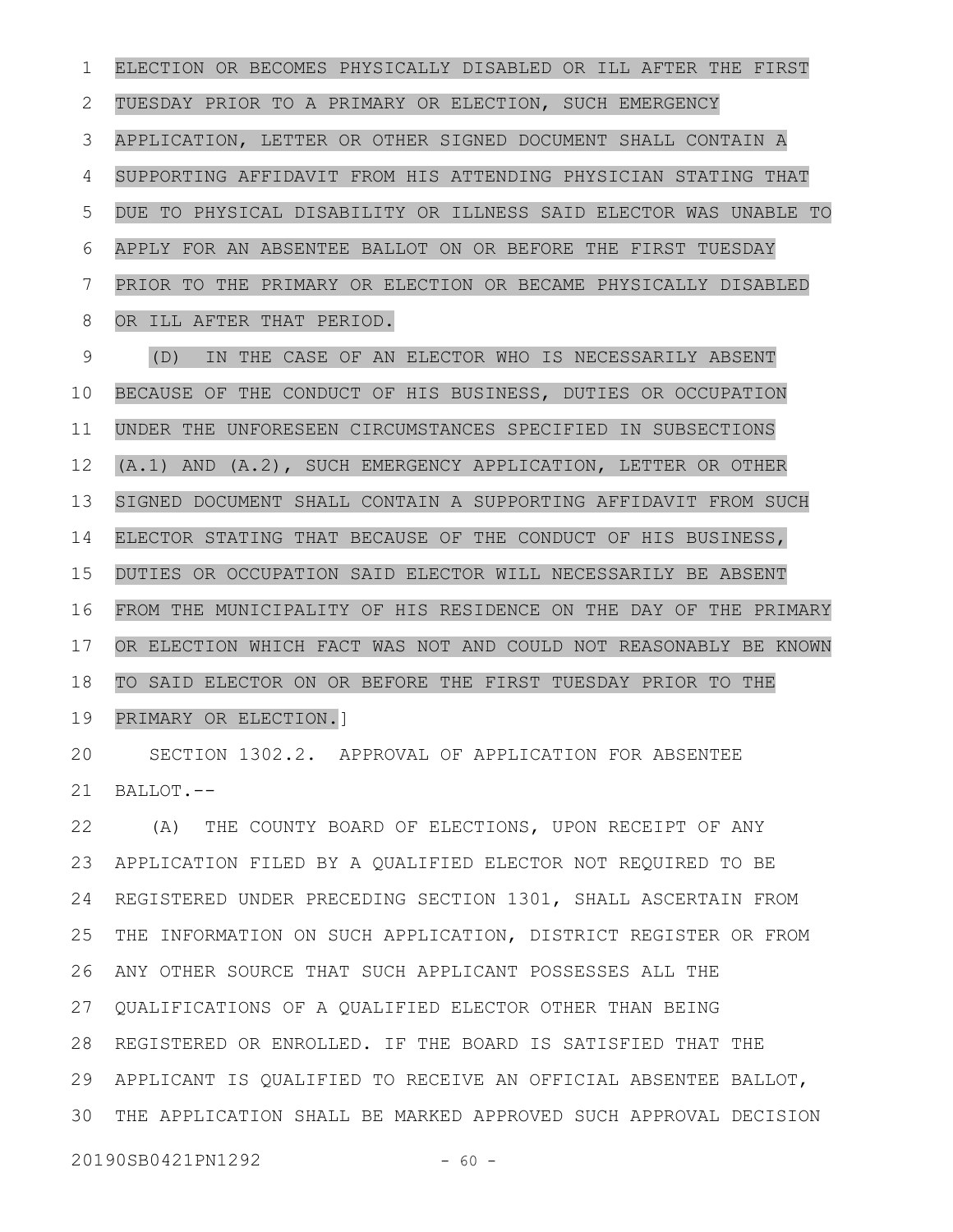SHALL BE FINAL AND BINDING EXCEPT THAT CHALLENGES MAY BE MADE ONLY ON THE GROUND THAT THE APPLICANT DID NOT POSSESS QUALIFICATIONS OF AN ABSENTEE ELECTOR. SUCH CHALLENGES MUST BE MADE TO THE COUNTY BOARD OF ELECTIONS PRIOR TO [5:00 O'CLOCK P.M. ON THE FIRST FRIDAY PRIOR TO THE ELECTION.] THE APPLICABLE DEADLINE FOR THE ABSENTEE BALLOTS TO BE RECEIVED, AS PROVIDED IN SECTION 1308(G). WHEN SO APPROVED, THE COUNTY BOARD OF ELECTIONS SHALL CAUSE THE APPLICANT'S NAME AND RESIDENCE (AND AT A PRIMARY, THE PARTY ENROLLMENT) TO BE INSERTED IN THE MILITARY, VETERANS AND EMERGENCY CIVILIANS ABSENTEE VOTERS FILE AS PROVIDED IN SECTION 1302.3, SUBSECTION (B): PROVIDING, HOWEVER, THAT NO APPLICATION OF ANY QUALIFIED ELECTOR IN MILITARY SERVICE SHALL BE REJECTED FOR FAILURE TO INCLUDE ON [HIS] THE ELECTOR'S 14 APPLICATION ANY INFORMATION IF SUCH INFORMATION MAY BE ASCERTAINED WITHIN A REASONABLE TIME BY THE COUNTY BOARD OF 15 ELECTIONS. 16 1 2 3 4 5 6 7 8 9 10 11 12 13

(B) THE COUNTY BOARD OF ELECTIONS, UPON RECEIPT OF ANY APPLICATION FILED BY A QUALIFIED ELECTOR WHO IS ENTITLED, UNDER THE PROVISIONS OF THE PERMANENT REGISTRATION LAW AS NOW OR HEREINAFTER ENACTED BY THE GENERAL ASSEMBLY, TO ABSENTEE 20 21 REGISTRATION PRIOR TO OR CONCURRENTLY WITH THE TIME OF VOTING AS 22 PROVIDED UNDER PRECEDING SECTION 1301, SHALL ASCERTAIN FROM THE INFORMATION ON SUCH APPLICATION OR FROM ANY OTHER SOURCE THAT SUCH APPLICANT POSSESSES ALL THE QUALIFICATIONS OF A QUALIFIED ELECTOR. IF THE BOARD IS SATISFIED THAT THE APPLICANT IS ENTITLED, UNDER THE PROVISIONS OF THE PERMANENT REGISTRATION LAW AS NOW OR HEREINAFTER ENACTED BY THE GENERAL ASSEMBLY, TO ABSENTEE REGISTRATION PRIOR TO OR CONCURRENTLY WITH THE TIME OF 28 VOTING AND THAT THE APPLICANT IS QUALIFIED TO RECEIVE AN 29 OFFICIAL ABSENTEE BALLOT, THE APPLICATION SHALL BE MARKED 3017 18 19 23 24 25 26 27

20190SB0421PN1292 - 61 -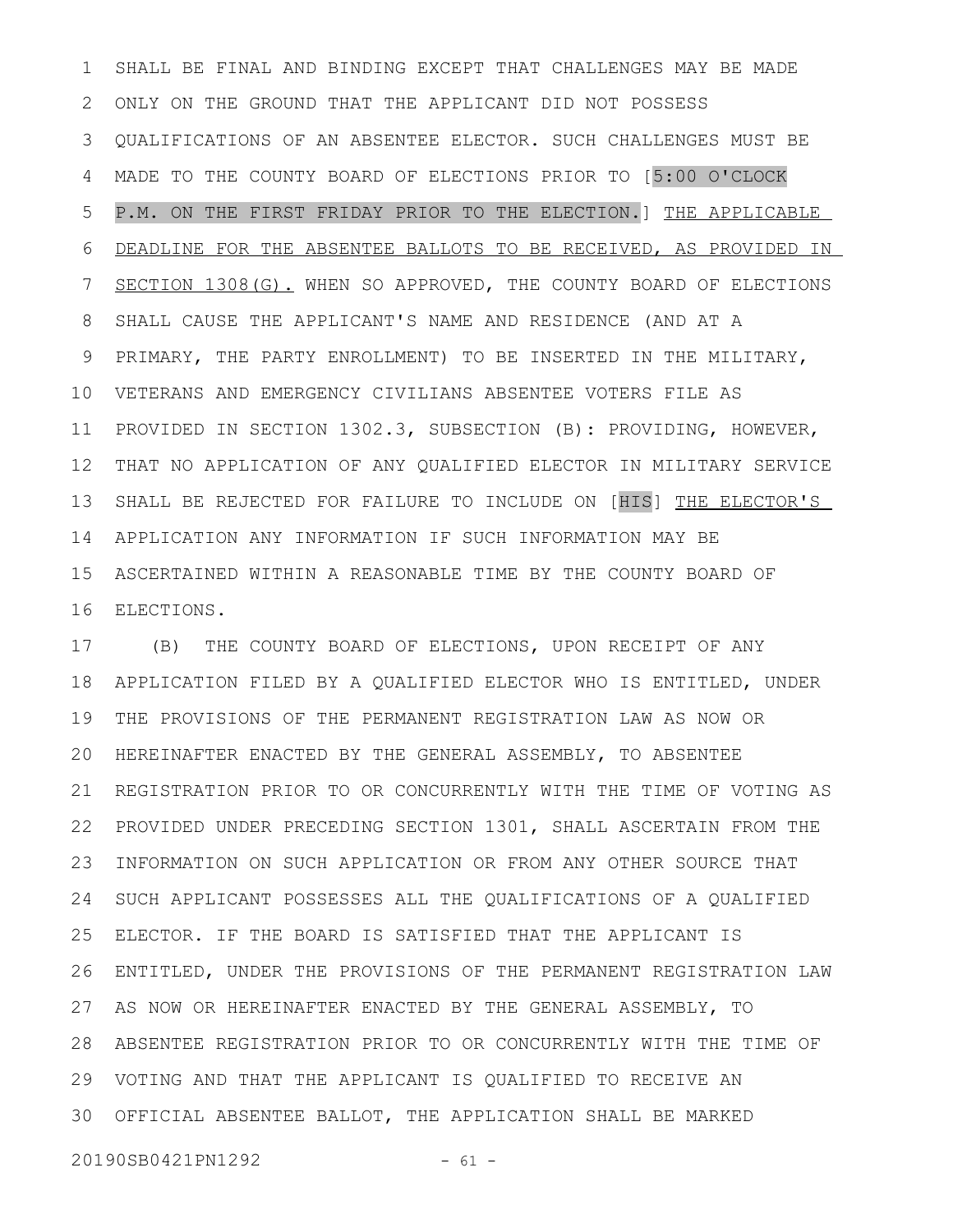"APPROVED." SUCH APPROVAL DECISION SHALL BE FINAL AND BINDING EXCEPT THAT CHALLENGES MAY BE MADE ONLY ON THE GROUND THAT THE APPLICANT DID NOT POSSESS THE QUALIFICATIONS OF AN ABSENTEE ELECTOR PRIOR TO OR CONCURRENTLY WITH THE TIME OF VOTING. SUCH CHALLENGES MUST BE MADE TO THE COUNTY BOARD OF ELECTIONS PRIOR TO [5:00 O'CLOCK P.M. ON THE FIRST FRIDAY PRIOR TO THE ELECTION.] THE APPLICABLE DEADLINE FOR THE ABSENTEE BALLOTS TO BE RECEIVED, AS PROVIDED IN SECTION 1308(G). WHEN SO APPROVED, THE COUNTY BOARD OF ELECTIONS SHALL CAUSE THE APPLICANT'S NAME AND RESIDENCE (AND AT A PRIMARY, THE PARTY ENROLLMENT) TO BE INSERTED IN THE MILITARY, VETERANS AND EMERGENCY CIVILIAN ABSENTEE VOTERS FILE AS PROVIDED IN SECTION 1302.3 SUBSECTION (B). 1 2 3 4 5 6 7 8 9 10 11 12 13

(C) THE COUNTY BOARD OF ELECTIONS, UPON RECEIPT OF ANY APPLICATION OF A QUALIFIED ELECTOR REQUIRED TO BE REGISTERED UNDER THE PROVISIONS OF PRECEDING SECTION 1301, SHALL DETERMINE THE QUALIFICATIONS OF SUCH APPLICANT BY VERIFYING THE PROOF OF IDENTIFICATION AND COMPARING THE INFORMATION SET FORTH ON SUCH APPLICATION WITH THE INFORMATION CONTAINED ON THE APPLICANT'S PERMANENT REGISTRATION CARD. IF THE BOARD IS SATISFIED THAT THE APPLICANT IS QUALIFIED TO RECEIVE AN OFFICIAL ABSENTEE BALLOT, THE APPLICATION SHALL BE MARKED "APPROVED." SUCH APPROVAL DECISION SHALL BE FINAL AND BINDING, EXCEPT THAT CHALLENGES MAY BE MADE ONLY ON THE GROUND THAT THE APPLICANT DID NOT POSSESS THE QUALIFICATIONS OF AN ABSENTEE ELECTOR. SUCH CHALLENGES MUST BE MADE TO THE COUNTY BOARD OF ELECTIONS PRIOR TO [5:00 O'CLOCK P.M. ON THE FIRST FRIDAY PRIOR TO THE ELECTION.] THE APPLICABLE DEADLINE FOR THE ABSENTEE BALLOTS TO BE RECEIVED, AS PROVIDED IN 29 SECTION 1308(G). WHEN SO APPROVED, THE REGISTRATION COMMISSION SHALL CAUSE AN ABSENTEE VOTER'S TEMPORARY REGISTRATION CARD TO 3014 15 16 17 18 19 20 21 22 23 24 25 26 27 28

20190SB0421PN1292 - 62 -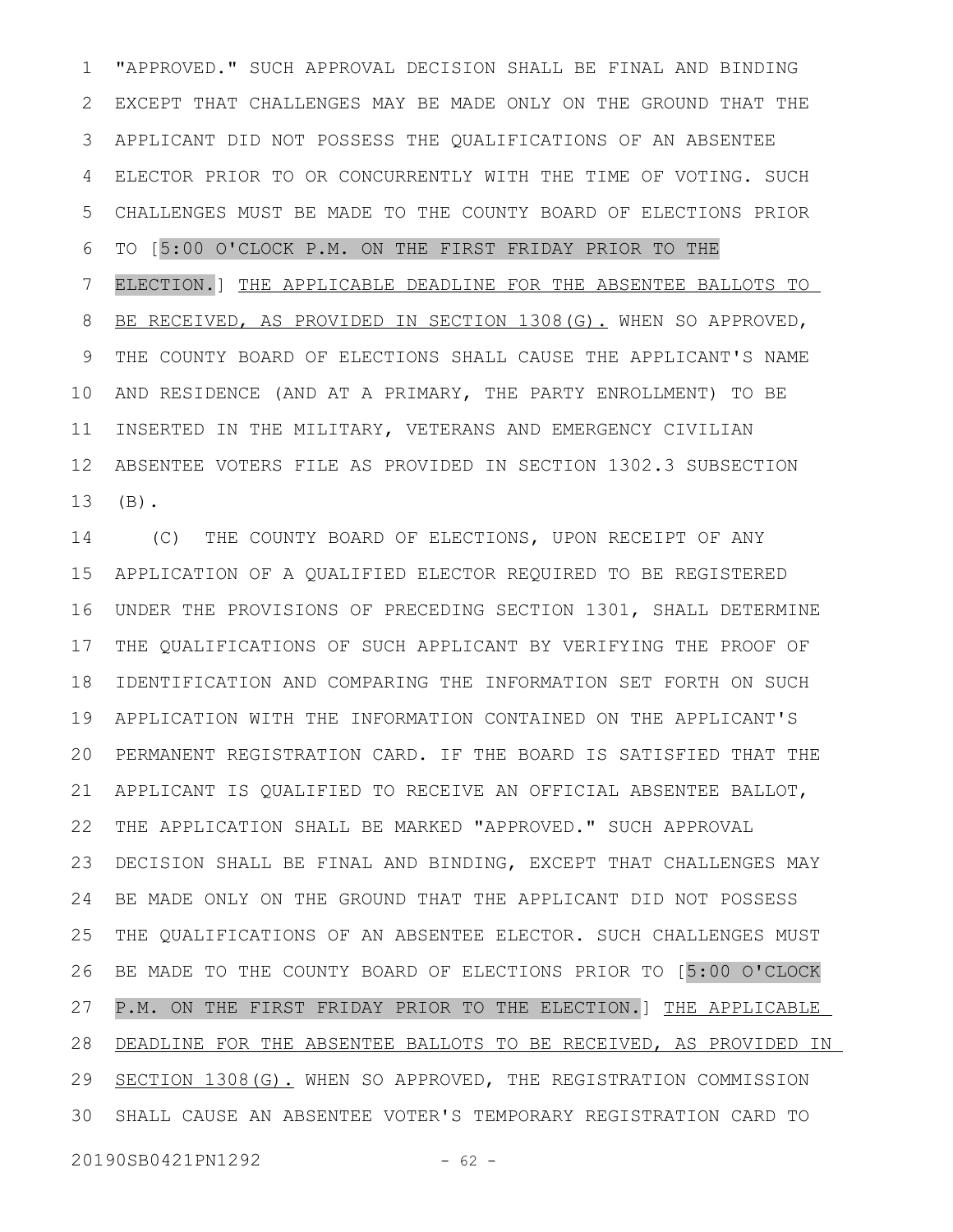BE INSERTED IN THE DISTRICT REGISTER ON TOP OF AND ALONG WITH THE PERMANENT REGISTRATION CARD. THE ABSENTEE VOTER'S TEMPORARY REGISTRATION CARD SHALL BE IN THE COLOR AND FORM PRESCRIBED IN SUBSECTION (E) OF THIS SECTION: 1 2 3 4

PROVIDED, HOWEVER, THAT THE DUTIES OF THE COUNTY BOARDS OF ELECTIONS AND THE REGISTRATION COMMISSIONS WITH RESPECT TO THE INSERTION OF THE ABSENTEE VOTER'S TEMPORARY REGISTRATION CARD OF ANY ELECTOR FROM THE DISTRICT REGISTER AS SET FORTH IN SECTION 1302.2 SHALL INCLUDE ONLY SUCH APPLICATIONS AND EMERGENCY APPLICATIONS AS ARE RECEIVED ON OR BEFORE THE FIRST TUESDAY PRIOR TO THE PRIMARY OR ELECTION. IN ALL CASES WHERE APPLICATIONS ARE RECEIVED AFTER THE FIRST TUESDAY PRIOR TO THE PRIMARY OR ELECTION AND BEFORE [FIVE O'CLOCK P. M. ON THE FIRST FRIDAY PRIOR TO] EIGHT O'CLOCK P.M. ON THE DAY OF THE PRIMARY OR ELECTION, THE COUNTY BOARD OF ELECTIONS SHALL DETERMINE THE QUALIFICATIONS OF SUCH APPLICANT BY VERIFYING THE PROOF OF IDENTIFICATION AND COMPARING THE INFORMATION SET FORTH ON SUCH APPLICATION WITH THE INFORMATION CONTAINED ON THE APPLICANT'S DUPLICATE REGISTRATION CARD ON FILE IN THE GENERAL REGISTER (ALSO REFERRED TO AS THE MASTER FILE) IN THE OFFICE OF THE REGISTRATION COMMISSION AND SHALL CAUSE THE NAME AND RESIDENCE (AND AT PRIMARIES, THE PARTY ENROLLMENT) TO BE INSERTED IN THE MILITARY, VETERANS AND EMERGENCY CIVILIAN ABSENTEE VOTERS FILE AS PROVIDED IN SECTION 1302.3, SUBSECTION (B). [IN ADDITION, THE LOCAL DISTRICT BOARDS OF ELECTIONS SHALL, UPON CANVASSING THE OFFICIAL ABSENTEE BALLOTS UNDER SECTION 1308, EXAMINE THE VOTING CHECK LIST OF THE ELECTION DISTRICT OF SAID ELECTOR'S RESIDENCE AND SATISFY ITSELF THAT SUCH ELECTOR DID NOT CAST ANY BALLOT OTHER THAN THE ONE PROPERLY ISSUED TO HIM UNDER HIS ABSENTEE BALLOT APPLICATION. IN ALL CASES WHERE THE EXAMINATION OF THE 5 6 7 8 9 10 11 12 13 14 15 16 17 18 19 20 21 22 23 24 25 26 27 28 29 30

20190SB0421PN1292 - 63 -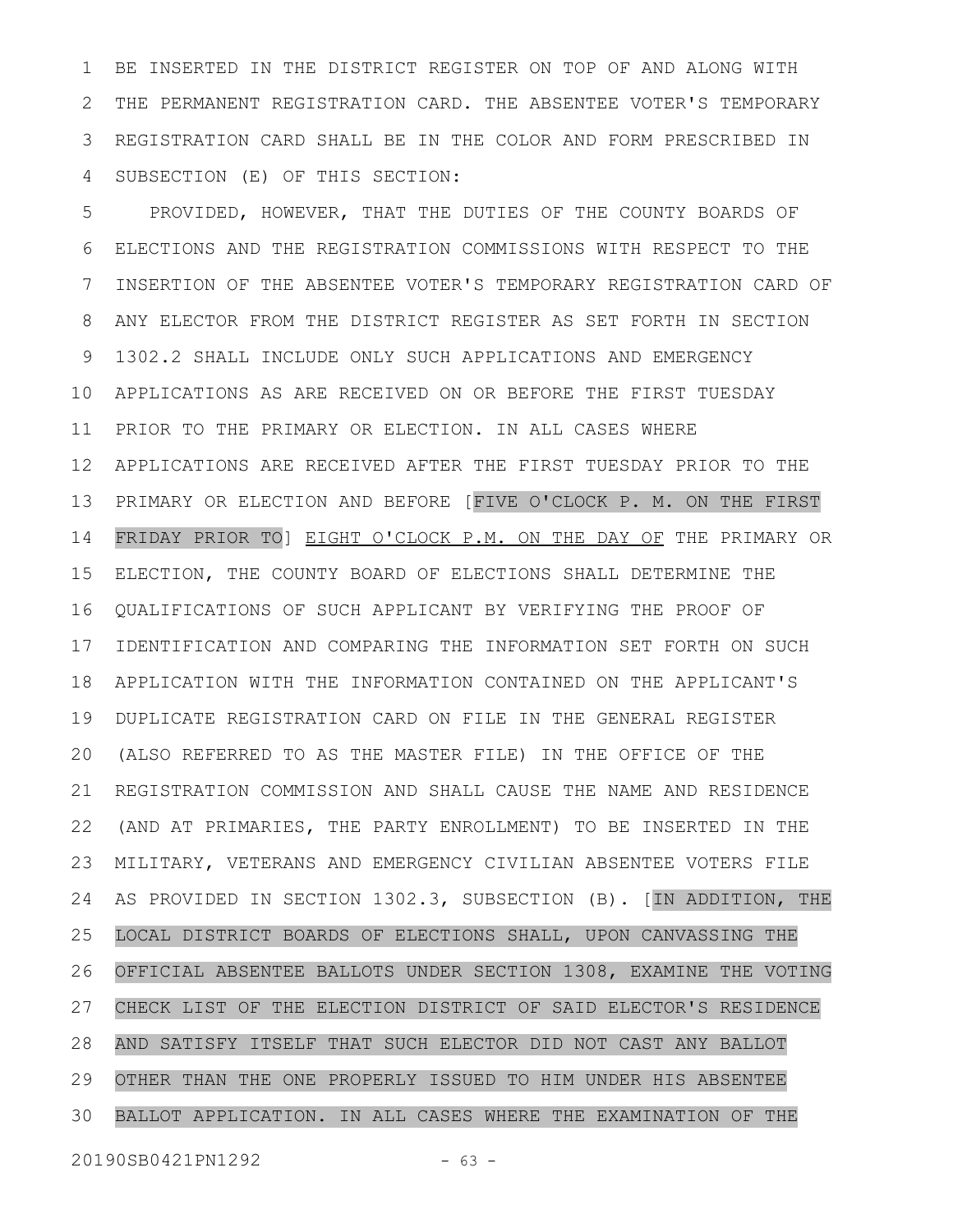LOCAL DISTRICT BOARD OF ELECTIONS DISCLOSES THAT AN ELECTOR DID VOTE A BALLOT OTHER THAN THE ONE PROPERLY ISSUED TO HIM UNDER THE ABSENTEE BALLOT APPLICATION, THE LOCAL DISTRICT BOARD OF ELECTIONS SHALL THEREUPON CANCEL SAID ABSENTEE BALLOT AND SAID ELECTOR SHALL BE SUBJECT TO THE PENALTIES AS HEREINAFTER SET FORTH.] 1 2 3 4 5 6

(D) IN THE EVENT THAT ANY APPLICATION FOR AN OFFICIAL ABSENTEE BALLOT IS NOT APPROVED BY THE COUNTY BOARD OF ELECTIONS, THE ELECTOR SHALL BE NOTIFIED IMMEDIATELY TO THAT EFFECT WITH A STATEMENT BY THE COUNTY BOARD OF THE REASONS FOR THE DISAPPROVAL. FOR THOSE APPLICANTS WHOSE PROOF OF IDENTIFICATION WAS NOT PROVIDED WITH THE APPLICATION OR COULD NOT BE VERIFIED BY THE BOARD, THE BOARD SHALL SEND NOTICE TO THE ELECTOR WITH THE ABSENTEE BALLOT REQUIRING THE ELECTOR TO PROVIDE PROOF OF IDENTIFICATION WITH THE ABSENTEE BALLOT OR THE BALLOT WILL NOT BE COUNTED. 7 8 9 10 11 12 13 14 15 16

(E) THE ABSENTEE VOTER'S TEMPORARY REGISTRATION CARD SHALL BE IN DUPLICATE AND THE SAME SIZE AS THE PERMANENT REGISTRATION CARD, IN A DIFFERENT AND CONTRASTING COLOR TO THE PERMANENT REGISTRATION CARD AND SHALL CONTAIN THE ABSENTEE VOTER'S NAME AND ADDRESS AND SHALL CONSPICUOUSLY CONTAIN THE WORDS "ABSENTEE VOTER." [SUCH CARD SHALL ALSO CONTAIN THE AFFIDAVIT REQUIRED BY SUBSECTION (B) OF SECTION 1306.] 17 18 19 20 21 22 23

(F) NOTWITHSTANDING THE PROVISIONS OF THIS SECTION, A QUALIFIED ABSENTEE ELECTOR SHALL NOT BE REQUIRED TO PROVIDE PROOF OF IDENTIFICATION IF THE ELECTOR IS ENTITLED TO VOTE BY ABSENTEE BALLOT UNDER THE UNIFORMED AND OVERSEAS CITIZENS ABSENTEE VOTING ACT (PUBLIC LAW 99-410, 100 STAT. 924) OR BY AN 28 ALTERNATIVE BALLOT UNDER THE VOTING ACCESSIBILITY FOR THE 29 ELDERLY AND HANDICAPPED ACT (PUBLIC LAW 98-435, 98 STAT. 1678). 3024 25 26 27

20190SB0421PN1292 - 64 -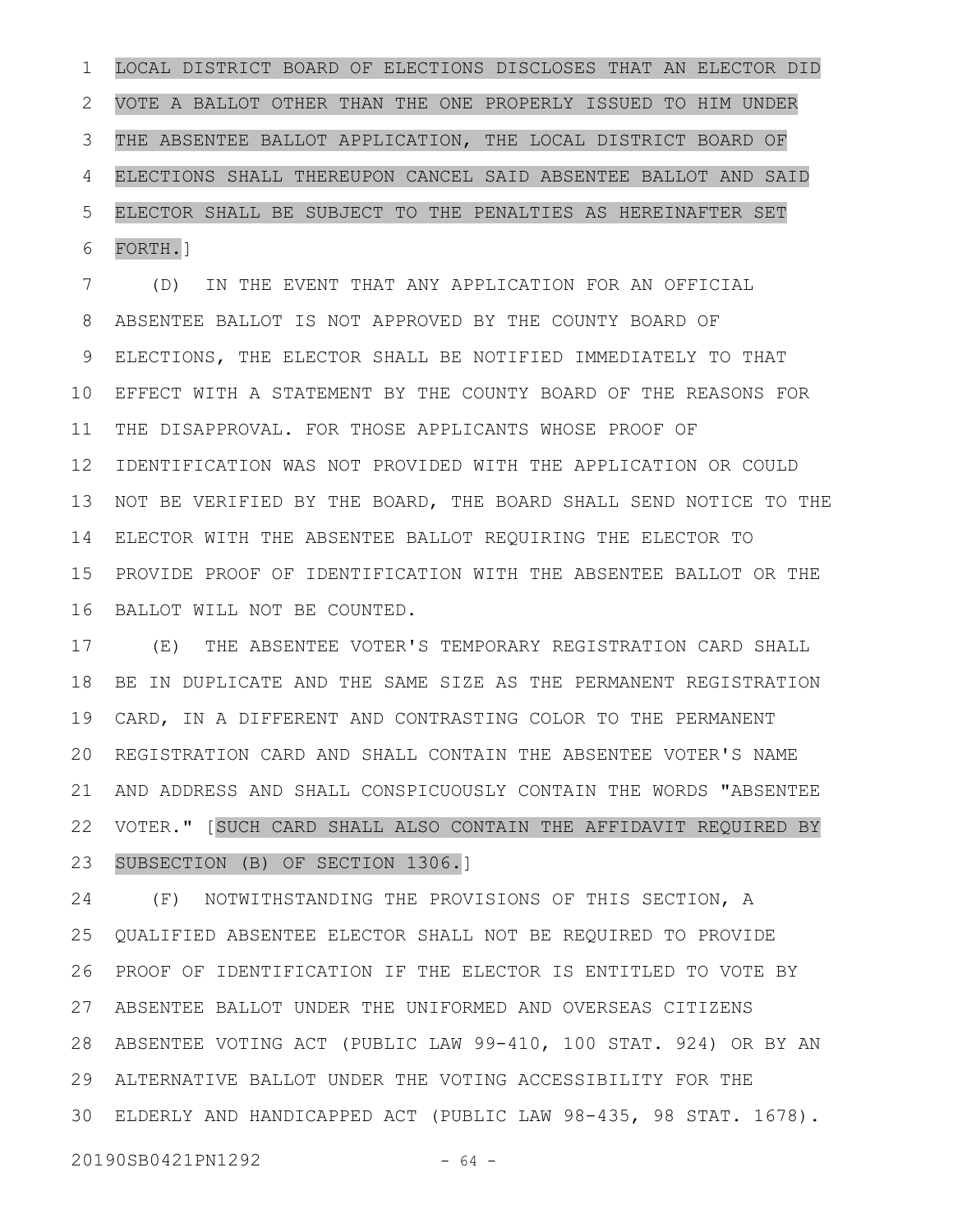SECTION 1302.3. ABSENTEE AND MAIL-IN ELECTORS FILES AND LISTS.--(A) THE COUNTY BOARD OF ELECTIONS SHALL MAINTAIN AT ITS OFFICE A FILE CONTAINING THE DUPLICATE ABSENTEE VOTER'S TEMPORARY REGISTRATION CARDS OF EVERY REGISTERED ELECTOR TO WHOM AN ABSENTEE BALLOT HAS BEEN SENT. SUCH DUPLICATE ABSENTEE VOTER'S TEMPORARY REGISTRATION CARDS SHALL BE FILED BY ELECTION DISTRICTS AND WITHIN EACH ELECTION DISTRICT IN EXACT ALPHABETICAL ORDER AND INDEXED. THE REGISTRATION CARDS AND THE REGISTRATION CARDS UNDER SECTION 1302.3-D SO FILED SHALL 10 CONSTITUTE THE REGISTERED ABSENTEE AND MAIL-IN VOTERS FILE FOR THE PRIMARY OR ELECTION OF (DATE OF PRIMARY OR ELECTION) AND SHALL BE KEPT ON FILE FOR A PERIOD COMMENCING THE TUESDAY PRIOR TO THE DAY OF THE PRIMARY OR ELECTION UNTIL THE DAY FOLLOWING THE PRIMARY OR ELECTION OR THE DAY THE COUNTY BOARD OF ELECTIONS CERTIFIES THE RETURNS OF THE PRIMARY OR ELECTION, WHICHEVER DATE IS LATER. SUCH FILE SHALL BE OPEN TO PUBLIC INSPECTION AT ALL TIMES SUBJECT TO REASONABLE SAFEGUARDS, RULES AND REGULATIONS. \* \* \* 1 2 3 4 5 6 7 8 9 11 12 13 14 15 16 17 18

(C) NOT LESS THAN FIVE DAYS PRECEDING THE ELECTION, THE CHIEF CLERK SHALL PREPARE A LIST FOR EACH ELECTION DISTRICT SHOWING THE NAMES AND POST OFFICE ADDRESSES OF ALL VOTING RESIDENTS THEREOF TO WHOM OFFICIAL ABSENTEE OR MAIL-IN BALLOTS SHALL HAVE BEEN ISSUED. EACH SUCH LIST SHALL BE PREPARED IN DUPLICATE, SHALL BE HEADED "PERSONS IN (GIVE IDENTITY OF ELECTION DISTRICT) TO WHOM ABSENTEE OR MAIL-IN BALLOTS HAVE BEEN ISSUED FOR THE ELECTION OF (DATE OF ELECTION)," AND SHALL BE SIGNED BY HIM NOT LESS THAN FOUR DAYS PRECEDING THE ELECTION. HE SHALL POST THE ORIGINAL OF EACH SUCH LIST IN A CONSPICUOUS PLACE 28 IN THE OFFICE OF THE COUNTY ELECTION BOARD AND SEE THAT IT IS KEPT SO POSTED UNTIL THE CLOSE OF THE POLLS ON ELECTION DAY. HE 3019 20 21 22 23 24 25 26 27 29

20190SB0421PN1292 - 65 -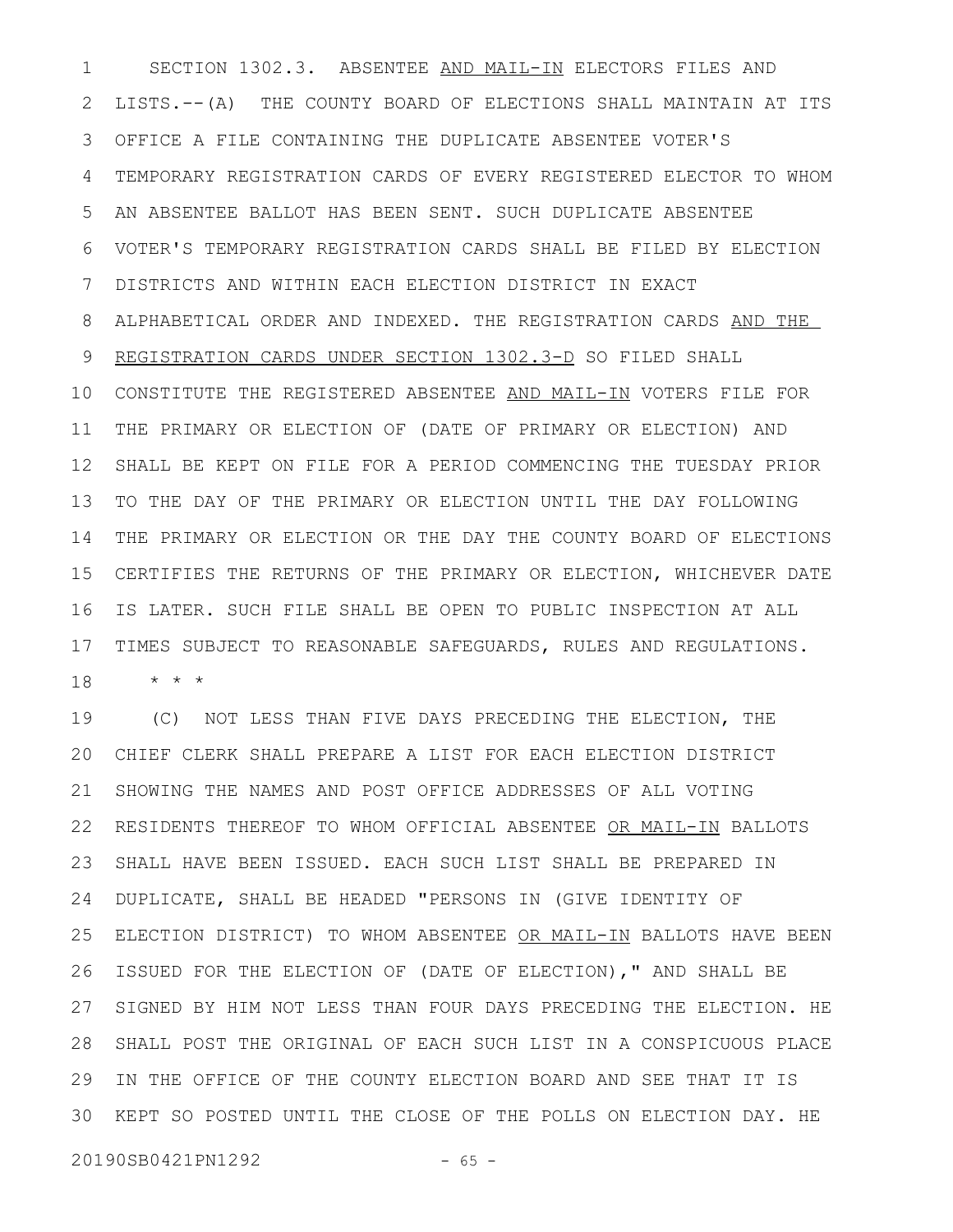SHALL CAUSE THE DUPLICATE OF EACH SUCH LIST TO BE DELIVERED TO THE JUDGE OF ELECTION IN THE ELECTION DISTRICT IN THE SAME MANNER AND AT THE SAME TIME AS ARE PROVIDED IN THIS ACT FOR THE DELIVERY OF OTHER ELECTION SUPPLIES, AND IT SHALL BE THE DUTY OF SUCH JUDGE OF ELECTION TO POST SUCH DUPLICATE LIST IN A CONSPICUOUS PLACE WITHIN THE POLLING PLACE OF HIS DISTRICT AND SEE THAT IT IS KEPT SO POSTED THROUGHOUT THE TIME THAT THE POLLS ARE OPEN. UPON WRITTEN REQUEST, HE SHALL FURNISH A COPY OF SUCH LIST TO ANY CANDIDATE OR PARTY COUNTY CHAIRMAN. 1 2 3 4 5 6 7 8 9

SECTION 1303. OFFICIAL ABSENTEE VOTERS BALLOTS.--\* \* \* (D) IN CASES WHERE THERE IS NOT TIME TO PRINT ON SAID BALLOTS THE NAMES OF THE VARIOUS CANDIDATES, THE COUNTY BOARD OF ELECTIONS SHALL PRINT SPECIAL WRITE-IN ABSENTEE BALLOTS WHICH SHALL BE IN SUBSTANTIALLY THE FORM OF OTHER OFFICIAL ABSENTEE BALLOTS EXCEPT THAT SUCH SPECIAL WRITE-IN ABSENTEE BALLOTS SHALL CONTAIN BLANK SPACES ONLY UNDER THE TITLES OF SUCH OFFICES IN WHICH ELECTORS MAY INSERT, BY WRITING OR STAMPING, THE NAMES OF THE CANDIDATES FOR WHOM THEY DESIRE TO VOTE, AND IN SUCH CASES THE COUNTY BOARD OF ELECTIONS SHALL FURNISH TO ELECTORS LISTS CONTAINING THE NAMES OF ALL THE CANDIDATES NAMED IN NOMINATION PETITIONS OR WHO HAVE BEEN REGULARLY NOMINATED UNDER THE PROVISIONS OF THIS ACT, FOR THE USE OF SUCH ELECTORS IN PREPARING THEIR BALLOTS. SPECIAL WRITE-IN ABSENTEE BALLOTS ALSO SHALL INCLUDE ALL CONSTITUTIONAL AMENDMENTS AND OTHER QUESTIONS TO BE VOTED ON BY THE ELECTORS. 10 11 12 13 14 15 16 17 18 19 20 21 22 23 24 25

(E) THE OFFICIAL ABSENTEE VOTER BALLOT SHALL STATE THAT A VOTER WHO RECEIVES AN ABSENTEE BALLOT PURSUANT TO SECTION 1301 AND WHOSE BALLOT IS NOT TIMELY RECEIVED AND WHO, ON ELECTION DAY, IS CAPABLE OF VOTING AT THE APPROPRIATE POLLING PLACE [MUST VOID THE ABSENTEE BALLOT AND VOTE IN THE NORMAL MANNER AT THE 26 27 28 29 30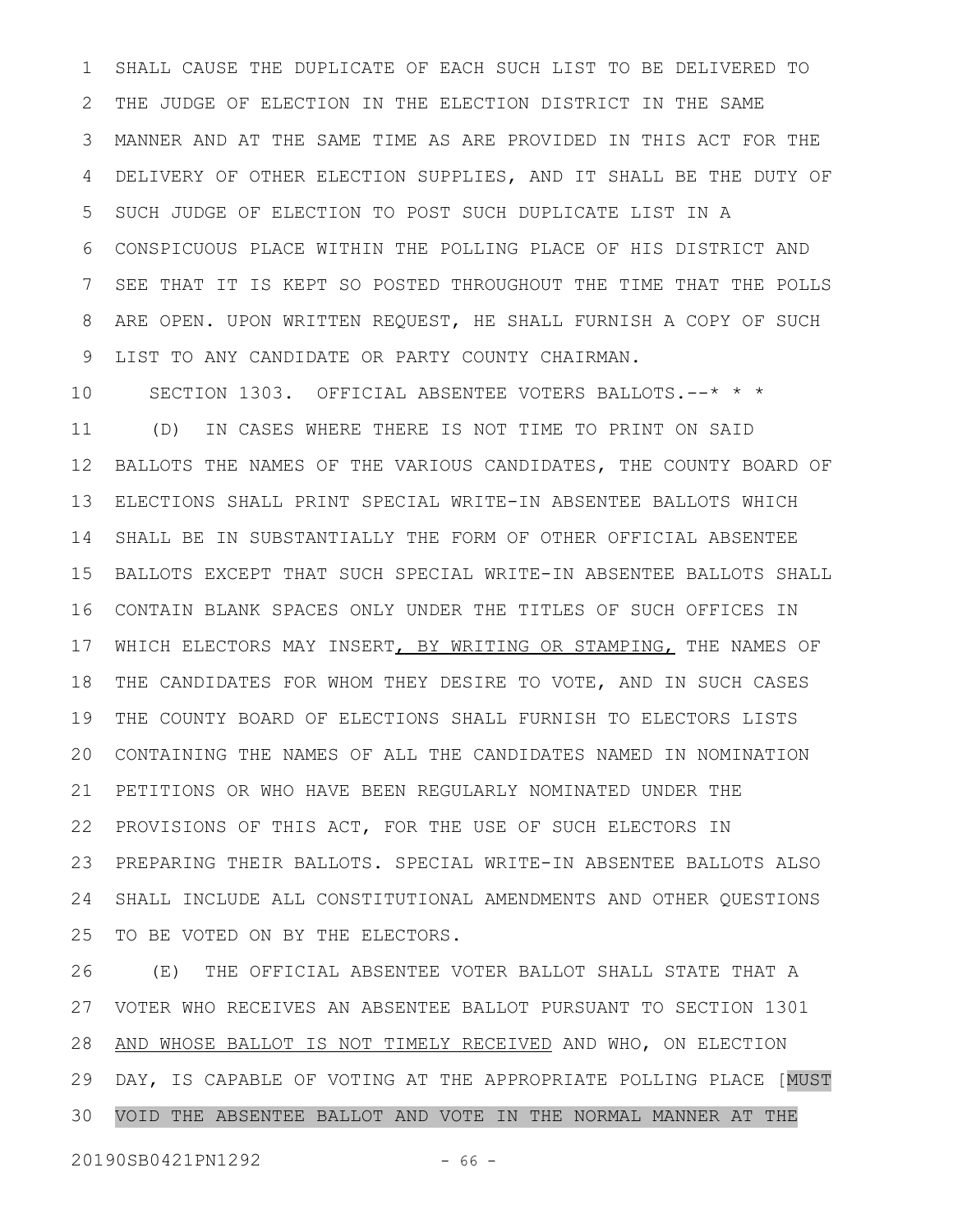APPROPRIATE VOTING PLACE] MAY ONLY VOTE ON ELECTION DAY BY 1

PROVISIONAL BALLOT. 2

SECTION 1305. DELIVERING OR MAILING BALLOTS.-- 3

\* \* \* 4

(B) (1) THE COUNTY BOARD OF ELECTIONS UPON RECEIPT AND APPROVAL OF AN APPLICATION FILED BY ANY ELECTOR QUALIFIED IN ACCORDANCE WITH THE PROVISIONS OF SECTION 1301, SUBSECTIONS (I) TO (L), INCLUSIVE, SHALL COMMENCE TO DELIVER OR MAIL OFFICIAL ABSENTEE BALLOTS [ON] AS SOON AS A BALLOT IS CERTIFIED AND THE BALLOTS ARE AVAILABLE. WHILE ANY PROCEEDING IS PENDING IN A FEDERAL OR STATE COURT WHICH WOULD AFFECT THE CONTENTS OF ANY BALLOT, THE COUNTY BOARD OF ELECTIONS MAY AWAIT A RESOLUTION OF THAT PROCEEDING BUT IN ANY EVENT, SHALL COMMENCE TO DELIVER OR MAIL OFFICIAL ABSENTEE BALLOTS NOT LATER THAN THE SECOND TUESDAY PRIOR TO THE PRIMARY OR ELECTION. FOR THOSE APPLICANTS WHOSE PROOF OF IDENTIFICATION WAS NOT PROVIDED WITH THE APPLICATION OR COULD NOT BE VERIFIED BY THE BOARD, THE BOARD SHALL SEND THE NOTICE REQUIRED UNDER SECTION 1302.2(D) WITH THE ABSENTEE BALLOT. AS ADDITIONAL APPLICATIONS ARE RECEIVED AND APPROVED AFTER THE TIME THAT THE COUNTY BOARD OF ELECTIONS BEGINS DELIVERING OR MAILING OFFICIAL ABSENTEE AND MAIL-IN BALLOTS, THE BOARD SHALL DELIVER OR MAIL OFFICIAL ABSENTEE BALLOTS TO SUCH ADDITIONAL ELECTORS WITHIN FORTY-EIGHT HOURS. (2) NOTWITHSTANDING ANY OTHER PROVISIONS OF THIS ACT AND NOTWITHSTANDING THE INCLUSION OF A MAILING ADDRESS ON AN ABSENTEE OR MAIL-IN BALLOT APPLICATION, A VOTER WHO PRESENTS THE VOTER'S OWN APPLICATION FOR AN ABSENTEE OR MAIL-IN BALLOT WITHIN THE OFFICE OF THE COUNTY BOARD OF ELECTIONS DURING REGULAR BUSINESS HOURS MAY REQUEST TO RECEIVE THE VOTER'S ABSENTEE OR 30 MAIL-IN BALLOT WHILE THE VOTER IS AT THE OFFICE. THIS REQUEST 5 6 7 8 9 10 11 12 13 14 15 16 17 18 19 20 21 22 23 24 25 26 27 28 29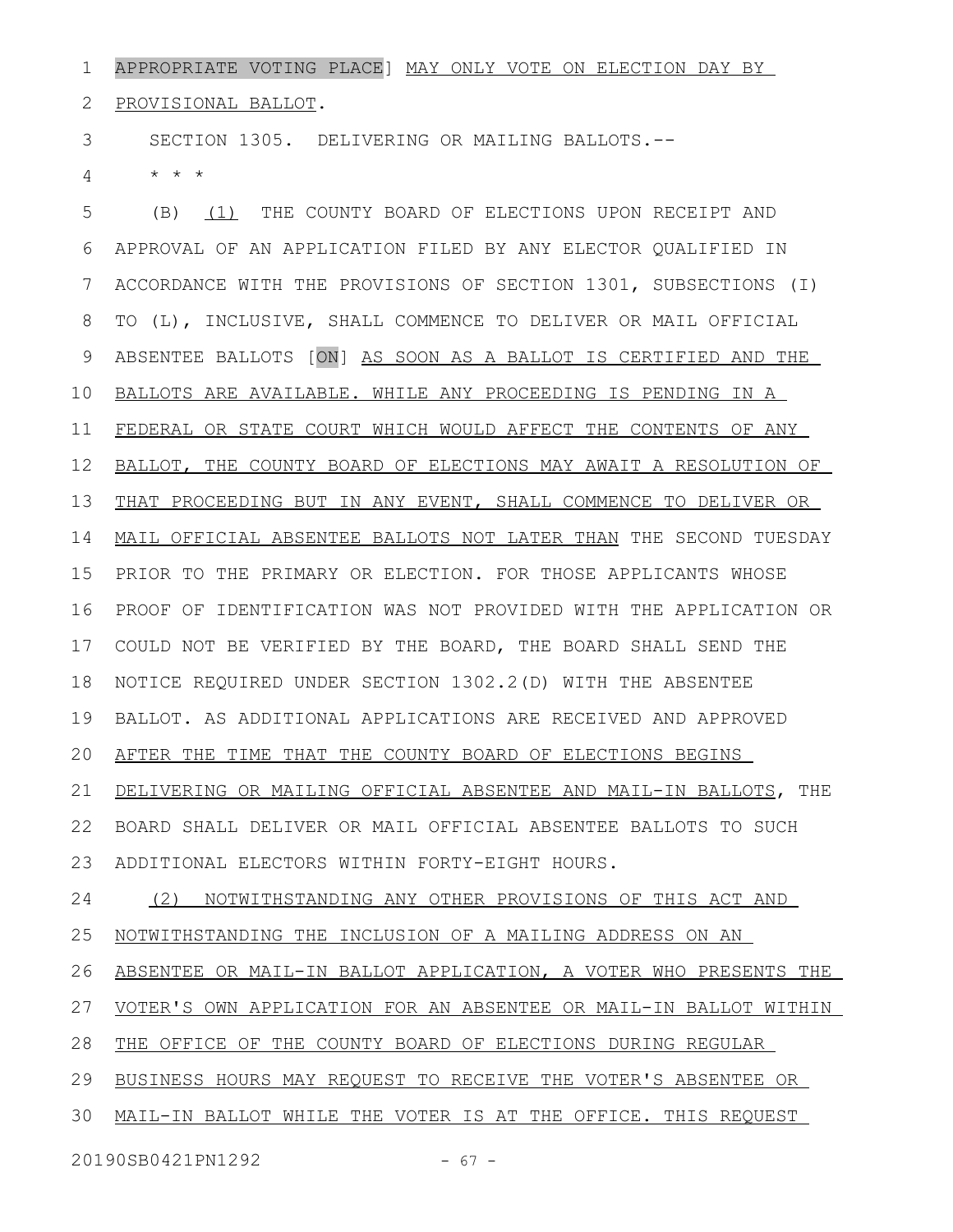MAY BE MADE ORALLY OR IN WRITING. UPON PRESENTATION OF THE APPLICATION AND THE MAKING OF THE REQUEST AND UPON APPROVAL UNDER SECTIONS 1302.2 AND 1302.2-D, THE COUNTY BOARD OF ELECTIONS SHALL PROMPTLY PRESENT THE VOTER WITH THE VOTER'S ABSENTEE OR MAIL-IN BALLOT. IF A VOTER PRESENTS THE VOTER'S APPLICATION WITHIN THE COUNTY BOARD OF ELECTIONS' OFFICE IN ACCORDANCE WITH THIS SECTION, A COUNTY BOARD OF ELECTIONS MAY NOT DENY THE VOTER'S REQUEST TO HAVE THE BALLOT PRESENTED TO THE VOTER WHILE THE VOTER IS AT THE OFFICE UNLESS THERE IS A BONA FIDE OBJECTION TO THE ABSENTEE OR MAIL-IN BALLOT APPLICATION. \* \* \* SECTION 6. SECTION 1306(A)(1) AND (B) OF THE ACT ARE AMENDED AND THE SECTION IS AMENDED BY ADDING A SUBSECTION TO READ: SECTION 1306. VOTING BY ABSENTEE ELECTORS.--(A) EXCEPT AS PROVIDED IN PARAGRAPHS  $[(1),]$   $(2)$  AND  $(3)$ , AT ANY TIME AFTER RECEIVING AN OFFICIAL ABSENTEE BALLOT, BUT ON OR BEFORE [FIVE O'CLOCK P.M. ON THE FRIDAY PRIOR TO] EIGHT O'CLOCK P.M. THE DAY OF THE PRIMARY OR ELECTION, THE ELECTOR SHALL, IN SECRET, PROCEED TO MARK THE BALLOT ONLY IN BLACK LEAD PENCIL, INDELIBLE PENCIL OR BLUE, BLACK OR BLUE-BLACK INK, IN FOUNTAIN PEN OR BALL POINT PEN, AND THEN FOLD THE BALLOT, ENCLOSE AND SECURELY SEAL THE SAME IN THE ENVELOPE ON WHICH IS PRINTED, STAMPED OR ENDORSED "OFFICIAL ABSENTEE BALLOT." [(1) ANY ELECTOR WHO SUBMITS AN EMERGENCY APPLICATION AND RECEIVES AN ABSENTEE BALLOT IN ACCORDANCE WITH SECTION 1 2 3 4 5 6 7 8 9 10 11 12 13 14 15 16 17 18 19 20 21 22 23 24 25

1302.1(A.2) OR (C) SHALL MARK THE BALLOT ON OR BEFORE EIGHT O'CLOCK P.M. ON THE DAY OF THE PRIMARY OR ELECTION. THIS 26 27

ENVELOPE SHALL THEN BE PLACED IN THE SECOND ONE, ON WHICH IS PRINTED THE FORM OF DECLARATION OF THE ELECTOR, AND THE ADDRESS OF THE ELECTOR'S COUNTY BOARD OF ELECTION AND THE LOCAL ELECTION 28 29 30

20190SB0421PN1292 - 68 -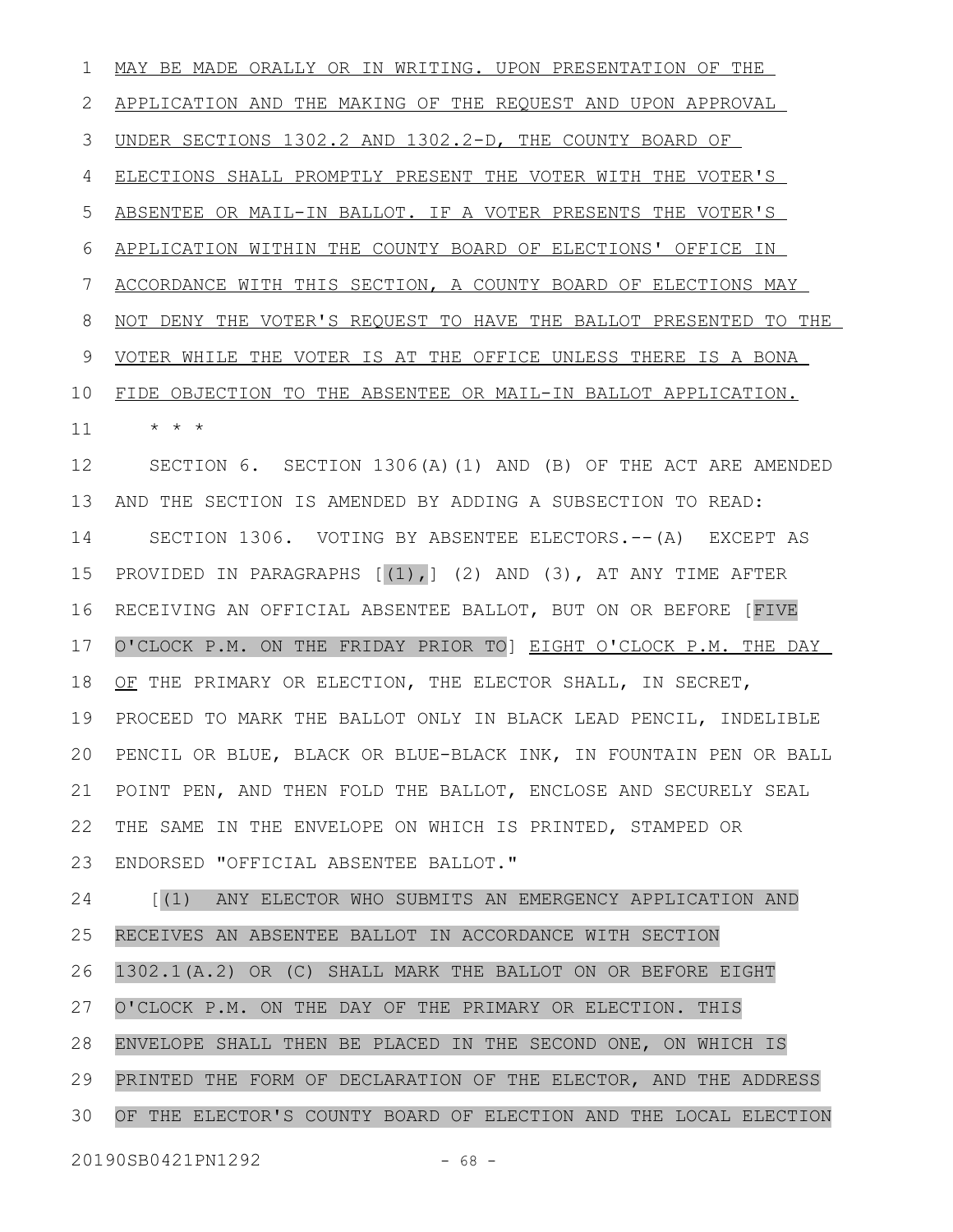DISTRICT OF THE ELECTOR. THE ELECTOR SHALL THEN FILL OUT, DATE AND SIGN THE DECLARATION PRINTED ON SUCH ENVELOPE. SUCH ENVELOPE SHALL THEN BE SECURELY SEALED AND THE ELECTOR SHALL SEND SAME BY MAIL, POSTAGE PREPAID, EXCEPT WHERE FRANKED, OR DELIVER IT IN PERSON TO SAID COUNTY BOARD OF ELECTION.] 1 2 3 4 5

\* \* \* 6

(B) [IN THE EVENT THAT ANY SUCH ELECTOR, EXCEPTING AN ELECTOR IN MILITARY SERVICE OR ANY ELECTOR UNABLE TO GO TO HIS POLLING PLACE BECAUSE OF ILLNESS OR PHYSICAL DISABILITY, ENTITLED TO VOTE AN OFFICIAL ABSENTEE BALLOT SHALL BE IN THE MUNICIPALITY OF HIS RESIDENCE ON THE DAY FOR HOLDING THE PRIMARY OR ELECTION FOR WHICH THE BALLOT WAS ISSUED, OR IN THE EVENT ANY SUCH ELECTOR SHALL HAVE RECOVERED FROM HIS ILLNESS OR PHYSICAL DISABILITY SUFFICIENTLY TO PERMIT HIM TO PRESENT HIMSELF AT THE PROPER POLLING PLACE FOR THE PURPOSE OF CASTING HIS BALLOT, SUCH ABSENTEE BALLOT CAST BY SUCH ELECTOR SHALL, BE DECLARED VOID. ANY SUCH ELECTOR REFERRED TO IN THIS SUBSECTION, WHO IS WITHIN THE MUNICIPALITY OF HIS RESIDENCE, MUST PRESENT HIMSELF AT HIS POLLING PLACE AND SHALL BE PERMITTED TO VOTE UPON PRESENTING HIMSELF AT HIS REGULAR POLLING PLACE IN THE SAME MANNER AS HE COULD HAVE VOTED HAD HE NOT RECEIVED AN ABSENTEE BALLOT: PROVIDED, THAT SUCH ELECTOR HAS FIRST PRESENTED HIMSELF TO THE JUDGE OF ELECTIONS IN HIS LOCAL ELECTION DISTRICT AND SHALL HAVE SIGNED THE AFFIDAVIT ON THE ABSENTEE VOTER'S TEMPORARY REGISTRATION CARD, WHICH AFFIDAVIT SHALL BE IN SUBSTANTIALLY THE FOLLOWING FORM: 7 8 9 10 11 12 13 14 15 16 17 18 19 20 21 22 23 24 25 26

I HEREBY SWEAR THAT I AM A QUALIFIED REGISTERED ELECTOR WHO HAS OBTAINED AN ABSENTEE BALLOT, HOWEVER, I AM PRESENT IN THE MUNICIPALITY OF MY RESIDENCE AND PHYSICALLY ABLE TO PRESENT MYSELF AT MY POLLING PLACE AND THEREFORE REQUEST THAT MY 27 28 29 30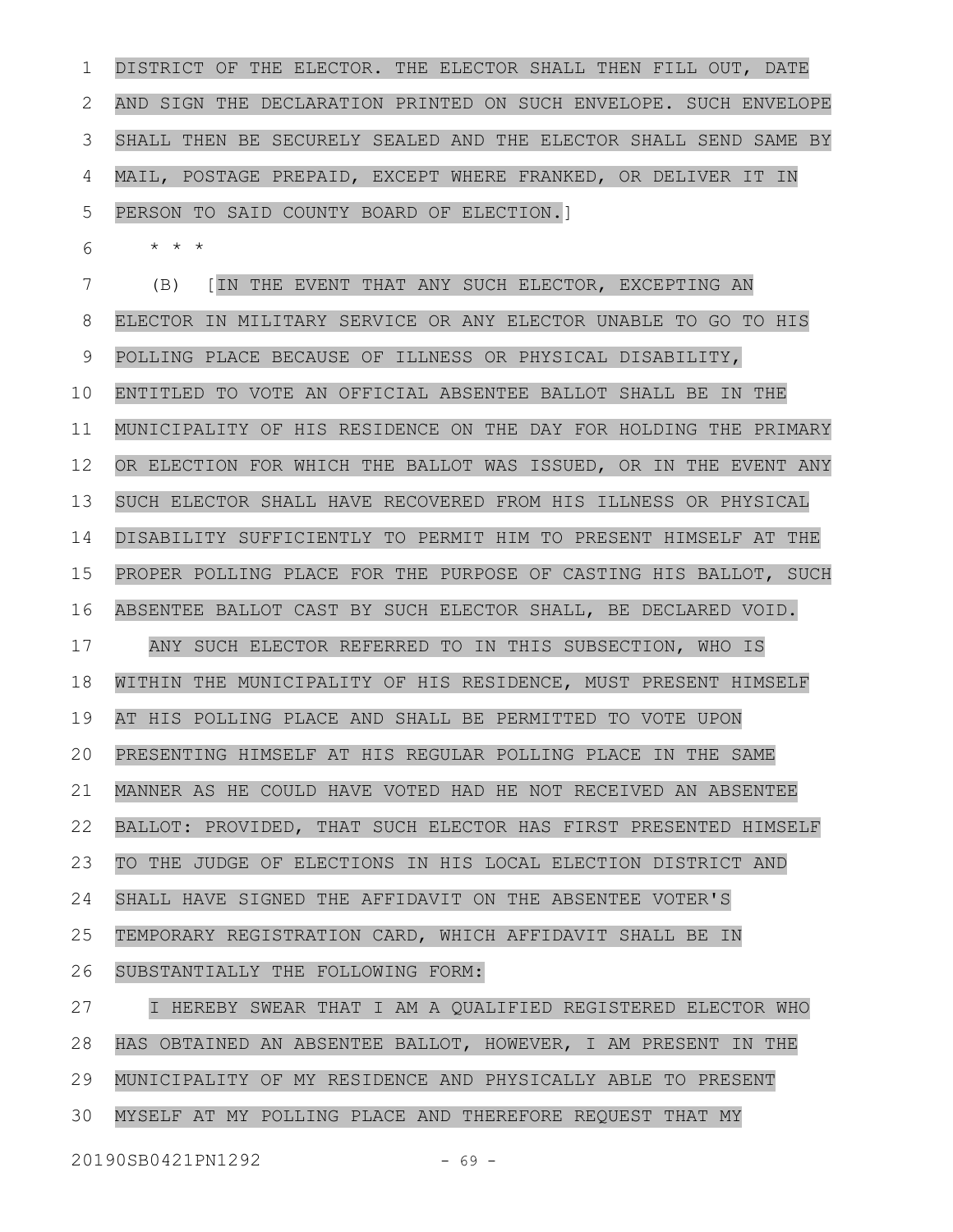| 1  | ABSENTEE BALLOT BE VOIDED.                                         |
|----|--------------------------------------------------------------------|
| 2  |                                                                    |
| 3  | (DATE)                                                             |
| 4  |                                                                    |
| 5  |                                                                    |
| 6  | (LOCAL JUDGE OF ELECTIONS)<br>(SIGNATURE OF ELECTOR)               |
| 7  | AN ELECTOR WHO HAS RECEIVED AN ABSENTEE BALLOT UNDER THE           |
| 8  | EMERGENCY APPLICATION PROVISIONS OF SECTION 1302.1, AND FOR        |
| 9  | WHOM, THEREFORE, NO TEMPORARY ABSENTEE VOTER'S REGISTRATION CARD   |
| 10 | IS IN THE DISTRICT REGISTER, SHALL SIGN THE AFOREMENTIONED         |
| 11 | AFFIDAVIT IN ANY CASE, WHICH THE LOCAL JUDGE OF ELECTIONS SHALL    |
| 12 | THEN CAUSE TO BE INSERTED IN THE DISTRICT REGISTER WITH THE        |
| 13 | ELECTOR'S PERMANENT REGISTRATION CARD.]                            |
| 14 | (1) ANY ELECTOR WHO RECEIVES AND VOTES AN ABSENTEE BALLOT          |
| 15 | PURSUANT TO SECTION 1301 SHALL NOT BE ELIGIBLE TO VOTE AT A        |
| 16 | POLLING PLACE ON ELECTION DAY. THE DISTRICT REGISTER AT EACH       |
| 17 | POLLING PLACE SHALL CLEARLY IDENTIFY ELECTORS WHO HAVE RECEIVED    |
| 18 | AND VOTED ABSENTEE BALLOTS AS INELIGIBLE TO VOTE AT THE POLLING    |
| 19 | PLACE, AND DISTRICT ELECTION OFFICERS SHALL NOT PERMIT ELECTORS    |
|    | 20 WHO VOTED AN ABSENTEE BALLOT TO VOTE AT THE POLLING PLACE.      |
| 21 | (2) AN ELECTOR WHO REQUESTS AN ABSENTEE BALLOT AND WHO IS          |
| 22 | NOT SHOWN ON THE DISTRICT REGISTER AS HAVING VOTED THE BALLOT      |
| 23 | MAY VOTE BY PROVISIONAL BALLOT UNDER SECTION 1210(A.4)(1).         |
| 24 | (C) EXCEPT AS PROVIDED UNDER 25 PA.C.S. § 3511 (RELATING TO        |
| 25 | RECEIPT OF VOTED BALLOT), A COMPLETED ABSENTEE BALLOT MUST BE      |
| 26 | RECEIVED IN THE OFFICE OF THE COUNTY BOARD OF ELECTIONS NO LATER   |
| 27 | THAN EIGHT O'CLOCK P.M. ON THE DAY OF THE PRIMARY OR ELECTION.     |
| 28 | SECTION 7. SECTIONS 1308 HEADING, (A), (B), $(B.1)$ , (D), $(E)$ , |
| 29 | $(F)$ , (G)(1), (2), (3), (4) AND (5) AND (H) AND 1309 OF THE ACT  |
| 30 | ARE AMENDED TO READ:                                               |
|    |                                                                    |

20190SB0421PN1292 - 70 -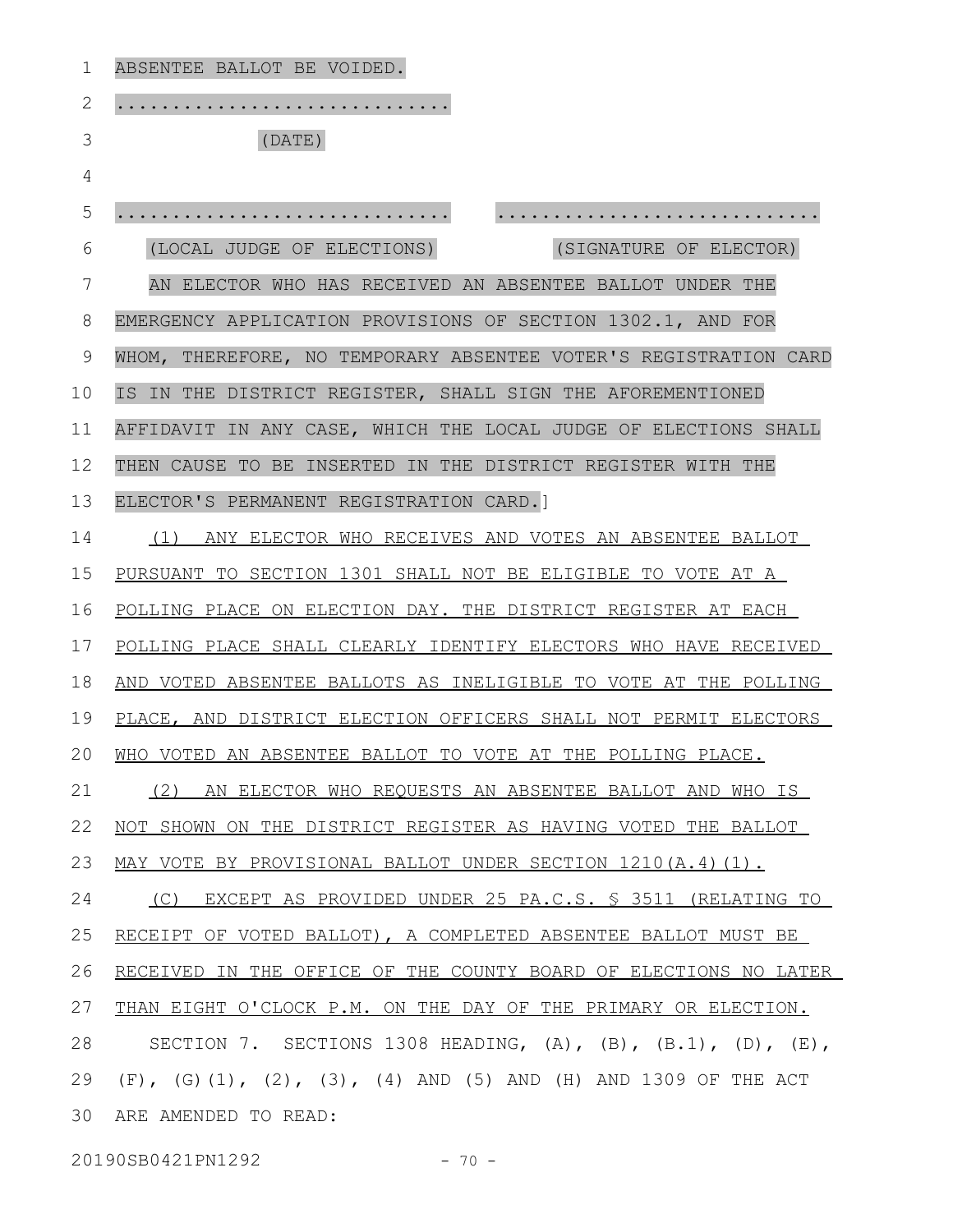SECTION 1308. CANVASSING OF OFFICIAL ABSENTEE BALLOTS AND MAIL-IN BALLOTS.--(A) THE COUNTY BOARDS OF ELECTION, UPON RECEIPT OF OFFICIAL ABSENTEE BALLOTS IN [SUCH] SEALED OFFICIAL ABSENTEE BALLOT ENVELOPES AS PROVIDED UNDER THIS ARTICLE AND MAIL-IN BALLOTS AS IN SEALED OFFICIAL MAIL-IN BALLOT ENVELOPES AS PROVIDED UNDER ARTICLE XIII-D, SHALL SAFELY KEEP THE [SAME] BALLOTS IN SEALED OR LOCKED CONTAINERS UNTIL THEY [DISTRIBUTE SAME TO THE APPROPRIATE LOCAL ELECTION DISTRICTS IN A MANNER PRESCRIBED BY THE SECRETARY OF THE COMMONWEALTH. EXCEPT AS PROVIDED IN SECTION 1302.1(A.2), THE COUNTY BOARD OF ELECTIONS SHALL THEN DISTRIBUTE THE ABSENTEE BALLOTS, UNOPENED, TO THE ABSENTEE VOTER'S RESPECTIVE ELECTION DISTRICT CONCURRENTLY WITH THE DISTRIBUTION OF THE OTHER ELECTION SUPPLIES. ABSENTEE BALLOTS SHALL BE CANVASSED IMMEDIATELY AND CONTINUOUSLY WITHOUT INTERRUPTION UNTIL COMPLETED AFTER THE CLOSE OF THE POLLS ON THE DAY OF THE ELECTION IN EACH ELECTION DISTRICT. THE RESULTS OF THE CANVASS OF THE ABSENTEE BALLOTS 1 2 3 4 5 6 7 8 9 10 11 12 13 14 15 16 17

SHALL THEN BE INCLUDED IN AND RETURNED TO THE COUNTY BOARD WITH 18

THE RETURNS OF THAT DISTRICT. EXCEPT AS PROVIDED IN SECTION 19

1302.1(A.2) AND SUBSECTION (G), NO ABSENTEE BALLOT SHALL BE 20

COUNTED WHICH IS RECEIVED IN THE OFFICE OF THE COUNTY BOARD OF 21

ELECTION LATER THAN FIVE O'CLOCK P.M. ON THE FRIDAY IMMEDIATELY 22

PRECEDING THE PRIMARY OR NOVEMBER ELECTION.] ARE TO BE CANVASSED 23

 BY THE COUNTY BOARD OF ELECTIONS. AN ABSENTEE BALLOT, WHETHER 24

ISSUED TO A CIVILIAN, MILITARY OR OTHER VOTER DURING THE REGULAR 25

OR EMERGENCY APPLICATION PERIOD, SHALL BE CANVASSED IN 26

ACCORDANCE WITH SUBSECTION (G). A MAIL-IN BALLOT SHALL BE 27

CANVASSED IN ACCORDANCE WITH SUBSECTION (G). 28

(B) WATCHERS SHALL BE PERMITTED TO BE PRESENT WHEN THE 30 ENVELOPES CONTAINING OFFICIAL ABSENTEE BALLOTS AND MAIL-IN 29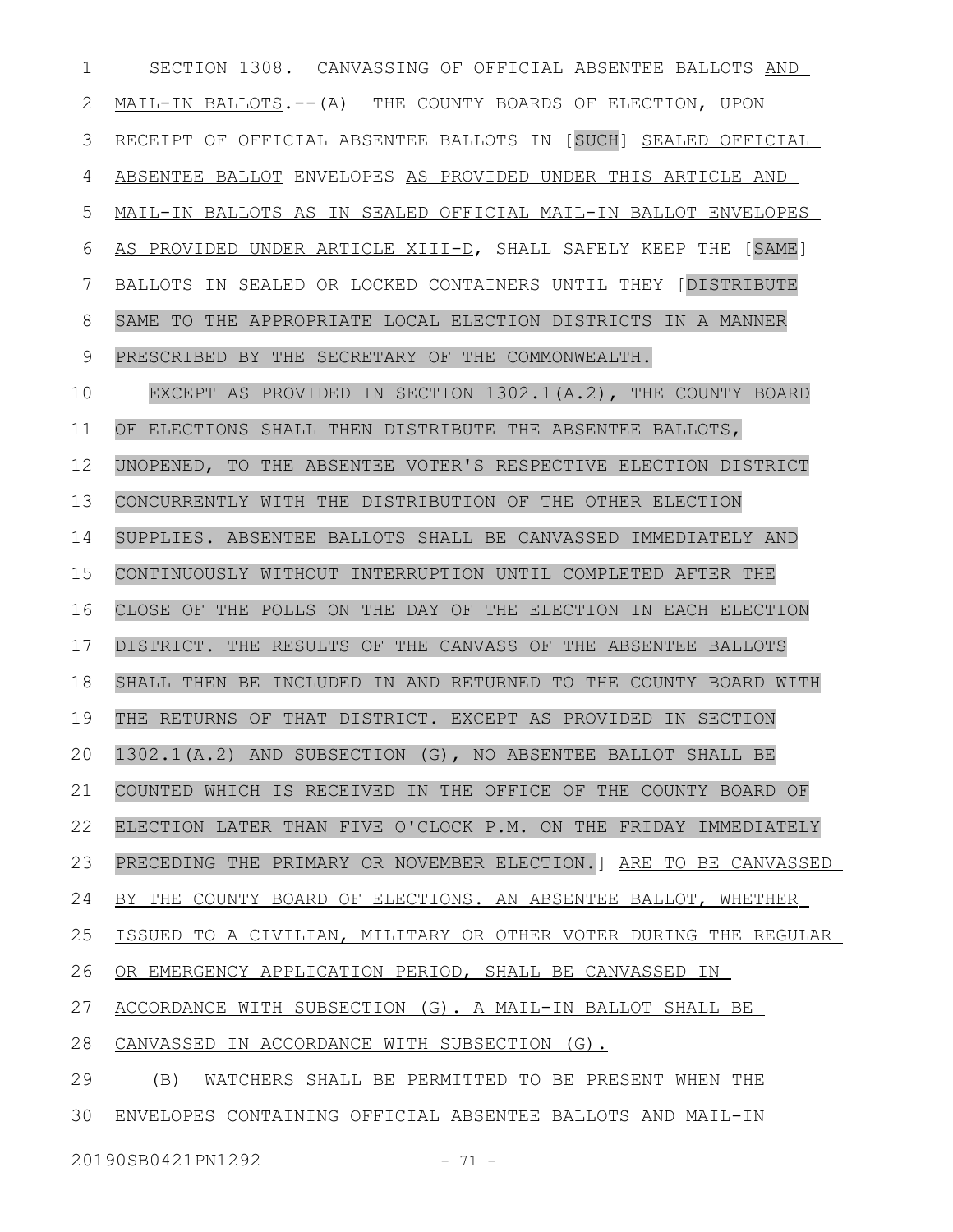BALLOTS ARE OPENED AND WHEN SUCH BALLOTS ARE COUNTED AND RECORDED. 1 2

[(B.1) IN ALL ELECTION DISTRICTS IN WHICH ELECTRONIC VOTING SYSTEMS ARE USED, ABSENTEE BALLOTS SHALL BE OPENED AT THE ELECTION DISTRICT, CHECKED FOR WRITE-IN VOTES IN ACCORDANCE WITH SECTION 1113-A AND THEN EITHER HAND-COUNTED OR COUNTED BY MEANS OF THE AUTOMATIC TABULATION EQUIPMENT, WHATEVER THE CASE MAY BE.] 3 4 5 6 7 8

(D) WHENEVER IT SHALL APPEAR BY DUE PROOF THAT ANY ABSENTEE ELECTOR OR MAIL-IN ELECTOR WHO HAS RETURNED HIS BALLOT IN ACCORDANCE WITH THE PROVISIONS OF THIS ACT HAS DIED PRIOR TO THE OPENING OF THE POLLS ON THE DAY OF THE PRIMARY OR ELECTION, THE BALLOT OF SUCH DECEASED ELECTOR SHALL BE REJECTED BY THE CANVASSERS BUT THE COUNTING OF THE BALLOT OF AN ABSENTEE ELECTOR OR A MAIL-IN ELECTOR THUS DECEASED SHALL NOT OF ITSELF INVALIDATE ANY NOMINATION OR ELECTION. 9 10 11 12 13 14 15 16

[(E) AT SUCH TIME THE LOCAL ELECTION BOARD SHALL THEN FURTHER EXAMINE THE DECLARATION ON EACH ENVELOPE NOT SO SET ASIDE AND SHALL COMPARE THE INFORMATION THEREON WITH THAT CONTAINED IN THE "REGISTERED ABSENTEE VOTERS FILE," THE ABSENTEE VOTERS' LIST AND THE "MILITARY VETERANS AND EMERGENCY CIVILIANS ABSENTEE VOTERS FILE." IF THE LOCAL ELECTION BOARD IS SATISFIED THAT THE DECLARATION IS SUFFICIENT AND THE INFORMATION CONTAINED IN THE "REGISTERED ABSENTEE VOTERS FILE," THE ABSENTEE VOTERS' LIST AND THE "MILITARY VETERANS AND EMERGENCY CIVILIANS ABSENTEE VOTERS FILE" VERIFIES HIS RIGHT TO VOTE, THE LOCAL ELECTION BOARD SHALL ANNOUNCE THE NAME OF THE ELECTOR AND SHALL GIVE ANY WATCHER PRESENT AN OPPORTUNITY TO CHALLENGE ANY ABSENTEE ELECTOR UPON THE GROUND OR GROUNDS (1) THAT THE ABSENTEE ELECTOR IS NOT A QUALIFIED ELECTOR; OR (2) THAT THE ABSENTEE ELECTOR WAS WITHIN 17 18 19 20 21 22 23 24 25 26 27 28 29 30

20190SB0421PN1292 - 72 -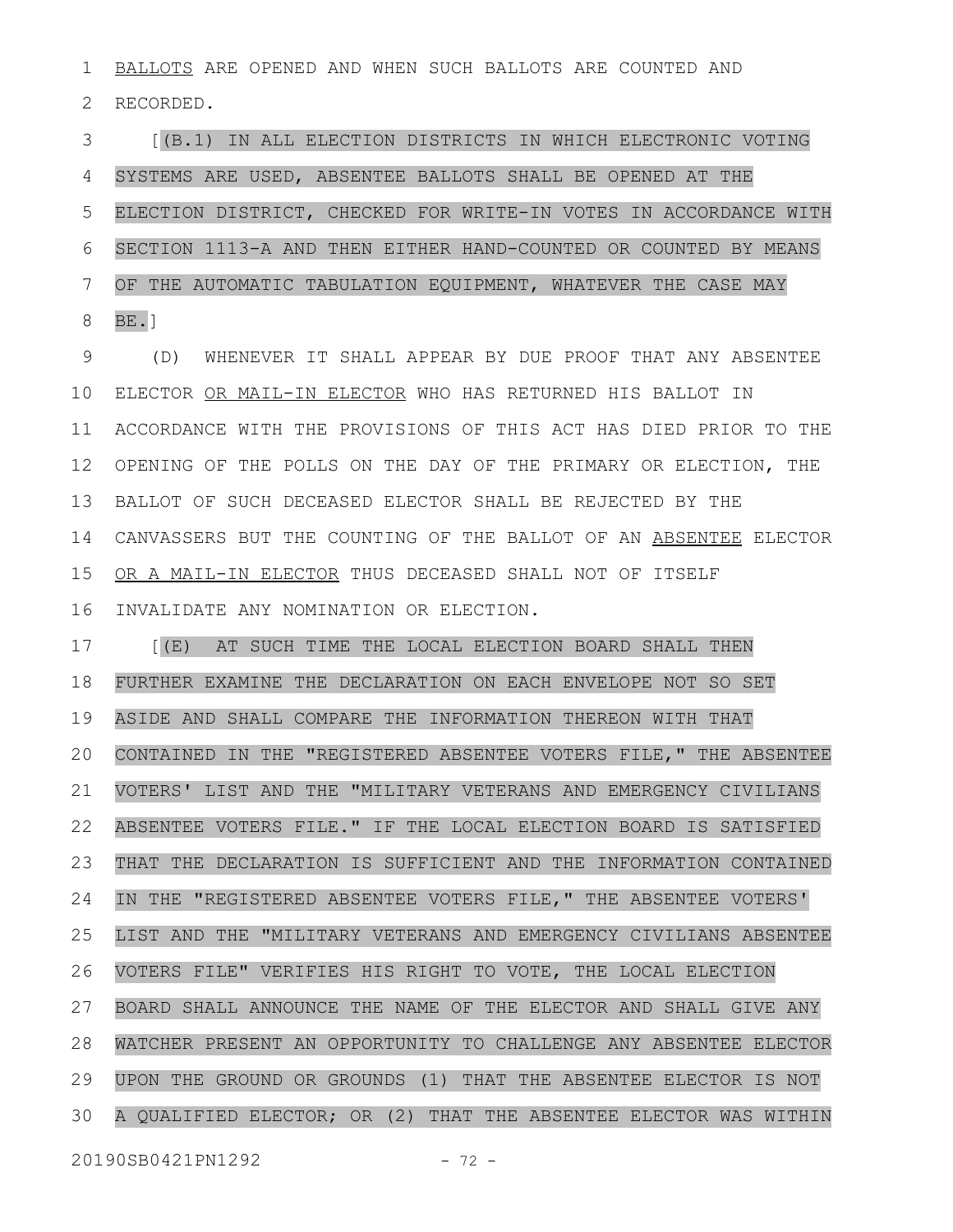THE MUNICIPALITY OF HIS RESIDENCE ON THE DAY OF THE PRIMARY OR ELECTION DURING THE PERIOD THE POLLS WERE OPEN, EXCEPT WHERE HE WAS IN MILITARY SERVICE OR EXCEPT IN THE CASE WHERE HIS BALLOT WAS OBTAINED FOR THE REASON THAT HE WAS UNABLE TO APPEAR PERSONALLY AT THE POLLING PLACE BECAUSE OF ILLNESS OR PHYSICAL DISABILITY; OR (3) THAT THE ABSENTEE ELECTOR WAS ABLE TO APPEAR PERSONALLY AT THE POLLING PLACE ON THE DAY OF THE PRIMARY OR ELECTION DURING THE PERIOD THE POLLS WERE OPEN IN THE CASE HIS BALLOT WAS OBTAINED FOR THE REASON THAT HE WAS UNABLE TO APPEAR PERSONALLY AT THE POLLING PLACE BECAUSE OF ILLNESS OR PHYSICAL DISABILITY. UPON CHALLENGE OF ANY ABSENTEE ELECTOR, AS SET FORTH HEREIN THE LOCAL ELECTION BOARD SHALL MARK "CHALLENGED" ON THE ENVELOPE TOGETHER WITH THE REASON OR REASONS THEREFOR, AND THE SAME SHALL BE SET ASIDE FOR RETURN TO THE COUNTY BOARD UNOPENED PENDING DECISION BY THE COUNTY BOARD AND SHALL NOT BE COUNTED. ALL ABSENTEE BALLOTS NOT CHALLENGED FOR ANY OF THE REASONS PROVIDED HEREIN SHALL BE COUNTED AND INCLUDED WITH THE GENERAL RETURN OF PAPER BALLOTS OR VOTING MACHINES, AS THE CASE MAY BE AS FOLLOWS. THEREUPON, THE LOCAL ELECTION BOARD SHALL OPEN THE ENVELOPE OF EVERY UNCHALLENGED ABSENTEE ELECTOR IN SUCH MANNER AS NOT TO DESTROY THE DECLARATION EXECUTED THEREON. ALL OF SUCH ENVELOPES ON WHICH ARE PRINTED, STAMPED OR ENDORSED THE WORDS "OFFICIAL ABSENTEE BALLOT" SHALL BE PLACED IN ONE OR MORE DEPOSITORIES AT ONE TIME AND SAID DEPOSITORY OR DEPOSITORIES WELL SHAKEN AND THE ENVELOPES MIXED BEFORE ANY ENVELOPE IS TAKEN THEREFROM. IF ANY OF THESE ENVELOPES SHALL CONTAIN ANY EXTRANEOUS MARKS OR IDENTIFYING SYMBOLS OTHER THAN THE WORDS "OFFICIAL ABSENTEE BALLOT," THE ENVELOPES AND THE BALLOTS CONTAINED THEREIN SHALL BE SET ASIDE AND DECLARED VOID. THE LOCAL ELECTION BOARD SHALL THEN BREAK THE SEALS OF SUCH 1 2 3 4 5 6 7 8 9 10 11 12 13 14 15 16 17 18 19 20 21 22 23 24 25 26 27 28 29 30

20190SB0421PN1292 - 73 -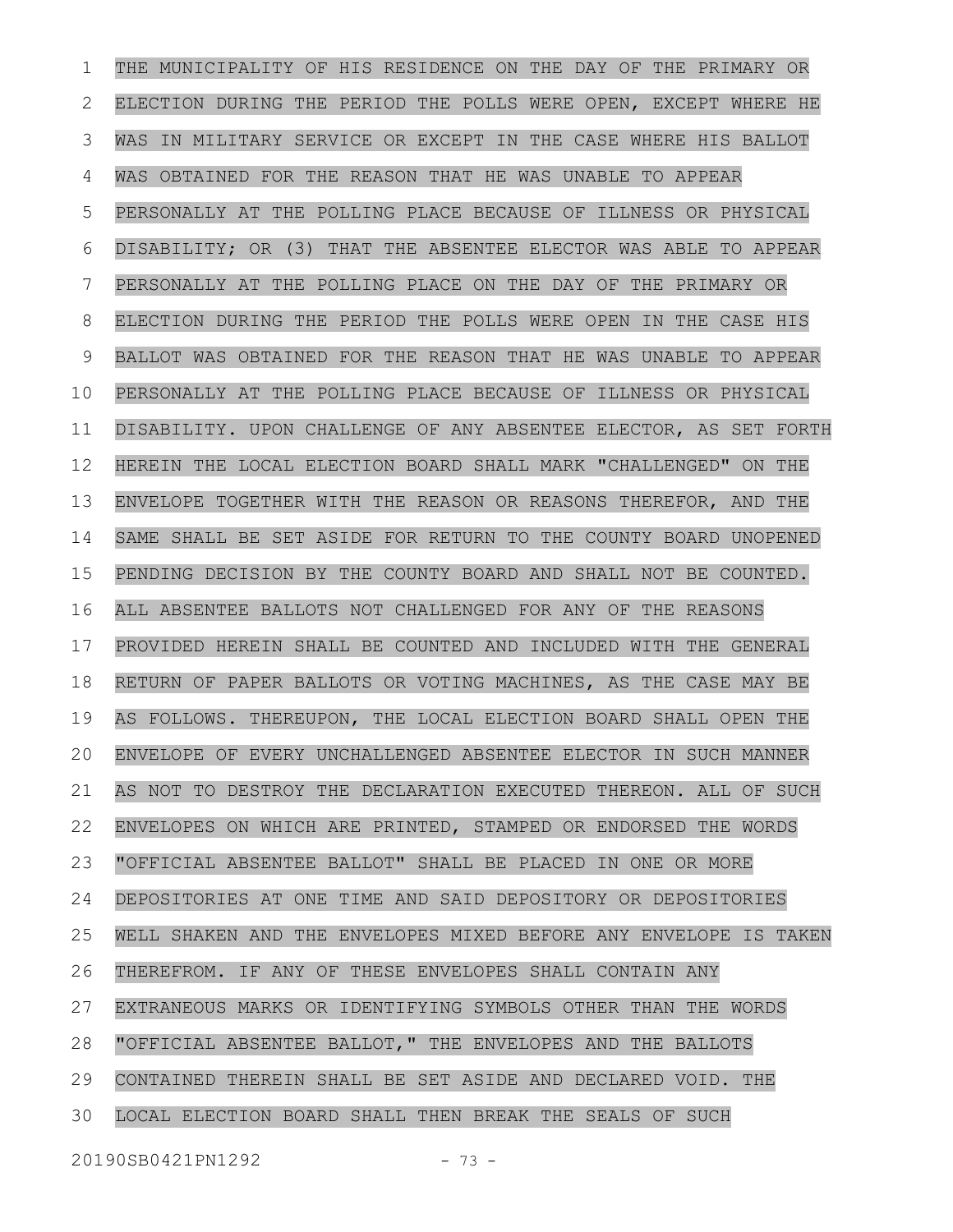ENVELOPES, REMOVE THE BALLOTS AND RECORD THE VOTES IN THE SAME MANNER AS DISTRICT ELECTION OFFICERS ARE REQUIRED TO RECORD VOTES. WITH RESPECT TO THE CHALLENGED BALLOTS, THEY SHALL BE RETURNED TO THE COUNTY BOARD WITH THE RETURNS OF THE LOCAL ELECTION DISTRICT WHERE THEY SHALL BE PLACED UNOPENED IN A SECURE, SAFE AND SEALED CONTAINER IN THE CUSTODY OF THE COUNTY BOARD UNTIL IT SHALL FIX A TIME AND PLACE FOR A FORMAL HEARING OF ALL SUCH CHALLENGES AND NOTICE SHALL BE GIVEN WHERE POSSIBLE TO ALL ABSENTEE ELECTORS THUS CHALLENGED AND TO EVERY ATTORNEY, WATCHER OR CANDIDATE WHO MADE SUCH CHALLENGE. THE TIME FOR THE HEARING SHALL NOT BE LATER THAN SEVEN (7) DAYS AFTER THE DATE OF SAID CHALLENGE. ON THE DAY FIXED FOR SAID HEARING, THE COUNTY BOARD SHALL PROCEED WITHOUT DELAY TO HEAR SAID CHALLENGES AND, IN HEARING THE TESTIMONY, THE COUNTY BOARD SHALL NOT BE BOUND BY TECHNICAL RULES OF EVIDENCE. THE TESTIMONY PRESENTED SHALL BE STENOGRAPHICALLY RECORDED AND MADE PART OF THE RECORD OF THE HEARING. THE DECISION OF THE COUNTY BOARD IN UPHOLDING OR DISMISSING ANY CHALLENGE MAY BE REVIEWED BY THE COURT OF COMMON PLEAS OF THE COUNTY UPON A PETITION FILED BY ANY PERSON AGGRIEVED BY THE DECISION OF THE COUNTY BOARD. SUCH APPEAL SHALL BE TAKEN, WITHIN TWO (2) DAYS AFTER SUCH DECISION SHALL HAVE BEEN MADE, WHETHER REDUCED TO WRITING OR NOT, TO THE COURT OF COMMON PLEAS SETTING FORTH THE OBJECTIONS TO THE COUNTY BOARD'S DECISION AND PRAYING FOR AN ORDER REVERSING SAME. PENDING THE FINAL DETERMINATION OF ALL APPEALS, THE COUNTY BOARD SHALL SUSPEND ANY ACTION IN CANVASSING AND COMPUTING ALL CHALLENGED BALLOTS IRRESPECTIVE OF WHETHER OR NOT APPEAL WAS TAKEN FROM THE COUNTY BOARD'S DECISION. UPON COMPLETION OF THE COMPUTATION OF THE RETURNS OF THE COUNTY, THE VOTES CAST UPON THE CHALLENGED OFFICIAL ABSENTEE BALLOTS SHALL BE ADDED TO THE OTHER VOTES CAST 1 2 3 4 5 6 7 8 9 10 11 12 13 14 15 16 17 18 19 20 21 22 23 24 25 26 27 28 29 30

20190SB0421PN1292 - 74 -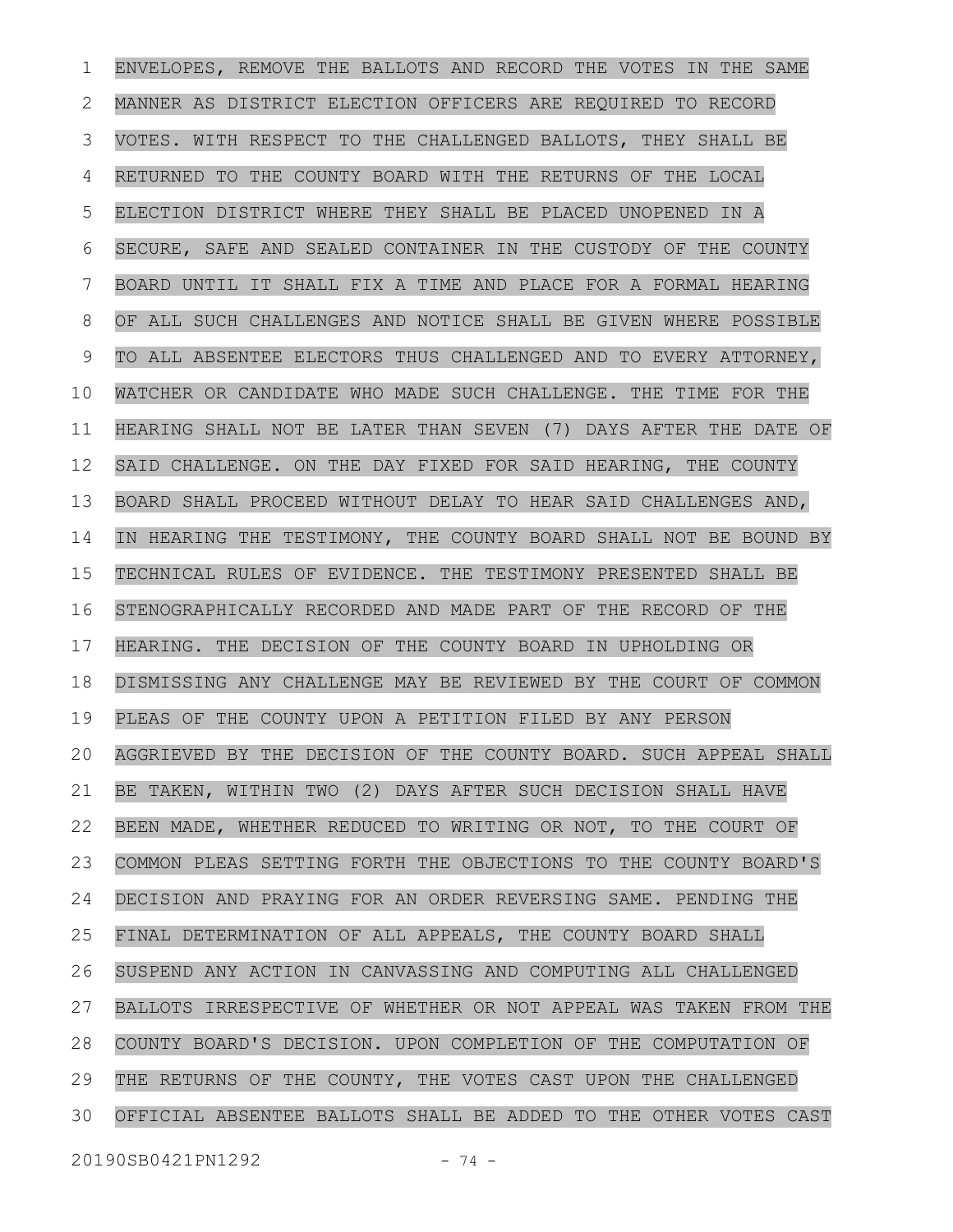## WITHIN THE COUNTY.] 1

(F) ANY PERSON CHALLENGING AN APPLICATION FOR AN ABSENTEE BALLOT [OR], AN ABSENTEE BALLOT, AN APPLICATION FOR A MAIL-IN BALLOT OR A MAIL-IN BALLOT FOR ANY OF THE REASONS PROVIDED IN THIS ACT SHALL DEPOSIT THE SUM OF TEN DOLLARS (\$10.00) IN CASH WITH THE [LOCAL ELECTION] COUNTY BOARD, [IN CASES OF CHALLENGES MADE TO THE LOCAL ELECTION BOARD AND WITH THE COUNTY BOARD IN CASES OF CHALLENGES MADE TO THE COUNTY BOARD FOR WHICH HE SHALL BE ISSUED A RECEIPT FOR EACH CHALLENGE MADE,] WHICH SUM SHALL ONLY BE REFUNDED IF THE CHALLENGE IS SUSTAINED OR IF THE CHALLENGE IS WITHDRAWN WITHIN FIVE (5) DAYS AFTER THE PRIMARY OR ELECTION. IF THE CHALLENGE IS DISMISSED BY ANY LAWFUL ORDER THEN THE DEPOSIT SHALL BE FORFEITED. [ALL DEPOSIT MONEY RECEIVED BY THE LOCAL ELECTION BOARD SHALL BE TURNED OVER TO THE COUNTY BOARD SIMULTANEOUSLY WITH THE RETURN OF THE CHALLENGED BALLOTS.] THE COUNTY BOARD SHALL DEPOSIT ALL DEPOSIT MONEY IN THE GENERAL FUND OF THE COUNTY. NOTICE OF THE REQUIREMENTS OF SUBSECTION (B) OF SECTION 1306 SHALL BE PRINTED ON THE ENVELOPE FOR THE ABSENTEE BALLOT OR 2 3 4 5 6 7 8 9 10 11 12 13 14 15 16 17 18 19

MAIL-IN BALLOT. 20

(G) (1) (I) AN ABSENTEE BALLOT CAST BY ANY ABSENTEE ELECTOR AS DEFINED IN SECTION 1301(A), (B), (C), (D), (E), (F), (G) AND (H) [WHICH IS RECEIVED IN THE OFFICE OF THE COUNTY BOARD OF ELECTIONS AFTER FIVE O'CLOCK P.M. ON THE FRIDAY IMMEDIATELY PRECEDING THE ELECTION AND NO LATER THAN FIVE O'CLOCK P.M. ON THE SEVENTH DAY FOLLOWING AN ELECTION] SHALL BE CANVASSED IN ACCORDANCE WITH THIS SUBSECTION IF [THE ABSENTEE BALLOT IS POSTMARKED NO LATER THAN THE DAY IMMEDIATELY PRECEDING THE ELECTION.] THE BALLOT IS CAST, SUBMITTED AND RECEIVED IN ACCORDANCE WITH THE PROVISIONS OF 25 PA.C.S. CH. 35 (RELATING TO 21 22 23 24 25 26 27 28 29 30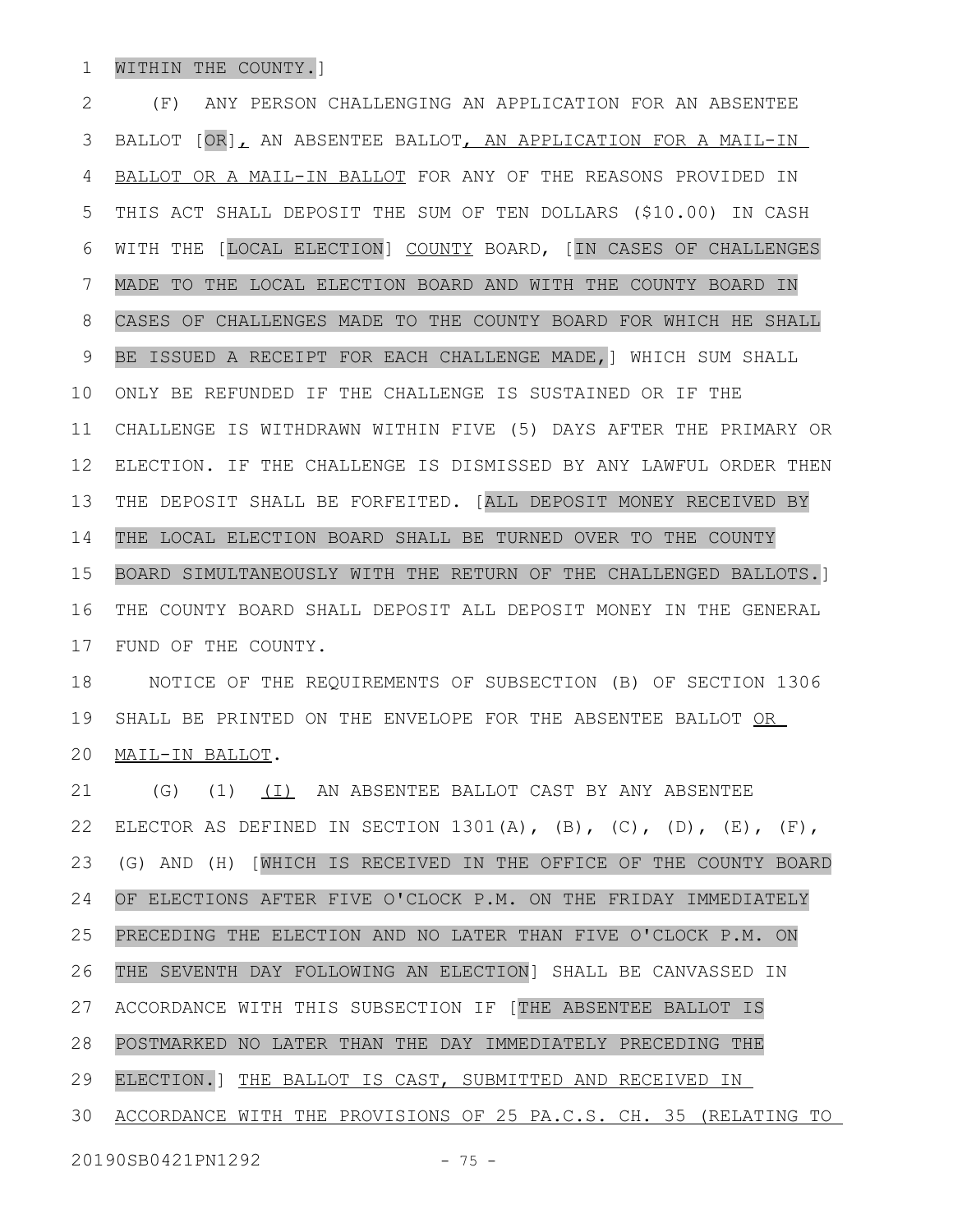UNIFORM MILITARY AND OVERSEAS VOTERS). 1

(II) AN ABSENTEE BALLOT CAST BY ANY ABSENTEE ELECTOR AS DEFINED IN SECTION  $1301(I)$ ,  $(J)$ ,  $(K)$ ,  $(L)$ ,  $(M)$  AND  $(N)$ , AN ABSENTEE BALLOT UNDER SECTION 1302(A.3) OR A MAIL-IN BALLOT CAST BY A MAIL-IN ELECTOR SHALL BE CANVASSED IN ACCORDANCE WITH THIS SUBSECTION IF THE ABSENTEE BALLOT OR MAIL-IN BALLOT IS RECEIVED IN THE OFFICE OF THE COUNTY BOARD OF ELECTIONS NO LATER THAN EIGHT O'CLOCK P.M. ON THE DAY OF THE PRIMARY OR ELECTION. (2) THE COUNTY BOARD OF ELECTIONS SHALL MEET [ON THE EIGHTH DAY FOLLOWING THE ELECTION TO CANVASS] NO EARLIER THAN THE CLOSE OF POLLS ON THE DAY OF THE ELECTION AND NO LATER THAN THE THIRD DAY FOLLOWING THE ELECTION TO BEGIN CANVASSING THE ABSENTEE BALLOTS AND MAIL-IN BALLOTS RECEIVED UNDER THIS SUBSECTION AND SUBSECTION (H)(2). THE CANVASS SHALL CONTINUE THROUGH THE EIGHTH DAY FOLLOWING THE ELECTION. ONE AUTHORIZED REPRESENTATIVE OF EACH CANDIDATE IN AN ELECTION AND ONE REPRESENTATIVE FROM EACH POLITICAL PARTY SHALL BE PERMITTED TO REMAIN IN THE ROOM IN WHICH THE ABSENTEE BALLOTS AND MAIL-IN BALLOTS ARE CANVASSED. REPRESENTATIVES SHALL BE PERMITTED TO CHALLENGE ANY ABSENTEE ELECTOR OR MAIL-IN ELECTOR IN ACCORDANCE WITH THE PROVISIONS OF PARAGRAPH (3). 2 3 4 5 6 7 8 9 10 11 12 13 14 15 16 17 18 19 20 21

(3) WHEN THE COUNTY BOARD MEETS TO CANVASS ABSENTEE BALLOTS AND MAIL-IN BALLOTS UNDER PARAGRAPH (2), THE BOARD SHALL EXAMINE THE DECLARATION ON THE ENVELOPE OF EACH BALLOT NOT SET ASIDE UNDER SUBSECTION (D) AND SHALL COMPARE THE INFORMATION THEREON WITH THAT CONTAINED IN THE "REGISTERED ABSENTEE AND MAIL-IN 27 VOTERS FILE, " THE ABSENTEE VOTERS' LIST AND/OR THE "MILITARY VETERANS AND EMERGENCY CIVILIANS ABSENTEE VOTERS FILE," 28 WHICHEVER IS APPLICABLE. IF THE COUNTY BOARD HAS VERIFIED THE 29 30 PROOF OF IDENTIFICATION AS REQUIRED UNDER THIS ACT AND IS 22 23 24 25 26

20190SB0421PN1292 - 76 -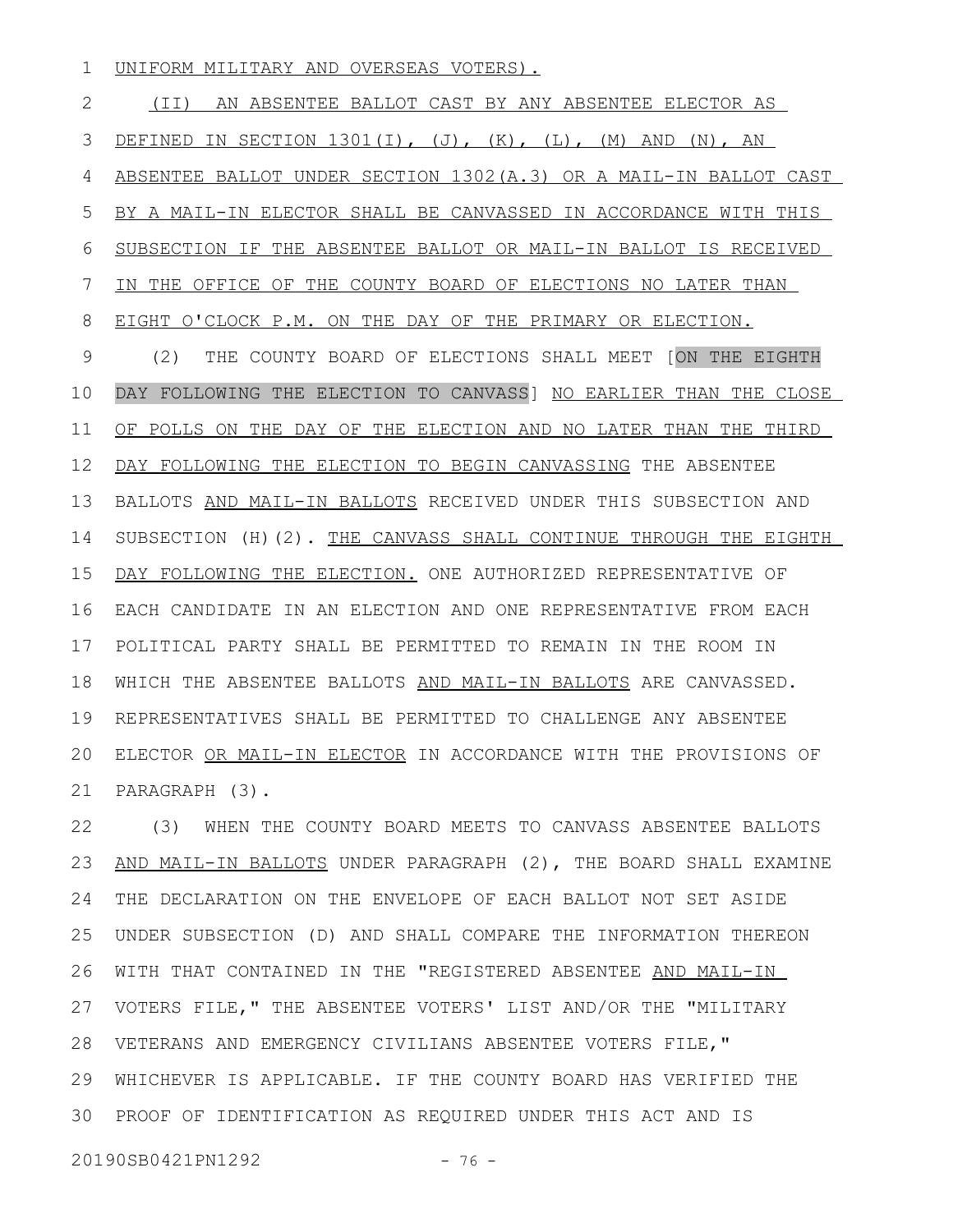SATISFIED THAT THE DECLARATION IS SUFFICIENT AND THE INFORMATION CONTAINED IN THE "REGISTERED ABSENTEE AND MAIL-IN VOTERS FILE," THE ABSENTEE VOTERS' LIST AND/OR THE "MILITARY VETERANS AND EMERGENCY CIVILIANS ABSENTEE VOTERS FILE" VERIFIES HIS RIGHT TO VOTE, THE COUNTY BOARD SHALL ANNOUNCE THE NAME OF THE ELECTOR AND SHALL GIVE ANY CANDIDATE REPRESENTATIVE OR PARTY REPRESENTATIVE PRESENT AN OPPORTUNITY TO CHALLENGE ANY ABSENTEE ELECTOR UPON THE GROUND OR GROUNDS: (I) THAT THE ABSENTEE ELECTOR OR MAIL-IN ELECTOR IS NOT A QUALIFIED ELECTOR; OR (II) THAT THE ABSENTEE ELECTOR WAS WITHIN THE MUNICIPALITY OF HIS RESIDENCE ON THE DAY OF THE PRIMARY OR ELECTION DURING THE PERIOD THE POLLS WERE OPEN, EXCEPT WHERE HE WAS IN THE MILITARY SERVICE OR EXCEPT IN THE CASE WHERE HIS BALLOT WAS OBTAINED FOR THE REASON THAT HE WAS UNABLE TO APPEAR PERSONALLY AT THE POLLING PLACE BECAUSE OF ILLNESS OR PHYSICAL DISABILITY; OR (III) THAT THE ABSENTEE ELECTOR WAS ABLE TO APPEAR PERSONALLY AT THE POLLING PLACE ON THE DAY OF THE PRIMARY OR ELECTION DURING THE PERIOD THE POLLS WERE OPEN IN THE CASE HIS BALLOT WAS OBTAINED FOR THE REASON THAT HE WAS UNABLE TO APPEAR PERSONALLY AT THE POLLING PLACE BECAUSE OF ILLNESS OR PHYSICAL DISABILITY. 20 UPON CHALLENGE OF ANY ABSENTEE ELECTOR, AS SET FORTH HEREIN, THE BOARD SHALL MARK "CHALLENGED" ON THE ENVELOPE TOGETHER WITH THE REASONS THEREFOR, AND THE SAME SHALL BE SET ASIDE UNOPENED PENDING FINAL DETERMINATION OF THE CHALLENGE ACCORDING TO THE PROCEDURE DESCRIBED IN PARAGRAPH (5). 1 2 3 4 5 6 7 8 9 10 11 12 13 14 15 16 17 18 19 21 22 23 24 25

(4) ALL ABSENTEE BALLOTS AND MAIL-IN BALLOTS NOT CHALLENGED FOR ANY OF THE REASONS PROVIDED IN PARAGRAPH (3) SHALL BE COUNTED AND INCLUDED WITH THE RETURNS OF THE APPLICABLE ELECTION 28 DISTRICT AS FOLLOWS[.]: 26 27 29

(I) THE COUNTY BOARD SHALL OPEN THE ENVELOPE OF EVERY 20190SB0421PN1292 - 77 -30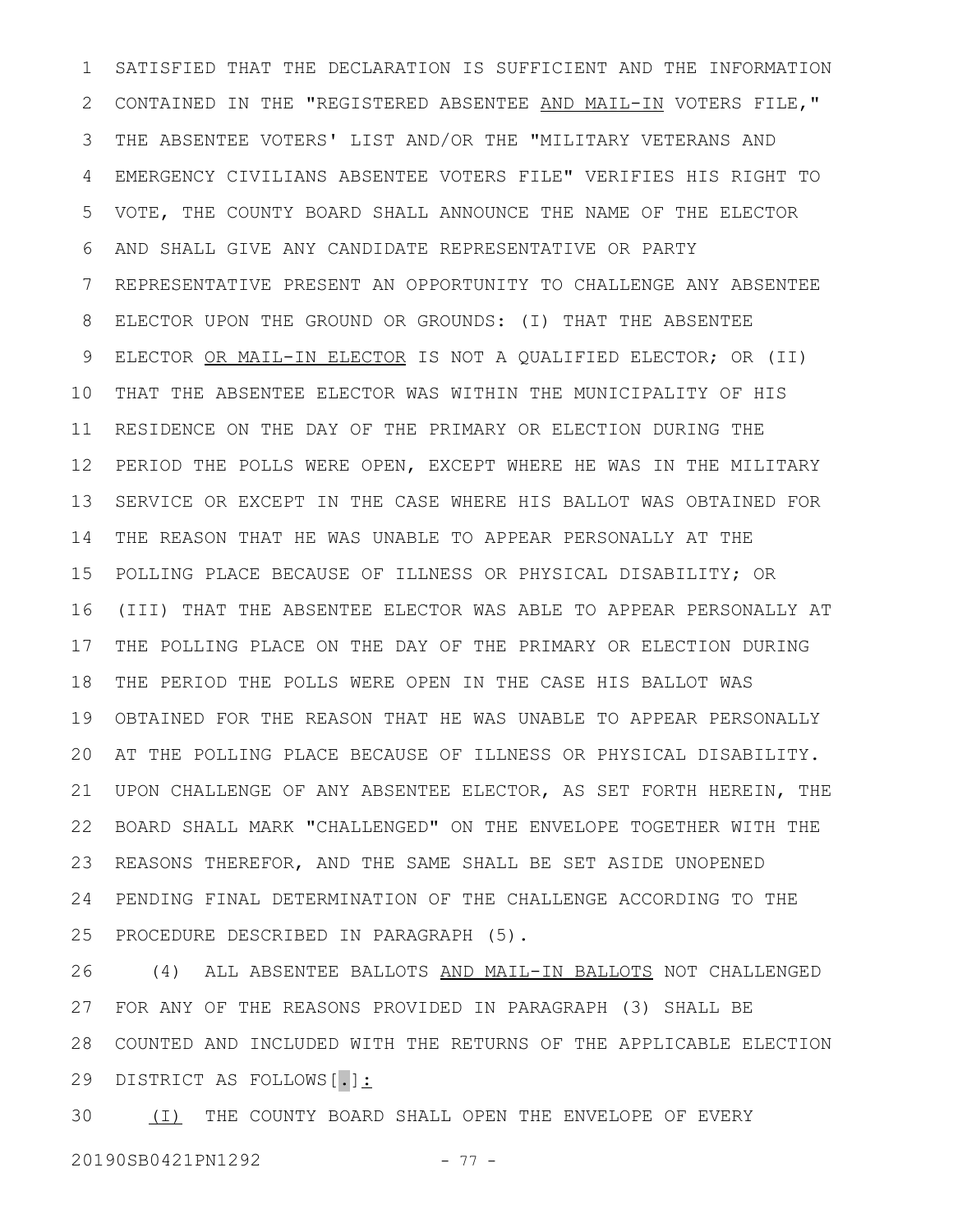UNCHALLENGED ABSENTEE ELECTOR AND MAIL-IN ELECTOR IN SUCH MANNER AS NOT TO DESTROY THE DECLARATION EXECUTED THEREON. 1 2

(II) IF ANY OF THE ENVELOPES ON WHICH ARE PRINTED, STAMPED OR ENDORSED THE WORDS "OFFICIAL ABSENTEE BALLOT" OR "OFFICIAL MAIL-IN BALLOT" CONTAIN ANY EXTRANEOUS MARKS OR IDENTIFYING SYMBOLS, THE ENVELOPES AND THE BALLOTS CONTAINED THEREIN SHALL BE SET ASIDE AND DECLARED VOID. 3 4 5 6 7

(III) THE COUNTY BOARD SHALL THEN BREAK THE SEALS OF SUCH ENVELOPES, REMOVE THE BALLOTS AND RECORD THE VOTES. 8 9

(5) WITH RESPECT TO THE CHALLENGED BALLOTS, THEY SHALL BE PLACED UNOPENED IN A SECURE, SAFE AND SEALED CONTAINER IN THE CUSTODY OF THE COUNTY BOARD UNTIL IT SHALL FIX A TIME AND PLACE FOR A FORMAL HEARING OF ALL SUCH CHALLENGES, AND NOTICE SHALL BE GIVEN WHERE POSSIBLE TO ALL ABSENTEE ELECTORS AND MAIL-IN ELECTORS THUS CHALLENGED AND TO EVERY INDIVIDUAL WHO MADE A CHALLENGE. THE TIME FOR THE HEARING SHALL NOT BE LATER THAN FIVE (5) DAYS AFTER THE DATE OF THE CHALLENGE. ON THE DAY FIXED FOR 17 SAID HEARING, THE COUNTY BOARD SHALL PROCEED WITHOUT DELAY TO HEAR SAID CHALLENGES, AND, IN HEARING THE TESTIMONY, THE COUNTY BOARD SHALL NOT BE BOUND BY THE PENNSYLVANIA RULES OF EVIDENCE. 20 THE TESTIMONY PRESENTED SHALL BE STENOGRAPHICALLY RECORDED AND MADE PART OF THE RECORD OF THE HEARING. 10 11 12 13 14 15 16 18 19 21 22

\* \* \* 23

(H) FOR THOSE ABSENTEE BALLOTS OR MAIL-IN BALLOTS FOR WHICH PROOF OF IDENTIFICATION HAS NOT BEEN RECEIVED OR COULD NOT BE VERIFIED: 26 24 25

(1) IF THE PROOF OF IDENTIFICATION IS RECEIVED AND VERIFIED BY THE COUNTY BOARD OF ELECTIONS PRIOR TO THE DISTRIBUTION OF 28 29 THE ABSENTEE BALLOTS OR MAIL-IN BALLOTS TO THE LOCAL ELECTION DISTRICTS, THEN THE COUNTY SHALL DISTRIBUTE THE ABSENTEE BALLOTS 3027

20190SB0421PN1292 - 78 -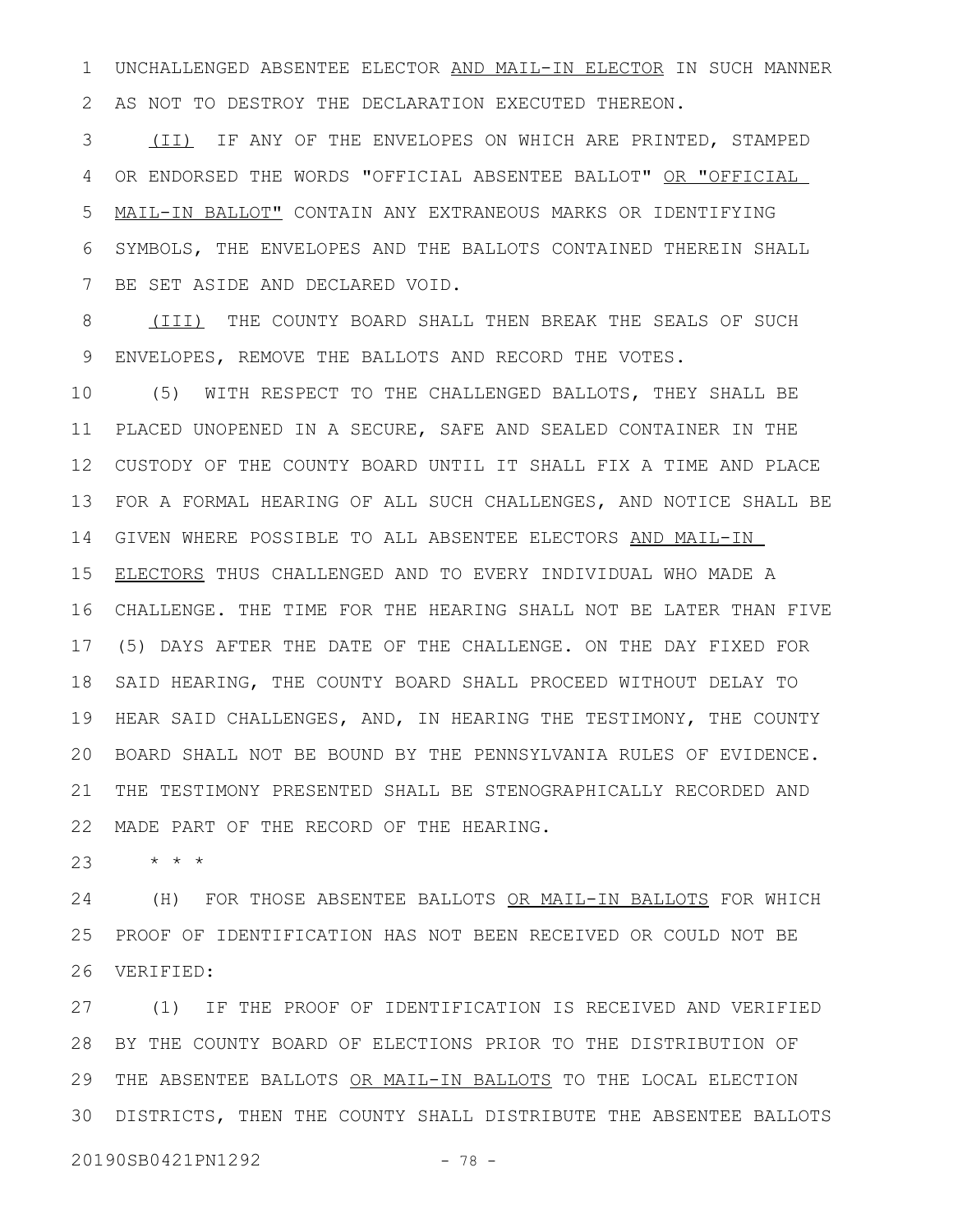AND MAIL-IN BALLOTS FOR WHICH PROOF OF IDENTIFICATION IS RECEIVED AND VERIFIED, ALONG WITH THE OTHER ABSENTEE BALLOTS AND MAIL-IN BALLOTS, TO THE ABSENTEE VOTER'S RESPECTIVE ELECTION DISTRICT OR THE MAIL-IN VOTER'S RESPECTIVE ELECTION DISTRICT. IF THE COUNTY BOARD OF ELECTIONS DOES NOT RECEIVE OR IS NOT ABLE TO VERIFY THE PROOF OF IDENTIFICATION FOR AN ELECTOR PRIOR TO THE ABSENTEE BALLOTS' OR MAIL-IN BALLOTS' BEING SENT TO THE APPROPRIATE LOCAL ELECTION DISTRICTS, THE COUNTY BOARD SHALL KEEP THE ABSENTEE BALLOT OR MAIL-IN BALLOT AND FOLLOW THE 10 PROCEDURES SET FORTH IN PARAGRAPH (2) OR (3), WHICHEVER IS APPLICABLE. 11 1 2 3 4 5 6 7 8 9

(2) IF THE PROOF OF IDENTIFICATION IS RECEIVED AND VERIFIED AFTER THE ABSENTEE BALLOTS AND MAIL-IN BALLOTS HAVE BEEN DISTRIBUTED TO THE APPROPRIATE LOCAL ELECTION DISTRICTS, BUT 14 PRIOR TO THE SIXTH CALENDAR DAY FOLLOWING THE ELECTION, THEN THE 16 COUNTY BOARD OF ELECTIONS SHALL CANVASS THE ABSENTEE BALLOTS AND MAIL-IN BALLOTS UNDER THIS SUBSECTION IN ACCORDANCE WITH 18 SUBSECTION (G)(2), UNLESS THE ELECTOR APPEARED TO VOTE AT THE PROPER POLLING PLACE FOR THE PURPOSE OF CASTING A BALLOT, THEN THE ABSENTEE BALLOT OR MAIL-IN BALLOT CAST BY THAT ELECTOR SHALL BE DECLARED VOID. 12 13 15 17 19 20 21

(3) IF AN ELECTOR FAILS TO PROVIDE PROOF OF IDENTIFICATION THAT CAN BE VERIFIED BY THE COUNTY BOARD OF ELECTIONS BY THE SIXTH CALENDAR DAY FOLLOWING THE ELECTION, THEN THE ABSENTEE BALLOT OR MAIL-IN BALLOT SHALL NOT BE COUNTED. 22 23 24 25

 $\star$   $\;\star$   $\;\star$ 26

SECTION 1309. PUBLIC RECORDS.--(A) ALL OFFICIAL ABSENTEE BALLOTS, FILES, APPLICATIONS FOR SUCH BALLOTS AND ENVELOPES ON 28 WHICH THE EXECUTED DECLARATIONS APPEAR, AND ALL INFORMATION AND 29 LISTS ARE HEREBY DESIGNATED AND DECLARED TO BE PUBLIC RECORDS 3027

20190SB0421PN1292 - 79 -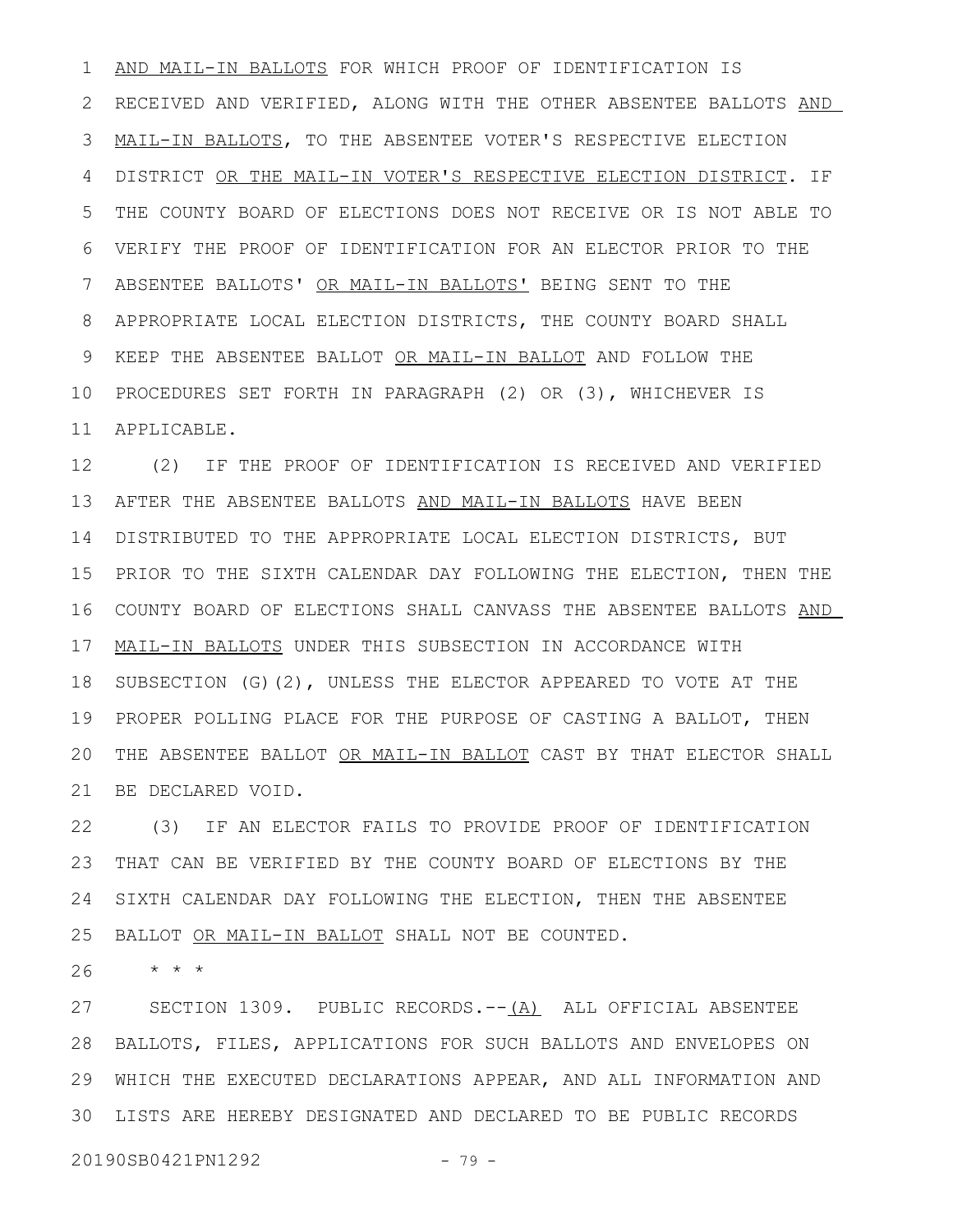AND SHALL BE SAFELY KEPT FOR A PERIOD OF TWO YEARS, EXCEPT THAT NO PROOF OF IDENTIFICATION SHALL BE MADE PUBLIC, NOR SHALL INFORMATION CONCERNING A MILITARY ELECTOR BE MADE PUBLIC WHICH IS EXPRESSLY FORBIDDEN BY THE DEPARTMENT OF DEFENSE BECAUSE OF MILITARY SECURITY. (B) FOR EACH ELECTION, THE COUNTY BOARD SHALL MAINTAIN A RECORD OF THE FOLLOWING INFORMATION, IF APPLICABLE, FOR EACH ELECTOR WHO MAKES APPLICATION FOR AN ABSENTEE BALLOT: (1) THE ELECTOR'S NAME AND VOTER REGISTRATION ADDRESS. (2) THE DATE ON WHICH THE ELECTOR'S APPLICATION IS RECEIVED BY THE COUNTY BOARD. (3) THE DATE ON WHICH THE ELECTOR'S APPLICATION IS APPROVED OR REJECTED BY THE COUNTY BOARD. (4) THE DATE ON WHICH THE COUNTY BOARD MAILS OR DELIVERS THE ABSENTEE BALLOT TO THE ELECTOR. (5) THE DATE ON WHICH THE ELECTOR'S COMPLETED ABSENTEE BALLOT IS RECEIVED BY THE COUNTY BOARD. (6) THE DATE OF THE POSTMARK ON THE MAILING ENVELOPE OF THE ELECTOR'S COMPLETED ABSENTEE BALLOT. (C) THE COUNTY BOARD SHALL COMPILE THE RECORDS LISTED UNDER SUBSECTION (B) AND MAKE THE RECORDS PUBLICLY AVAILABLE UPON REQUEST WITHIN FORTY-EIGHT HOURS. SECTION 8. THE ACT IS AMENDED BY ADDING AN ARTICLE TO READ: ARTICLE XIII-D VOTING BY QUALIFIED MAIL-IN ELECTORS 26 SECTION 1301-D. QUALIFIED MAIL-IN ELECTORS. (A) GENERAL RULE.--THE FOLLOWING INDIVIDUALS SHALL BE ENTITLED TO VOTE BY AN OFFICIAL MAIL-IN BALLOT IN ANY PRIMARY OR ELECTION HELD IN THIS COMMONWEALTH IN THE MANNER PROVIDED UNDER 29 30 THIS ARTICLE: 1 2 3 4 5 6 7 8 9 10 11 12 13 14 15 16 17 18 19 20 21 22 23 24 25 27 28

20190SB0421PN1292 - 80 -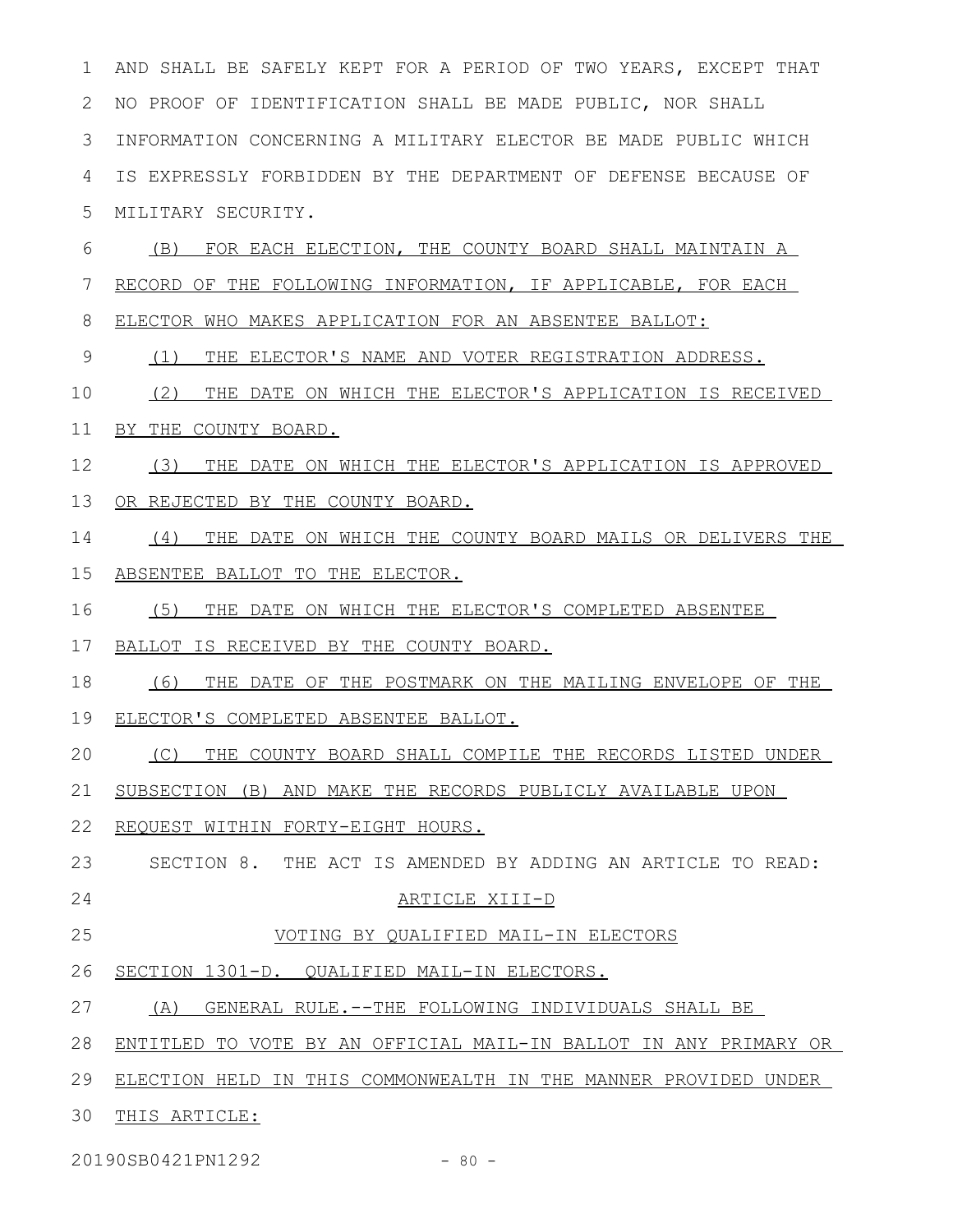| $\mathbf 1$ | (1)<br>ANY QUALIFIED ELECTOR WHO IS NOT ELIGIBLE TO BE A       |
|-------------|----------------------------------------------------------------|
| 2           | QUALIFIED ABSENTEE ELECTOR UNDER ARTICLE XIII.                 |
| 3           | $(2)$ (RESERVED).                                              |
| 4           | CONSTRUCTION. -- THE TERM "QUALIFIED MAIL-IN ELECTOR"<br>(B)   |
| 5           | SHALL NOT BE CONSTRUED TO INCLUDE A PERSON NOT OTHERWISE       |
| 6           | QUALIFIED AS A QUALIFIED ELECTOR IN ACCORDANCE WITH THE        |
| 7           | DEFINITION IN SECTION 102(T).                                  |
| 8           | SECTION 1302-D. APPLICATIONS FOR OFFICIAL MAIL-IN BALLOTS.     |
| 9           | (A)<br>GENERAL RULE.--A QUALIFIED ELECTOR UNDER SECTION 1301-D |
| 10          | MAY APPLY AT ANY TIME BEFORE ANY PRIMARY OR ELECTION FOR AN    |
| 11          | OFFICIAL MAIL-IN BALLOT IN PERSON OR ON ANY OFFICIAL COUNTY    |
| 12          | BOARD OF ELECTION FORM ADDRESSED TO THE SECRETARY OF THE       |
| 13          | COMMONWEALTH OR THE COUNTY BOARD OF ELECTION OF THE COUNTY IN  |
| 14          | WHICH THE QUALIFIED ELECTOR'S VOTING RESIDENCE IS LOCATED.     |
| 15          | (B)<br>CONTENT. -- THE FOLLOWING SHALL APPLY:                  |
| 16          | THE QUALIFIED ELECTOR'S APPLICATION SHALL CONTAIN<br>(1)       |
| 17          | THE FOLLOWING INFORMATION:                                     |
| 18          | LENGTH OF TIME A CITIZEN.<br>(1)                               |
| 19          | (II) LENGTH OF RESIDENCE IN THIS COMMONWEALTH.                 |
| 20          | (III) DATE OF BIRTH.                                           |
| 21          | (TV)<br>LENGTH OF TIME A RESIDENT OF VOTING DISTRICT.          |
| 22          | (V)<br>VOTING DISTRICT, IF KNOWN.                              |
| 23          | (VI)<br>PARTY CHOICE IN CASE OF PRIMARY.                       |
| 24          | (VII)<br>NAME.                                                 |
| 25          | (2) A QUALIFIED ELECTOR SHALL, IN ADDITION, SPECIFY THE        |
| 26          | ADDRESS TO WHICH THE BALLOT IS TO BE SENT, THE RELATIONSHIP    |
| 27          | WHERE NECESSARY AND OTHER INFORMATION AS MAY BE DETERMINED BY  |
| 28          | THE SECRETARY OF THE COMMONWEALTH.                             |
| 29          | (3)<br>WHEN AN APPLICATION IS RECEIVED BY THE SECRETARY OF     |
| 30          | THE COMMONWEALTH IT SHALL BE FORWARDED TO THE PROPER COUNTY    |
|             |                                                                |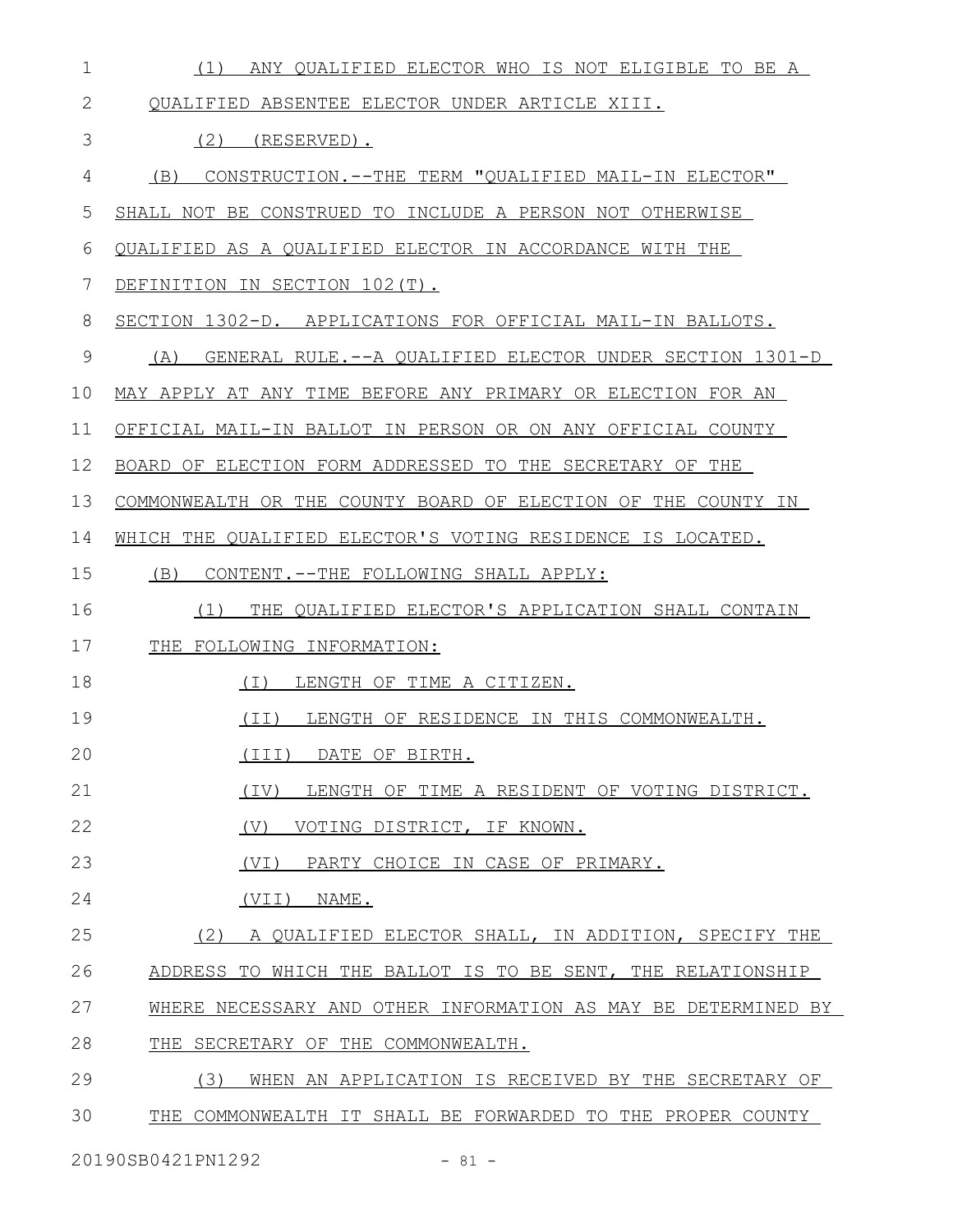BOARD OF ELECTION. 1

(C) SIGNATURE REQUIRED.--EXCEPT AS PROVIDED IN SUBSECTION (D), THE APPLICATION OF A QUALIFIED ELECTOR UNDER SECTION 1301-D FOR AN OFFICIAL MAIL-IN BALLOT IN ANY PRIMARY OR ELECTION SHALL BE SIGNED BY THE APPLICANT. (D) SIGNATURE NOT REQUIRED.--IF ANY ELECTOR ENTITLED TO A MAIL-IN BALLOT UNDER THIS SECTION IS UNABLE TO SIGN THE APPLICATION BECAUSE OF ILLNESS OR PHYSICAL DISABILITY, THE ELECTOR SHALL BE EXCUSED FROM SIGNING UPON MAKING A STATEMENT WHICH SHALL BE WITNESSED BY ONE ADULT PERSON IN SUBSTANTIALLY THE FOLLOWING FORM: I HEREBY STATE THAT I AM UNABLE TO SIGN MY APPLICATION FOR A MAIL-IN BALLOT WITHOUT ASSISTANCE BECAUSE I AM UNABLE TO WRITE BY REASON OF MY ILLNESS OR PHYSICAL DISABILITY. I HAVE MADE OR HAVE RECEIVED ASSISTANCE IN MAKING MY MARK IN LIEU OF MY SIGNATURE. (MARK) (DATE) (COMPLETE ADDRESS OF WITNESS) (SIGNATURE OF WITNESS) (E) NUMBERING.--THE COUNTY BOARD OF ELECTIONS SHALL NUMBER, IN CHRONOLOGICAL ORDER, THE APPLICATIONS FOR AN OFFICIAL MAIL-IN BALLOT, WHICH NUMBER SHALL LIKEWISE APPEAR ON THE OFFICIAL MAIL-IN BALLOT FOR THE QUALIFIED ELECTOR. THE NUMBERS SHALL APPEAR LEGIBLY AND IN A CONSPICUOUS PLACE BUT BEFORE THE BALLOTS ARE DISTRIBUTED, THE NUMBER ON THE BALLOT SHALL BE TORN OFF BY THE COUNTY BOARD OF ELECTION. THE NUMBER INFORMATION SHALL BE APPROPRIATELY INSERTED AND BECOME A PART OF THE REGISTERED ABSENTEE AND MAIL-IN VOTERS FILE PROVIDED UNDER SECTION 1302.3. (F) FORM.--APPLICATION FOR AN OFFICIAL MAIL-IN BALLOT SHALL 2 3 4 5 6 7 8 9 10 11 12 13 14 15 16 17 18 19 20 21 22 23 24 25 26 27 28 29 30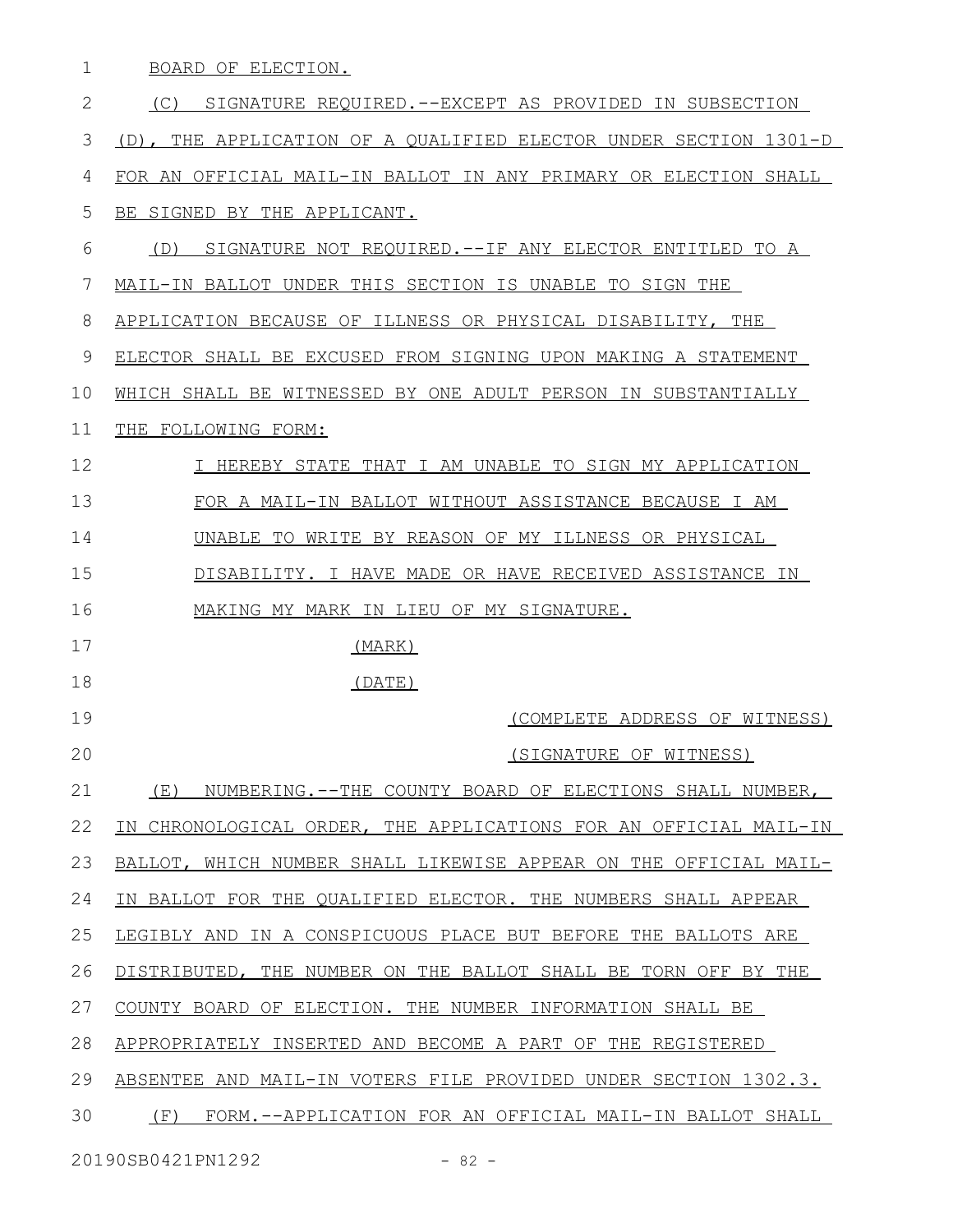| 1  | ON PHYSICAL AND ELECTRONIC FORMS PRESCRIBED BY THE SECRETARY<br>BE |
|----|--------------------------------------------------------------------|
| 2  | OF THE COMMONWEALTH. THE APPLICATION SHALL STATE THAT A VOTER      |
| 3  | RECEIVES AND VOTES A MAIL-IN BALLOT UNDER SECTION 1301-D<br>WHO    |
| 4  | SHALL NOT BE ELIGIBLE TO VOTE AT A POLLING PLACE ON ELECTION       |
| 5  | DAY. THE PHYSICAL APPLICATION FORMS SHALL BE MADE FREELY           |
| 6  | AVAILABLE TO THE PUBLIC AT COUNTY BOARD OF ELECTIONS, MUNICIPAL    |
| 7  | BUILDINGS AND AT OTHER LOCATIONS DESIGNATED BY THE SECRETARY OF    |
| 8  | THE COMMONWEALTH. THE ELECTRONIC APPLICATION FORMS SHALL BE MADE   |
| 9  | FREELY AVAILABLE TO THE PUBLIC THROUGH PUBLICLY ACCESSIBLE         |
| 10 | MEANS. NO WRITTEN APPLICATION OR PERSONAL REQUEST SHALL BE         |
| 11 | NECESSARY TO RECEIVE OR ACCESS THE APPLICATION FORMS. COPIES AND   |
| 12 | RECORDS OF ALL COMPLETED PHYSICAL AND ELECTRONIC APPLICATIONS      |
| 13 | FOR OFFICIAL MAIL-IN BALLOTS SHALL BE RETAINED BY THE COUNTY       |
| 14 | BOARD OF ELECTIONS.                                                |
| 15 | (G)<br>PERMANENT MAIL-IN VOTING LIST.--                            |
| 16 | (1)<br>ANY QUALIFIED REGISTERED ELECTOR MAY REQUEST TO BE          |
| 17 | PLACED ON A PERMANENT MAIL-IN BALLOT LIST FILE. A MAIL-IN          |
| 18 | BALLOT APPLICATION SHALL BE MAILED TO EVERY PERSON OTHERWISE       |
| 19 | ELIGIBLE TO RECEIVE A MAIL-IN BALLOT APPLICATION BY THE FIRST      |
| 20 | MONDAY IN FEBRUARY EACH YEAR, SO LONG AS THE PERSON DOES NOT       |
| 21 | LOSE THE PERSON'S VOTING RIGHTS BY FAILURE TO VOTE AS              |
| 22 | OTHERWISE REQUIRED BY THIS ACT. A MAIL-IN BALLOT APPLICATION       |
| 23 | MAILED TO A VOTER UNDER THIS SECTION, WHICH IS COMPLETED AND       |
| 24 | TIMELY RETURNED BY THE VOTER, SHALL SERVE AS AN APPLICATION        |
| 25 |                                                                    |
|    | FOR ANY AND ALL PRIMARY, GENERAL OR SPECIAL ELECTIONS TO BE        |
| 26 | HELD IN THE REMAINDER OF THAT CALENDAR YEAR AND FOR ALL            |
| 27 | SPECIAL ELECTIONS TO BE HELD BEFORE THE THIRD MONDAY IN            |
| 28 | FEBRUARY OF THE SUCCEEDING YEAR.                                   |
| 29 | (2)<br>THE SECRETARY OF THE COMMONWEALTH MAY DEVELOP AN            |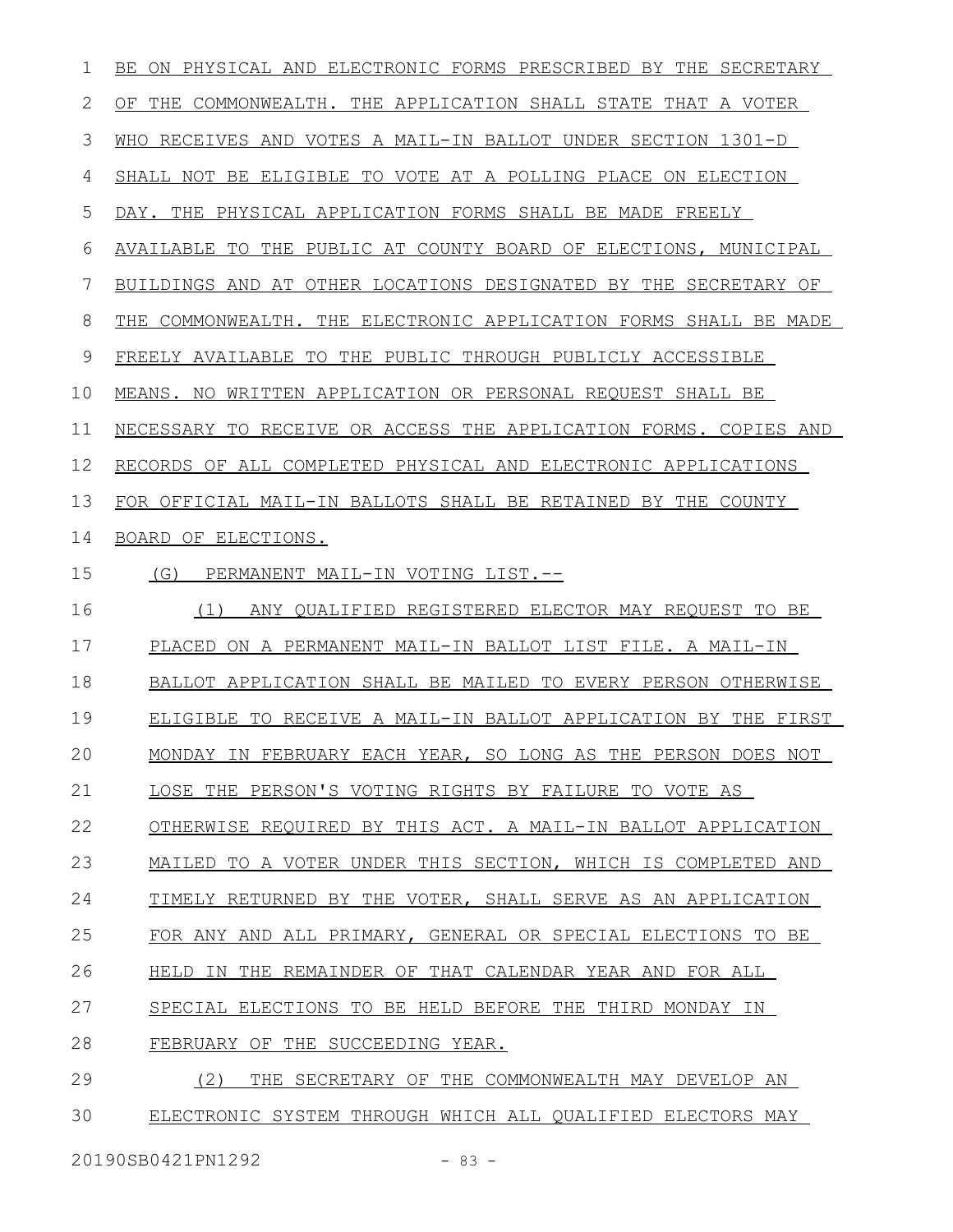| 1  | APPLY FOR A MAIL-IN BALLOT AND REQUEST PERMANENT MAIL-IN         |
|----|------------------------------------------------------------------|
| 2  | VOTER STATUS UNDER THIS SECTION, PROVIDED THE SYSTEM IS ABLE     |
| 3  | TO CAPTURE A DIGITIZED OR ELECTRONIC SIGNATURE OF THE            |
| 4  | APPLICANT. A COUNTY BOARD OF ELECTIONS SHALL TREAT AN            |
| 5  | APPLICATION OR REQUEST RECEIVED THROUGH THE ELECTRONIC SYSTEM    |
| 6  | AS IF THE APPLICATION OR REQUEST HAD BEEN SUBMITTED ON A         |
| 7  | PAPER FORM OR ANY OTHER FORMAT USED BY THE COUNTY.               |
| 8  | SECTION 1302.1-D. DATE OF APPLICATION FOR MAIL-IN BALLOT.        |
| 9  | (A)<br>GENERAL RULE.--APPLICATIONS FOR MAIL-IN BALLOTS SHALL BE  |
| 10 | RECEIVED IN THE OFFICE OF THE COUNTY BOARD OF ELECTIONS NOT      |
| 11 | EARLIER THAN 50 DAYS BEFORE THE PRIMARY OR ELECTION, EXCEPT THAT |
| 12 | IF A COUNTY BOARD OF ELECTIONS DETERMINES THAT IT WOULD BE       |
| 13 | APPROPRIATE TO THE COUNTY BOARD OF ELECTIONS' OPERATIONAL NEEDS, |
| 14 | ANY APPLICATIONS FOR MAIL-IN BALLOTS RECEIVED MORE THAN 50 DAYS  |
| 15 | BEFORE THE PRIMARY OR ELECTION MAY BE PROCESSED BEFORE THAT      |
| 16 | TIME. APPLICATIONS FOR MAIL-IN BALLOTS SHALL BE PROCESSED IF     |
| 17 | RECEIVED NOT LATER THAN FIVE O'CLOCK P.M. OF THE FIRST TUESDAY   |
| 18 | PRIOR TO THE DAY OF ANY PRIMARY OR ELECTION.                     |
| 19 | (B) EARLY APPLICATIONS.--IN THE CASE OF AN ELECTOR WHOSE         |
| 20 | APPLICATION FOR A MAIL-IN BALLOT IS RECEIVED BY THE OFFICE OF    |
| 21 | THE COUNTY BOARD OF ELECTIONS EARLIER THAN 50 DAYS BEFORE THE    |
| 22 | PRIMARY OR ELECTION, THE APPLICATION SHALL BE HELD AND PROCESSED |
| 23 | UPON COMMENCEMENT OF THE 50-DAY PERIOD OR AT SUCH EARLIER TIME   |
| 24 | AS THE COUNTY BOARD OF ELECTIONS DETERMINES MAY BE APPROPRIATE.  |
| 25 | SECTION 1302.2-D. APPROVAL OF APPLICATION FOR MAIL-IN BALLOT.    |
| 26 | (A) APPROVAL PROCESS.--THE COUNTY BOARD OF ELECTIONS, UPON       |
| 27 | RECEIPT OF ANY APPLICATION OF A QUALIFIED ELECTOR UNDER SECTION  |
| 28 | 1301-D, SHALL DETERMINE THE QUALIFICATIONS OF THE APPLICANT BY   |
| 29 | VERIFYING THE PROOF OF IDENTIFICATION AND COMPARING THE          |
| 30 | INFORMATION PROVIDED ON THE APPLICATION WITH THE INFORMATION     |
|    | 20190SB0421PN1292<br>$-84 -$                                     |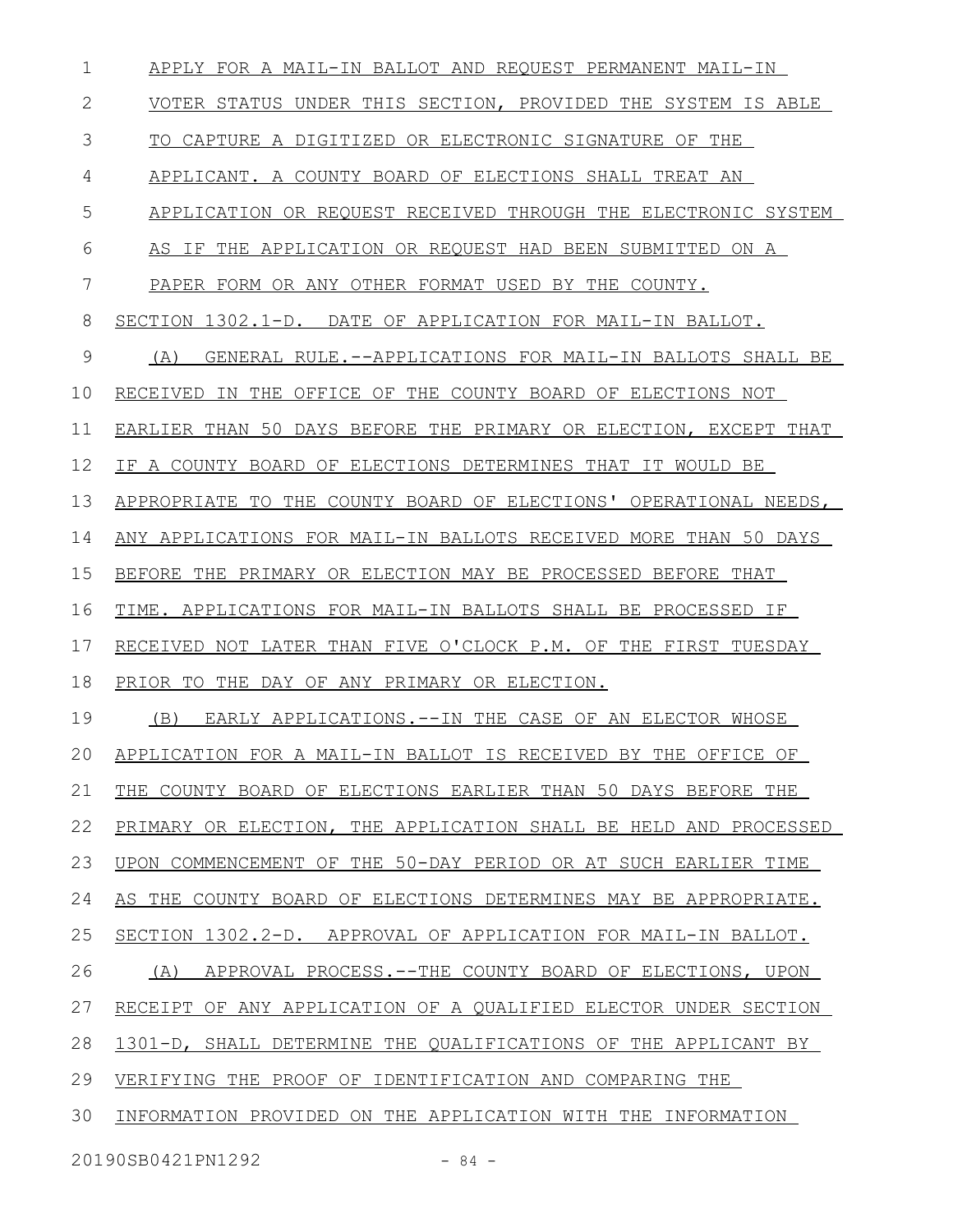| 1             | ON THE APPLICANT'S PERMANENT REGISTRATION CARD. THE<br>CONTAINED |
|---------------|------------------------------------------------------------------|
| 2             | FOLLOWING SHALL APPLY:                                           |
| 3             | THE BOARD IS SATISFIED THAT THE APPLICANT IS<br>(1)<br>ΤF        |
| 4             | OUALIFIED<br>TO RECEIVE AN OFFICIAL MAIL-IN BALLOT, THE          |
| 5             | APPLICATION SHALL BE MARKED "APPROVED."                          |
| 6             | (2)<br>THE APPROVAL DECISION SHALL BE FINAL AND BINDING,         |
| 7             | EXCEPT THAT CHALLENGES MAY BE MADE ONLY ON THE GROUNDS THAT      |
| 8             | THE APPLICANT DID NOT POSSESS THE QUALIFICATIONS OF A MAIL-IN    |
| $\mathcal{G}$ | ELECTOR.                                                         |
| 10            | (3)<br>CHALLENGES MUST BE MADE TO THE COUNTY BOARD OF            |
| 11            | ELECTIONS PRIOR TO THE APPLICABLE DEADLINE FOR THE MAIL-IN       |
| 12            | BALLOTS TO BE RECEIVED, AS PROVIDED IN SECTION 1308(G).          |
| 13            | (4)<br>WHEN APPROVED, THE REGISTRATION COMMISSION SHALL          |
| 14            | CAUSE A MAIL-IN VOTER'S TEMPORARY REGISTRATION CARD TO BE        |
| 15            | IN THE DISTRICT REGISTER ON TOP OF AND ALONG WITH<br>INSERTED    |
| 16            | THE<br>PERMANENT REGISTRATION CARD.                              |
| 17            | (5)<br>THE MAIL-IN VOTER'S TEMPORARY REGISTRATION CARD           |
| 18            | SHALL BE<br>IN THE COLOR AND FORM PRESCRIBED UNDER SUBSECTION    |
| 19            | $(D)$ .                                                          |
| 20            | (B) DUTIES OF COUNTY BOARDS OF ELECTIONS AND REGISTRATION        |
| 21            | COMMISSIONS.--THE DUTIES OF THE COUNTY BOARDS OF ELECTIONS AND   |
| 22            | THE REGISTRATION COMMISSIONS WITH RESPECT TO THE INSERTION OF    |
| 23            | THE MAIL-IN VOTER'S TEMPORARY REGISTRATION CARD OF ANY ELECTOR   |
| 24            | FROM THE DISTRICT REGISTER AS PROVIDED UNDER THIS SECTION SHALL  |
| 25            | INCLUDE ONLY THE APPLICATIONS AS ARE RECEIVED ON OR BEFORE THE   |
| 26            | FIRST TUESDAY PRIOR TO THE PRIMARY OR ELECTION.                  |
| 27            | (C)<br>NOTICE.--IN THE EVENT THAT AN APPLICATION FOR AN          |
| 28            | OFFICIAL MAIL-IN BALLOT IS NOT APPROVED BY THE COUNTY BOARD OF   |
| 29            | ELECTIONS, THE ELECTOR SHALL BE NOTIFIED IMMEDIATELY WITH A      |
| 30            | STATEMENT BY THE COUNTY BOARD OF THE REASONS FOR THE             |
|               |                                                                  |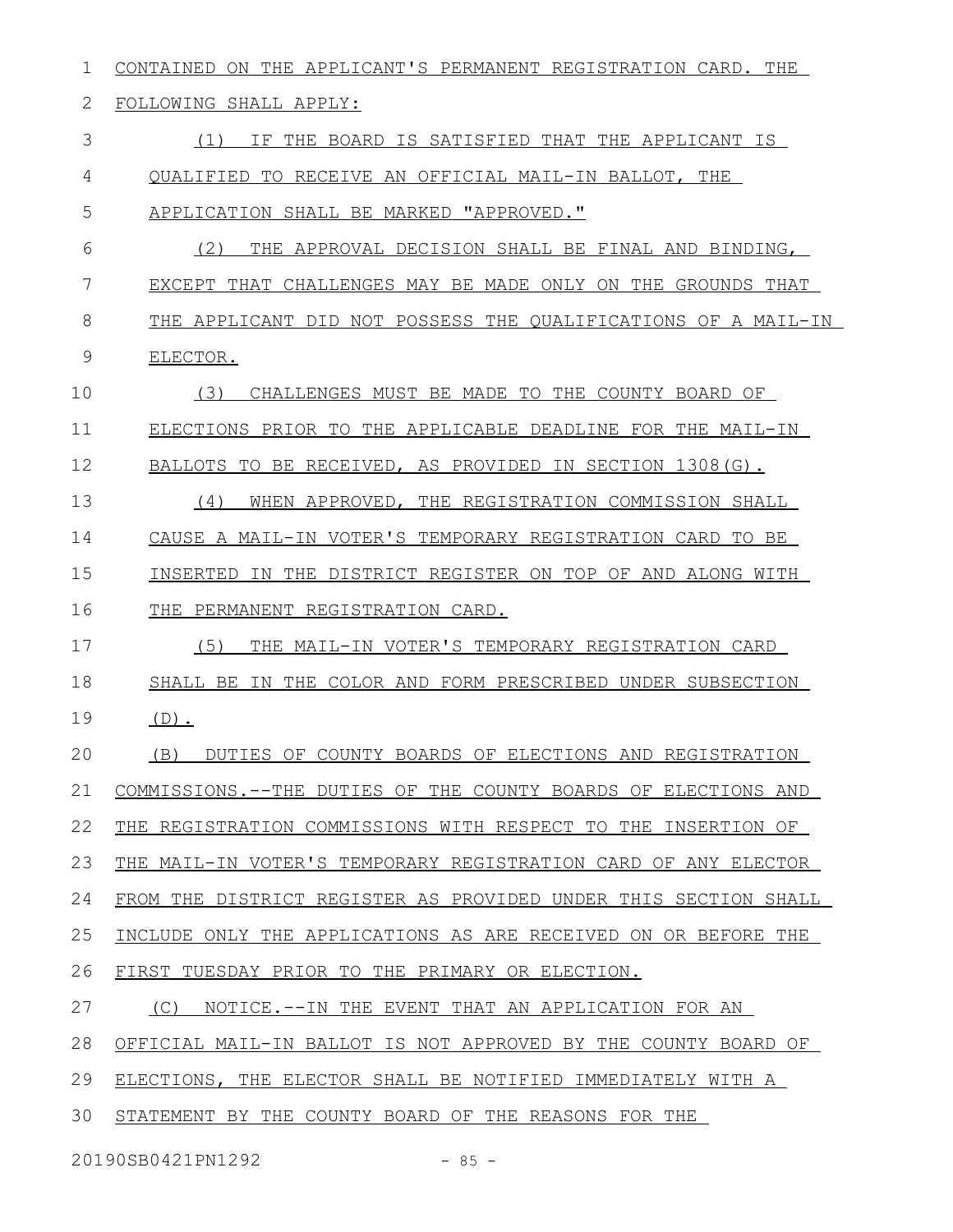| $\mathbf 1$  | DISAPPROVAL. FOR APPLICANTS WHOSE PROOF OF IDENTIFICATION WAS    |
|--------------|------------------------------------------------------------------|
| $\mathbf{2}$ | NOT PROVIDED WITH THE APPLICATION OR COULD NOT BE VERIFIED BY    |
| 3            | THE BOARD, THE BOARD SHALL SEND NOTICE TO THE ELECTOR WITH THE   |
| 4            | MAIL-IN BALLOT REQUIRING THE ELECTOR TO PROVIDE PROOF OF         |
| 5            | IDENTIFICATION WITH THE MAIL-IN BALLOT OR THE BALLOT WILL NOT BE |
| 6            | COUNTED.                                                         |
| 7            | TEMPORARY REGISTRATION CARD.--THE MAIL-IN VOTER'S<br>(D)         |
| 8            | TEMPORARY REGISTRATION CARD SHALL BE IN DUPLICATE AND THE SAME   |
| 9            | SIZE AS THE PERMANENT REGISTRATION CARD, IN A DIFFERENT AND      |
| 10           | CONTRASTING COLOR TO THE PERMANENT REGISTRATION CARD AND SHALL   |
| 11           | CONTAIN THE MAIL-IN VOTER'S NAME AND ADDRESS AND SHALL           |
| 12           | CONSPICUOUSLY CONTAIN THE WORDS "MAIL-IN VOTER."                 |
| 13           | SECTION 1302.3-D. MAIL-IN ELECTORS FILES AND LISTS.              |
| 14           | THE COUNTY BOARD OF ELECTIONS SHALL MAINTAIN AT ITS OFFICE A     |
| 15           | FILE CONTAINING THE DUPLICATE MAIL-IN VOTER'S TEMPORARY          |
| 16           | REGISTRATION CARDS OF EVERY REGISTERED ELECTOR TO WHOM A MAIL-IN |
| 17           | BALLOT HAS BEEN SENT. THE DUPLICATE MAIL-IN VOTER'S TEMPORARY    |
| 18           | REGISTRATION CARDS SHALL BE FILED BY ELECTION DISTRICTS AND      |
| 19           | WITHIN EACH ELECTION DISTRICT IN EXACT ALPHABETICAL ORDER AND    |
| 20           | INDEXED. THE REGISTRATION CARDS FILED SHALL BE INCLUDED IN THE   |
| 21           | REGISTERED ABSENTEE AND MAIL-IN VOTERS FILE FOR THE PRIMARY OR   |
| 22           | ELECTION OF (DATE OF PRIMARY OR ELECTION) UNDER 1302.3(A).       |
| 23           | SECTION 1303-D. OFFICIAL MAIL-IN ELECTOR BALLOTS.                |
| 24           | (A)<br>GENERAL RULE. --IN ELECTION DISTRICTS IN WHICH BALLOTS    |
| 25           | ARE USED, THE BALLOTS FOR USE BY MAIL-IN VOTERS UNDER THIS ACT   |
| 26           | SHALL BE THE OFFICIAL BALLOTS PRINTED IN ACCORDANCE WITH         |
| 27           | SECTIONS 1002 AND 1003.                                          |
| 28           | (A.1)<br>DUTIES OF COUNTY BOARDS OF ELECTIONS.--THE COUNTY       |
| 29           | BOARD OF ELECTIONS, WHEN DETACHING THE OFFICIAL BALLOTS FOR      |
| 30           | MAIL-IN VOTERS, SHALL BE REQUIRED TO INDICATE ON THE STUB OF     |
|              | 20190SB0421PN1292<br>$-86 -$                                     |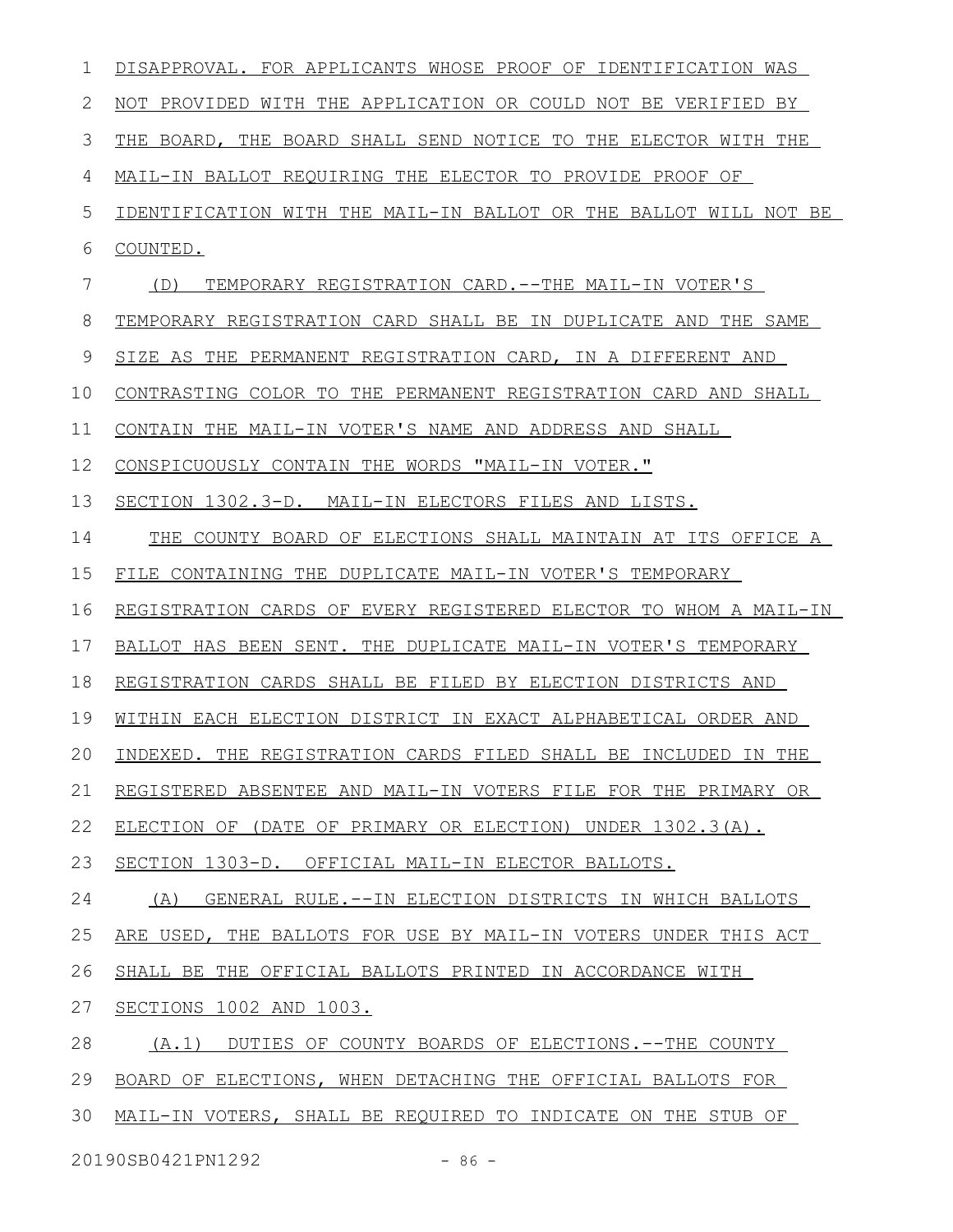| 1  | EACH DETACHED BALLOT THE NAME OF THE APPLICANT TO WHICH THAT       |
|----|--------------------------------------------------------------------|
| 2  | PRECISE BALLOT IS BEING SENT. THE COUNTY BOARD OF ELECTIONS        |
| 3  | SHALL ALSO REMOVE THE NUMBERED STUB FROM EACH BALLOT AND SHALL     |
| 4  | PRINT, STAMP OR ENDORSE IN RED COLOR ON THE OFFICIAL BALLOTS THE   |
| 5  | WORDS, "OFFICIAL MAIL-IN BALLOT." THE BALLOTS SHALL BE             |
| 6  | DISTRIBUTED BY A BOARD AS PROVIDED UNDER THIS SECTION.             |
| 7  | PREPARATION OF BALLOTS. --IN ELECTION DISTRICTS IN WHICH<br>(B)    |
| 8  | VOTING MACHINES ARE USED AND IN ELECTION DISTRICTS IN WHICH        |
| 9  | PAPER BALLOTS ARE USED, THE COUNTY BOARD OF ELECTIONS IN THAT      |
| 10 | ELECTION DISTRICT WILL NOT PRINT OFFICIAL MAIL-IN BALLOTS IN       |
| 11 | ACCORDANCE WITH SECTIONS 1002 AND 1003. THE BALLOTS FOR USE BY     |
| 12 | MAIL-IN VOTERS UNDER THIS SECTION SHALL BE PREPARED SUFFICIENTLY   |
| 13 | IN ADVANCE BY THE COUNTY BOARD OF ELECTIONS AND SHALL BE           |
| 14 | DISTRIBUTED BY THE BOARDS AS PROVIDED UNDER THIS ACT. THE          |
| 15 | BALLOTS SHALL BE MARKED "OFFICIAL MAIL-IN BALLOT" BUT SHALL NOT    |
| 16 | BE NUMBERED AND SHALL OTHERWISE BE IN SUBSTANTIALLY THE FORM FOR   |
| 17 | BALLOTS REQUIRED BY ARTICLE X, WHICH FORM SHALL BE PRESCRIBED BY   |
| 18 | THE SECRETARY OF THE COMMONWEALTH.                                 |
| 19 | (C)<br>USE OF BALLOT CARDS.--IN ELECTION DISTRICTS IN WHICH        |
| 20 | ELECTRONIC VOTING SYSTEMS ARE UTILIZED, THE MAIL-IN BALLOT MAY     |
| 21 | IN THE FORM OF A BALLOT CARD WHICH SHALL BE CLEARLY STAMPED<br>BE. |
| 22 | ON THE BALLOT CARD'S FACE "MAIL-IN BALLOT."                        |
| 23 | SPECIAL WRITE-IN MAIL-IN BALLOTS. --IN CASES WHERE THERE<br>(D)    |
| 24 | IS NOT TIME TO PRINT ON THE BALLOTS THE NAMES OF THE VARIOUS       |
| 25 | CANDIDATES, THE COUNTY BOARD OF ELECTIONS SHALL PRINT SPECIAL      |
| 26 | WRITE-IN MAIL-IN BALLOTS WHICH SHALL BE IN SUBSTANTIALLY THE       |
| 27 | FORM OF OTHER OFFICIAL MAIL-IN BALLOTS, EXCEPT THAT THE SPECIAL    |
| 28 | WRITE-IN MAIL-IN BALLOTS SHALL CONTAIN BLANK SPACES ONLY UNDER     |
| 29 | THE TITLES OF THE OFFICES IN WHICH ELECTORS MAY INSERT BY          |
| 30 | WRITING OR STAMPING THE NAMES OF THE CANDIDATES FOR WHOM THEY      |
|    | 20190SB0421PN1292<br>$-87 -$                                       |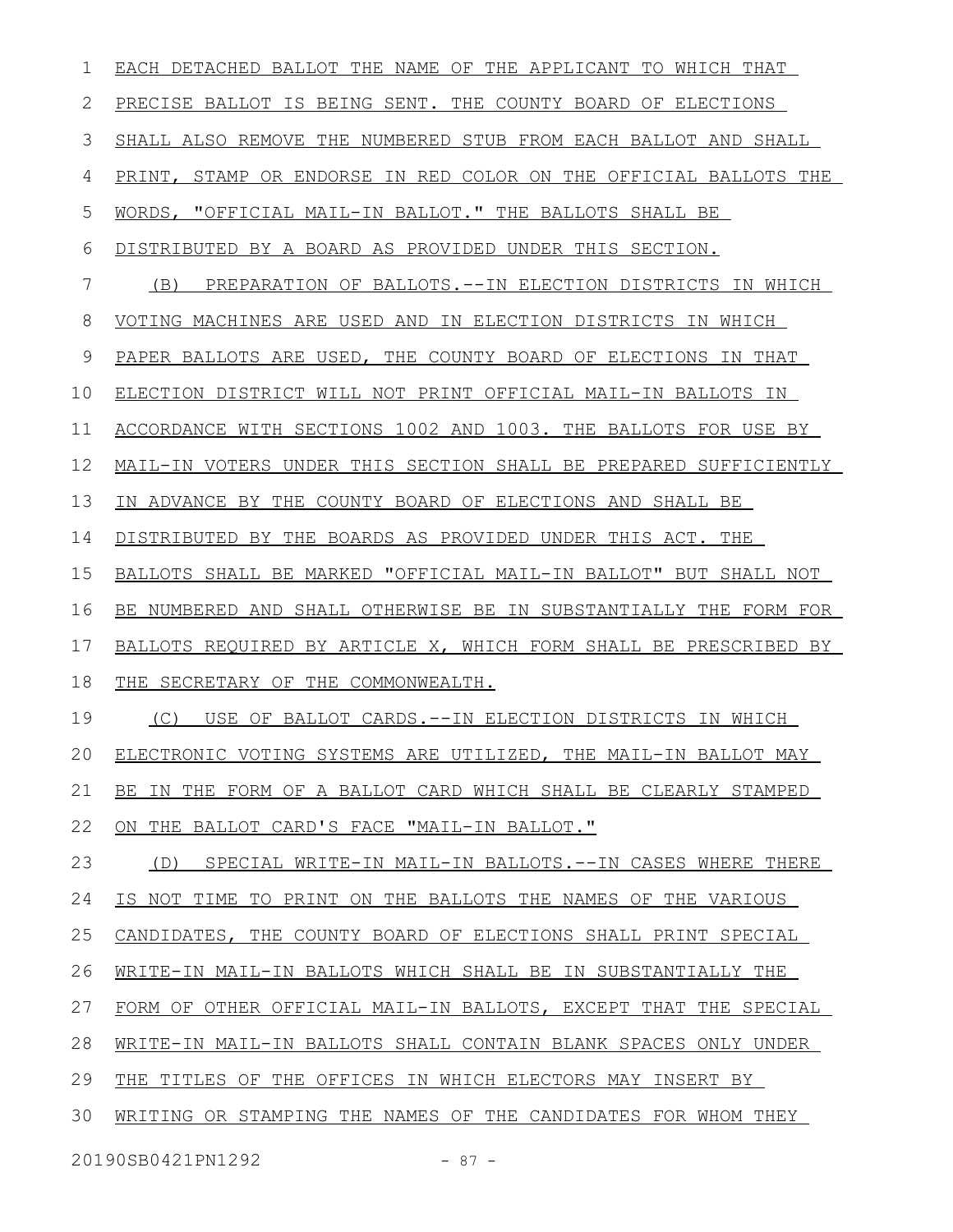| 1  | DESIRE TO VOTE, AND IN THOSE CASES, THE COUNTY BOARD OF             |
|----|---------------------------------------------------------------------|
| 2  | ELECTIONS SHALL FURNISH TO ELECTORS LISTS CONTAINING THE NAMES      |
| 3  | OF ALL THE CANDIDATES NAMED IN NOMINATION PETITIONS OR WHO HAVE     |
| 4  | BEEN REGULARLY NOMINATED UNDER THE PROVISIONS OF THIS ACT, FOR      |
| 5  | THE USE OF THE ELECTORS IN PREPARING THEIR BALLOTS. SPECIAL         |
| 6  | WRITE-IN MAIL-IN BALLOTS SHALL INCLUDE ALL CONSTITUTIONAL           |
| 7  | AMENDMENTS AND OTHER QUESTIONS TO BE VOTED ON BY THE ELECTORS.      |
| 8  | NOTICE.--THE OFFICIAL MAIL-IN VOTER BALLOT SHALL STATE<br>(E)       |
| 9  | THAT A VOTER WHO RECEIVES A MAIL-IN BALLOT UNDER SECTION 1301-D     |
| 10 | WHOSE MAIL-IN BALLOT IS NOT TIMELY RECEIVED MAY ONLY VOTE ON<br>AND |
| 11 | ELECTION DAY BY PROVISIONAL BALLOT.                                 |
| 12 | SECTION 1304-D. ENVELOPES FOR OFFICIAL MAIL-IN BALLOTS.             |
| 13 | (A)<br>ADDITIONAL ENVELOPES. -- THE COUNTY BOARDS OF ELECTION       |
| 14 | SHALL PROVIDE TWO ADDITIONAL ENVELOPES FOR EACH OFFICIAL MAIL-IN    |
| 15 | BALLOT OF A SIZE AND SHAPE AS SHALL BE PRESCRIBED BY THE            |
| 16 | SECRETARY OF THE COMMONWEALTH, IN ORDER TO PERMIT THE PLACING OF    |
| 17 | ONE WITHIN THE OTHER AND BOTH WITHIN THE MAILING ENVELOPE. ON       |
| 18 | THE SMALLER OF THE TWO ENVELOPES TO BE ENCLOSED IN THE MAILING      |
| 19 | ENVELOPE SHALL BE PRINTED, STAMPED OR ENDORSED THE WORDS            |
| 20 | "OFFICIAL MAIL-IN BALLOT," AND NOTHING ELSE. ON THE LARGER OF       |
| 21 | THE TWO ENVELOPES, TO BE ENCLOSED WITHIN THE MAILING ENVELOPE,      |
| 22 | SHALL BE PRINTED THE FORM OF THE DECLARATION OF THE ELECTOR AND     |
| 23 | THE NAME AND ADDRESS OF THE COUNTY BOARD OF ELECTION OF THE         |
| 24 | PROPER COUNTY. THE LARGER ENVELOPE SHALL ALSO CONTAIN               |
| 25 | INFORMATION INDICATING THE LOCAL ELECTION DISTRICT OF THE MAIL-     |
| 26 | IN VOTER.                                                           |
| 27 | FORM OF DECLARATION AND ENVELOPE.--THE FORM OF<br>(B)               |
| 28 | DECLARATION AND ENVELOPE SHALL BE AS PRESCRIBED BY THE SECRETARY    |
| 29 | OF THE COMMONWEALTH AND SHALL CONTAIN, AMONG OTHER THINGS, A        |
| 30 | STATEMENT OF THE ELECTOR'S QUALIFICATIONS, TOGETHER WITH A          |
|    |                                                                     |

20190SB0421PN1292 - 88 -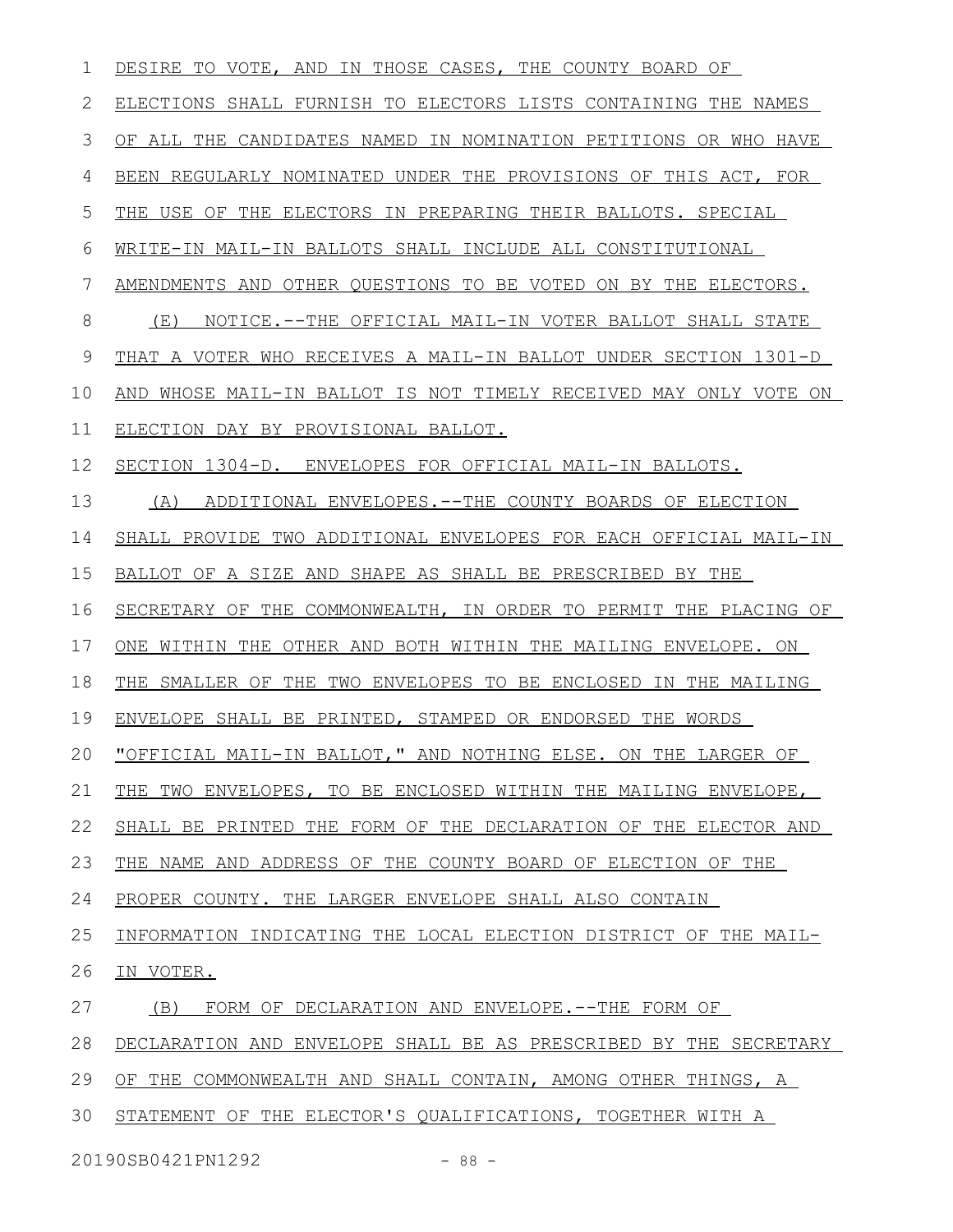| 1             | STATEMENT THAT THE ELECTOR HAS NOT ALREADY VOTED IN THE PRIMARY  |
|---------------|------------------------------------------------------------------|
| 2             | OR ELECTION.                                                     |
| 3             | (C) MAILING ENVELOPE.--THE MAILING ENVELOPE ADDRESSED TO THE     |
| 4             | ELECTOR SHALL CONTAIN THE TWO ENVELOPES, THE OFFICIAL MAIL-IN    |
| 5             | BALLOT, LISTS OF CANDIDATES, WHEN AUTHORIZED BY SECTION 1303-    |
| 6             | D(B), THE UNIFORM INSTRUCTIONS IN FORM AND SUBSTANCE AS          |
| 7             | PRESCRIBED BY THE SECRETARY OF THE COMMONWEALTH AND NOTHING      |
| 8             | ELSE.                                                            |
| $\mathcal{G}$ | NOTICE.--NOTICE OF THE REQUIREMENTS UNDER SECTION 1306-D<br>(D)  |
| 10            | SHALL BE PRINTED ON THE ENVELOPE FOR THE MAIL-IN BALLOT.         |
| 11            | SECTION 1305-D. DELIVERING OR MAILING BALLOTS.                   |
| 12            | THE COUNTY BOARD OF ELECTIONS, UPON RECEIPT AND APPROVAL OF      |
| 13            | AN APPLICATION FILED BY A QUALIFIED ELECTOR UNDER SECTION 1301-  |
| 14            | D, SHALL COMMENCE TO DELIVER OR MAIL OFFICIAL MAIL-IN BALLOTS ON |
| 15            | THE SECOND TUESDAY PRIOR TO THE PRIMARY OR ELECTION. FOR         |
| 16            | APPLICANTS WHOSE PROOF OF IDENTIFICATION WAS NOT PROVIDED WITH   |
| 17            | THE APPLICATION OR COULD NOT BE VERIFIED BY THE BOARD, THE BOARD |
| 18            | SHALL SEND THE NOTICE REQUIRED UNDER SECTION 1302.2-D(C) WITH    |
| 19            | THE MAIL-IN BALLOT. AS ADDITIONAL APPLICATIONS ARE RECEIVED AND  |
| 20            | APPROVED, THE BOARD SHALL DELIVER OR MAIL OFFICIAL MAIL-IN       |
| 21            | BALLOTS TO THE ADDITIONAL ELECTORS WITHIN 48 HOURS.              |
| 22            | SECTION 1306-D. VOTING BY MAIL-IN ELECTORS.                      |
| 23            | (A) GENERAL RULE.--AT ANY TIME AFTER RECEIVING AN OFFICIAL       |
| 24            | MAIL-IN BALLOT, BUT ON OR BEFORE EIGHT O'CLOCK P.M. THE DAY OF   |
| 25            | THE PRIMARY OR ELECTION, THE MAIL-IN ELECTOR SHALL, IN SECRET,   |
| 26            | PROCEED TO MARK THE BALLOT ONLY IN BLACK LEAD PENCIL, INDELIBLE  |
| 27            | PENCIL OR BLUE, BLACK OR BLUE-BLACK INK, IN FOUNTAIN PEN OR BALL |
| 28            | POINT PEN, AND THEN FOLD THE BALLOT, ENCLOSE AND SECURELY SEAL   |
| 29            | THE SAME IN THE ENVELOPE ON WHICH IS PRINTED, STAMPED OR         |
| 30            | ENDORSED "OFFICIAL MAIL-IN BALLOT."                              |

20190SB0421PN1292 - 89 -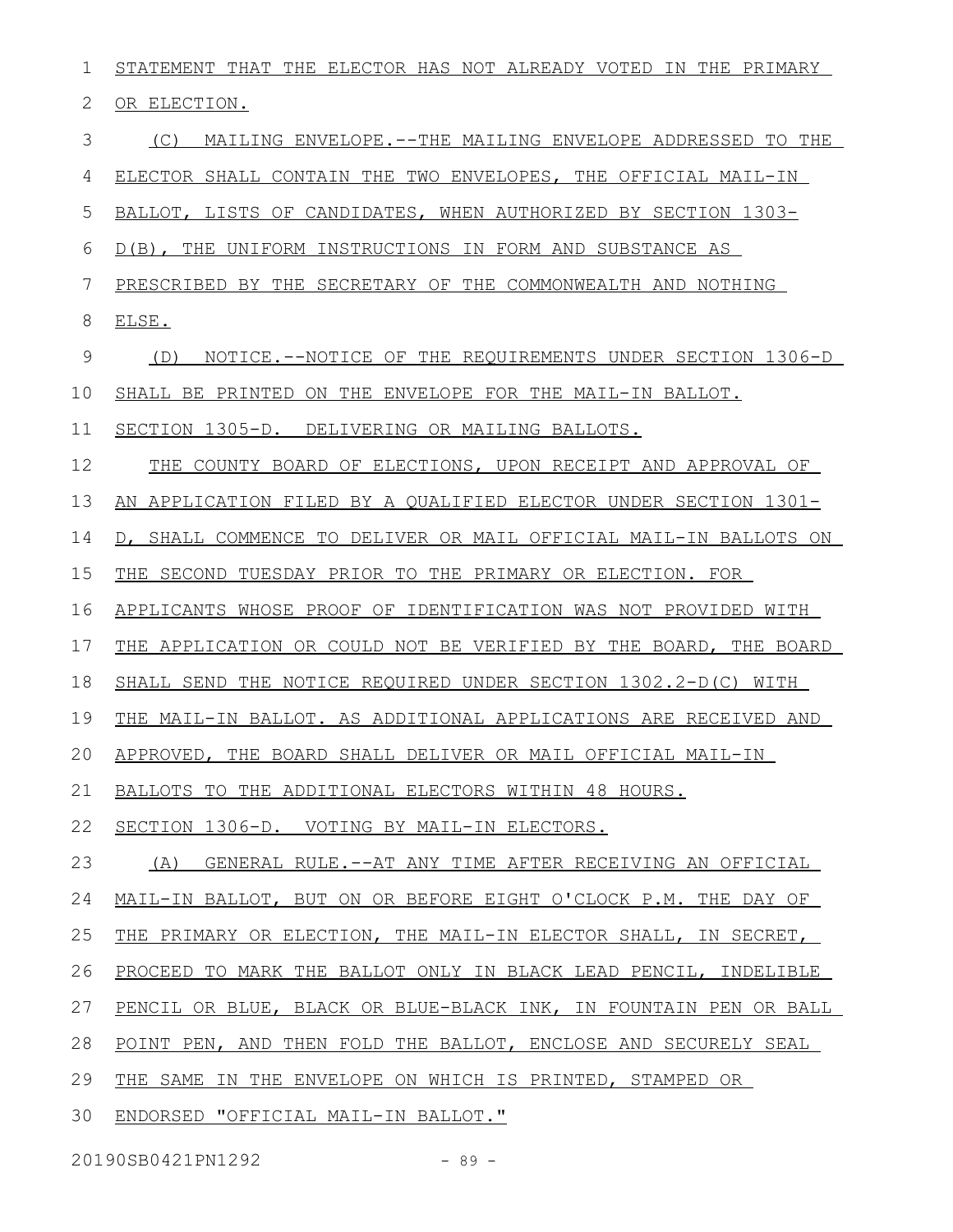| 1  | SIGNATURE.--ANY ELECTOR WHO IS UNABLE TO SIGN THE<br>(A, 1)     |
|----|-----------------------------------------------------------------|
| 2  | DECLARATION BECAUSE OF ILLNESS OR PHYSICAL DISABILITY, SHALL BE |
| 3  | EXCUSED FROM SIGNING UPON MAKING A DECLARATION WHICH SHALL BE   |
| 4  | WITNESSED BY ONE ADULT PERSON IN SUBSTANTIALLY THE FOLLOWING    |
| 5  | FORM:                                                           |
| 6  | I HEREBY DECLARE THAT I AM UNABLE TO SIGN MY DECLARATION        |
| 7  | FOR VOTING MY MAIL-IN BALLOT WITHOUT ASSISTANCE BECAUSE I       |
| 8  | AM UNABLE TO WRITE BY REASON OF MY ILLNESS OR PHYSICAL          |
| 9  | DISABILITY. I HAVE MADE OR RECEIVED ASSISTANCE IN MAKING        |
| 10 | MY MARK IN LIEU OF MY SIGNATURE.                                |
| 11 | (MARK)                                                          |
| 12 | (DATE)                                                          |
| 13 | (COMPLETE ADDRESS OF WITNESS)                                   |
| 14 | (SIGNATURE OF WITNESS)                                          |
| 15 | (B)<br>ELIGIBILITY.--                                           |
| 16 | ANY ELECTOR WHO RECEIVES AND VOTES A MAIL-IN BALLOT<br>(1)      |
| 17 | UNDER SECTION 1301-D SHALL NOT BE ELIGIBLE TO VOTE AT A         |
| 18 | POLLING PLACE ON ELECTION DAY. THE DISTRICT REGISTER AT EACH    |
| 19 | POLLING PLACE SHALL CLEARLY IDENTIFY ELECTORS WHO HAVE          |
| 20 | RECEIVED AND VOTED MAIL-IN BALLOTS AS INELIGIBLE TO VOTE AT     |
| 21 | THE POLLING PLACE, AND DISTRICT ELECTION OFFICERS SHALL NOT     |
| 22 | PERMIT ELECTORS WHO VOTED A MAIL-IN BALLOT TO VOTE AT THE       |
| 23 | POLLING PLACE.                                                  |
| 24 | AN ELECTOR WHO REQUESTS A MAIL-IN BALLOT AND WHO IS<br>(2)      |
| 25 | NOT SHOWN ON THE DISTRICT REGISTER AS HAVING VOTED MAY VOTE     |
| 26 | BY PROVISIONAL BALLOT UNDER SECTION 1210(A.4)(1).               |
| 27 | (C)<br>DEADLINE.--EXCEPT AS PROVIDED UNDER 25 PA.C.S. § 3511    |
| 28 | (RELATING TO RECEIPT OF VOTED BALLOT), A COMPLETED MAIL-IN      |
| 29 | BALLOT MUST BE RECEIVED IN THE OFFICE OF THE COUNTY BOARD OF    |
| 30 | ELECTIONS NO LATER THAN EIGHT O'CLOCK P.M. ON THE DAY OF THE    |
|    |                                                                 |

20190SB0421PN1292 - 90 -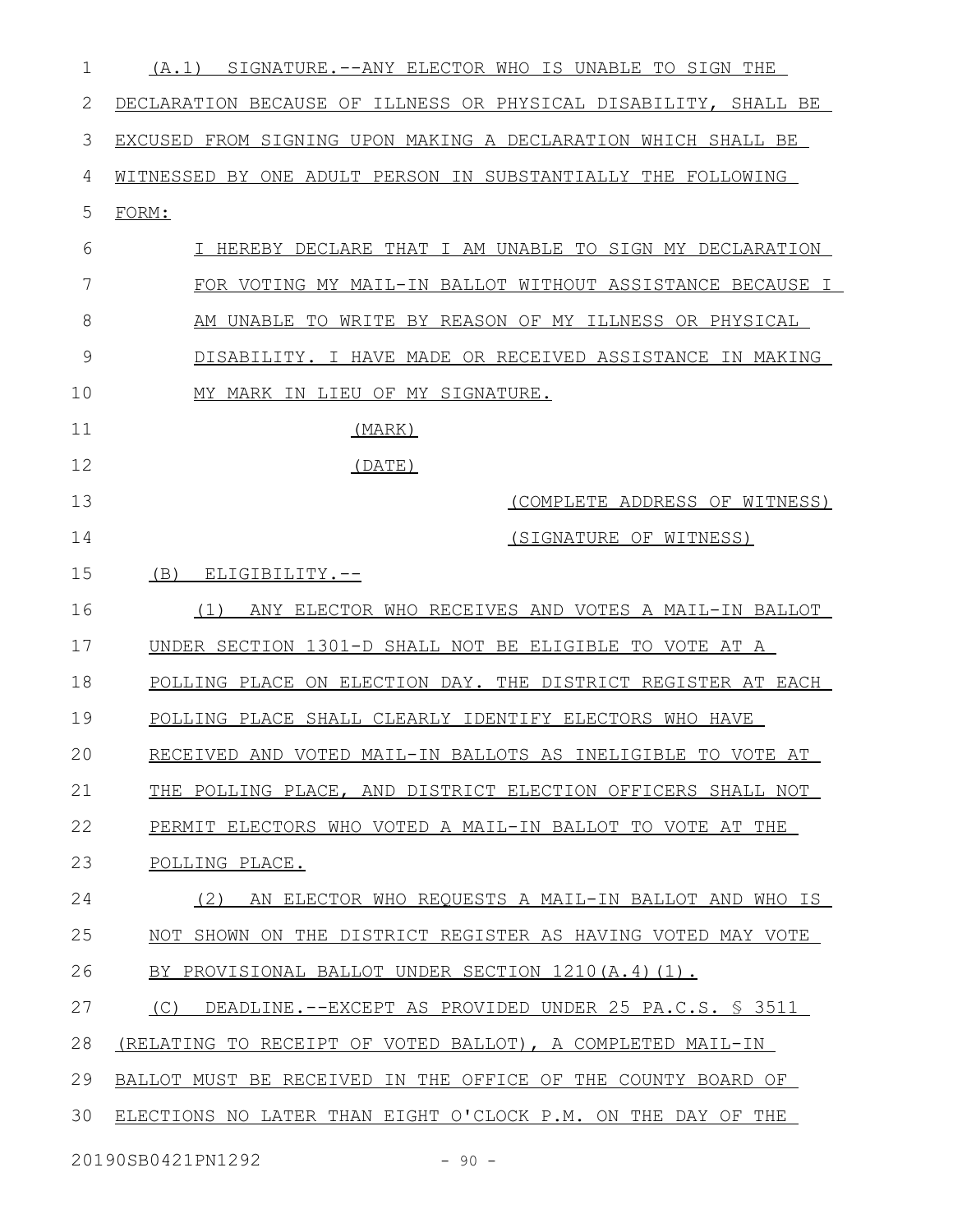|  | 1 PRIMARY OR ELECTION.            |  |
|--|-----------------------------------|--|
|  | 2 SECTION 1307-D. PUBLIC RECORDS. |  |

|  | ∽<br>$\overline{\phantom{0}}$ |  | (-FINFIRA) | ு –−ALப J.<br>RU.<br>. ططا | OFFIC1<br>CIAL | '' MAIL-IN BALLOT |  |  |
|--|-------------------------------|--|------------|----------------------------|----------------|-------------------|--|--|
|--|-------------------------------|--|------------|----------------------------|----------------|-------------------|--|--|

APPLICATIONS FOR BALLOTS AND ENVELOPES ON WHICH THE EXECUTED 4

DECLARATIONS APPEAR, AND ALL INFORMATION AND LISTS ARE 5

DESIGNATED AND DECLARED TO BE PUBLIC RECORDS AND SHALL BE SAFELY 6

KEPT FOR A PERIOD OF TWO YEARS, EXCEPT THAT NO PROOF OF 7

IDENTIFICATION SHALL BE MADE PUBLIC, NOR SHALL INFORMATION 8

CONCERNING A MILITARY ELECTOR BE MADE PUBLIC WHICH IS EXPRESSLY 9

FORBIDDEN BY THE DEPARTMENT OF DEFENSE BECAUSE OF MILITARY 10

## SECURITY. 11

(B) RECORD.--FOR EACH ELECTION, THE COUNTY BOARD SHALL 12

MAINTAIN A RECORD OF THE FOLLOWING INFORMATION, IF APPLICABLE, 13

FOR EACH ELECTOR WHO MAKES APPLICATION FOR A MAIL-IN BALLOT: 14

(1) THE ELECTOR'S NAME AND VOTER REGISTRATION ADDRESS. 15

(2) THE DATE ON WHICH THE ELECTOR'S APPLICATION IS 16

RECEIVED BY THE COUNTY BOARD. 17

(3) THE DATE ON WHICH THE ELECTOR'S APPLICATION IS 18

APPROVED OR REJECTED BY THE COUNTY BOARD. 19

(4) THE DATE ON WHICH THE COUNTY BOARD MAILS OR DELIVERS THE MAIL-IN BALLOT TO THE ELECTOR. 20 21

(5) THE DATE ON WHICH THE ELECTOR'S COMPLETED MAIL-IN BALLOT IS RECEIVED BY THE COUNTY BOARD. 22 23

(6) THE DATE OF THE POSTMARK ON THE MAILING ENVELOPE OF THE ELECTOR'S COMPLETED MAIL-IN BALLOT. 24 25

(C) COMPILATION.--THE COUNTY BOARD SHALL COMPILE THE RECORDS 26

LISTED UNDER SUBSECTION (B) AND MAKE THE RECORDS PUBLICLY 27

AVAILABLE UPON REQUEST WITHIN 48 HOURS. 28

SECTION 1308-D. VIOLATION OF PROVISIONS RELATING TO MAIL-IN 29

VOTING. 30

20190SB0421PN1292 - 91 -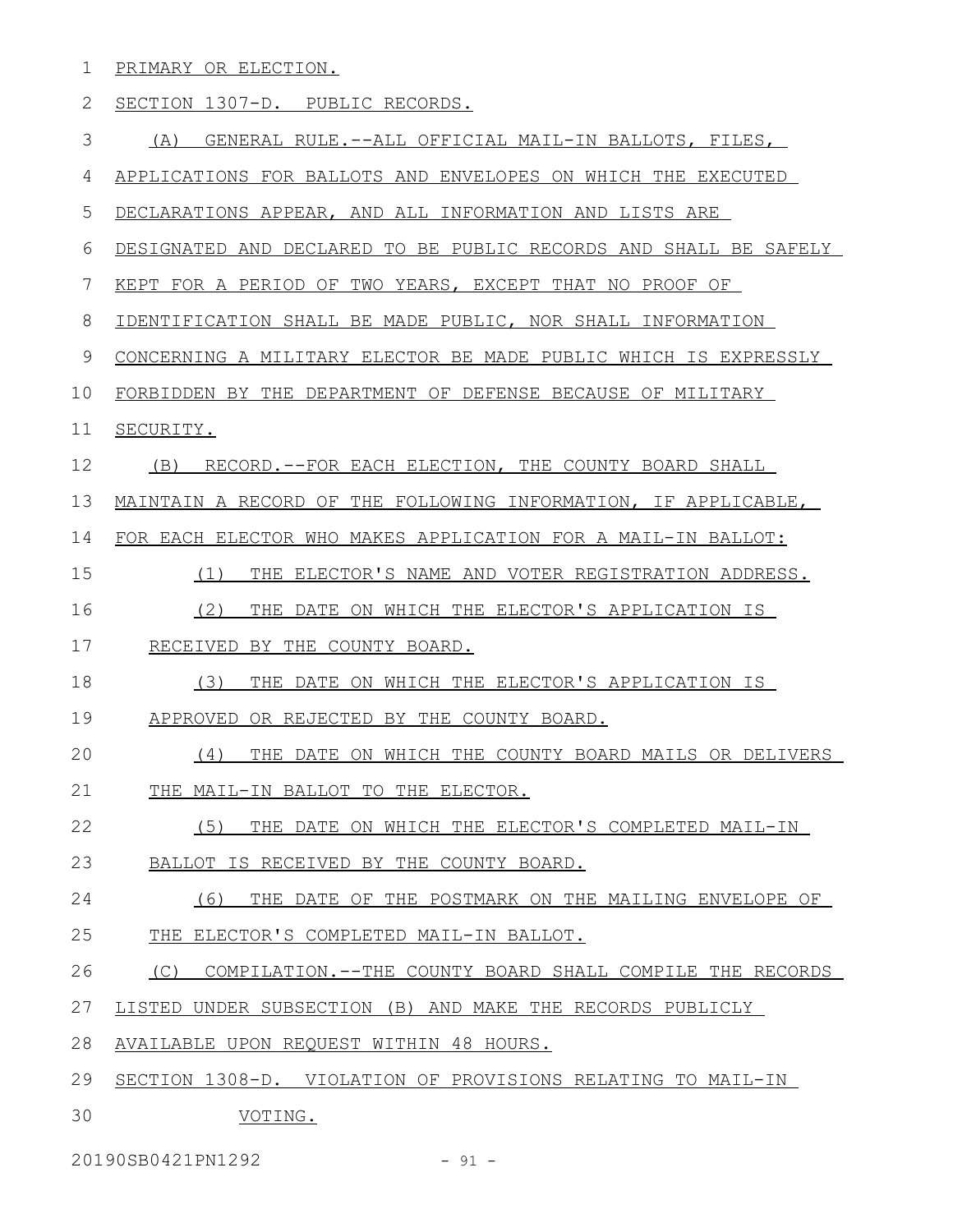(A) PENALTIES.--EXCEPT AS PROVIDED UNDER SUBSECTION (B), A PERSON WHO VIOLATES ANY OF THE PROVISIONS OF THIS ACT RELATING TO MAIL-IN VOTING SHALL, UNLESS OTHERWISE PROVIDED, BE SUBJECT TO THE PENALTIES PROVIDED UNDER SECTION 1850. 1 2 3 4

(B) PERSONS NOT QUALIFIED AS MAIL-IN VOTERS.--A PERSON WHO KNOWINGLY ASSISTS ANOTHER PERSON WHO IS NOT A QUALIFIED MAIL-IN VOTER IN FILLING OUT A MAIL-IN BALLOT APPLICATION OR MAIL-IN BALLOT COMMITS A MISDEMEANOR OF THE THIRD DEGREE. 5 6 7 8

SECTION 9. SECTIONS 1405 AND 1626(C) OF THE ACT ARE AMENDED TO READ: 9 10

SECTION 1405. MANNER OF COMPUTING IRREGULAR BALLOTS.--THE COUNTY BOARD, IN COMPUTING THE VOTES CAST AT ANY PRIMARY OR ELECTION, SHALL COMPUTE AND CERTIFY VOTES CAST ON IRREGULAR BALLOTS EXACTLY AS SUCH NAMES WERE WRITTEN, STAMPED[, AFFIXED TO THE BALLOT BY STICKER,] OR DEPOSITED [OR AFFIXED] IN OR ON RECEPTACLES FOR THAT PURPOSE, AND AS THEY HAVE BEEN SO RETURNED BY THE ELECTION OFFICERS. IN DISTRICTS IN WHICH PAPER BALLOTS OR BALLOTS CARDS ARE ELECTRONICALLY TABULATED, STICKERS OR LABELS 19 MAY NOT BE USED TO MARK BALLOTS. A VOTE CAST BY MEANS OF A 20 STICKER OR LABEL AFFIXED TO A BALLOT OR BALLOT CARD SHALL BE VOID AND MAY NOT BE COUNTED. IN THE PRIMARY THE SECRETARY OF THE COMMONWEALTH SHALL NOT CERTIFY THE VOTES CAST ON IRREGULAR 22 BALLOTS FOR ANY PERSON FOR A NATIONAL OFFICE INCLUDING THAT OF THE PRESIDENT OF THE UNITED STATES, UNITED STATES SENATOR AND REPRESENTATIVE IN CONGRESS; OR FOR ANY STATE OFFICE INCLUDING THAT OF GOVERNOR AND LIEUTENANT GOVERNOR, AUDITOR GENERAL, STATE TREASURER, SENATOR AND REPRESENTATIVE IN THE GENERAL ASSEMBLY, JUSTICES AND JUDGES OF COURTS OF RECORD OR FOR ANY PARTY OFFICE 28 29 INCLUDING THAT OF DELEGATE OR ALTERNATE DELEGATE TO NATIONAL CONVENTIONS AND MEMBER OF STATE COMMITTEE UNLESS THE TOTAL 3011 12 13 14 15 16 17 18 21 23 24 25 26 27

20190SB0421PN1292 - 92 -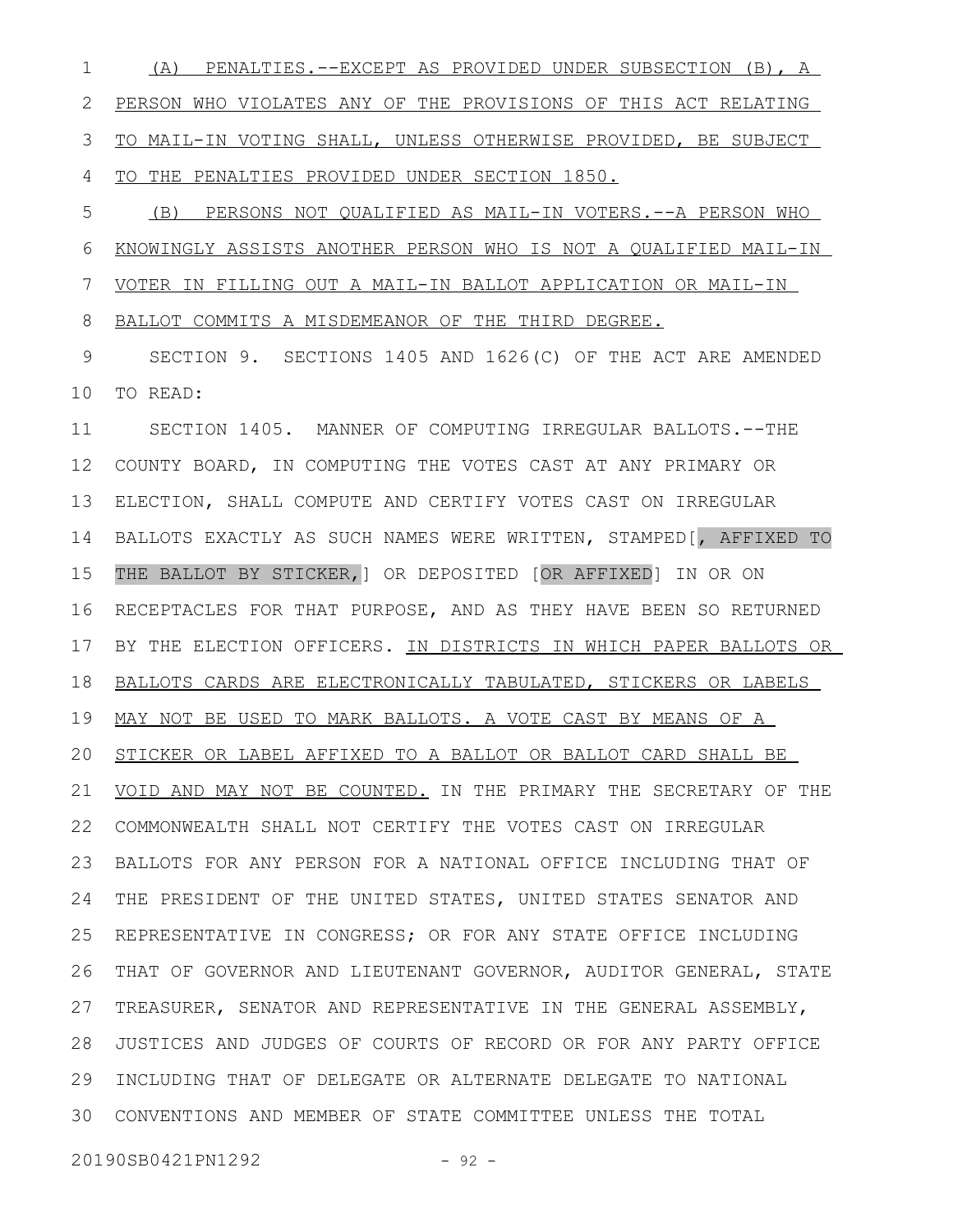NUMBER OF VOTES CAST FOR SAID PERSON IS EQUAL TO OR GREATER THAN THE NUMBER OF SIGNATURES REQUIRED ON A NOMINATION PETITION FOR THE PARTICULAR OFFICE. IN THE PRIMARY THE COUNTY BOARD SHALL NOT CERTIFY THE VOTES CAST ON IRREGULAR BALLOTS FOR ANY PERSON FOR A JUSTICE OF THE PEACE, CONSTABLE, NATIONAL, STATE, COUNTY, CITY, BOROUGH, TOWN, TOWNSHIP, WARD, SCHOOL DISTRICT, ELECTION OR LOCAL PARTY OFFICE UNLESS THE TOTAL NUMBER OF VOTES CAST FOR SAID PERSON IS EQUAL TO OR GREATER THAN THE NUMBER OF SIGNATURES REQUIRED ON A NOMINATION PETITION FOR THE PARTICULAR OFFICE. SECTION 1626. REPORTING BY CANDIDATE AND POLITICAL COMMITTEES AND OTHER PERSONS.-- 1 2 3 4 5 6 7 8 9 10 11

\* \* \* 12

(C) [VOUCHERS OR COPIES OF VOUCHERS FOR ALL SUMS EXPENDED AMOUNTING TO MORE THAN TWENTY-FIVE DOLLARS (\$25) SHALL BE RETAINED BY THE CANDIDATE OR THE COMMITTEE TREASURER AND SHALL BE AVAILABLE FOR PUBLIC INSPECTION AND COPYING AS HEREIN PROVIDED. ANY PERSON MAY INSPECT OR COPY SUCH VOUCHERS OR COPIES THEREOF BY FILING A WRITTEN REQUEST WITH THE APPROPRIATE SUPERVISORY OFFICE WHICH SHALL NOTIFY THE CANDIDATE OR POLITICAL COMMITTEE OF SUCH REQUEST. THE CANDIDATE OR POLITICAL COMMITTEE SHALL HAVE THE OPTION OF EITHER FORWARDING SUCH VOUCHERS OR COPY OF THE SAME TO THE SUPERVISOR FOR SUCH PURPOSE OR MAKING THE VOUCHERS OR COPY OF THE SAME AVAILABLE TO THE REQUESTING PERSON. IF A CANDIDATE OR A TREASURER OF A POLITICAL COMMITTEE SHALL FAIL TO MAKE SAID VOUCHERS OR COPIES THEREOF AVAILABLE FOR INSPECTION AND COPYING WHEN REQUESTED BY THE APPROPRIATE SUPERVISORY OFFICER, SUCH OFFICER SHALL DIRECT THE CANDIDATE OR POLITICAL COMMITTEE TO PROMPTLY DELIVER THE VOUCHERS OR COPIES THEREOF TO THE SUPERVISORY OFFICE FOR PURPOSES OF INSPECTION AND COPYING. COSTS OF COPYING AND COSTS OF DELIVERY BY THE CANDIDATE 13 14 15 16 17 18 19 20 21 22 23 24 25 26 27 28 29 30

20190SB0421PN1292 - 93 -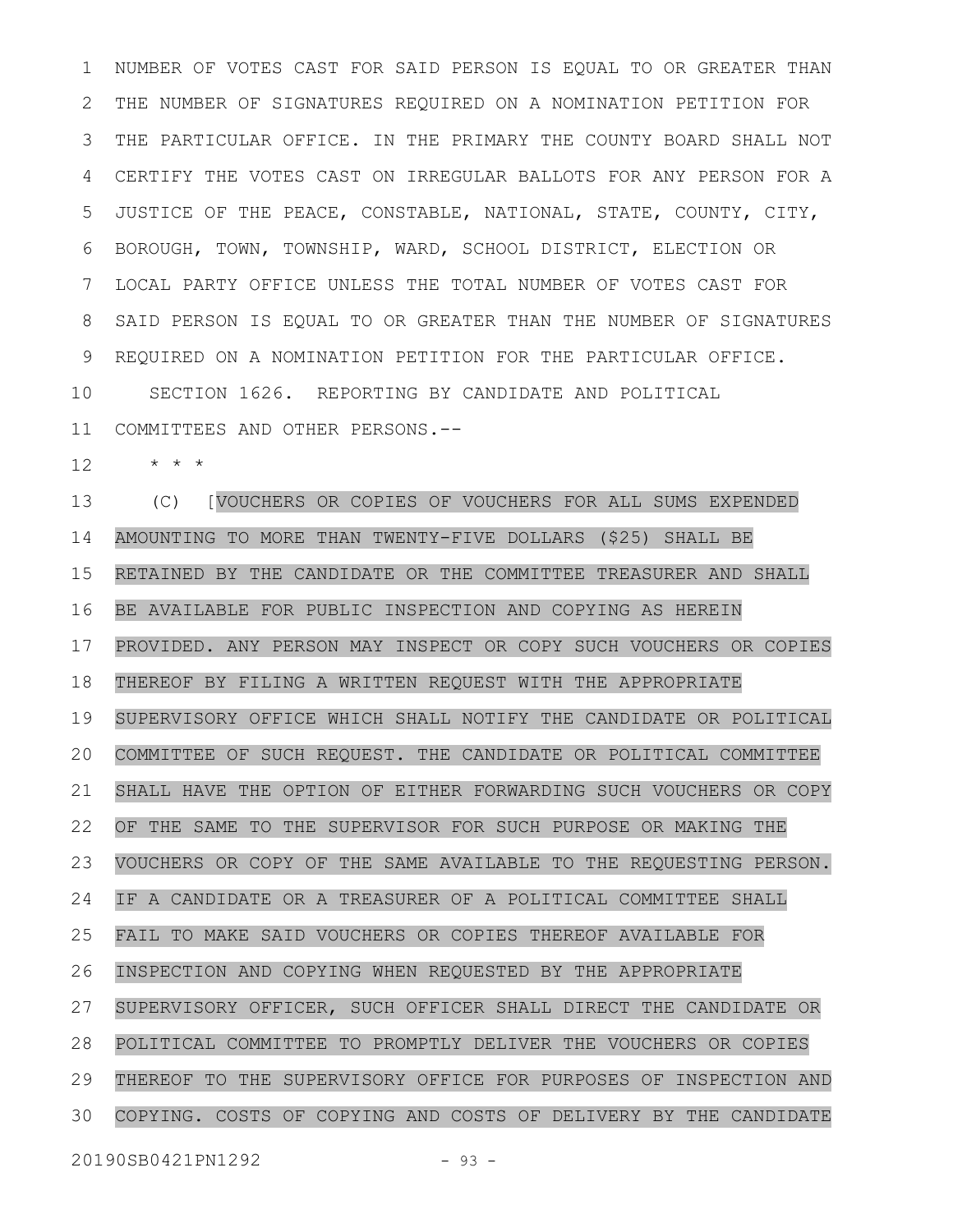OR TREASURER OF THE REQUESTED VOUCHERS OR COPIES THEREOF SHALL BE BORNE BY THE PERSON REQUESTING SAME.] (1) VOUCHERS OR COPIES OF VOUCHERS FOR ALL SUMS EXPENDED AMOUNTING TO MORE THAN TWENTY-FIVE DOLLARS (\$25) SHALL BE RETAINED BY THE CANDIDATE OR THE POLITICAL COMMITTEE TREASURER FOR A PERIOD OF THREE (3) YEARS AS REQUIRED UNDER SECTION 1622(C) AND SHALL BE AVAILABLE FOR PUBLIC INSPECTION AND COPYING. (2) A PERSON MAY INSPECT OR COPY VOUCHERS OR COPIES OF VOUCHERS BY FILING A WRITTEN REQUEST DIRECTLY WITH THE CANDIDATE OR POLITICAL COMMITTEE. THE CANDIDATE OR POLITICAL COMMITTEE SHALL MAKE THE VOUCHERS OR COPIES OF THE VOUCHERS AVAILABLE TO THE REQUESTING PERSON. COSTS OF COPYING AND COSTS OF DELIVERY BY THE CANDIDATE OR TREASURER OF THE REQUESTED VOUCHERS OR COPIES SHALL BE BORNE BY THE REQUESTING PERSON. IF A CANDIDATE OR A TREASURER OF A POLITICAL COMMITTEE FAILS TO MAKE THE VOUCHERS OR COPIES OF THE VOUCHERS AVAILABLE FOR INSPECTION AND COPYING WHEN REQUESTED, THE REQUESTING PERSON SHALL PROVIDE WRITTEN NOTICE OF THE VIOLATION TO THE CANDIDATE OR POLITICAL COMMITTEE. IF THE VIOLATION IS NOT CORRECTED WITHIN 30 DAYS AFTER RECEIPT OF A NOTICE, THE REQUESTING PERSON MAY FILE AN ACTION IN AN APPROPRIATE COURT OF COMMON PLEAS SEEKING DECLARATORY OR INJUNCTIVE RELIEF. IN AN ACTION UNDER THIS SUBSECTION, THE COURT MAY ALLOW THE PREVAILING PARTY REASONABLE ATTORNEY FEES, INCLUDING LITIGATION COSTS AND EXPENSES. (3) PRIOR TO GRANTING A REQUEST FOR INSPECTION AND COPYING VOUCHERS, A CANDIDATE OR POLITICAL COMMITTEE MAY REQUIRE A REQUESTER TO PREPAY AN ESTIMATE OF THE FEES AUTHORIZED UNDER THIS SECTION IF THE COSTS OF COPYING AND COSTS OF DELIVERY REQUIRED TO FULFILL THE REQUEST ARE EXPECTED TO EXCEED ONE HUNDRED DOLLARS (\$100). IF NO PREPAYMENT IS REQUESTED OR MADE, A 20190SB0421PN1292 - 94 -1 2 3 4 5 6 7 8 9 10 11 12 13 14 15 16 17 18 19 20 21 22 23 24 25 26 27 28 29 30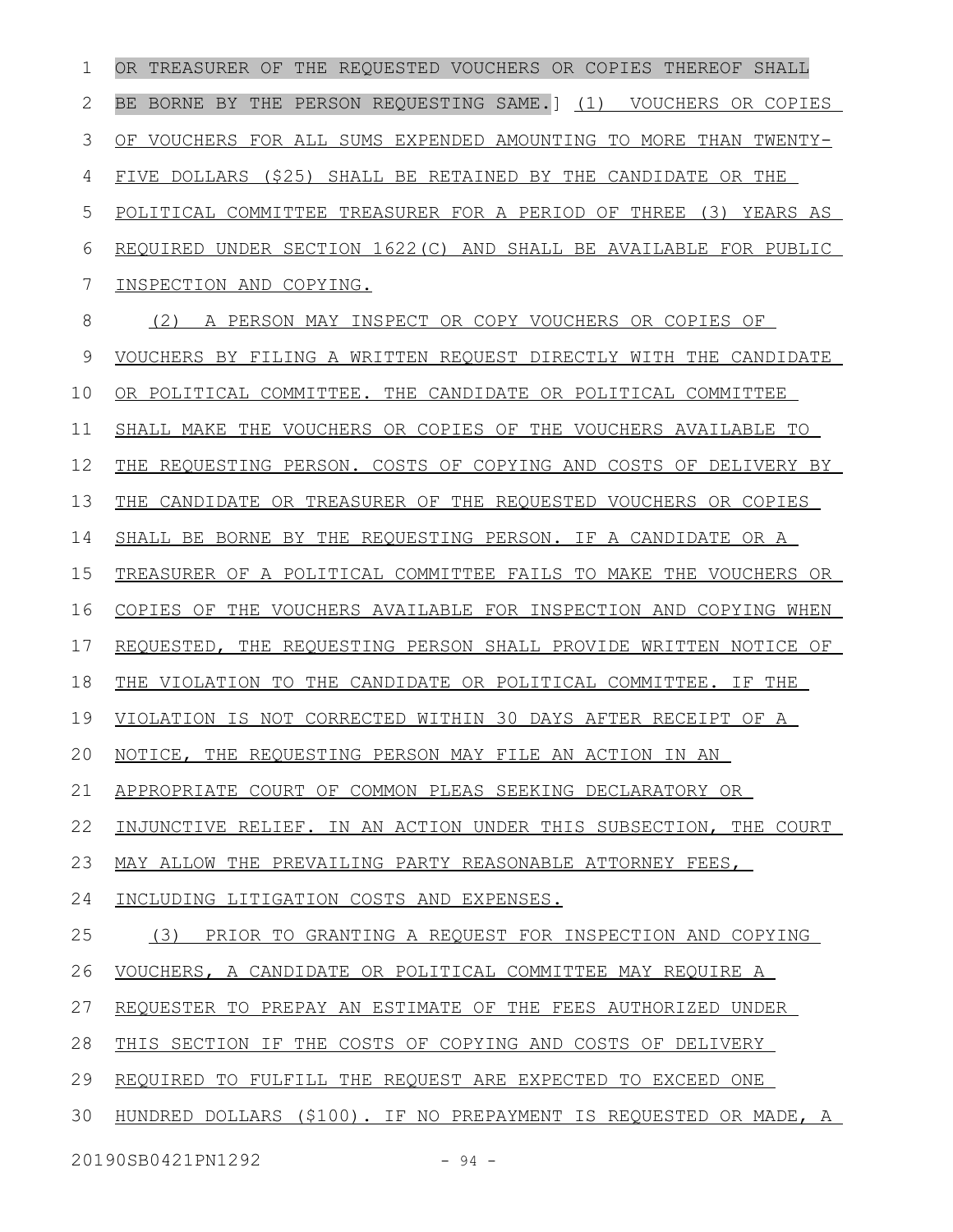CANDIDATE OR POLITICAL COMMITTEE MAY REQUIRE THE REQUESTOR TO PAY THE ACTUAL COSTS OF COPYING AND COSTS OF DELIVERY PRIOR TO THE RELEASE OF THE REQUESTED DOCUMENTS. (4) A PERSON WHO VIOLATES THIS SECTION SHALL BE SUBJECT TO THE PENALTIES UNDER THIS ACT. THE ATTORNEY GENERAL SHALL HAVE PROSECUTORIAL JURISDICTION OVER A VIOLATION COMMITTED UNDER THIS SECTION. THE DISTRICT ATTORNEY OF ANY COUNTY IN WHICH A VIOLATION OCCURRED HAS CONCURRENT POWERS AND RESPONSIBILITIES WITH THE ATTORNEY GENERAL OVER THE VIOLATIONS. (5) A CANDIDATE OR POLITICAL COMMITTEE MAY DENY A REQUESTING PERSON ACCESS TO A VOUCHER OR COPIES IF THE REQUESTING PERSON HAS MADE REPEATED REQUESTS FOR THE SAME RECORD AND THE REPEATED REQUESTS HAVE PLACED AN UNREASONABLE BURDEN ON THE CANDIDATE OR POLITICAL COMMITTEE. A DENIAL UNDER THIS PARAGRAPH SHALL NOT RESTRICT THE ABILITY TO REQUEST A DIFFERENT RECORD. (6) THE FOLLOWING WORDS AND PHRASES WHEN USED IN THIS SECTION SHALL HAVE THE MEANINGS GIVEN TO THEM IN THIS PARAGRAPH UNLESS THE CONTEXT CLEARLY INDICATES OTHERWISE: "COMMITTEE." AS DEFINED IN SECTION 1621. "COSTS OF COPYING." UP TO TWENTY-FIVE CENTS (25¢) PER COPY FOR BLACK AND WHITE COPIES, AND UP TO FIFTY CENTS (50¢) PER COPY FOR COLOR COPIES. IF A CD OR DVD IS PROVIDED, THE COST OF COPYING WILL BE UP TO THE ACTUAL COST OF THE CD OR DVD, NOT TO EXCEED THREE DOLLARS (\$3) PER DISC. FOR A FLASH DRIVE THE COST OF COPYING WILL BE UP TO THE ACTUAL COST OF THE FLASH DRIVE. "COSTS OF DELIVERY." THE COST OF POSTAGE OR SHIPPING OF DOCUMENTS FROM THE CANDIDATE OR COMMITTEE TO THE REQUESTER. THE ALLOWABLE FEE FOR POSTAGE OR SHIPPING WILL BE UP TO THE ACTUAL COST OF THE UNITED STATES POSTAL SERVICE'S FIRST-CLASS POSTAGE. "POLITICAL COMMITTEE." AS DEFINED IN SECTION 1621. 1 2 3 4 5 6 7 8 9 10 11 12 13 14 15 16 17 18 19 20 21 22 23 24 25 26 27 28 29 30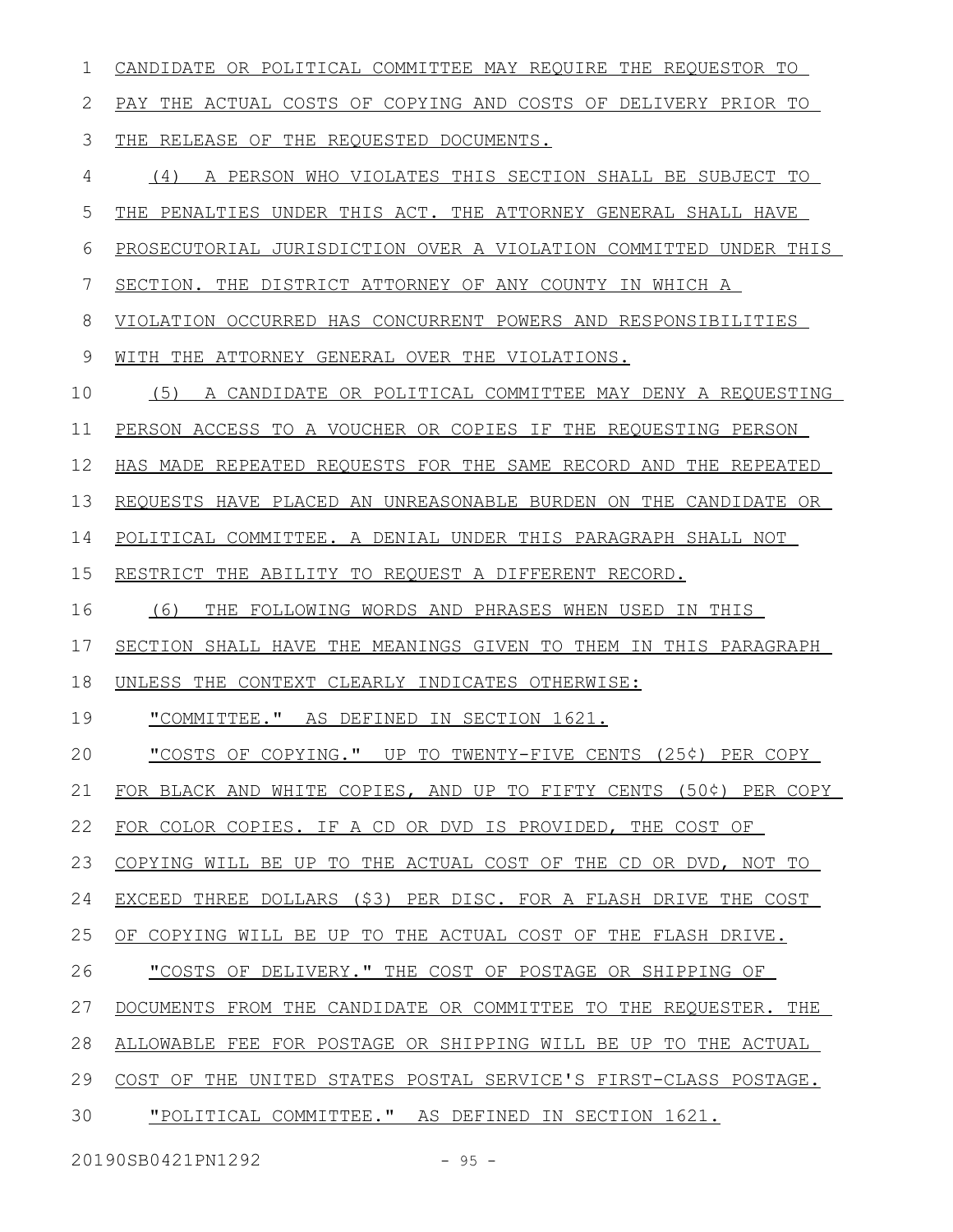"VOUCHER." A DOCUMENT THAT REASONABLY DESCRIBES THE CAMPAIGN 1

EXPENSE. 2

 $\star$   $\star$   $\star$ 3

SECTION 10. THE SECRETARY OF THE COMMONWEALTH SHALL PREPARE AND DISSEMINATE INFORMATION TO THE PUBLIC REGARDING THE CHANGES TO THE VOTING PROCEDURES UNDER THIS ACT. 4 5 6

SECTION 11. SECTIONS 1, 2, 3, 4, 5, 5.1, 6, 7, 8, 9 AND 12 OF THIS ACT ARE NONSEVERABLE. IF ANY PROVISION OF THIS ACT OR 8 9 ITS APPLICATION TO ANY PERSON OR CIRCUMSTANCE IS HELD INVALID, THE REMAINING PROVISIONS OR APPLICATIONS OF THIS ACT ARE VOID. 10 SECTION 12. REPEALS ARE AS FOLLOWS: 7 11

(1) THE GENERAL ASSEMBLY DECLARES THAT THE REPEAL UNDER PARAGRAPH (2) IS NECESSARY TO EFFECTUATE THE ADDITION OF SECTION 1231 OF THE ACT. 12 13 14

15

(2) 25 PA.C.S. § 1326 IS REPEALED.

(3) THE GENERAL ASSEMBLY DECLARES THAT THE REPEAL UNDER PARAGRAPH (4) IS NECESSARY TO EFFECTUATE THE ADDITION OF SECTION 1232 OF THE ACT. 16 17 18

19

(4) 25 PA.C.S. § 1330 IS REPEALED.

(5) THE GENERAL ASSEMBLY DECLARES THAT THE REPEAL UNDER PARAGRAPH (6) IS NECESSARY TO EFFECTUATE THE ADDITION OF SECTION 1233 OF THE ACT. 20 21 22

(6) 25 PA.C.S. § 1602(A)(1) IS REPEALED. 23

SECTION 13. THE FOLLOWING APPLY: 24

(1) THIS SECTION APPLIES TO THE AMENDMENT OR ADDITION OF THE FOLLOWING PROVISIONS: 25 26

- (I) SECTION 102. 27
- (II) SECTION 1003(A). 28
- (III) SECTION 1007(B). 29
- (IV) SECTION 1107. 30

20190SB0421PN1292 - 96 -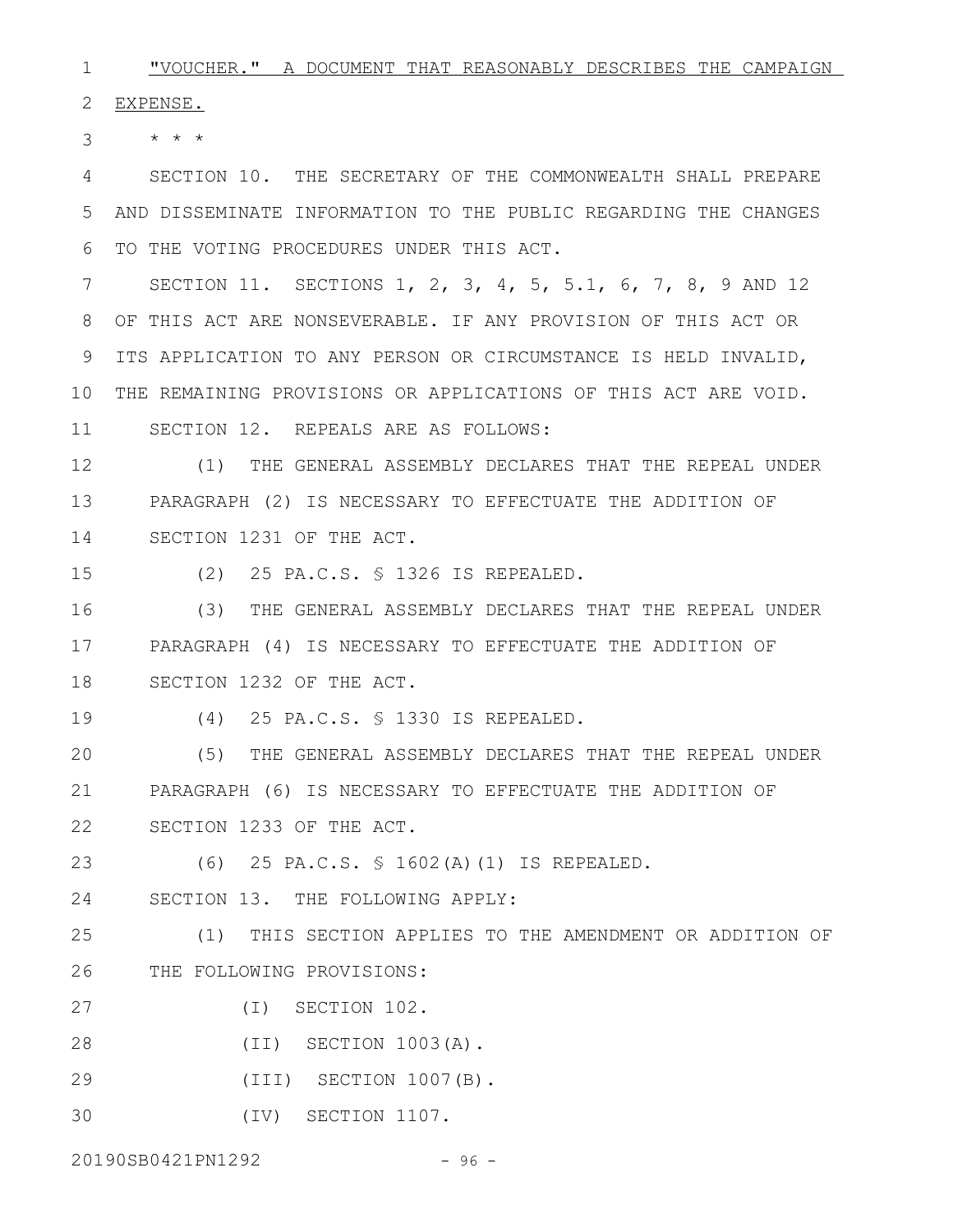| $\mathbf 1$     | $(V)$ SECTION 1110.                              |
|-----------------|--------------------------------------------------|
| $\overline{2}$  | (VI) SECTION 1107-A.                             |
| 3               | (VII) SECTION 1109-A.                            |
| $\overline{4}$  | $(VIII)$ SECTION 1112-A(A).                      |
| 5               | $(IX)$ SECTION $1216(D)$ .                       |
| 6               | $(X)$ SECTION 1222 $(A)$ AND $(B)$ .             |
| $7\overline{ }$ | (XI) SECTION 1223.                               |
| 8               | (XII) SECTION 1231.                              |
| 9               | (XIII) SECTION 1232.                             |
| 10              | (XIV) SECTION 1233.                              |
| 11              | $(XV)$ SECTION 1302.                             |
| 12              | (XVI) SECTION 1302.1.                            |
| 13              | (XVII) SECTION 1302.2.                           |
| 14              | (XVIII) SECTION 1305.                            |
| 15              | (XIX) SECTION 1306.                              |
| 16              | (XX) SECTION 1308.                               |
| 17              | (XXI) ARTICLE XIII-D.                            |
| 18              | (2) THE PENNSYLVANIA SUPREME COURT HAS EXCLUSIVE |

JURISDICTION TO HEAR A CHALLENGE TO OR TO RENDER A DECLARATORY JUDGMENT CONCERNING THE CONSTITUTIONALITY OF A PROVISION REFERRED TO IN PARAGRAPH (1). THE SUPREME COURT MAY TAKE ACTION IT DEEMS APPROPRIATE, CONSISTENT WITH THE SUPREME COURT RETAINING JURISDICTION OVER THE MATTER, TO FIND FACTS OR TO EXPEDITE A FINAL JUDGMENT IN CONNECTION WITH SUCH A CHALLENGE OR REQUEST FOR DECLARATORY RELIEF. 19 20 21 22 23 24 25

(3) AN ACTION UNDER PARAGRAPH (2) MUST BE COMMENCED WITHIN 180 DAYS OF THE EFFECTIVE DATE OF THIS SECTION. SECTION 14. THIS ACT SHALL APPLY TO ELECTIONS HELD ON OR AFTER APRIL 28, 2020. 26 27 28 29

SECTION 15. THIS ACT SHALL TAKE EFFECT AS FOLLOWS: 30